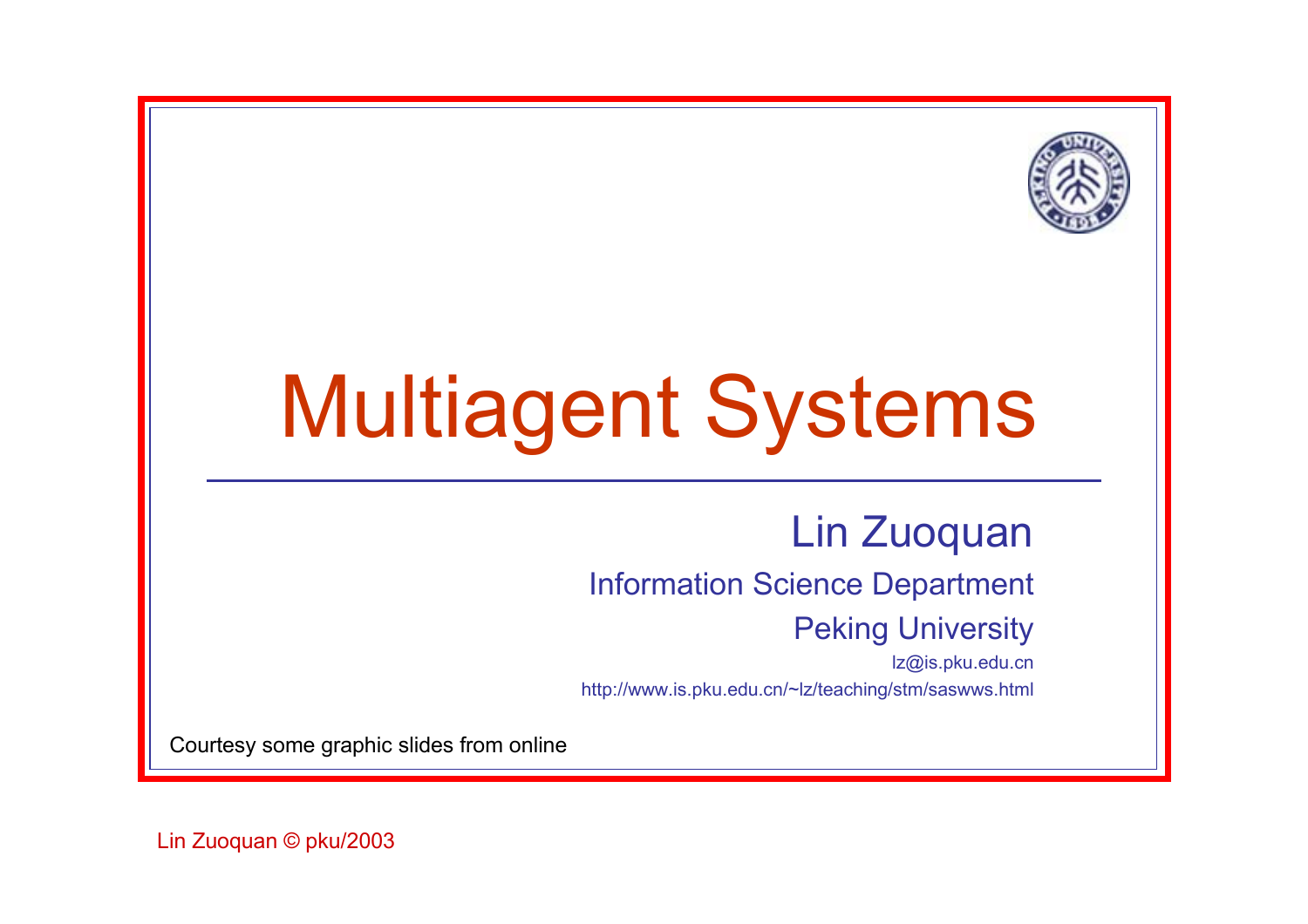

### **Outline**

- **Multiagency**
- Communication
- **n** Interaction
- **Reaching Agreement**
- Cooperation and Coordination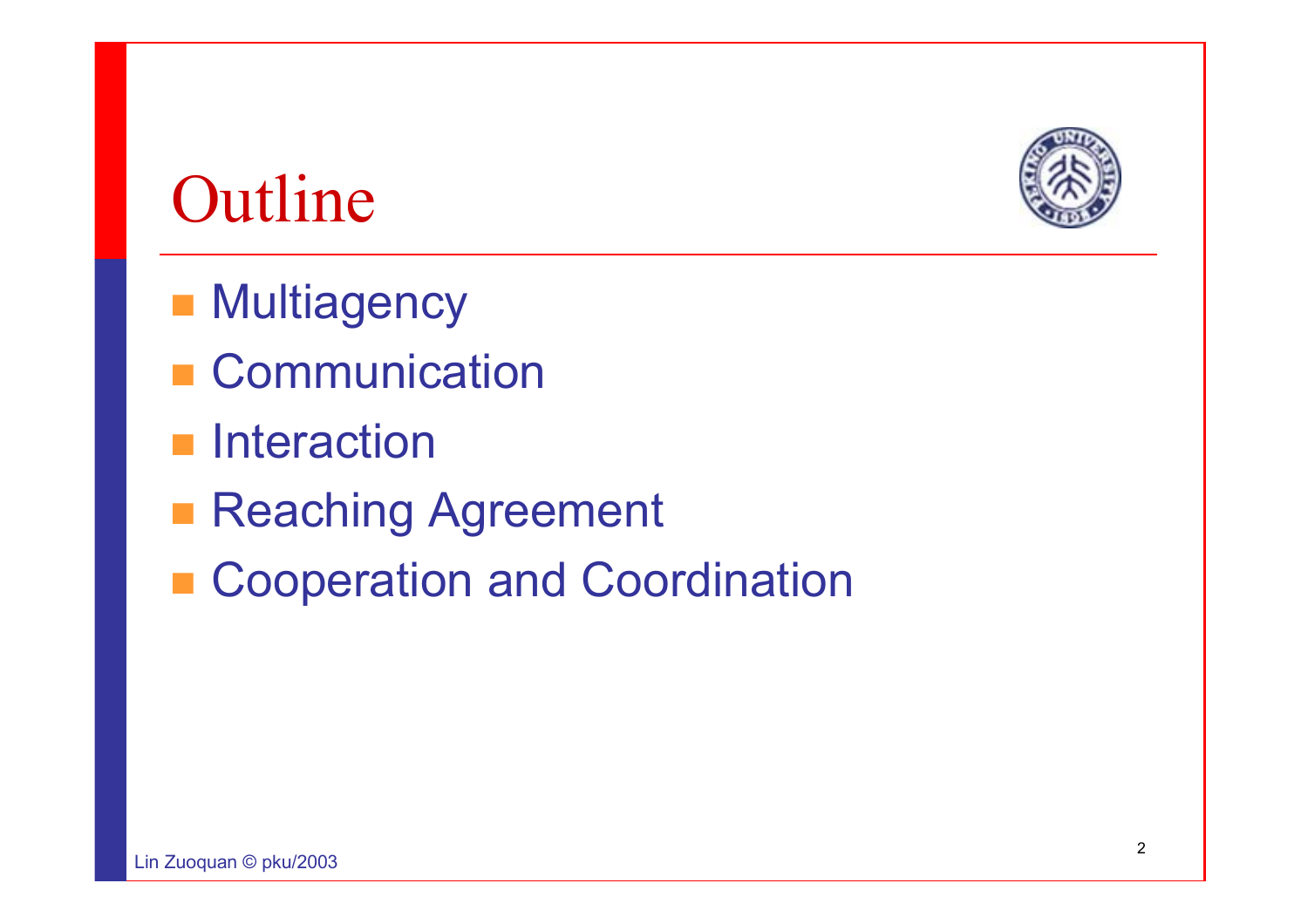



 $\overline{\mathcal{L}}$  MAS ■ Characteristics  $\mathcal{L}_{\mathcal{A}}$ **Issues**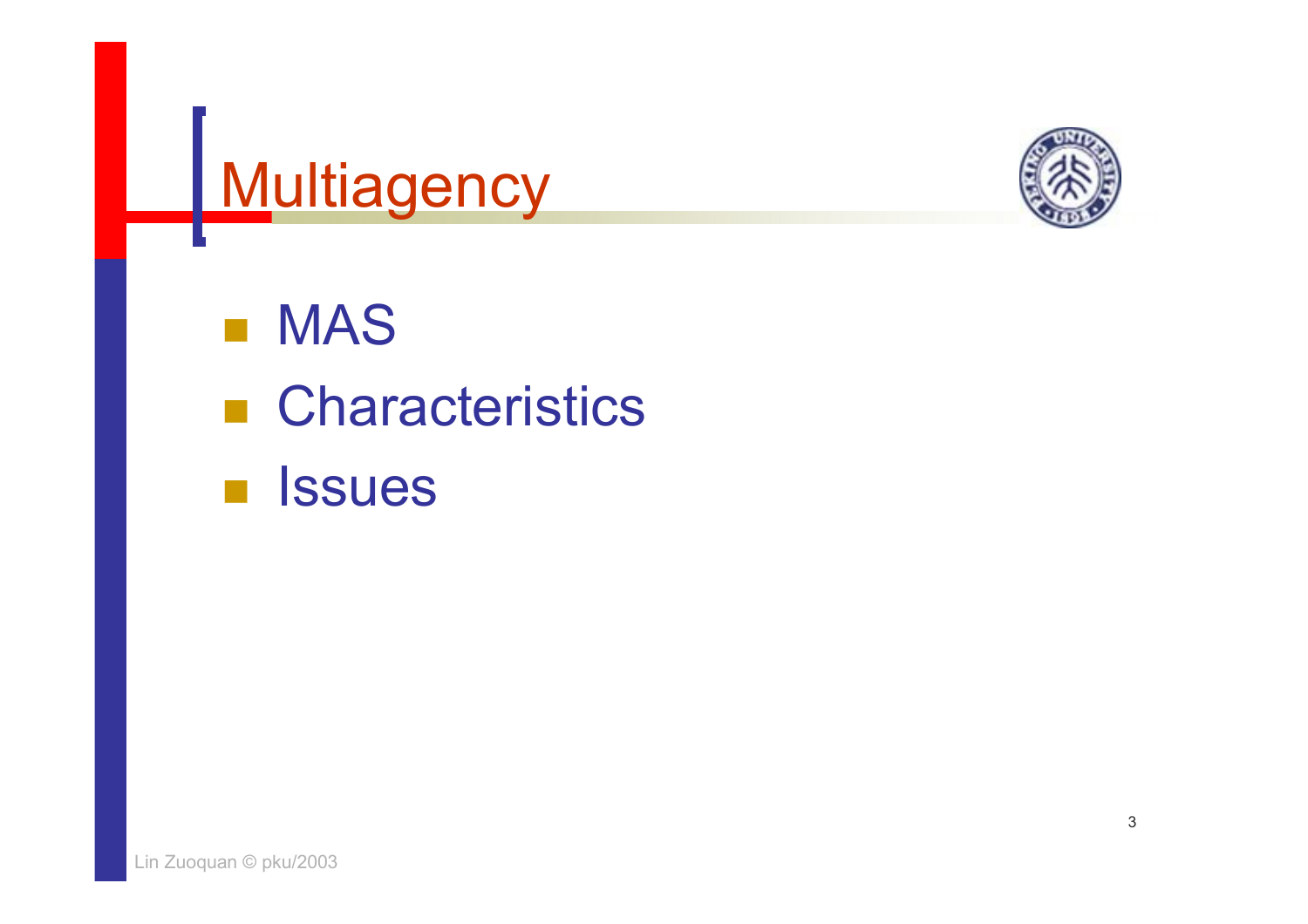### MAS



■ A multiagent system (MAS) is a collection of autonomous agents in which collective intelligence emerges from interaction, cooperation, competition, or coordination among the agents.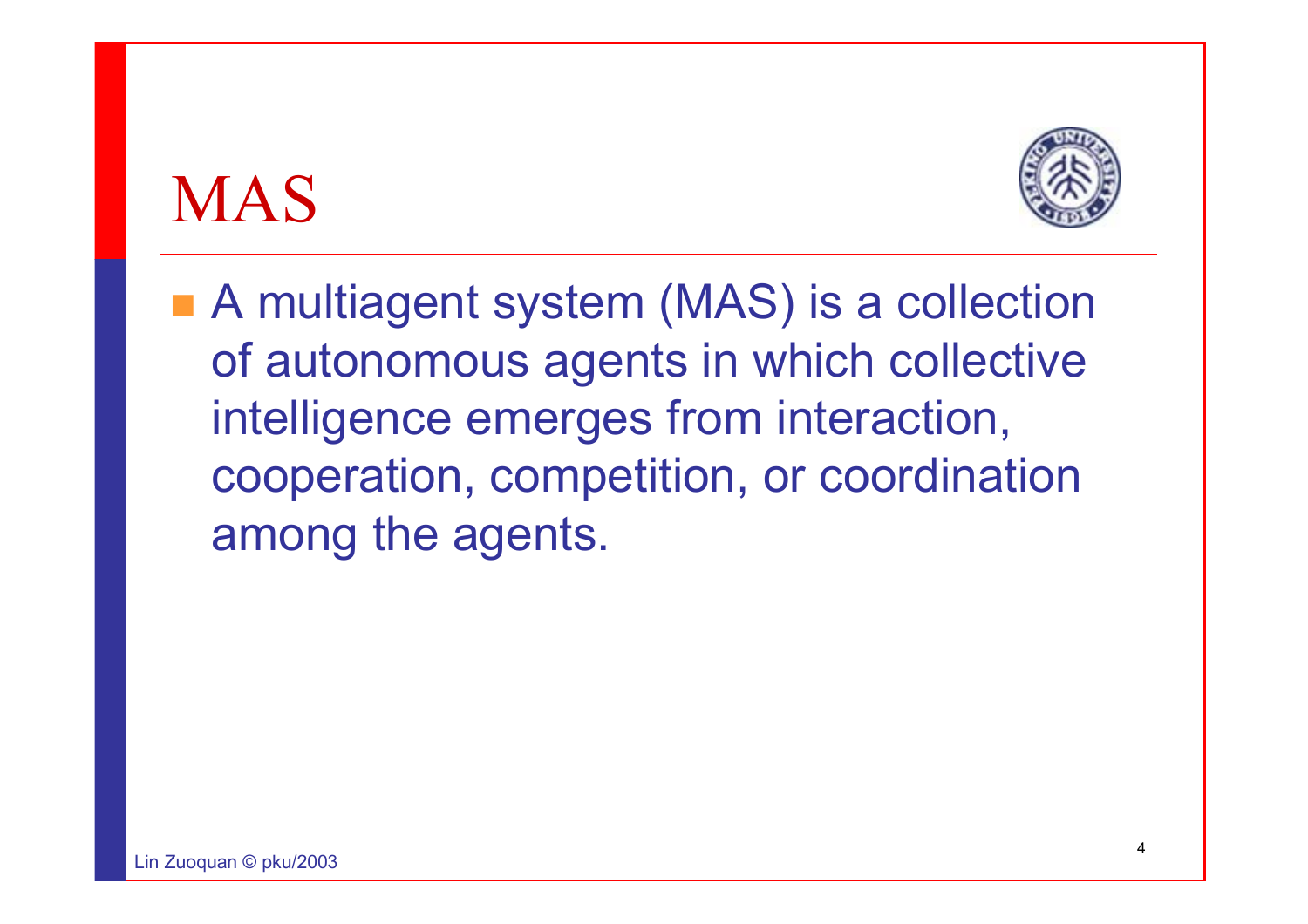

## Characteristics of MAS

- Social behavior
	- -- interact through communication
- Social consciousness
	- cooperate and/or compete
- Self-interested
	- $\mathcal{L}_{\mathcal{A}}$ - own goals, own preferences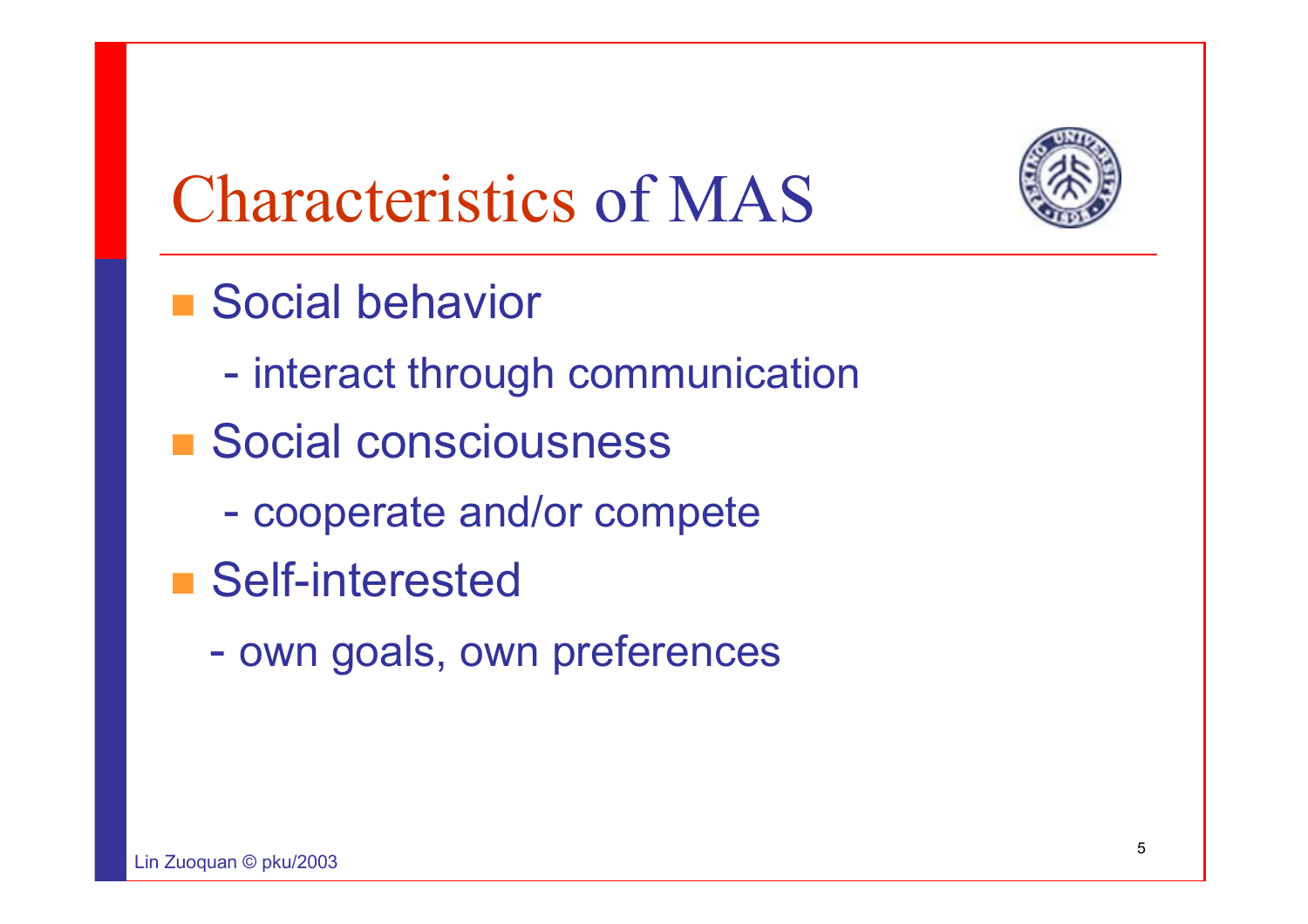### Issues of MAS



- **E Communication: languages and protocols**
- **Interaction: social behaviours**
- Cooperation: task decomposition and results synthesis
- Coordination and coalition: conflict resolution and maximize social welfare
- Competition: auction and negotiation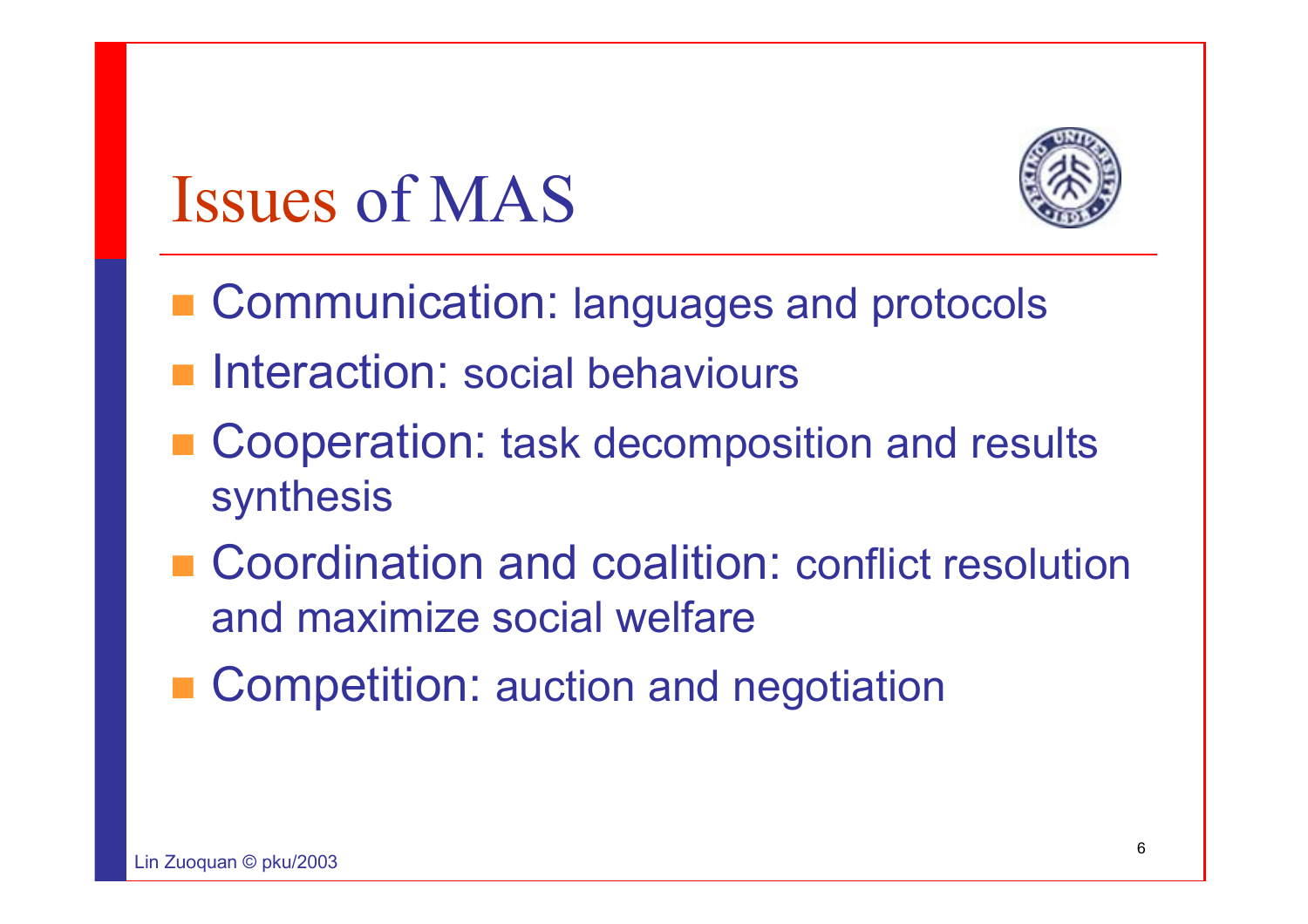



pang<br>Pang **Read Communication Language** pang<br>Pang KQML **Detail Other ACL**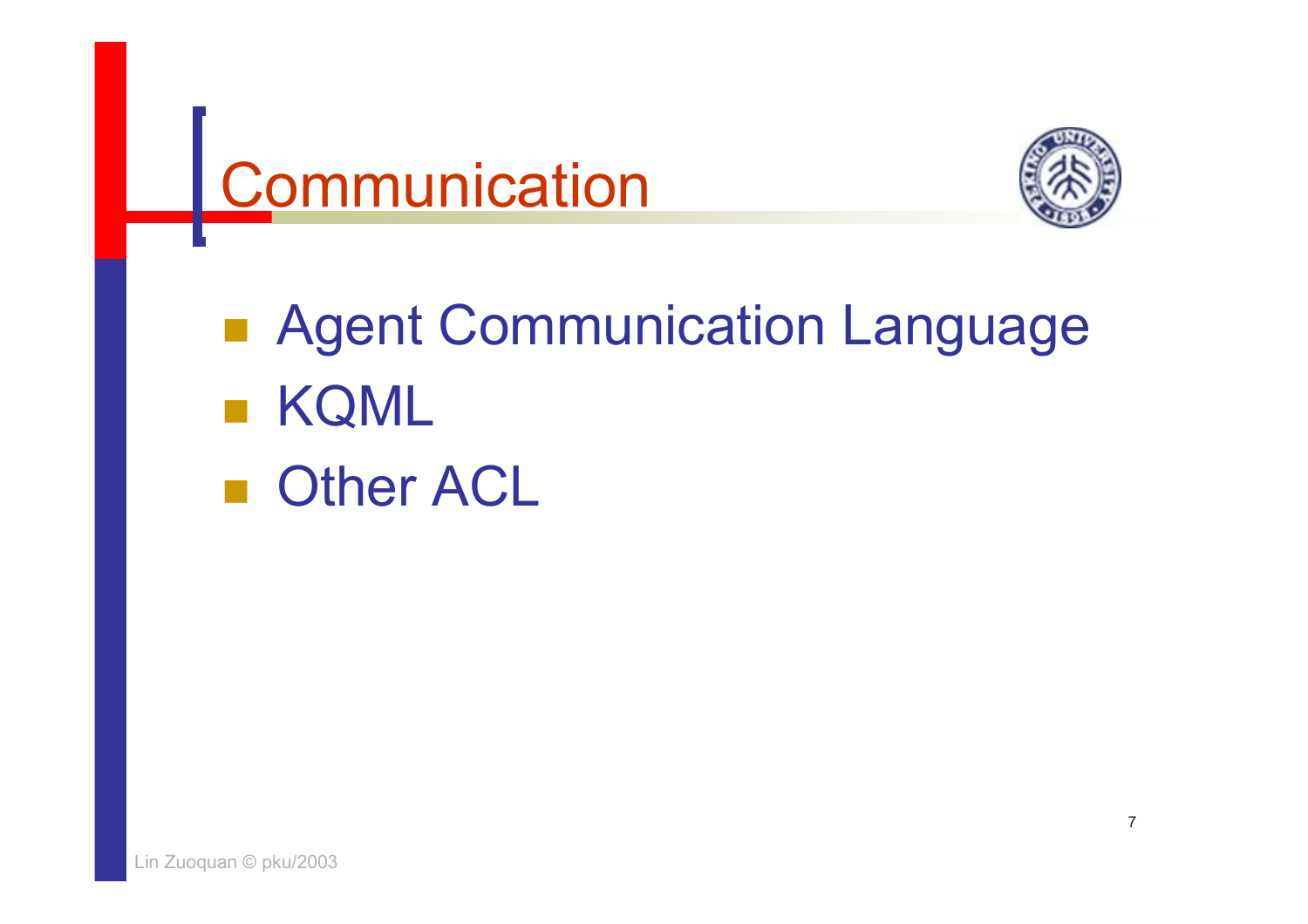

- **Language** 
	- $\blacksquare$  syntax
	- **E** semantics
- **Examples: KQML, ACL**
- Communication among *heterogeneous* agents
	- П no common data structures
	- П no common messages
	- П no common ontology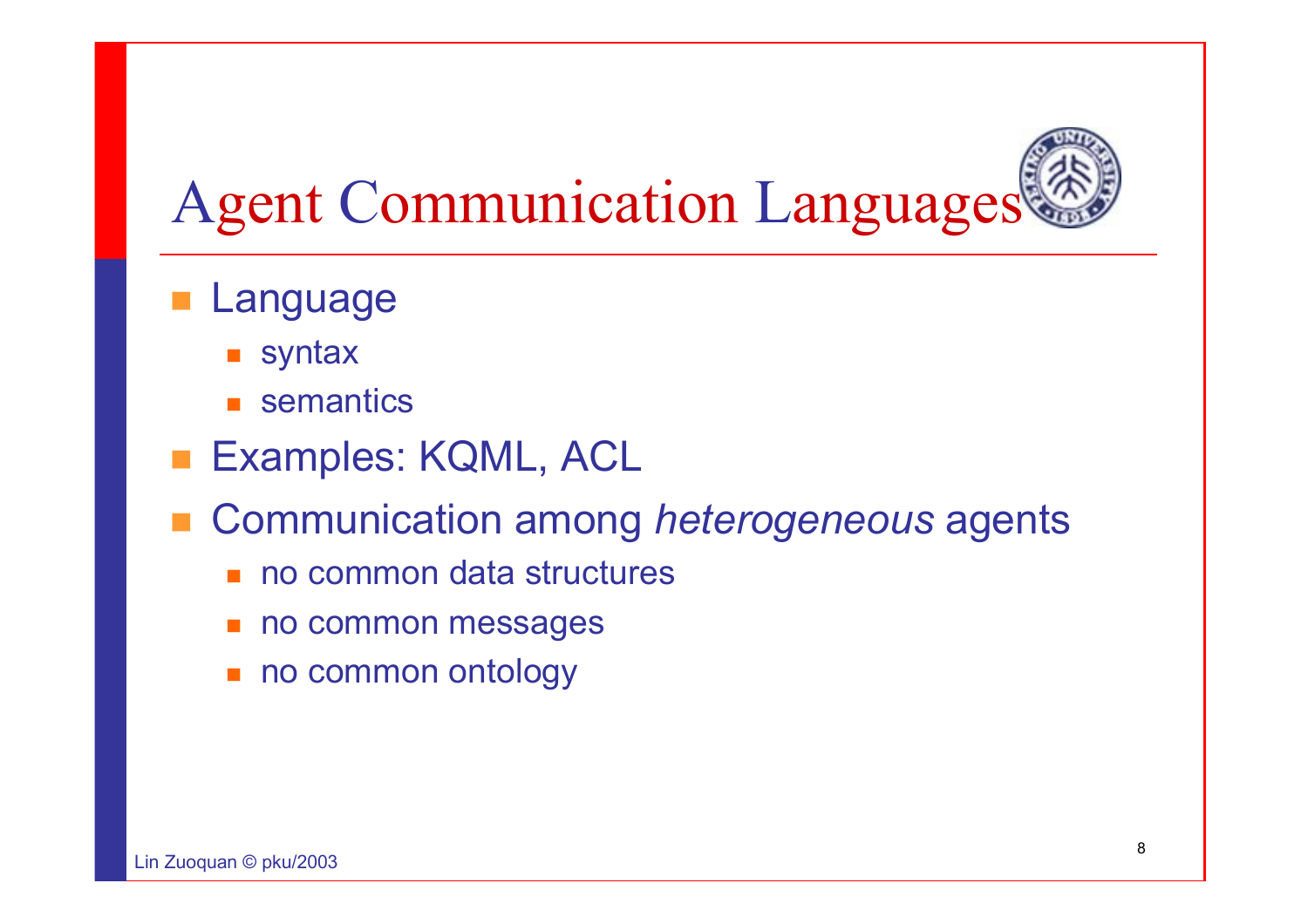

### Needed for ACL

- Coordination, cooperation and negotiation among agents
- E Communicate about intentions, self-interest
- ACL provides a higher abstraction layer that allows heterogeneous agents to communicate
- Add/remove agents in a running multiagent system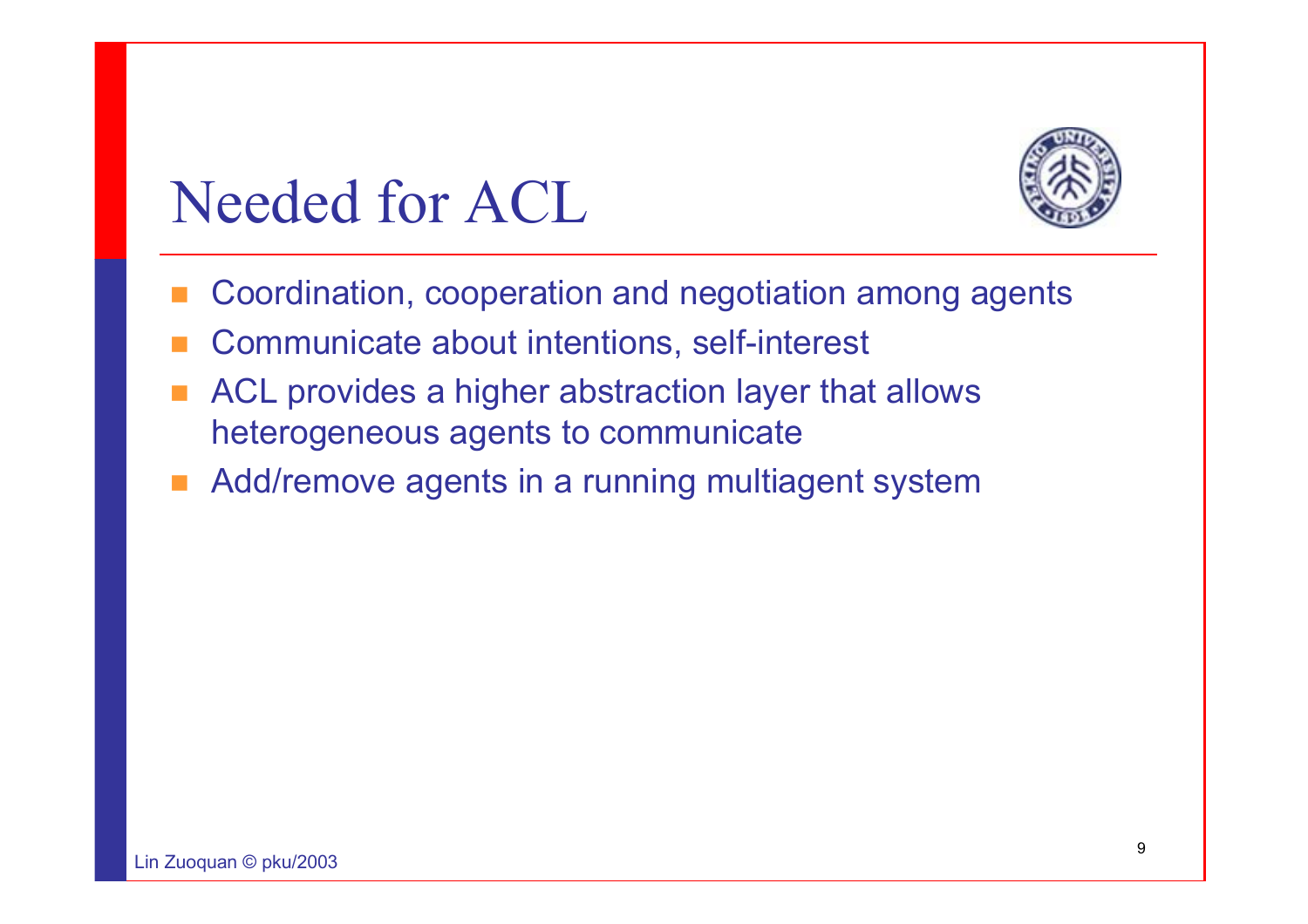

## Speech Acts

- Most treatments of communication in (multi-)agent systems borrow their inspiration from *speech act theory.*
- Speech act theories are *pragmatic* theories of language, i.e., theories of language *use*: they attempt to account for how language is used by people every day to achieve their goals and intentions.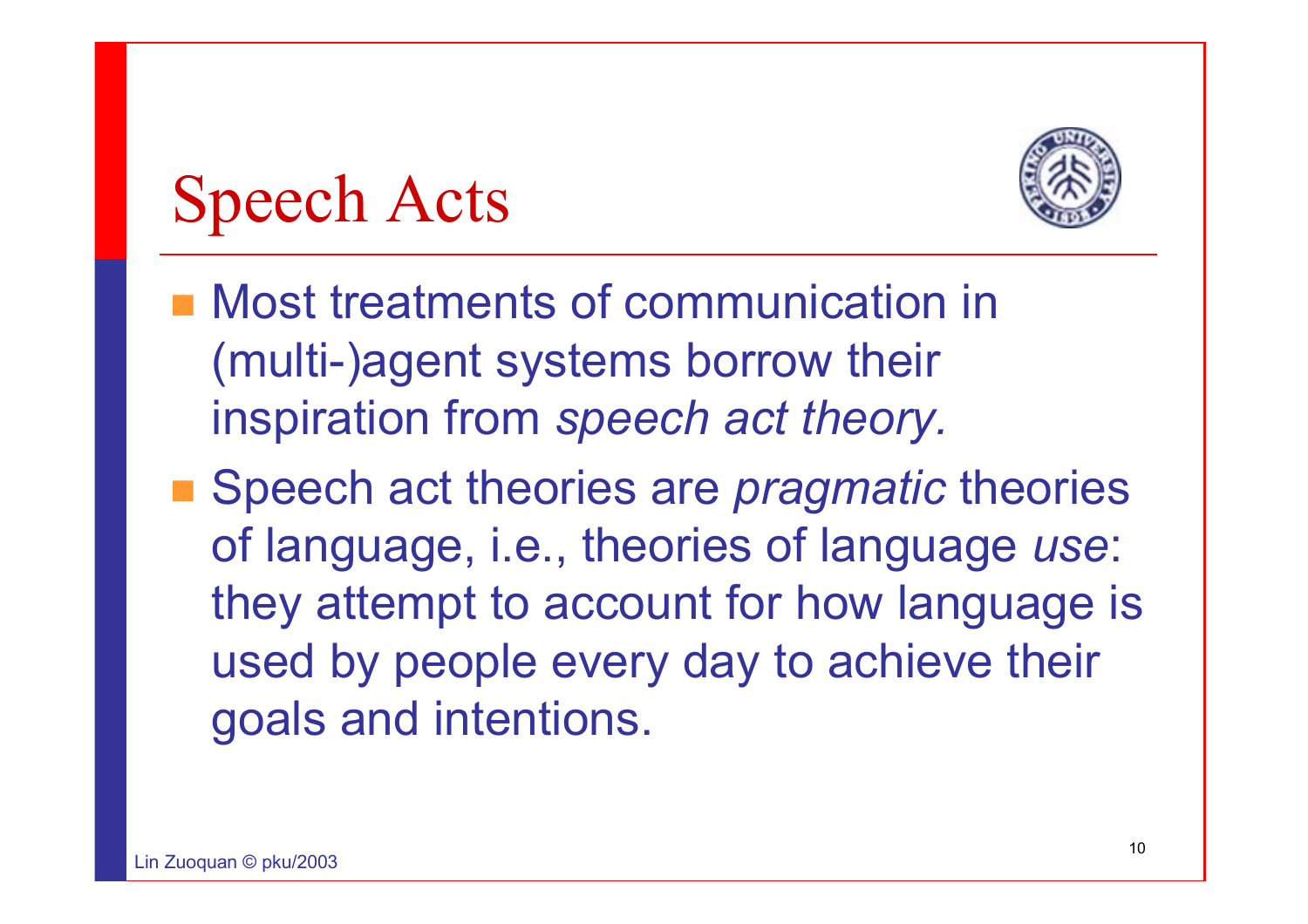

## Speech Acts(cont.)

- **The origin of speech act theories are usually traced to** Austin's 1962 book (*How to Do Things with Words)*
- Austin noticed that some utterances are rather like 'physical actions' that appear to *change the state of the world*
- Examples would be:
- **–** declaring war;
- **–** 'I now pronounce you man and wife' :-)
- But more generally, *everything* we utter is uttered with the intention of satisfying some goal or intention
- A theory of how utterances are used to achieve intentions is a speech act theory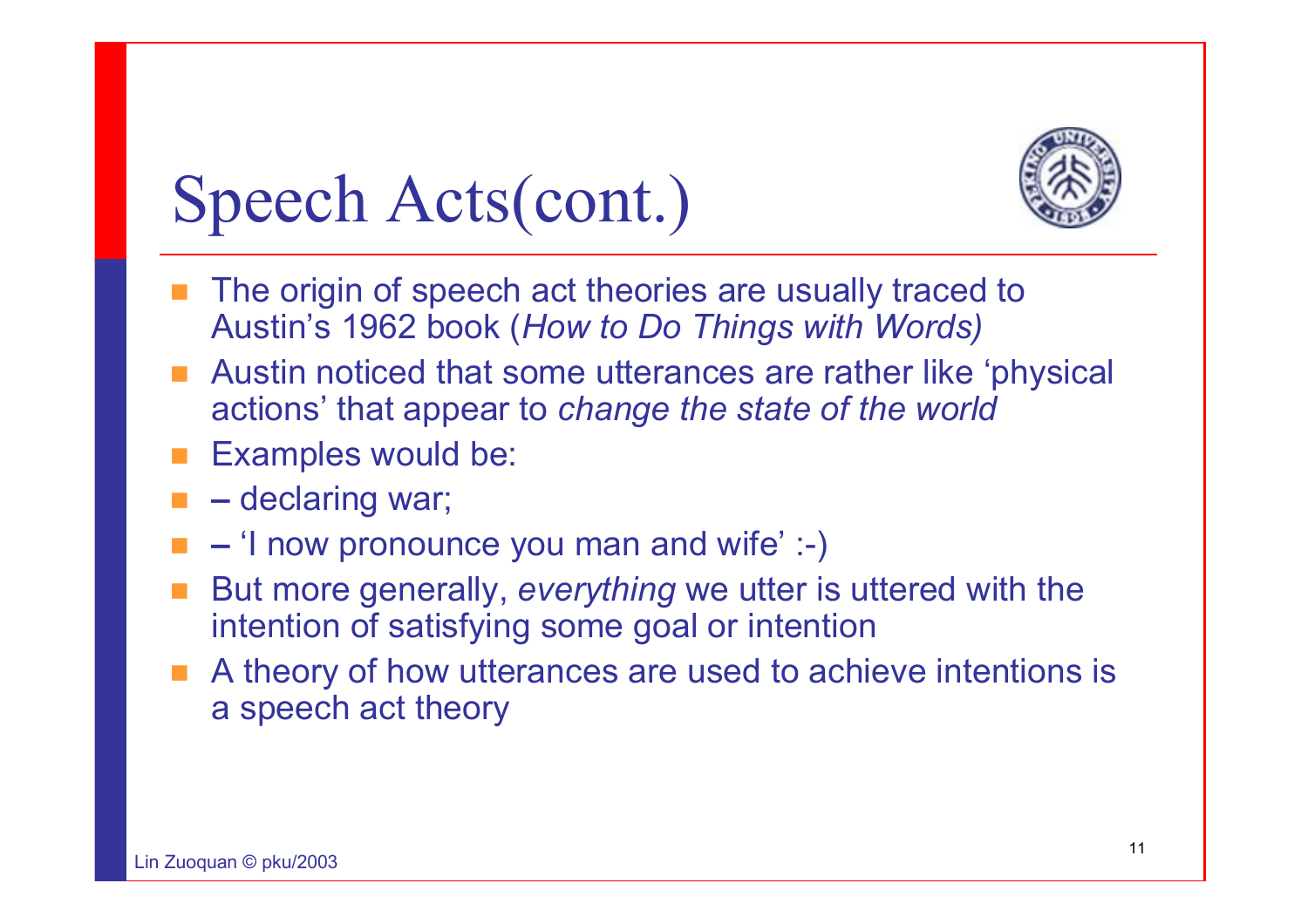

### Speech Acts(cont.)

- П Searle (1969) identified various different types of speech act:
	- **–***representatives*: such as *informing*, e.g., 'It is raining'
	- **–** *directives*: attempts to get the hearer to do something e.g., 'please make the tea'
	- **–** *commisives*: which commit the speaker to doing something, e.g., 'I promise to. . . '
	- **–** *expressives*: whereby a speaker expresses a mental state, e.g., 'thank you!'
	- **–***declarations*: such as declaring war.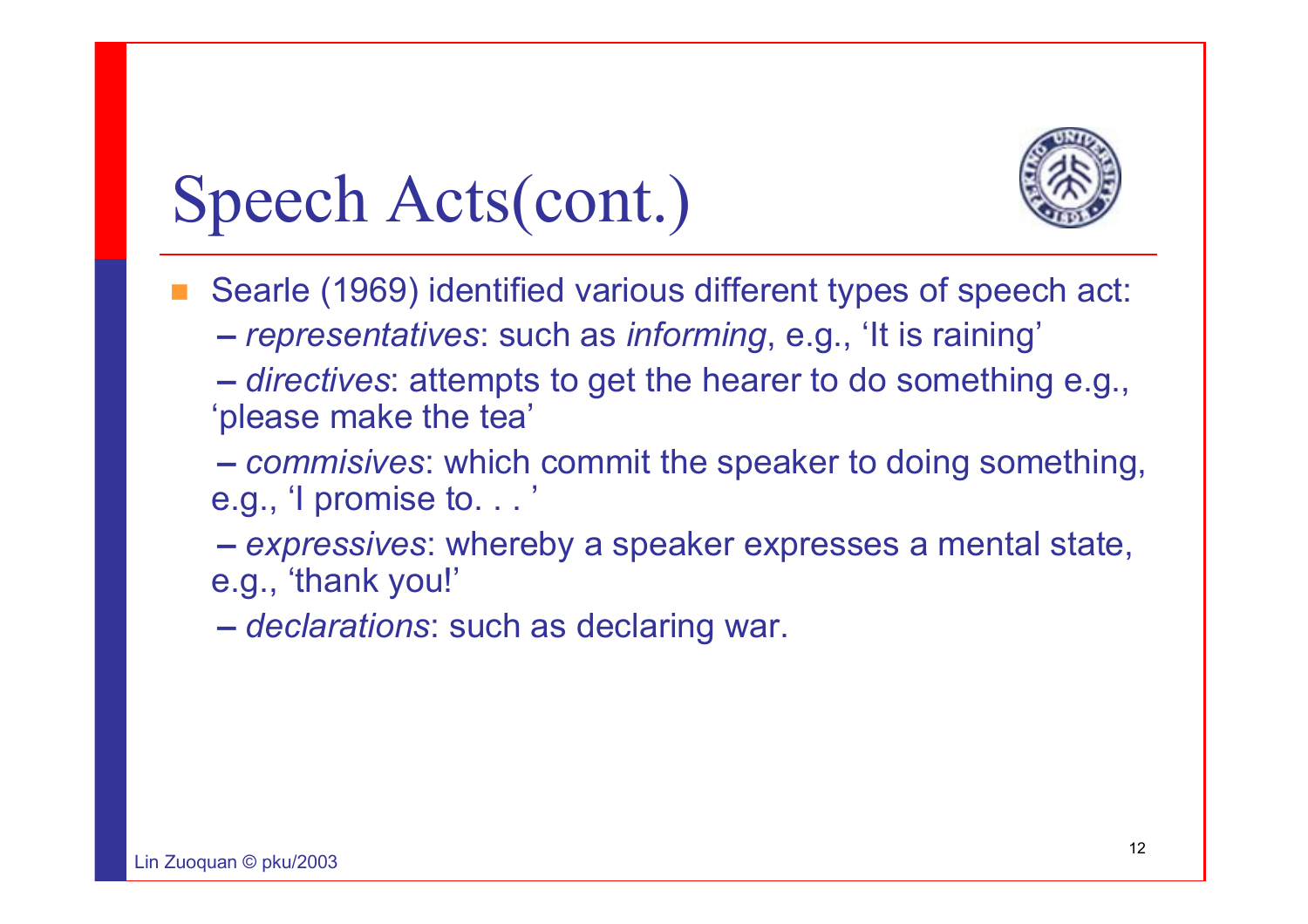

Speech Acts(cont.)

- In general, a speech act can be seen to have two components:
	- **–**<sup>a</sup>*performative verb*:
	- (e.g., request, inform, . . . )
	- *propositional content*:
	- (e.g., "the door is closed")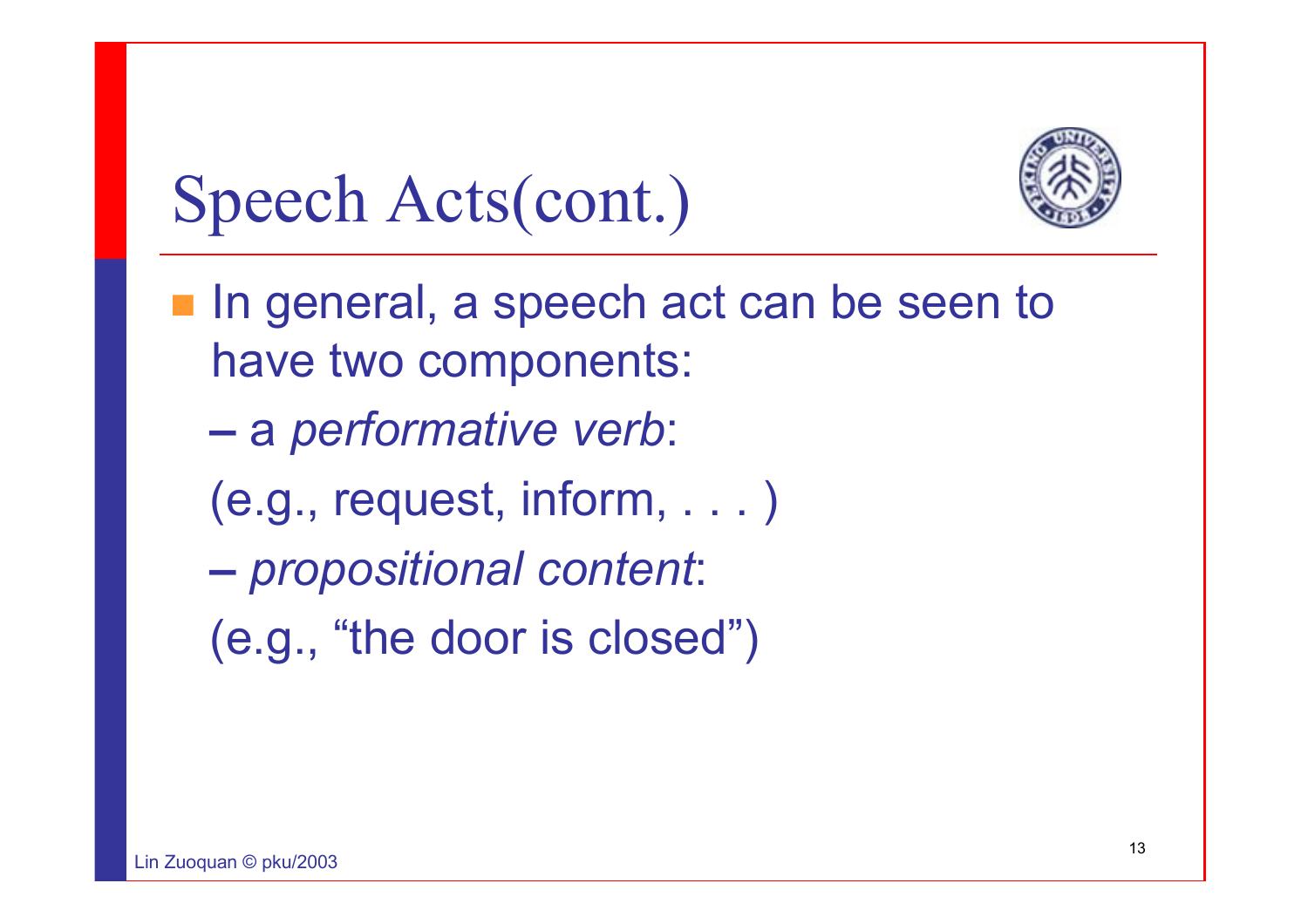

## Speech Acts(cont.)

- **How does one define the semantics of speech** acts? When can one say someone has uttered, e.g., a request or an inform?
- Cohen & Perrault (1979) defined semantics of speech acts using the *precondition-delete-add* list formalism of planning research (plan based semantics)
- Note that a speaker cannot (generally) *force* a hearer to accept some desired mental state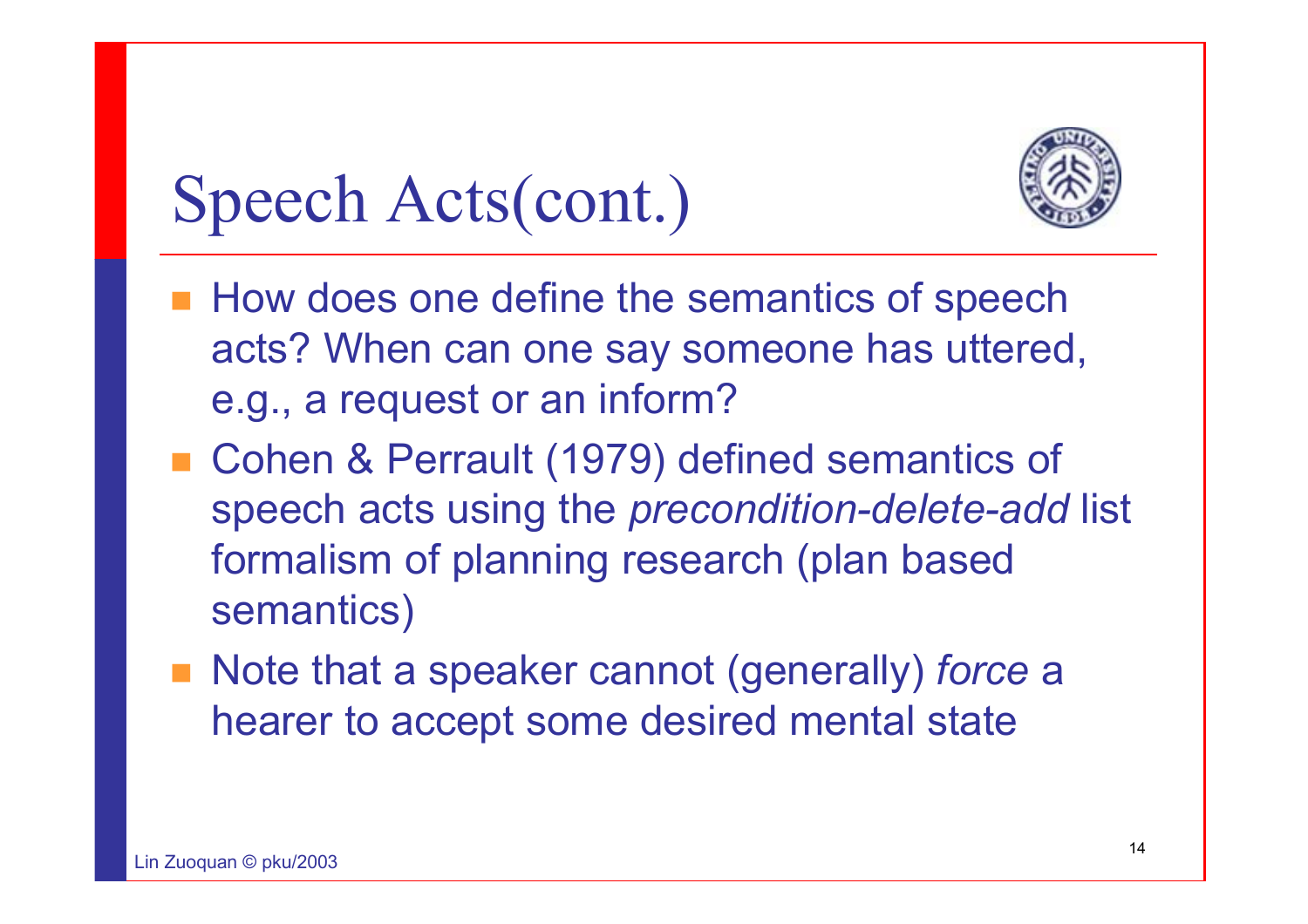

Speech Acts(cont.)

Here is their semantics for *request*:

F. *Request(s,h,A)*

pre:

**–** *s* believes *h* can do *A*

(you don't ask someone to do something unless you think they can do it)

**–** *s* believe *h* believe *h* can do *A*

(you don't ask someone unless *they* believe they can do it)

**–** *s* believe *s* want *A*

(you don't ask someone unless you want it!)

post:

**–** *h* believe *s* believe *s* want *A*

(the effect is to make them aware of your desire)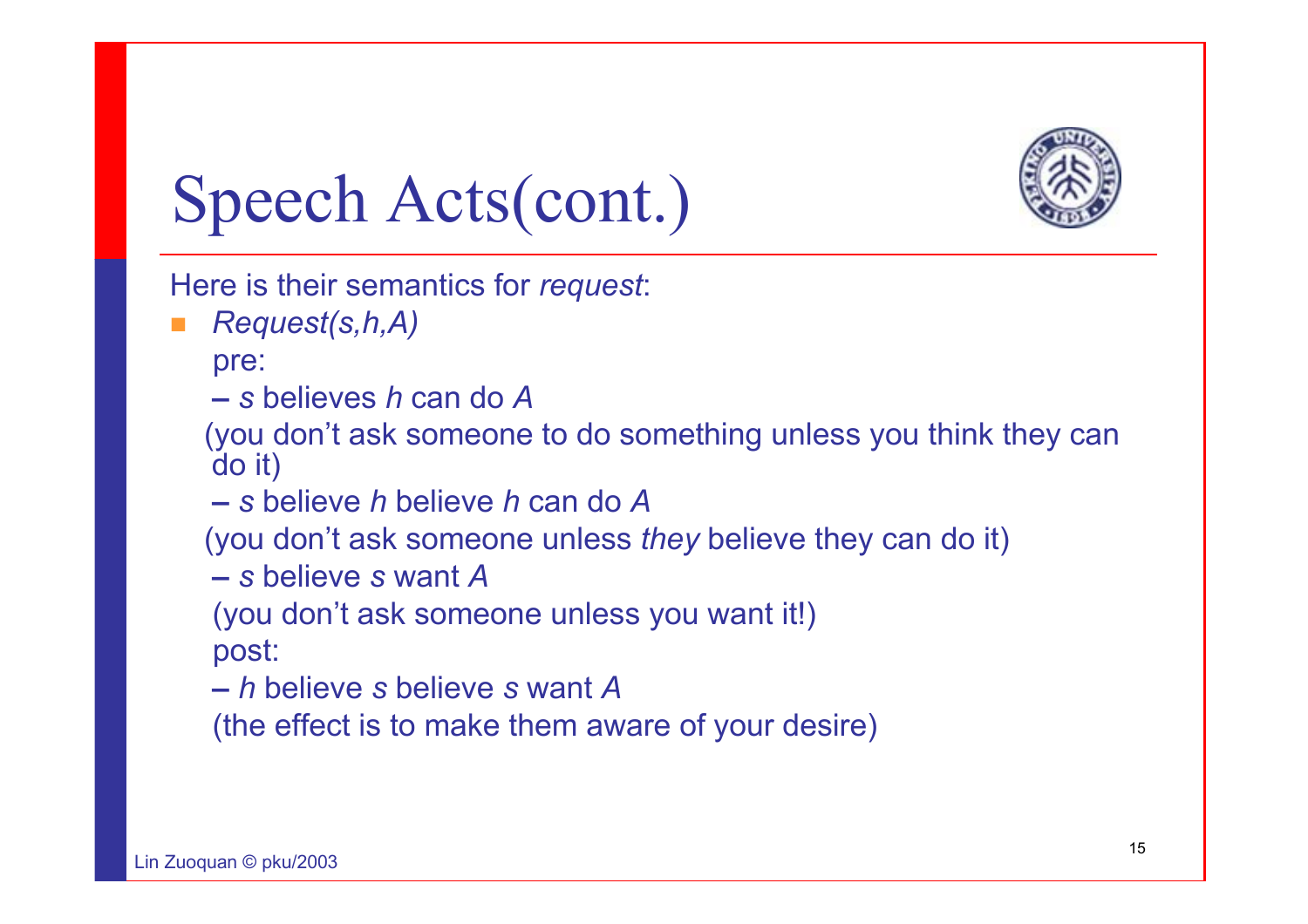

### Structure of an ACL

- $\blacksquare$  ACL = 2 components:
	- **n** performative
	- content
- Vocabulary (words): e.g. reference to objects
- Messages (sentences): e.g. request for an action
- Distributed Algorithms (conversations): e.g. negotiating task sharing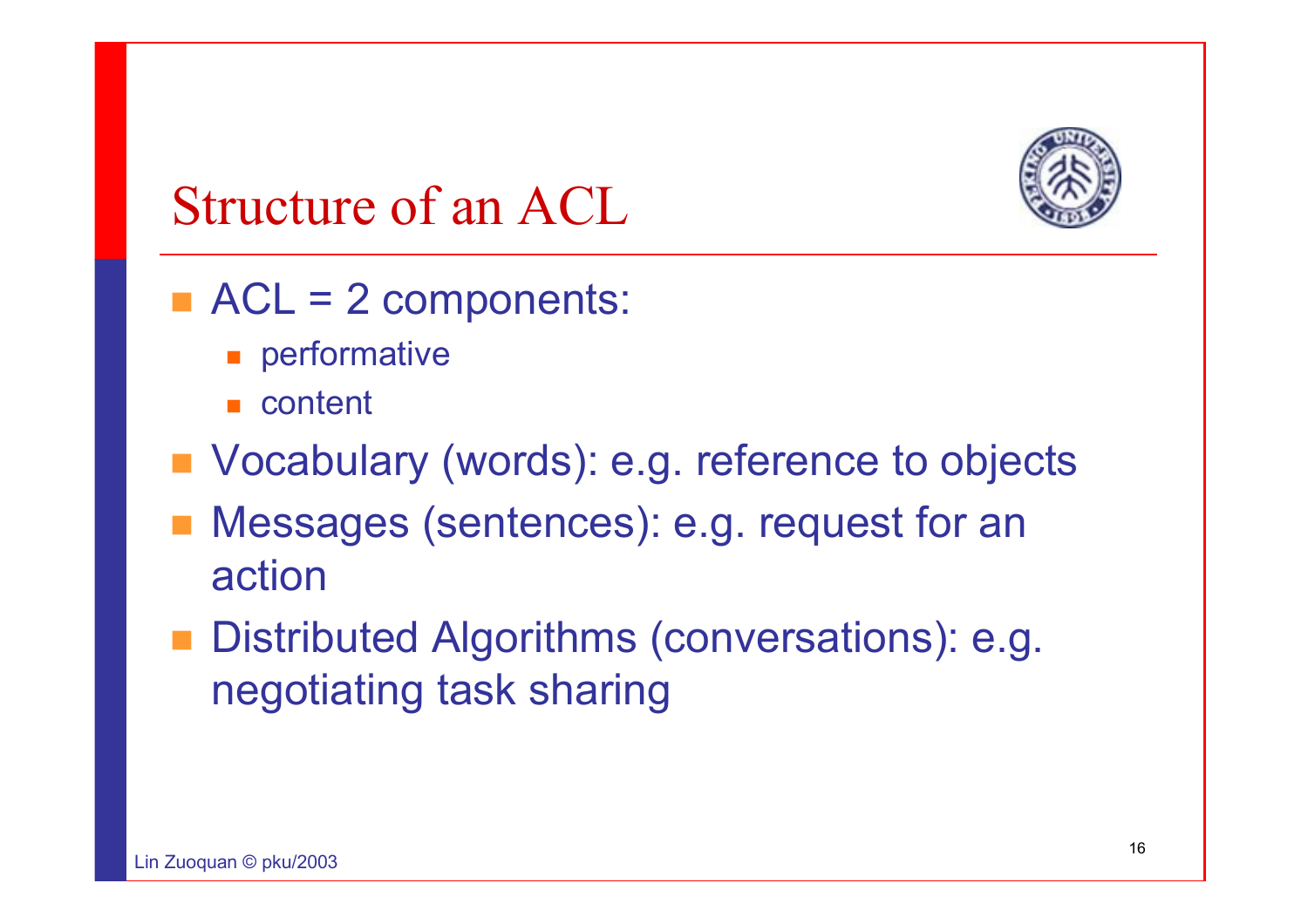

### Levels of ACL

- Object sharing (Corba, RPC, RMI, Splice): shared objects, procedures, data structures
- Knowledge sharing (KQML, FIPA ACL): shared facts, rules, constraints, procedures and knowledge
- П Intentional sharing: shared beliefs, plans, goals and intentions
- Cultural sharing: shared experiences and strategies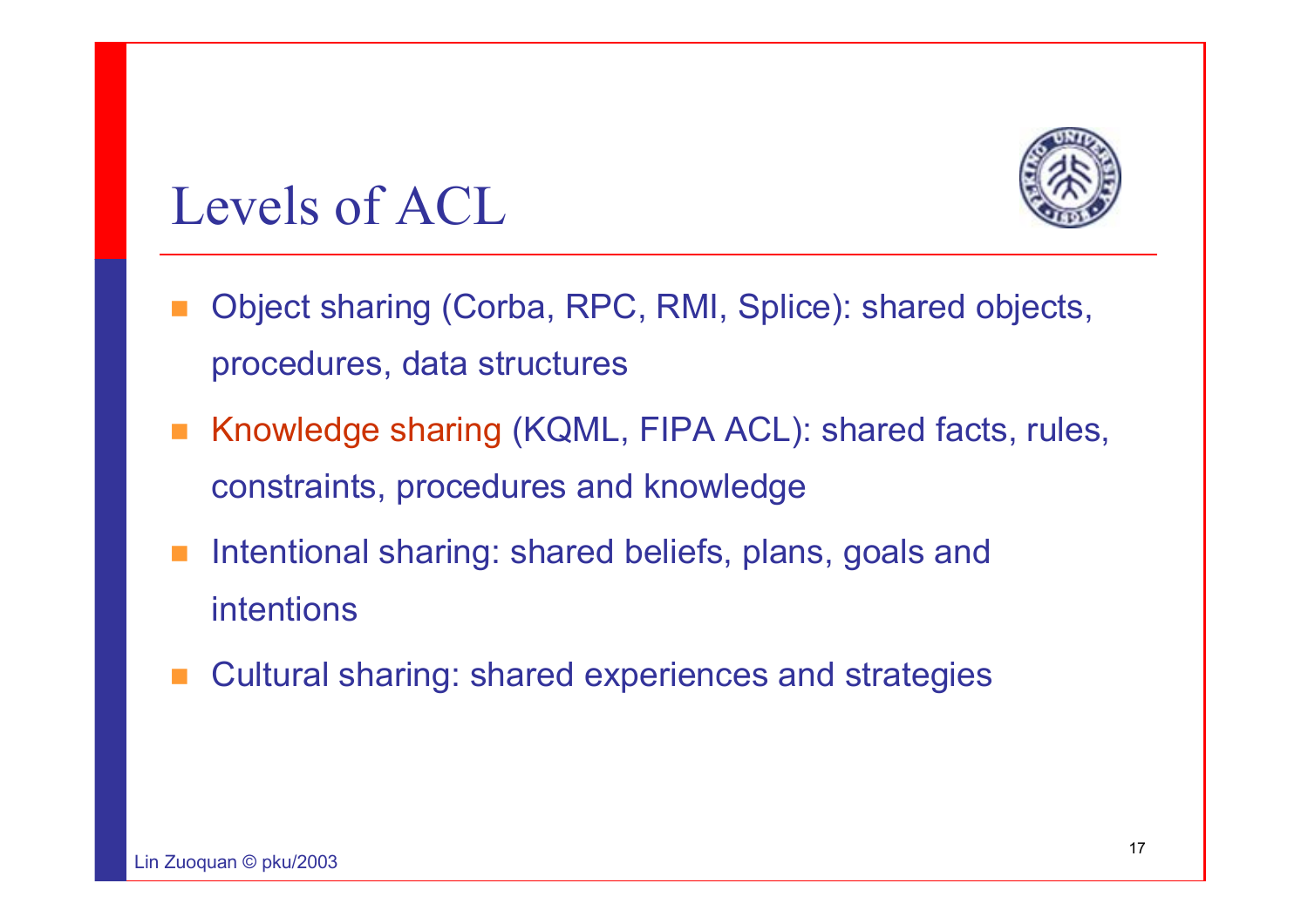

### Levels(cont.)

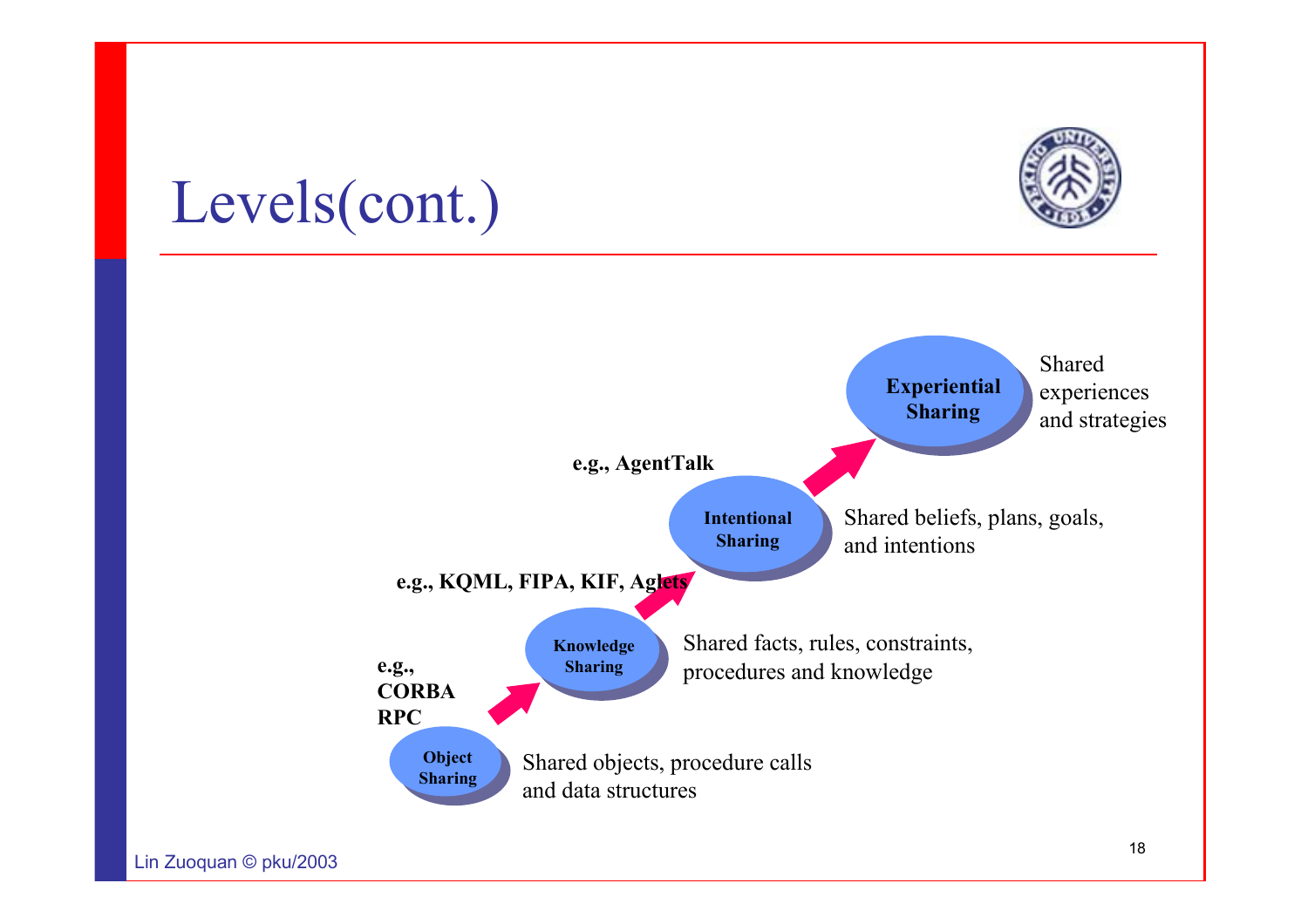



**E** KQML KIF ■ ACL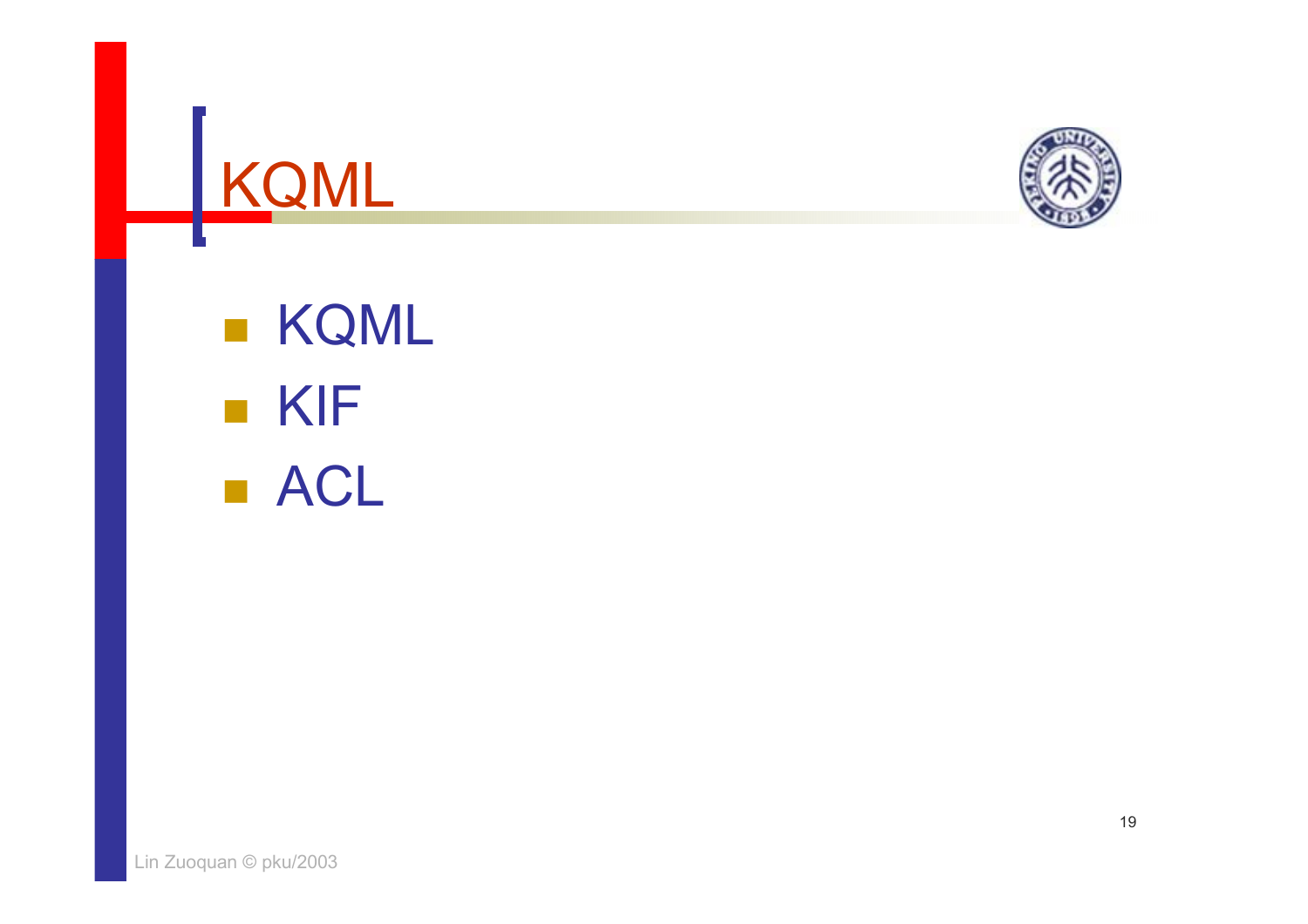## KQML



- П KQML (Knowledge Query and Manipulation Language)
	- a typical ACL, developed by the ARPA knowledge sharing initiative
	- a language and a set of protocols that support computer programs in identifying, connecting with and exchanging information with other programs
	- **Example comprised of two parts:** 
		- KQML
		- KIF (Knowledge Interchange Format),
			- Message Format
			- **EXCOMMUNICATION protocol**
			- Communication Facilitators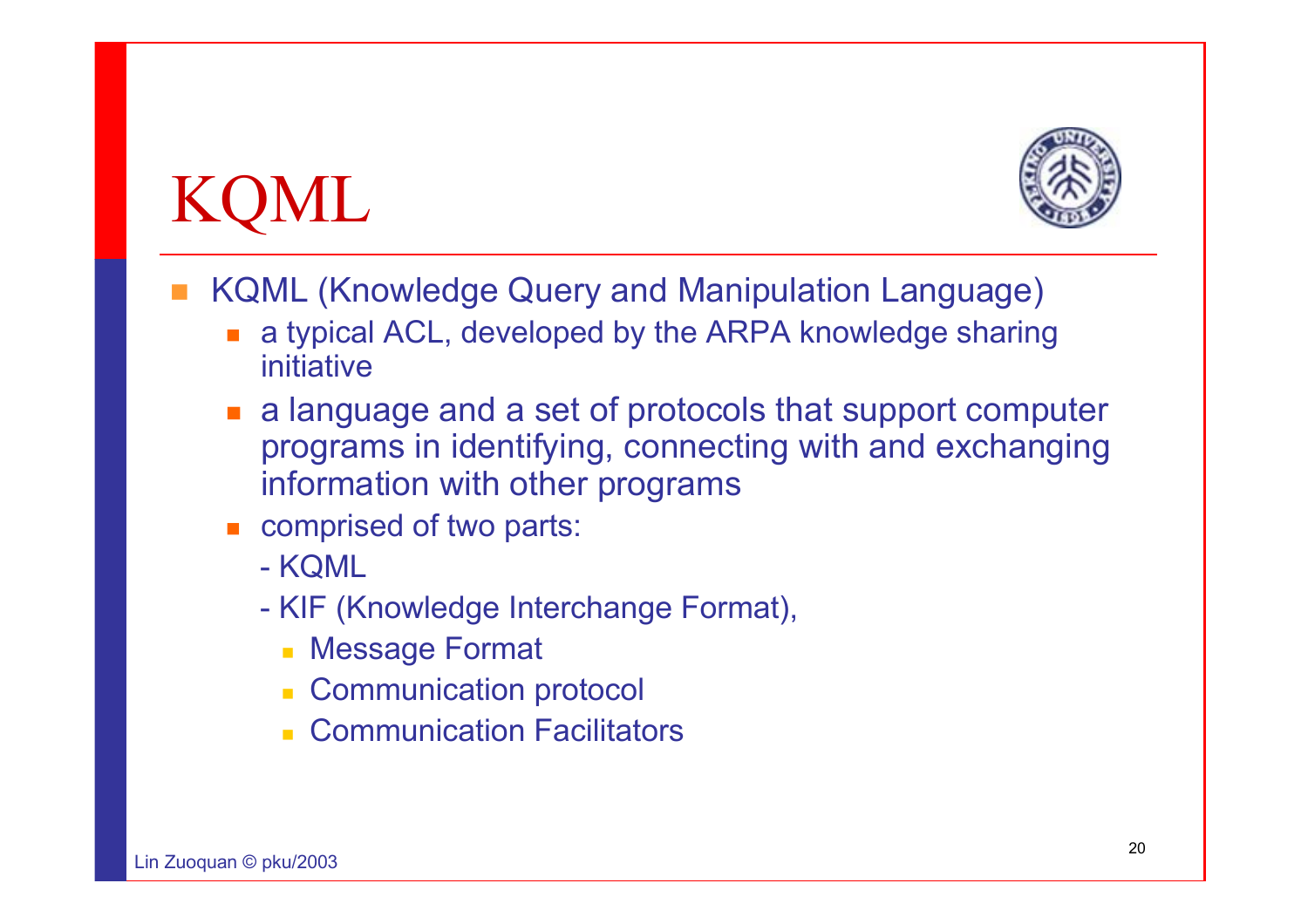### &KIF



- KQML is an 'outer' language, that defines various acceptable 'communicative verbs', or *performatives*
	- **Example performatives:** 
		- **–**– ask-if ('is it true that. . . ')
		- **–**perform ('please perform the following action. . . ')
		- **–** $-$  tell ('it is true that.  $\ldots$  ')
		- **–**– reply ('the answer is  $\ldots\;$ ')
- KIF is a language for expressing message *content*
	- **a** a prefix version of the language of first-order logic with various extensions to enhance its expressiveness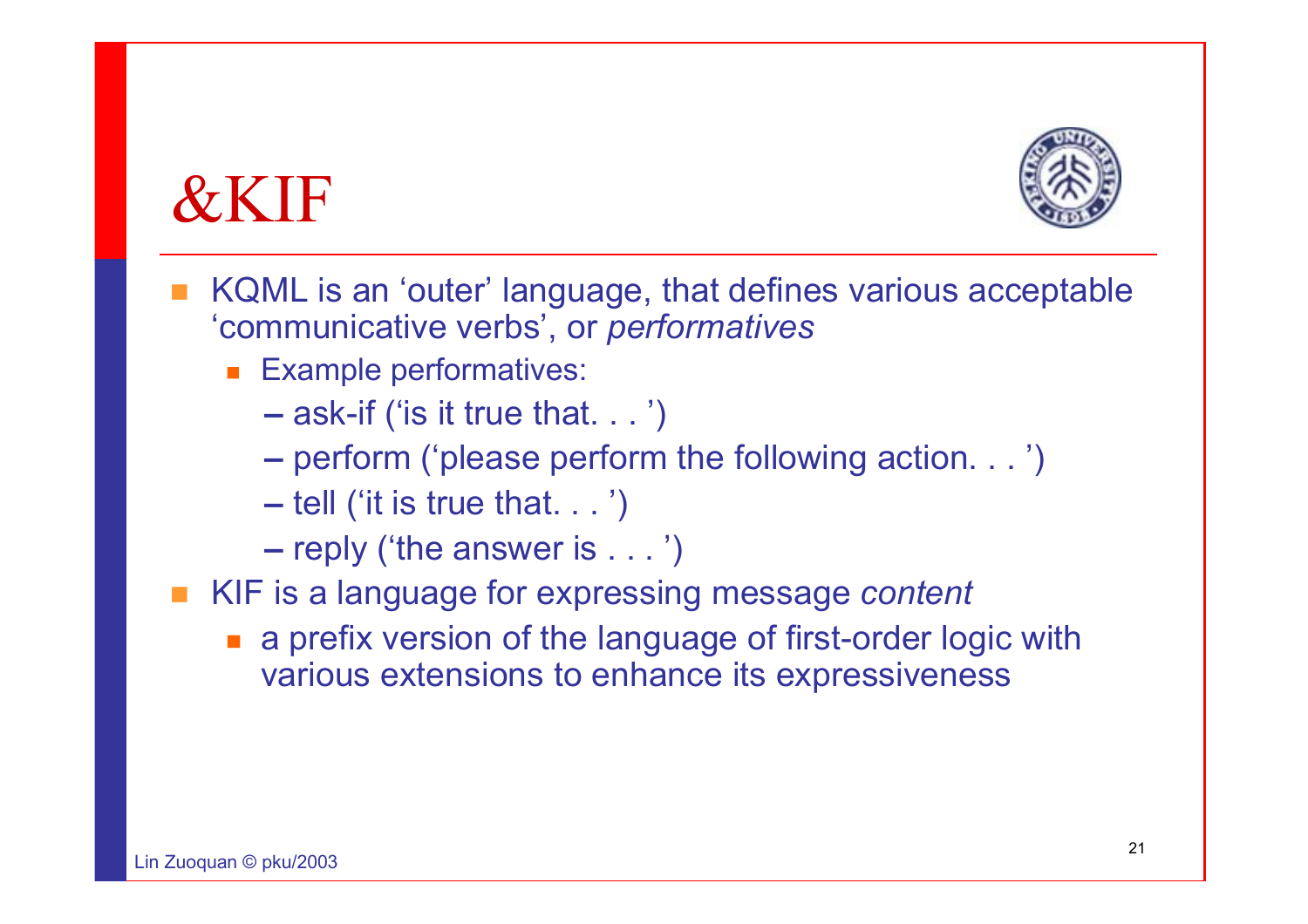

### Content in KQML

#### KIF

- = predicate calculus in Lisp form
- agents are logical reasoners
- Several agent systems use KIF as a basis
	- E.g. IBM's ABE (Agent Building Environment)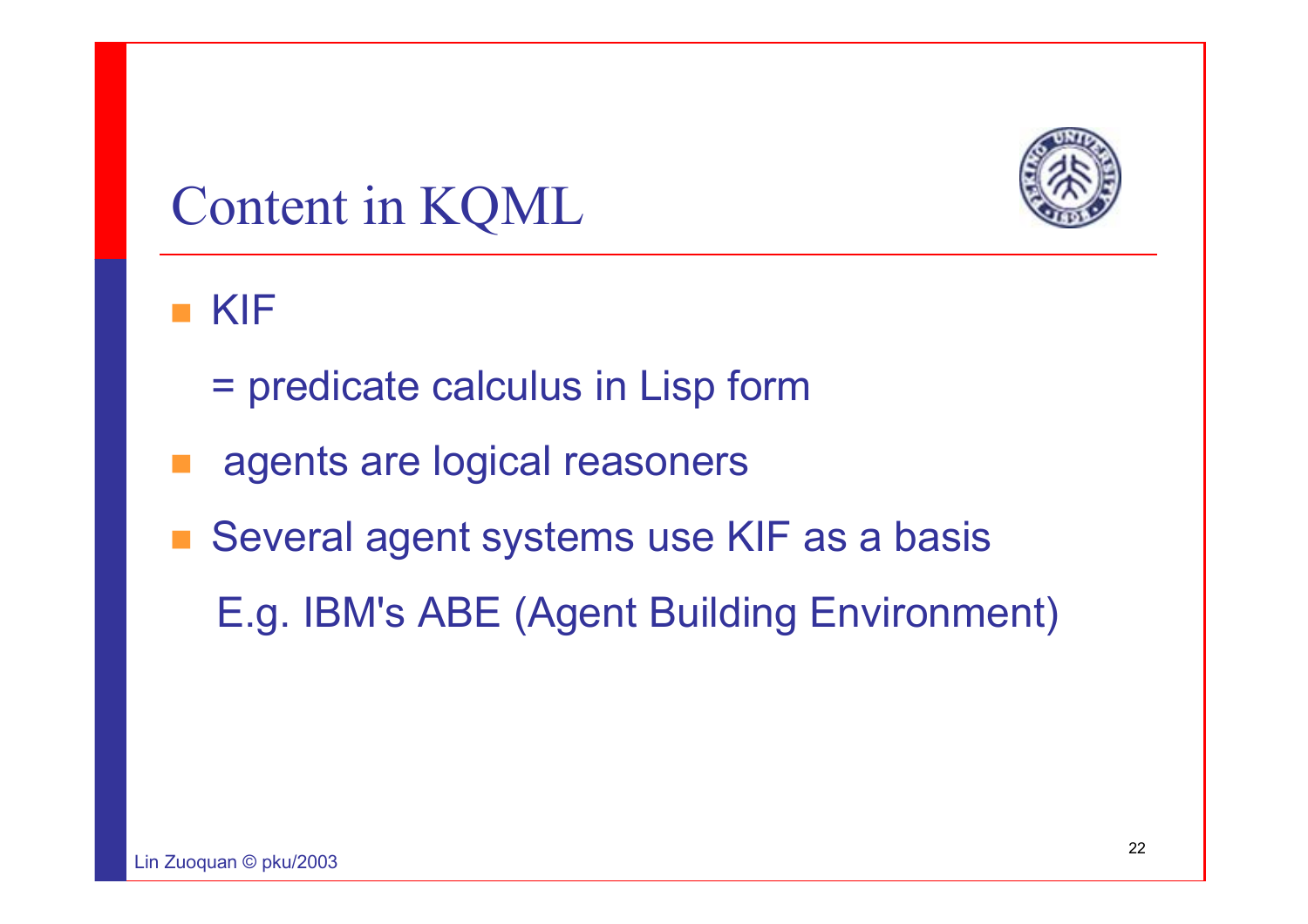## Features of KQML



- A high-level communication language and protocol for exchanging information independent of content syntax and ontology
- A language in which to wrap information offering a uniform view of an information agent as a knowledge base
- An extensible set of performatives expressing a belief or an attitude toward some information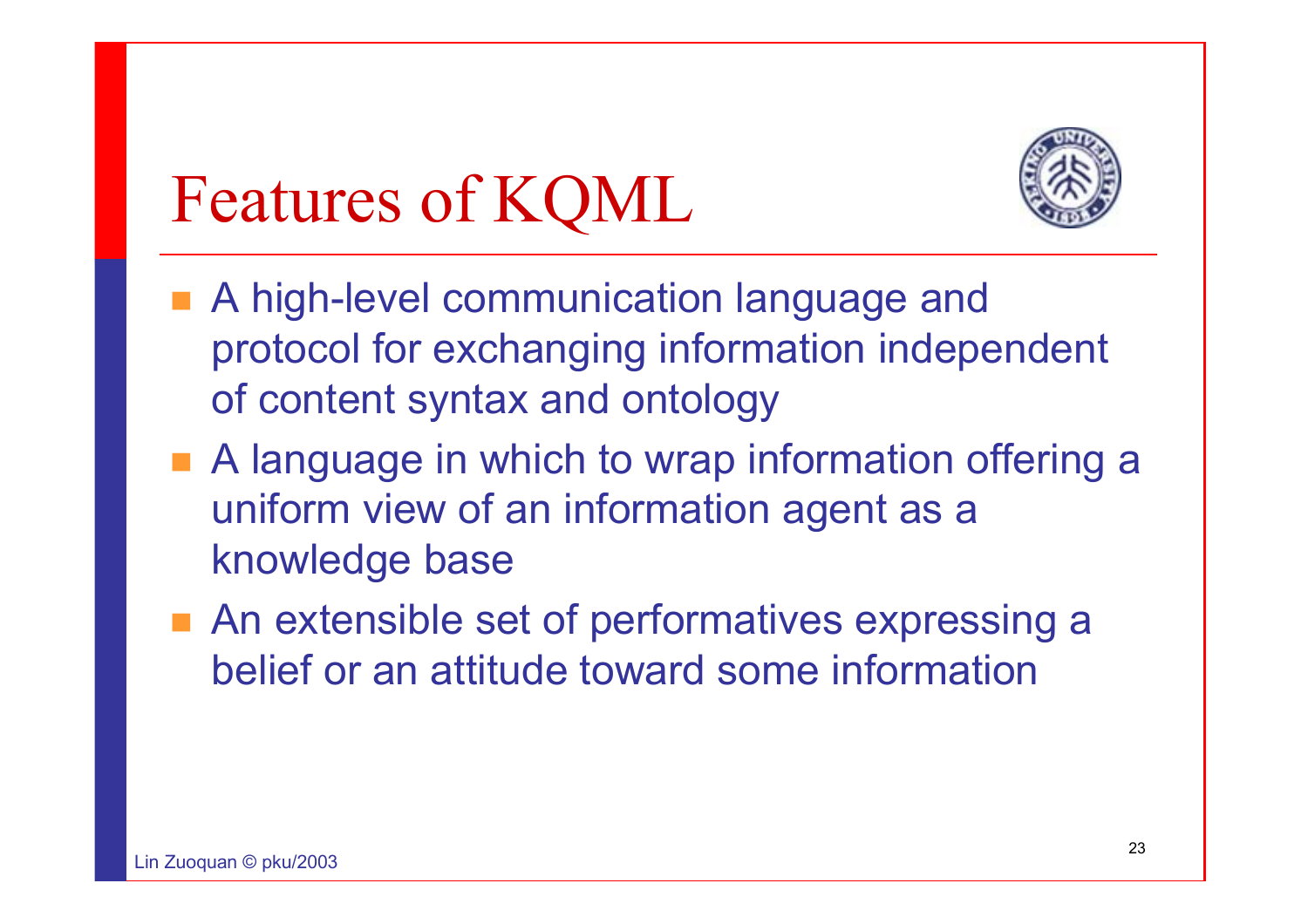

### Features

#### ■ Characteristics of KQML

- Simple
- Concise
- **Light weight**
- **Network**
- **Platform Independent**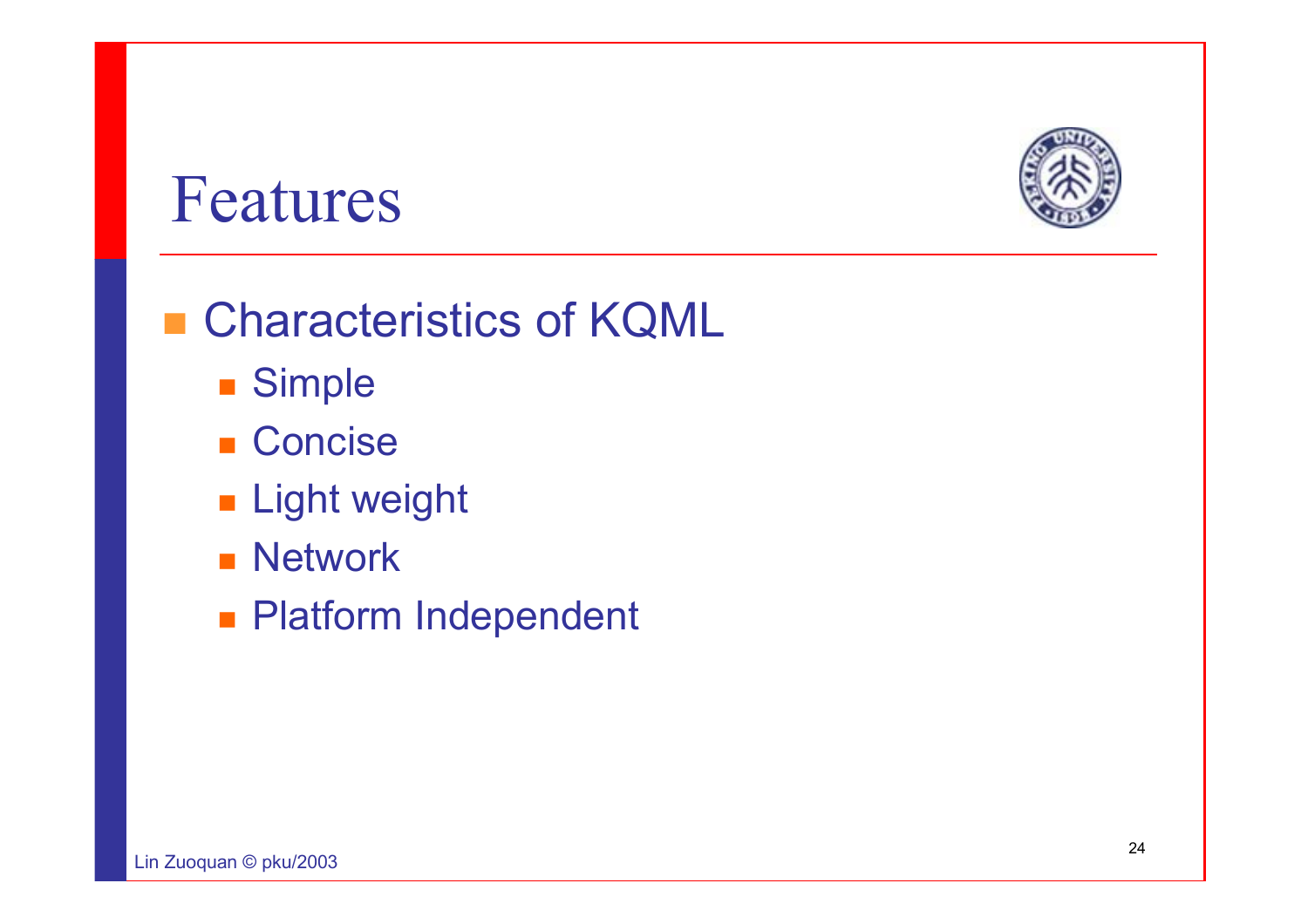

### Formalisms for Content

- Content languages must make formulating and responding to performatives decidable!
- $\rightarrow$  restrict content language to be less expressive than predicate calculus
- Examples:
- П description logics
- constraint content language (CCL)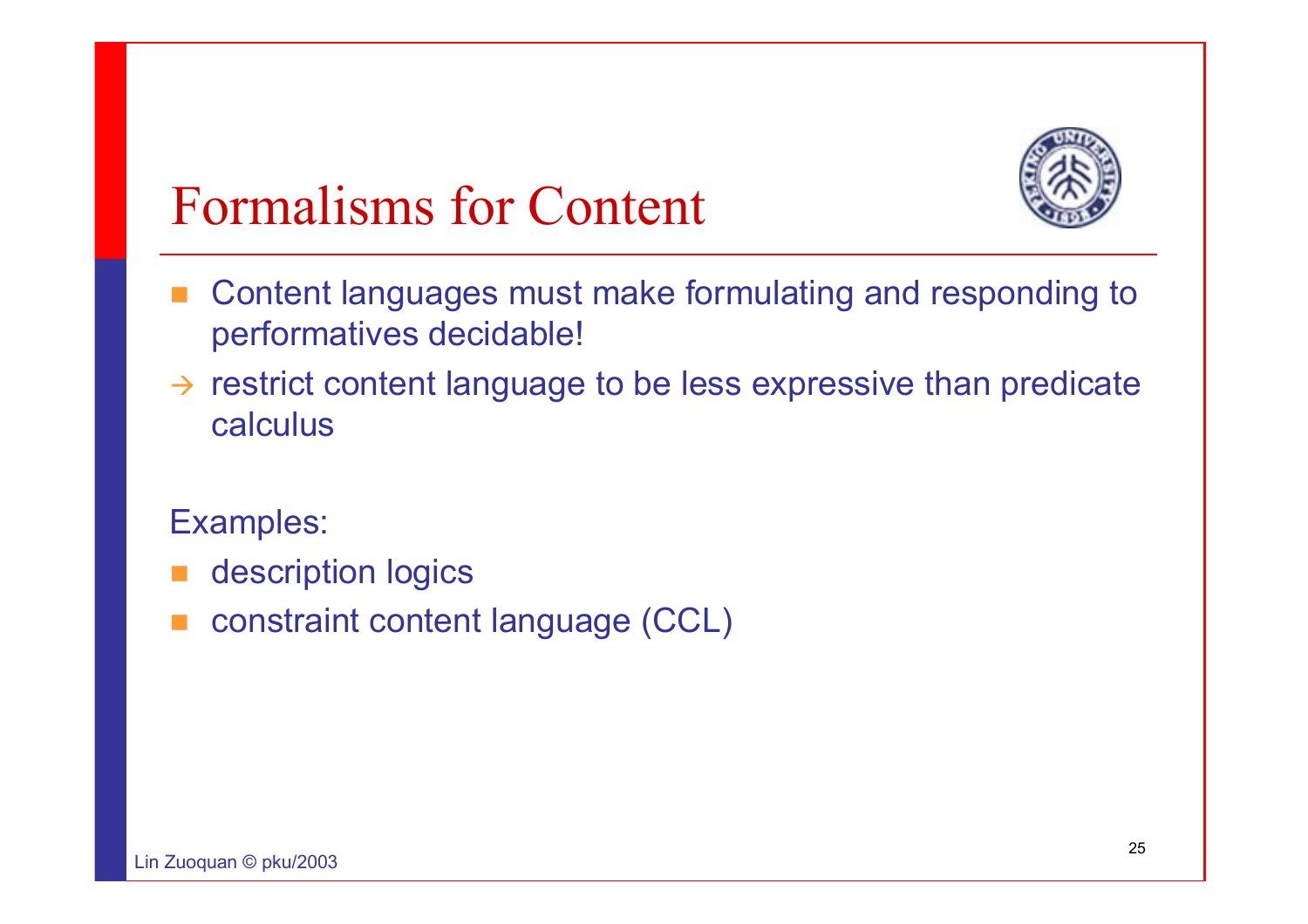

## **Ontology**

- **COL**  In order to be able to communicate, agents must have agreed a common set of terms.
- A formal specification of a set of terms is known as a *ontology.*
- The knowledge sharing effort has associated with it a large effort at defining common ontologie.
	- software tools like *ontolingua* for this purpose.

Example KQML/KIF dialogue. . .

|         | $A$ to $B$ : $(ask-if)$        |  |  |                                    |
|---------|--------------------------------|--|--|------------------------------------|
|         |                                |  |  | $(\geq$ (size chip1) (size chip2)) |
| B to A: | (reply true)                   |  |  |                                    |
| B to A: | $(inform (= (size chip1) 20))$ |  |  |                                    |
| B to A: | $(inform (= (size chip2) 18))$ |  |  |                                    |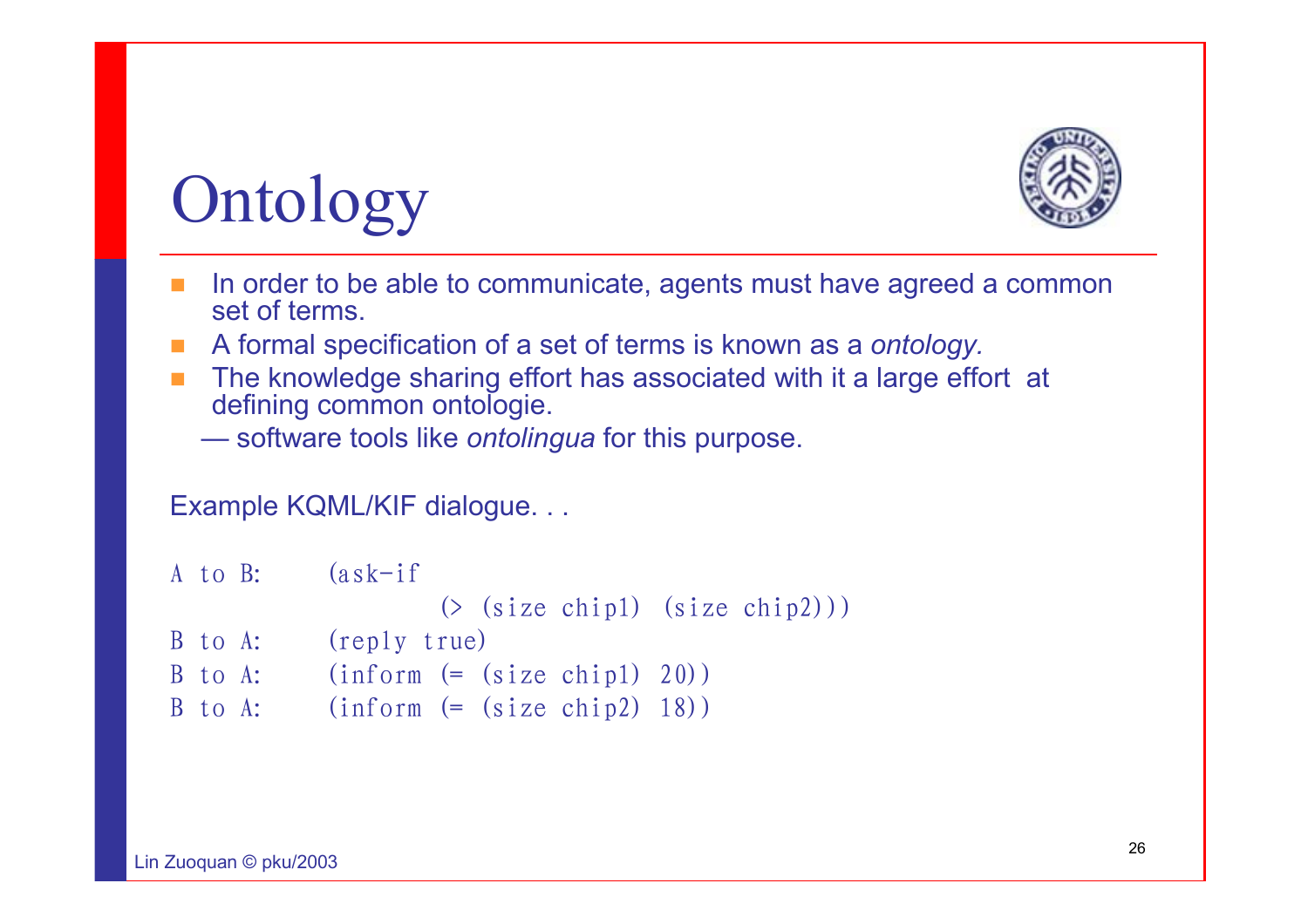

## Ontology(cont.)

- **n** Ontology: a vocabulary for the domain knowledge
- Ontological engineering: representing various ontology
- The five-step methodology
	- П Decide what to talk about
	- П Decide on a vocabulary of predicates, functions and constants
	- Encode general knowledge about the domain
	- П Encode a description of the specific problem instance
	- П Pose queries to the inference procedure and get answers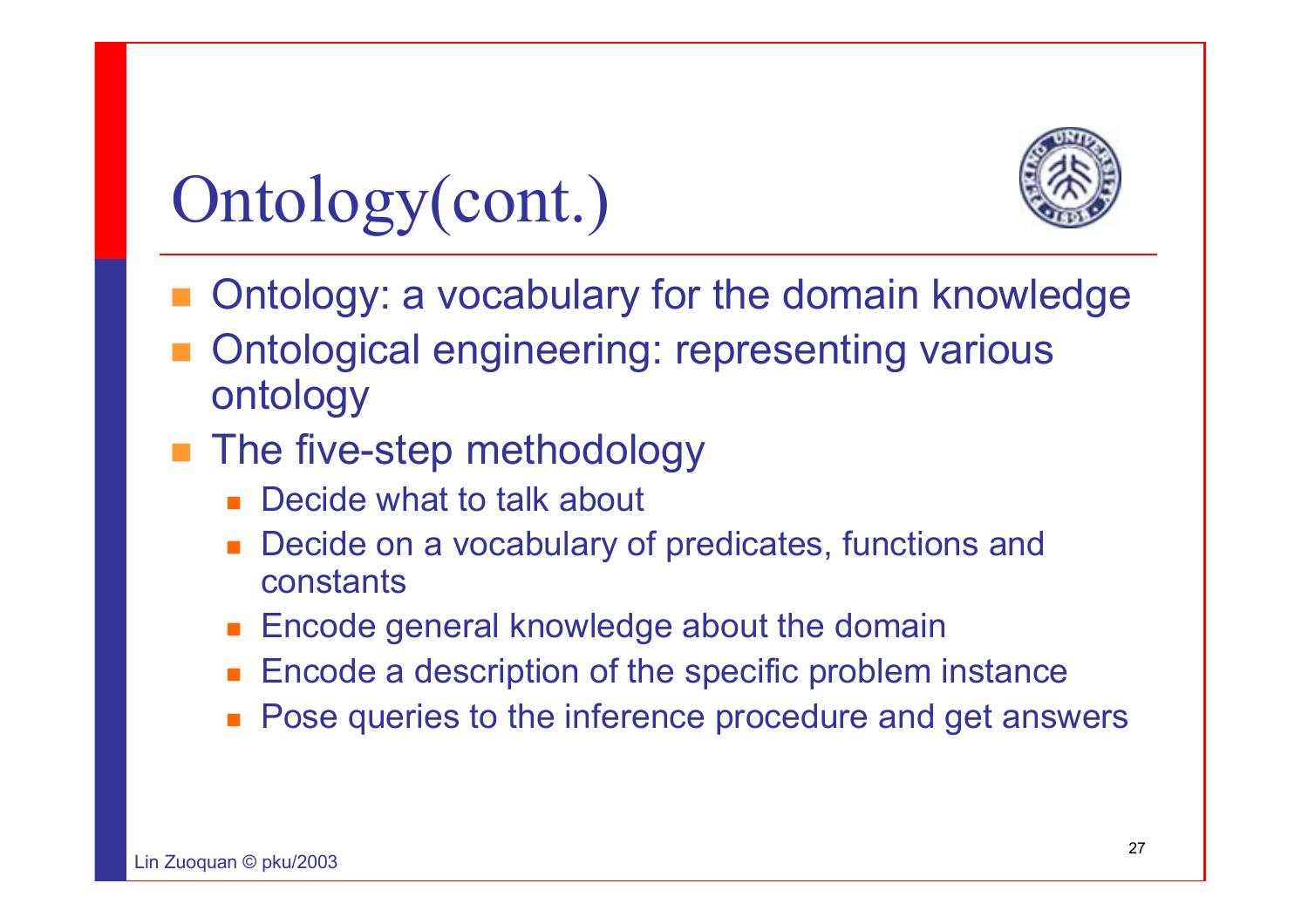

## Ontology(cont.)

- A general-purpose ontology has advantages over special-purpose one
- **Categories**
- **Measures**
- **Composite objects**
- Time, Space, and Change
- Events and Processes
- Physical objects
- **Substances**
- Mental objects and belief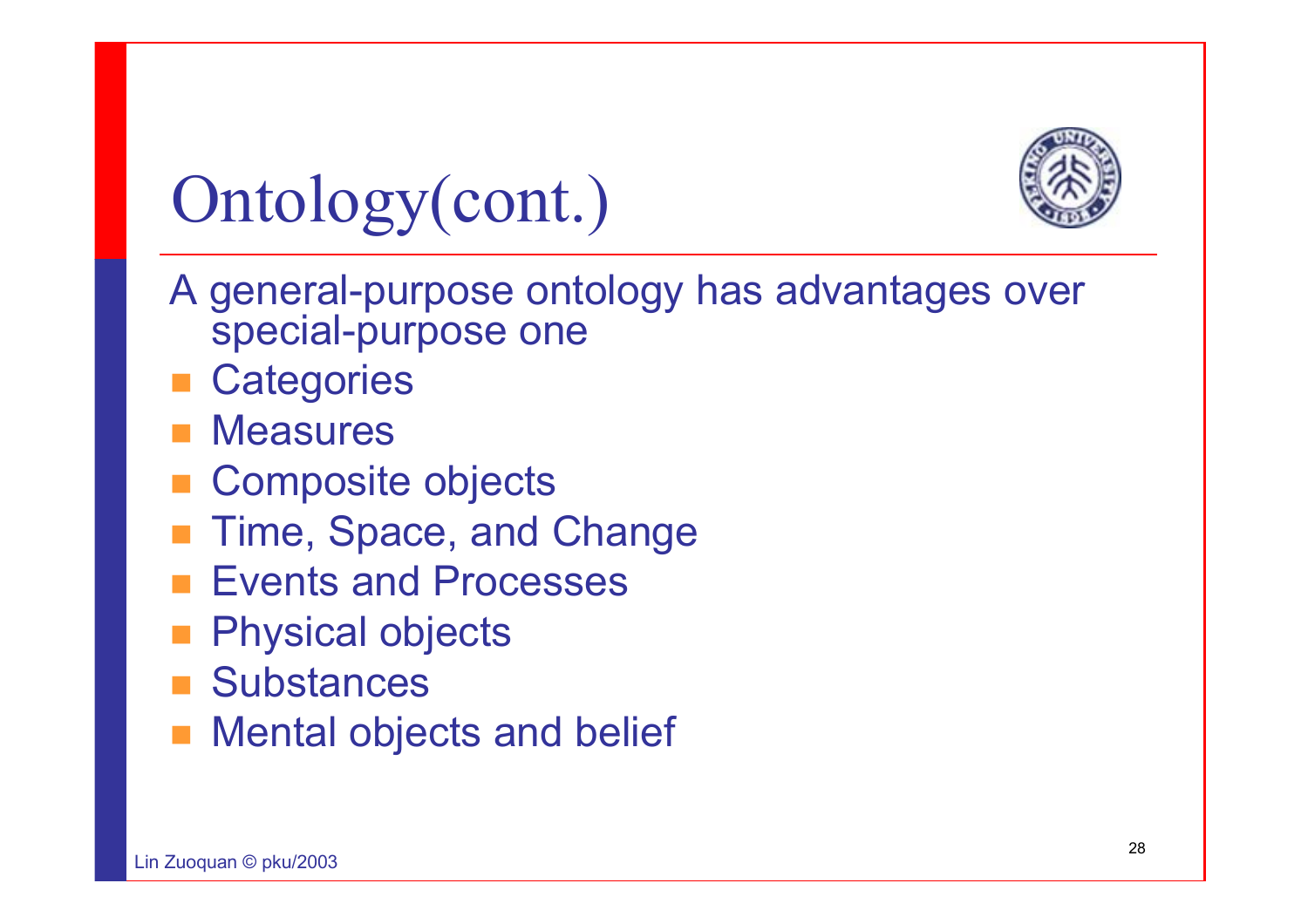

## Ontology(cont.)

#### The world ontology

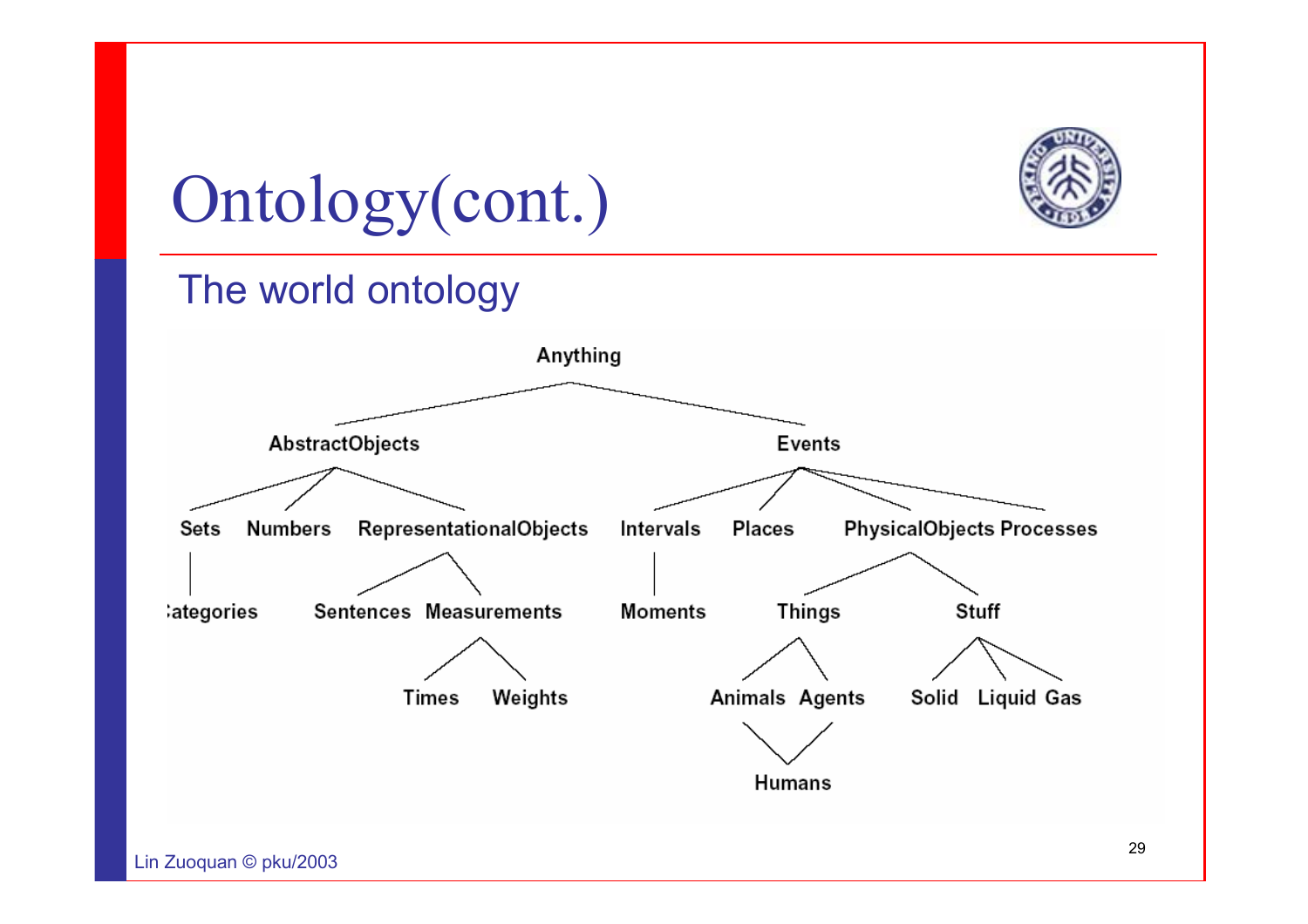

## KQML Message Format

■ The following is a message in KQML from agent *joe*, representing a query about the price of a share of MS stock

(ask-one

- : sender *joe*
- :receiver stock*-*server
- : content *price (MS, ?price)*
- :reply-with ms*-*stock
- :language PROLOG
- :ontology NYSE*-*TICKS)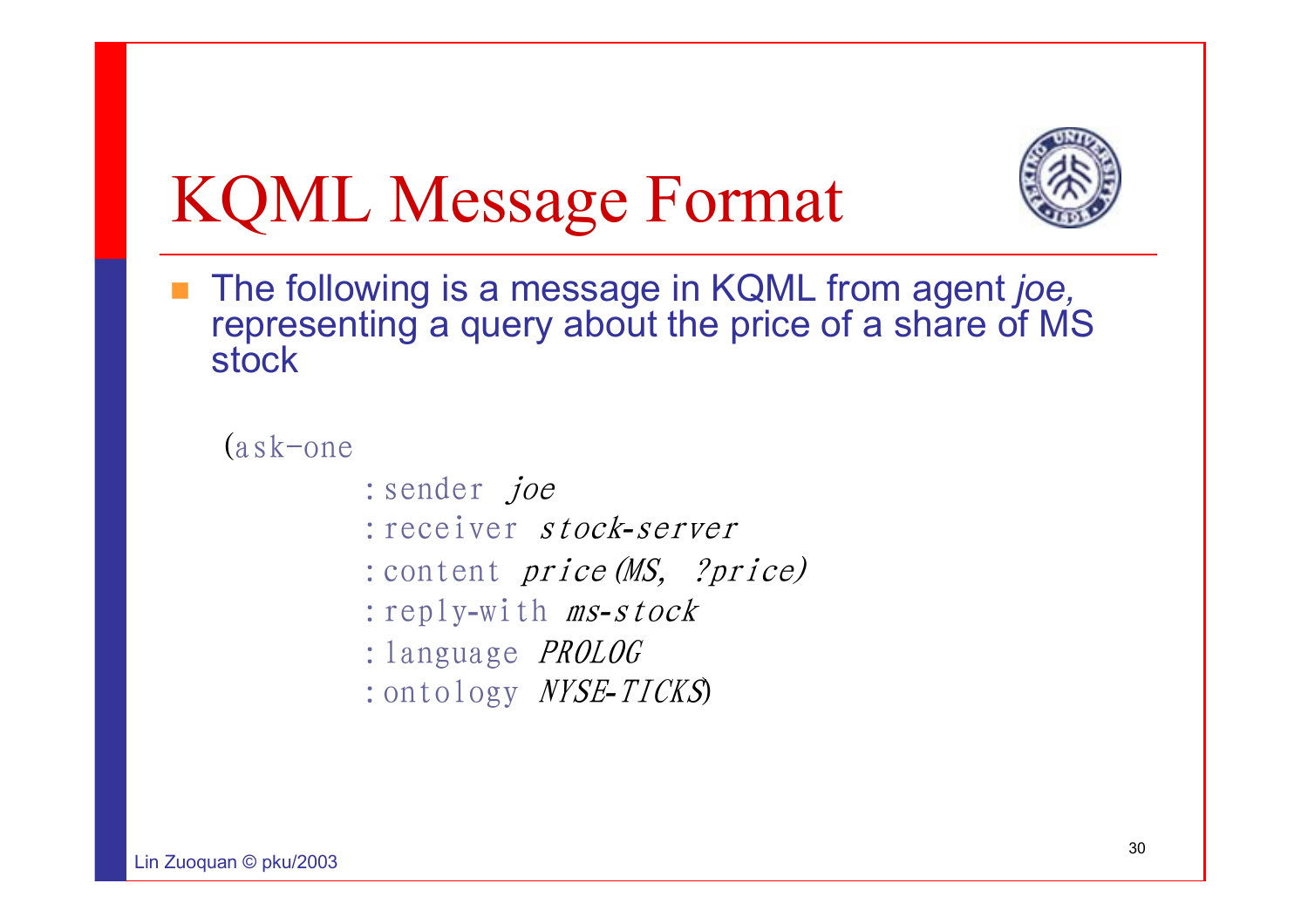## A KQML Message



■ The following is a message in KQML from agent *stock-server,* answering joe's query

(tell

- :sender stock*-*server
- :receiver joe
- :content *price (MS, 15.8)*
- :in-reply-to ms-stock
- :language PROLOG
- :ontology NYSE*-*TICKS)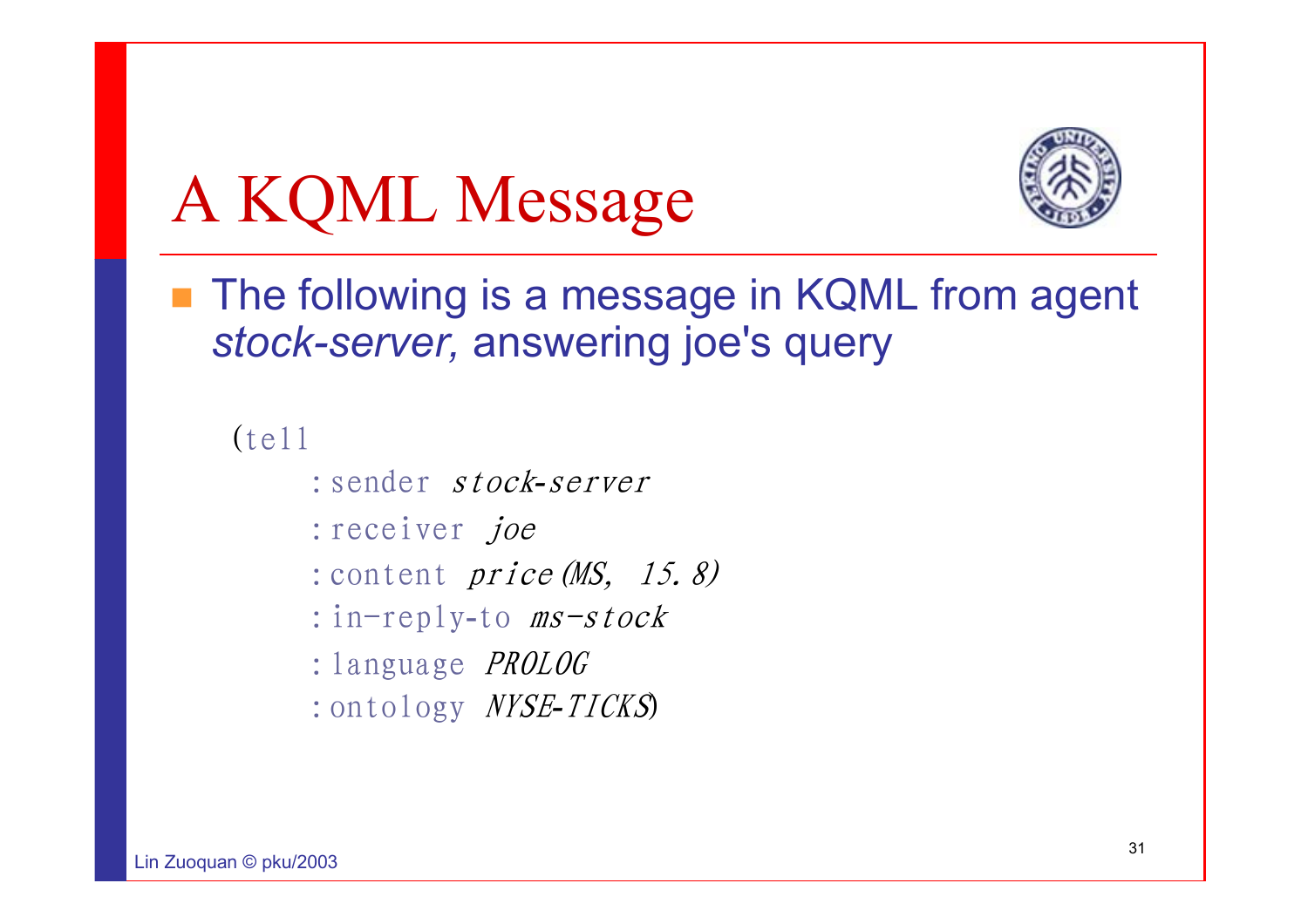

*A performative is an expression that serves to effect a transaction or that constitutes the performance of the specified act by virtue of its utterance*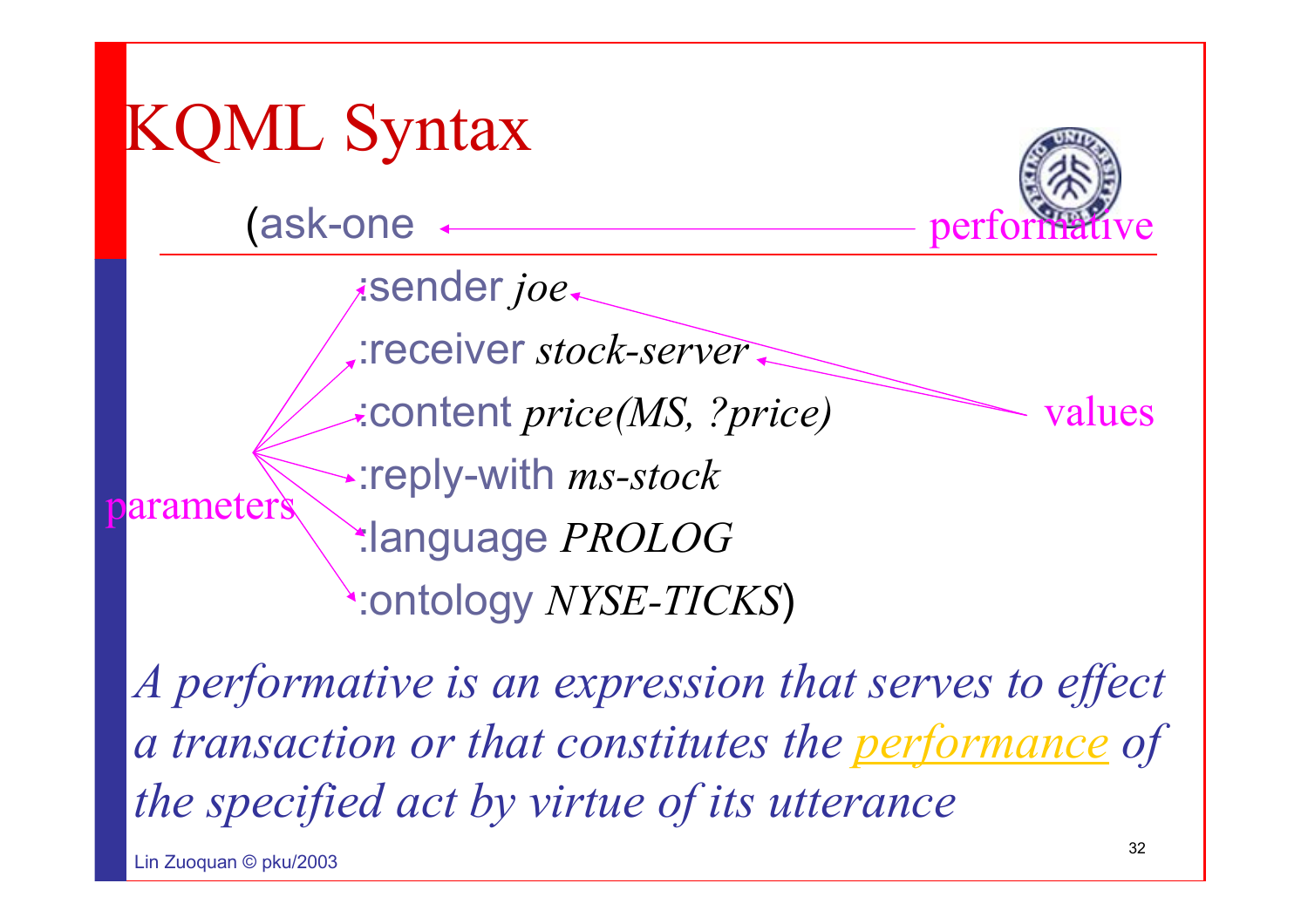

## Keywords and their Meaning

| :sender      | symbol identifying the sender                                                              |
|--------------|--------------------------------------------------------------------------------------------|
| :receiver    | symbol identifying the recipient                                                           |
| :content     | the information about which the performative<br>expresses an attitude                      |
| :language    | language in which : content is expressed                                                   |
| :ontology    | the name of the ontology (e.g., set of term<br>definitions) used in the :content parameter |
| :reply-with  | identifier that must appear in the reply                                                   |
| :in-reply-to | symbol from reply-with field of the message<br>being answered.                             |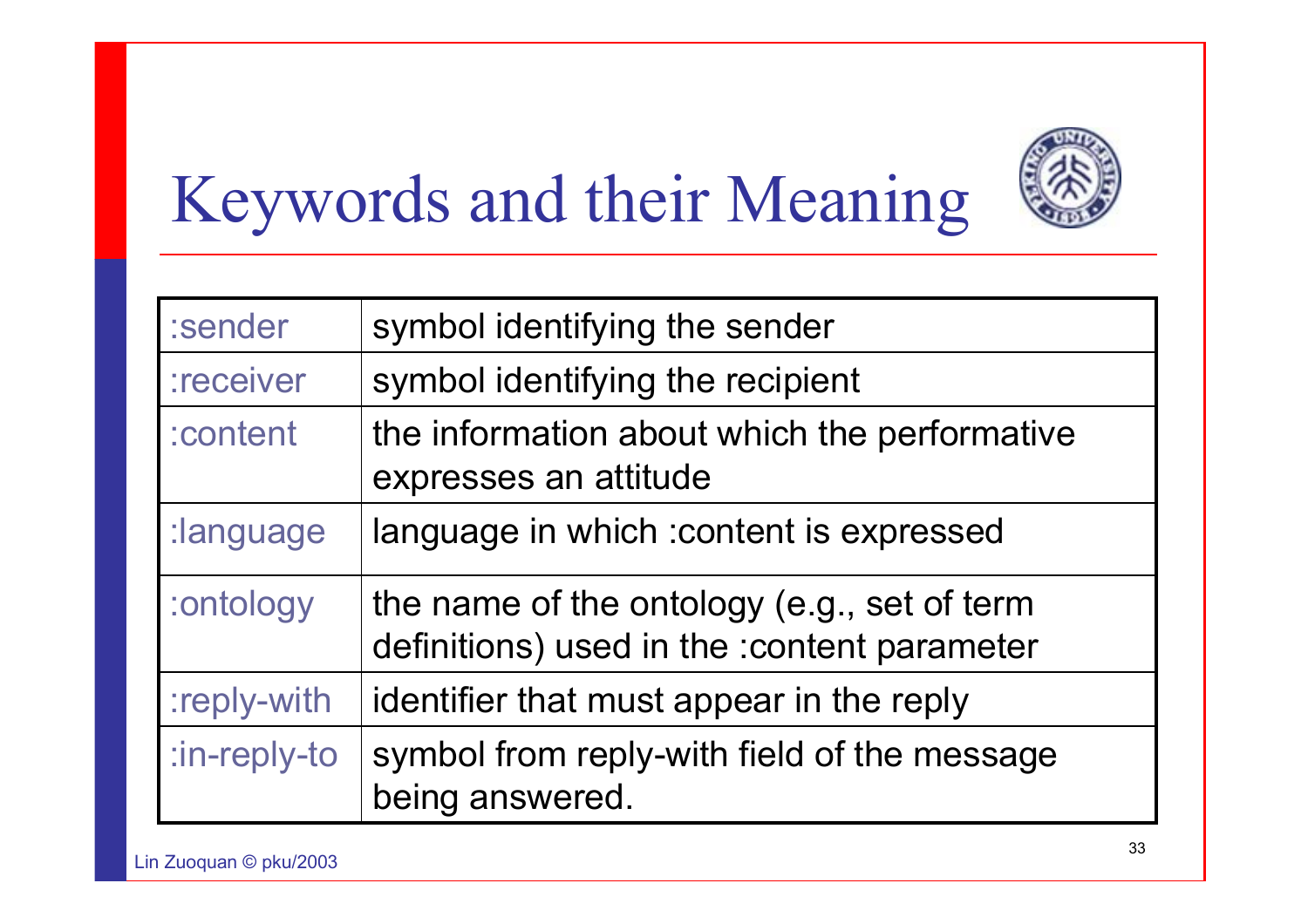

## Reserved Performative Names

- **Basic informational performatives** tell, deny, cancel, untell,
- **Database performatives** insert, delete, delete-one, delete-all
- **Response performatives** error, sorry
- **Basic query performatives** evaluate, reply, ask-if, ask-one, ask-all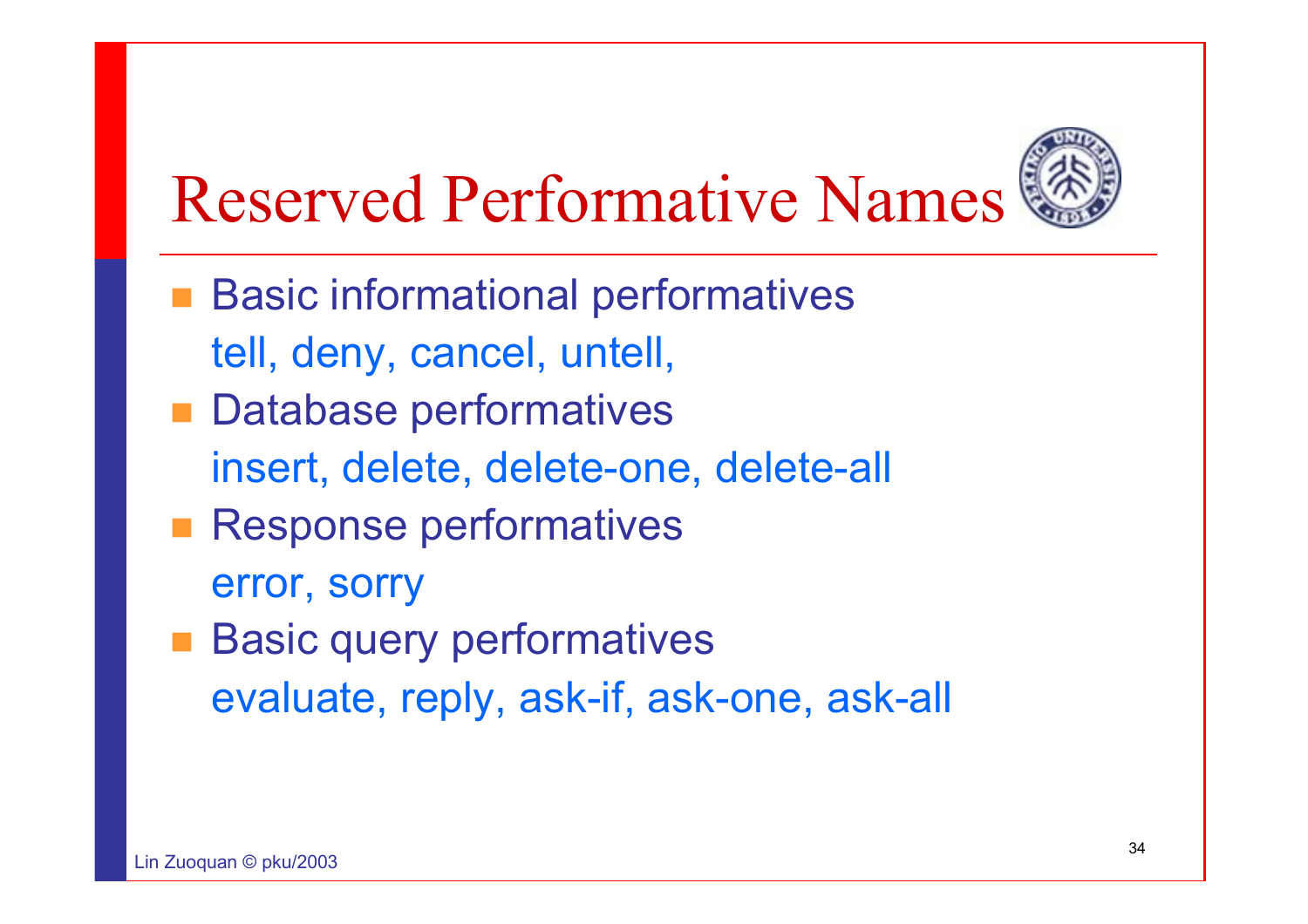

### Names(cont.)

- **Nulti-response query performatives** stream-all, eos
- **Basic effector performatives** achieve, unachieve
- **Exercise Generator performatives** standby, ready, next, rest, discard, generator Capability-definition performatives
	- advertise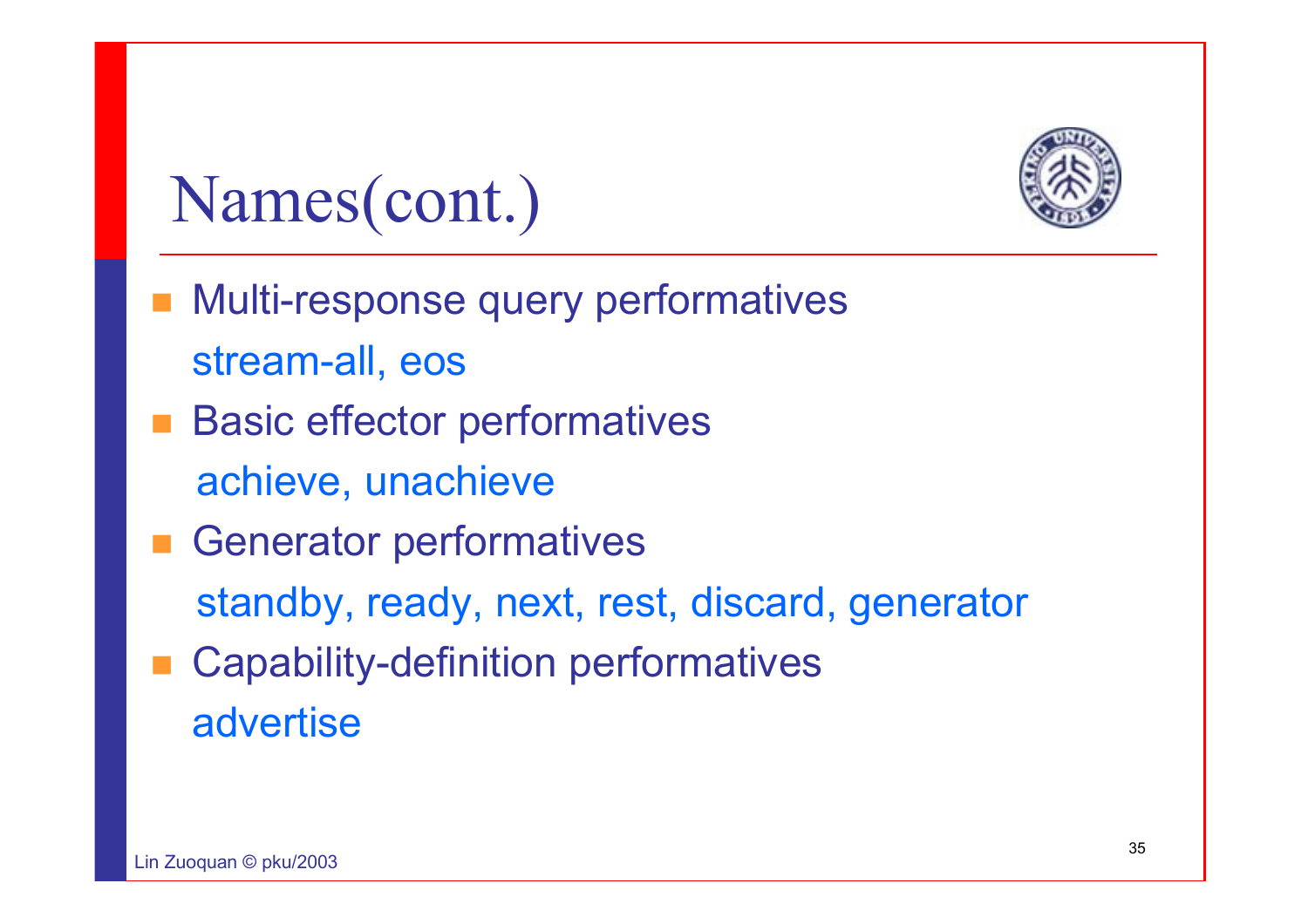

### Names(cont.)

- **Service Service**  Capability-definition performatives subscribe, monitor
- **Networking performatives** register, unregister, forward, broadcast, transportaddress
- Facilitation performatives broker-one, broker-all, recommend-one, recommend-all, recruit-one, recruit-all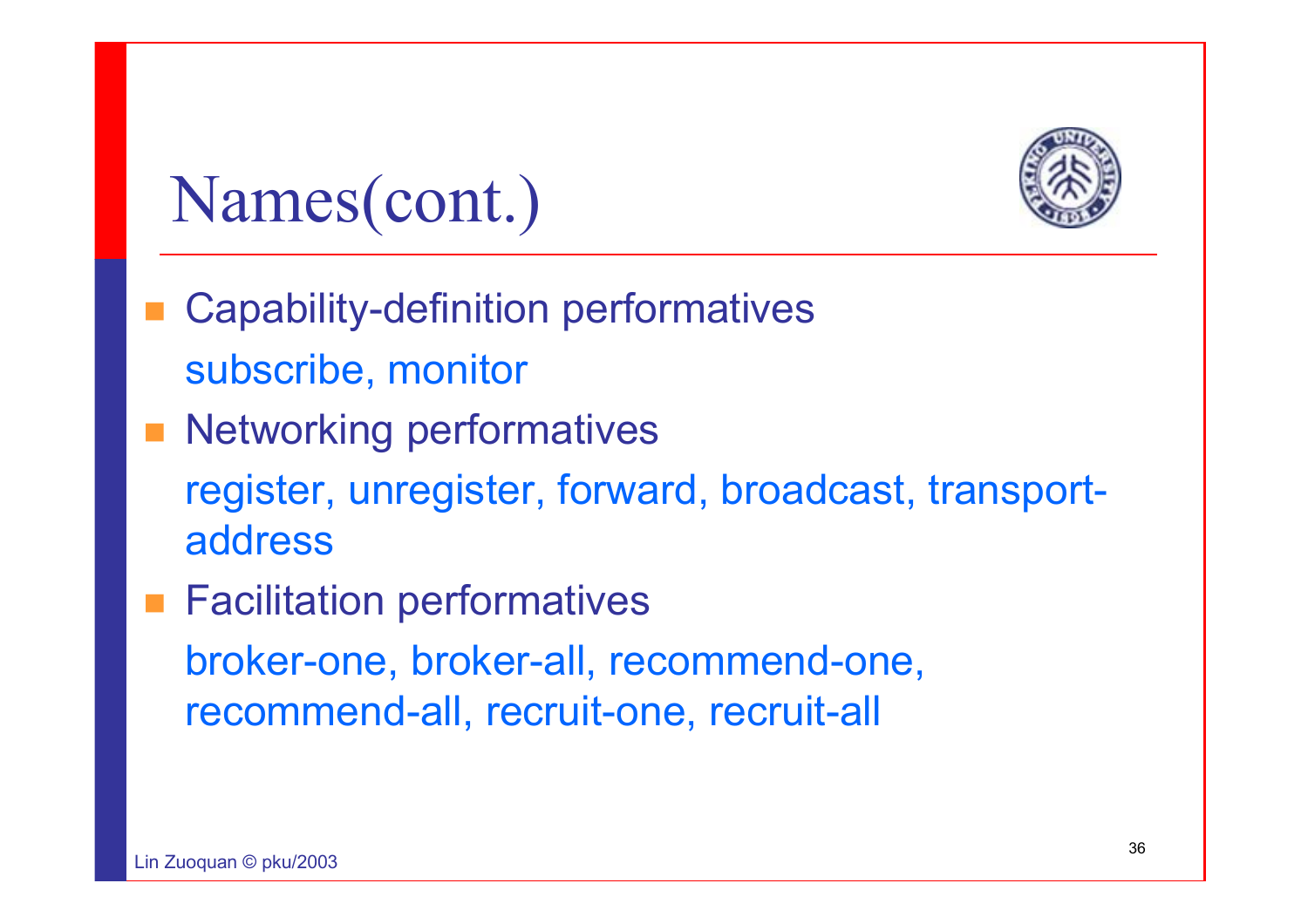

### KMQL queries







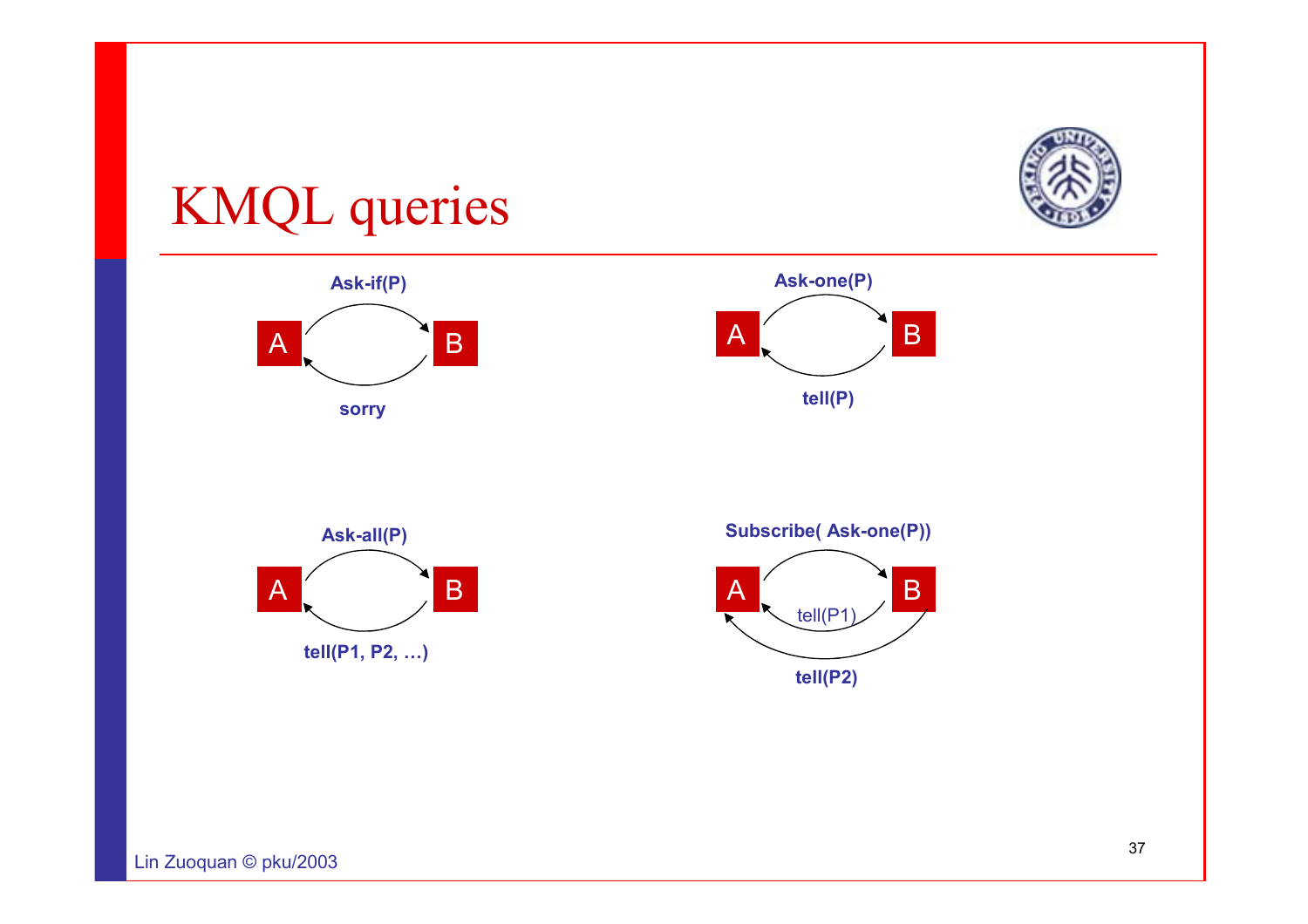

### Requests: achieve & unachieve

Achieve: make a proposition true



### Unachieve: undo the previous achieve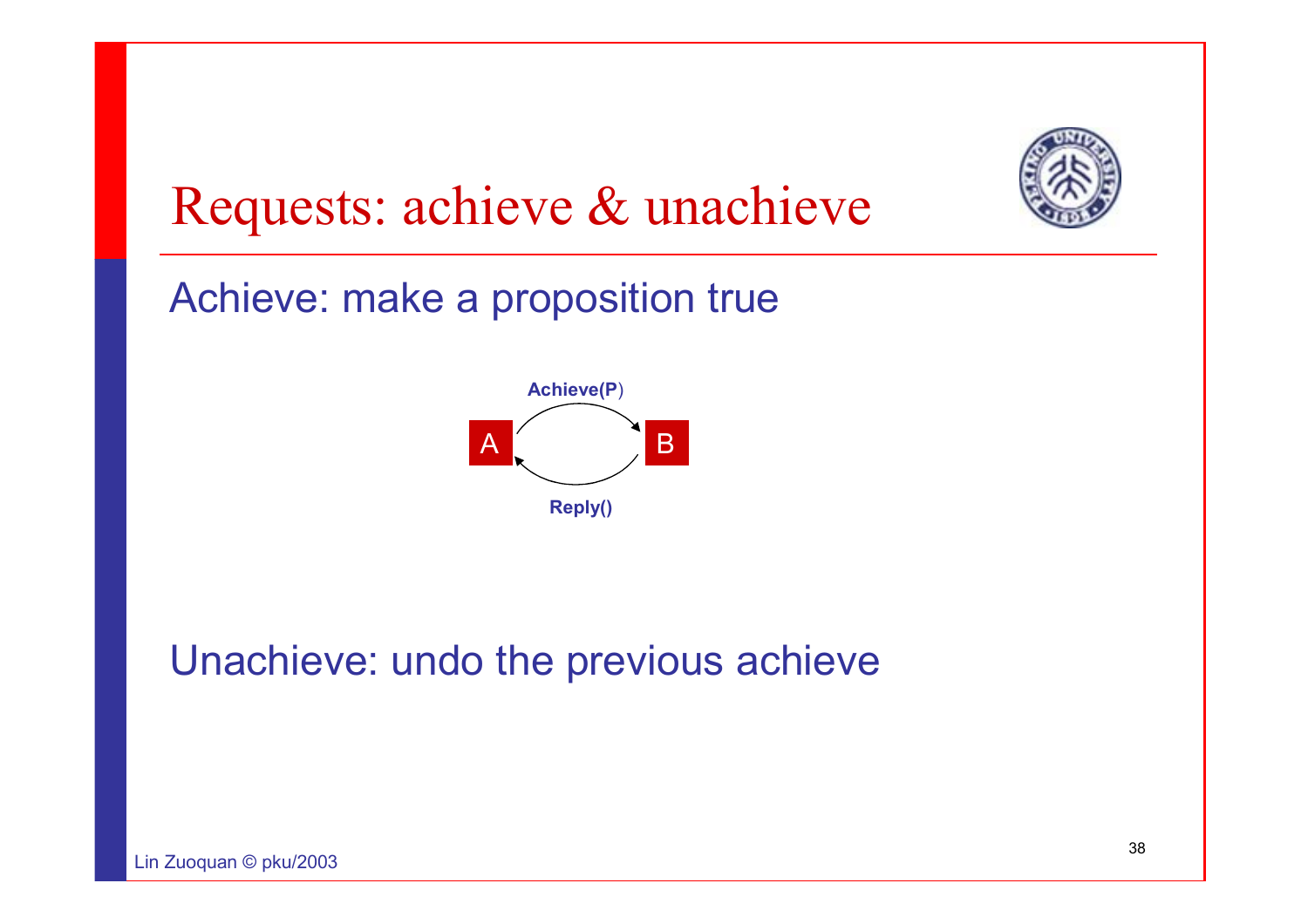

## Semantics for *tell(A,B,X)*

- $\blacksquare$  bel(A,X), "A states to B that A believes X to be true (for  $A)$ ."
- Pre(A): bel(A,X) AND know(A,want(B,know(B,S))) where S may be bel(A,X) or NOT(bel(A,X))
- Pre(B): intend(B,know(B,S))
- Post(A): know(A,know(B,bel(A,X)))
- Post(B): know(B,bel(A,X))
- Completion: know(B,bel(A,X))

Comment: The completion condition and postconditions hold unless a *sorry* or *error* suggests B's inability to properly acknowledgesR sR the *tell*.

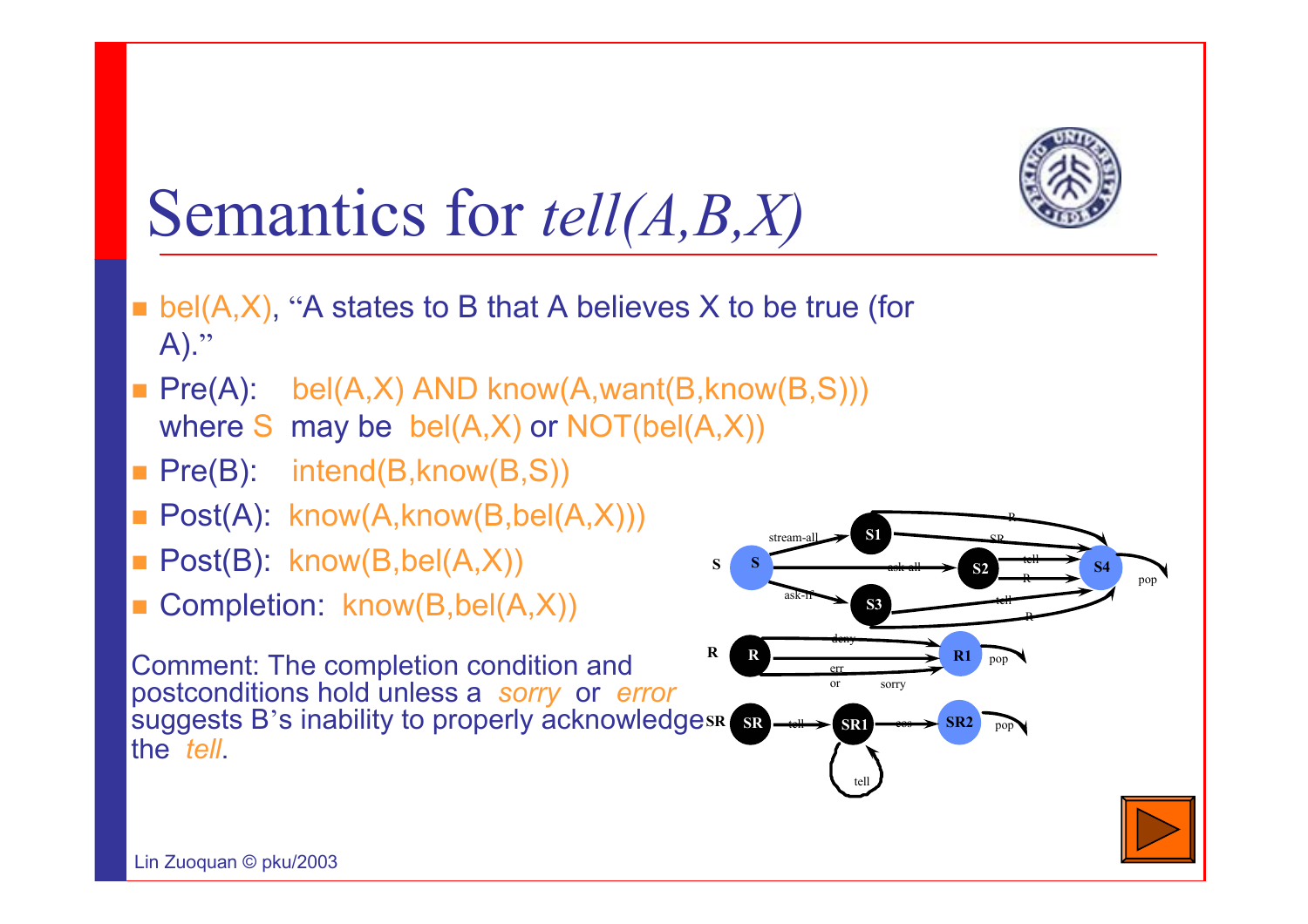



ask-all performative asks for all the answers to a query.

(ask-all :sender *joe* :receiver *stock-server*:content *price(IBM, [?price,?time])* :reply-with *ibm-stock* :language *PROLOG* :ontology NYSE-TICKS)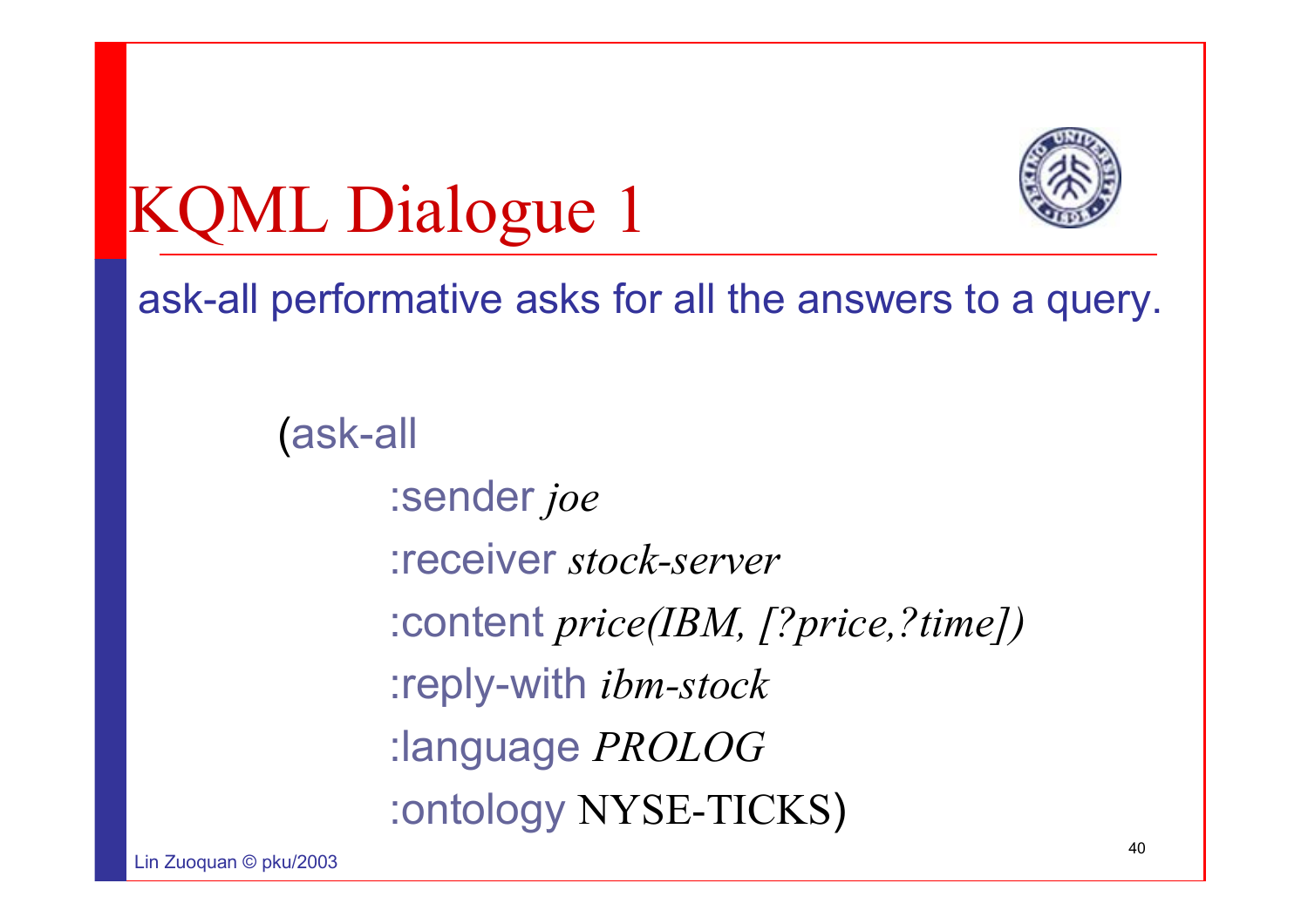

Dialogue 1

#### The response for ask-all:

(tell

:sender *stock-server*:receiver *joe* :content *price(IBM, [14.0, 8:30]), price(IBM, [14.5, 9:00]) price(IBM, [13.1, 9:30])* :in-reply-to *ibm-stock* :language *PROLOG* :ontology *NYSE-TICKS*)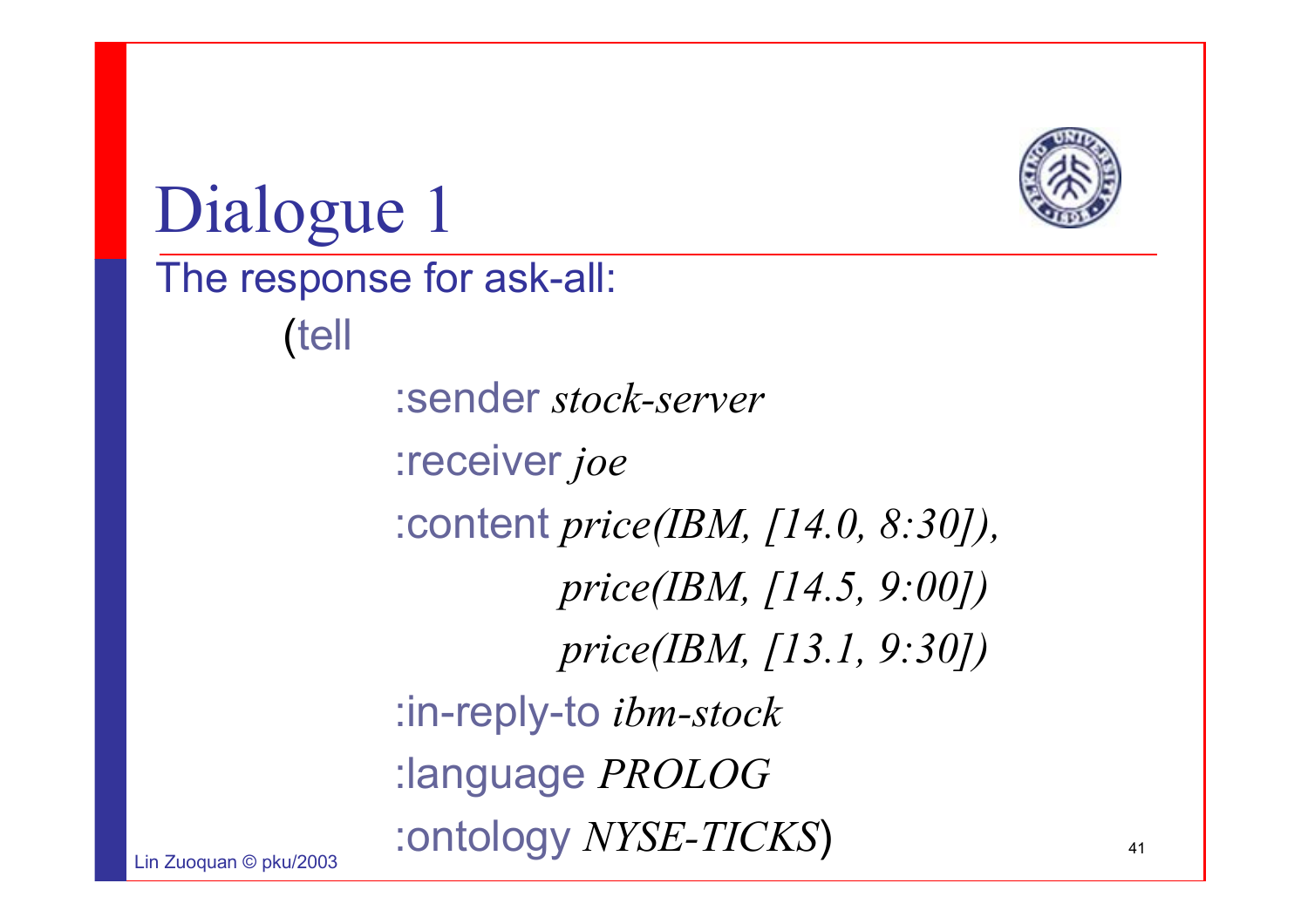

Dialogue 2

Stream-all is another way to ask-all. The responder is asked to send a series of performatives to answer the query.

> (stream-all :sender *joe* :receiver *stock-server*:content *price(IBM, [?price,?time])* :reply-with *ibm-stock* :language *PROLOG* :ontology *NYSE-TICKS*)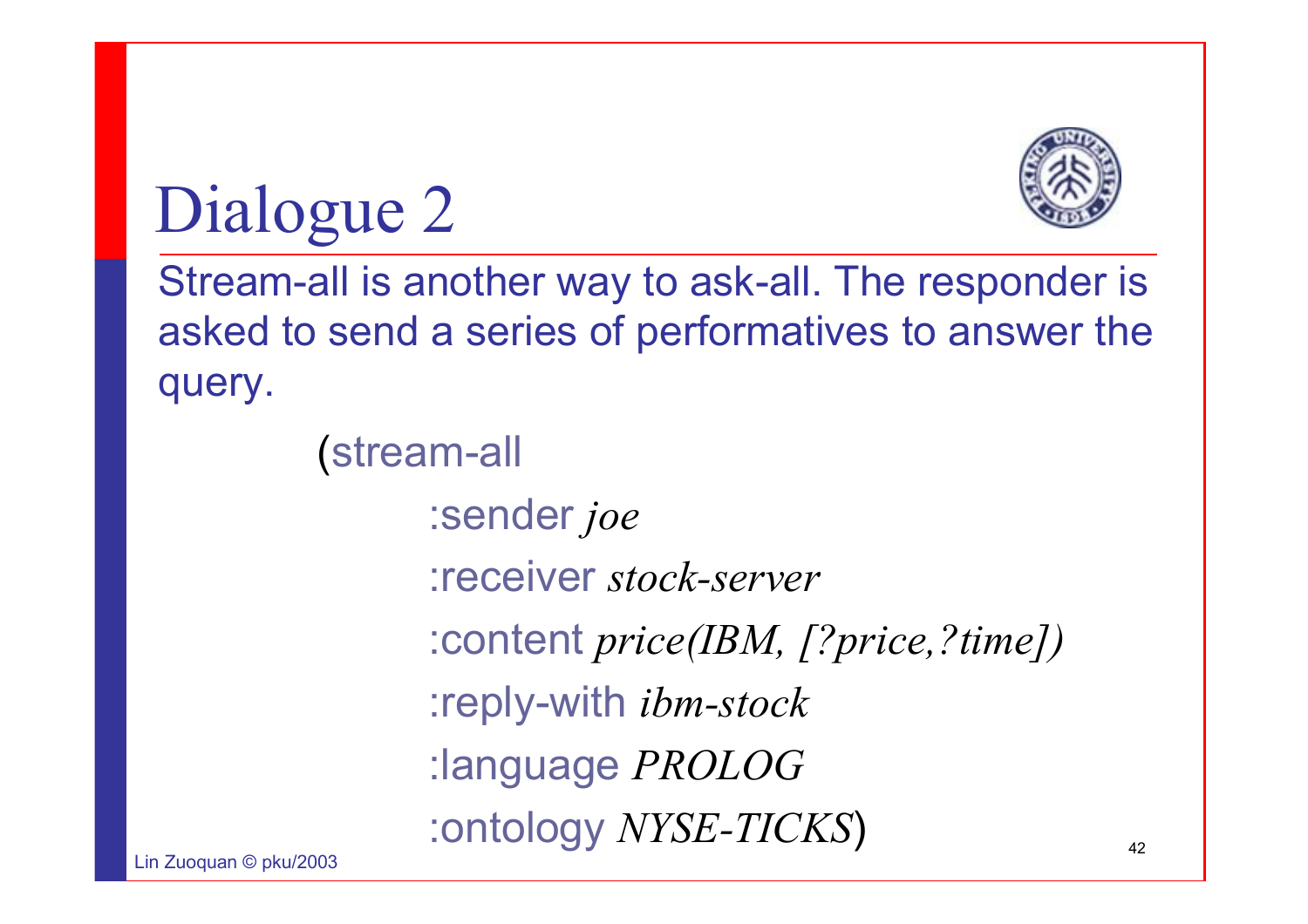

# Dialogue 2

- Response of stream-all.
- <u>(eos in-reply-to *ibm-stock*)</u> (tell :sender *stock-server* :receiver *joe* :content *price(IBM, [14.0, 8:30])* :in-reply-to *ibm-stock* :language *PROLOG* :ontology *NYSE-TICKS*) (tell :sender *stock-server* :receiver *joe* :content *price(IBM, [14.5, 9:00])* :in-reply-to *ibm-stock* :language *PROLOG* :ontology *NYSE-TICKS*) (tell :sender *stock-server* :receiver *joe* :content *price(IBM, [13.1, 9:30])* :in-reply-to *ibm-stock* :language *PROLOG* :ontology *NYSE-TICKS*)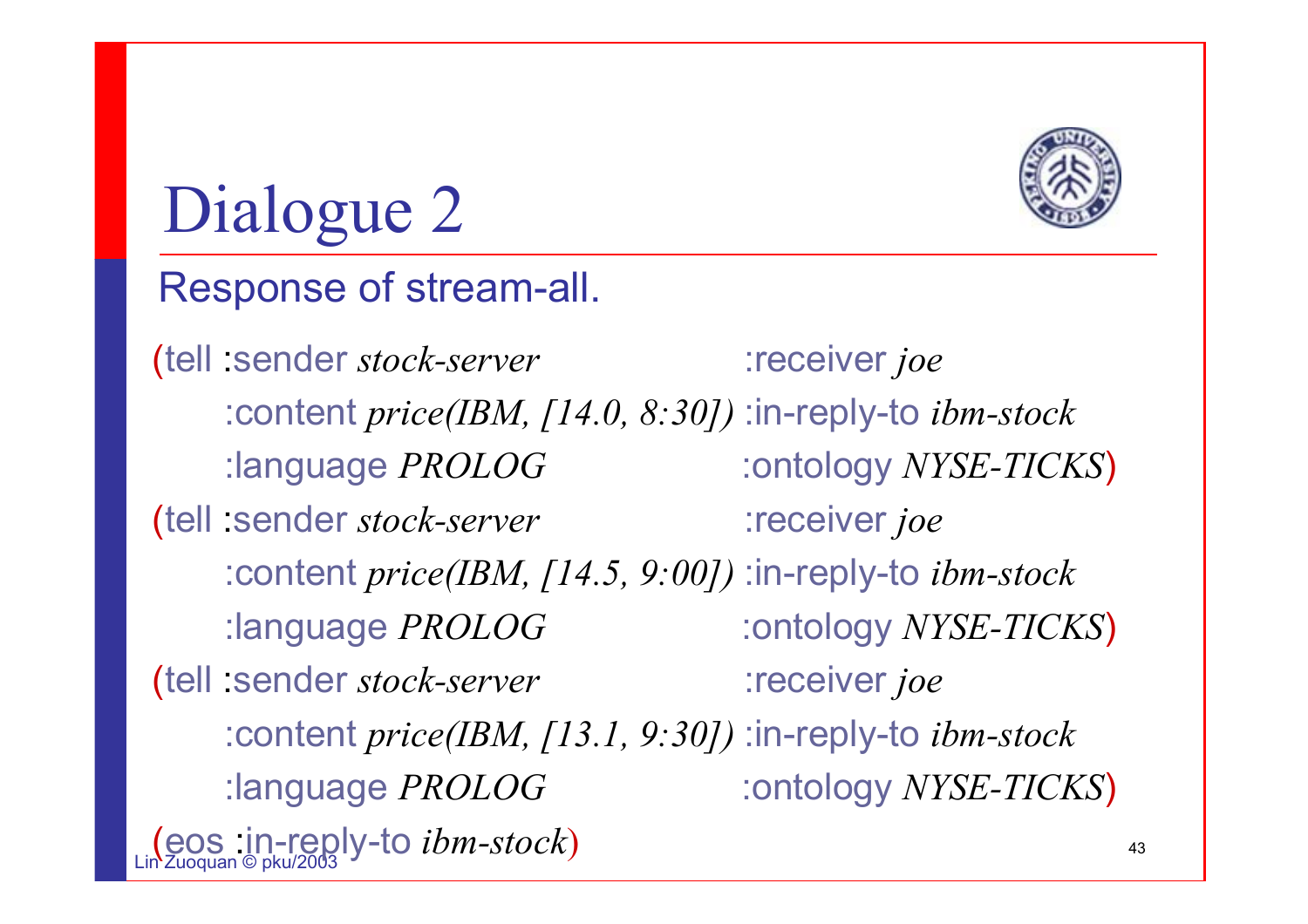

# Database performatives

(insert

:content enrolled(Joe, IS001) :sender School-Admin:receiver John:ontology University :reply-with ia\_enrollment :language PROLOG)

The sender requests the receiver to add the :content sentence to its KB. The performative can either fail or succeed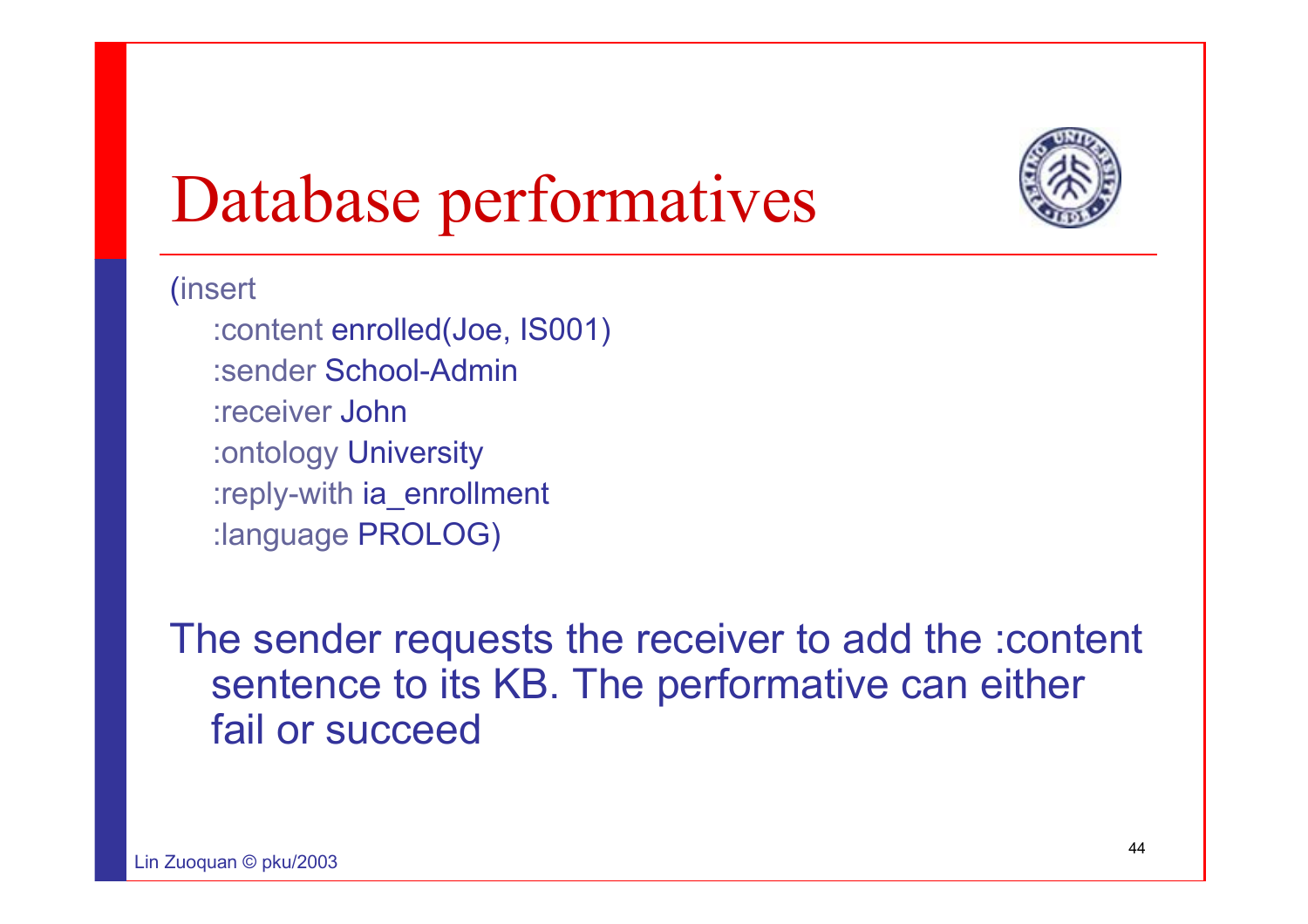

## Database(cont.)

### Delete database performatives

- delete: the sender requests the receiver to delete the :content sentence from its KB
- H delete-one: the sender requests the receiver to delete one sentence from its KB which matches :content
- delete-all: the sender requests the receiver to delete all sentence from its VKB which matches :content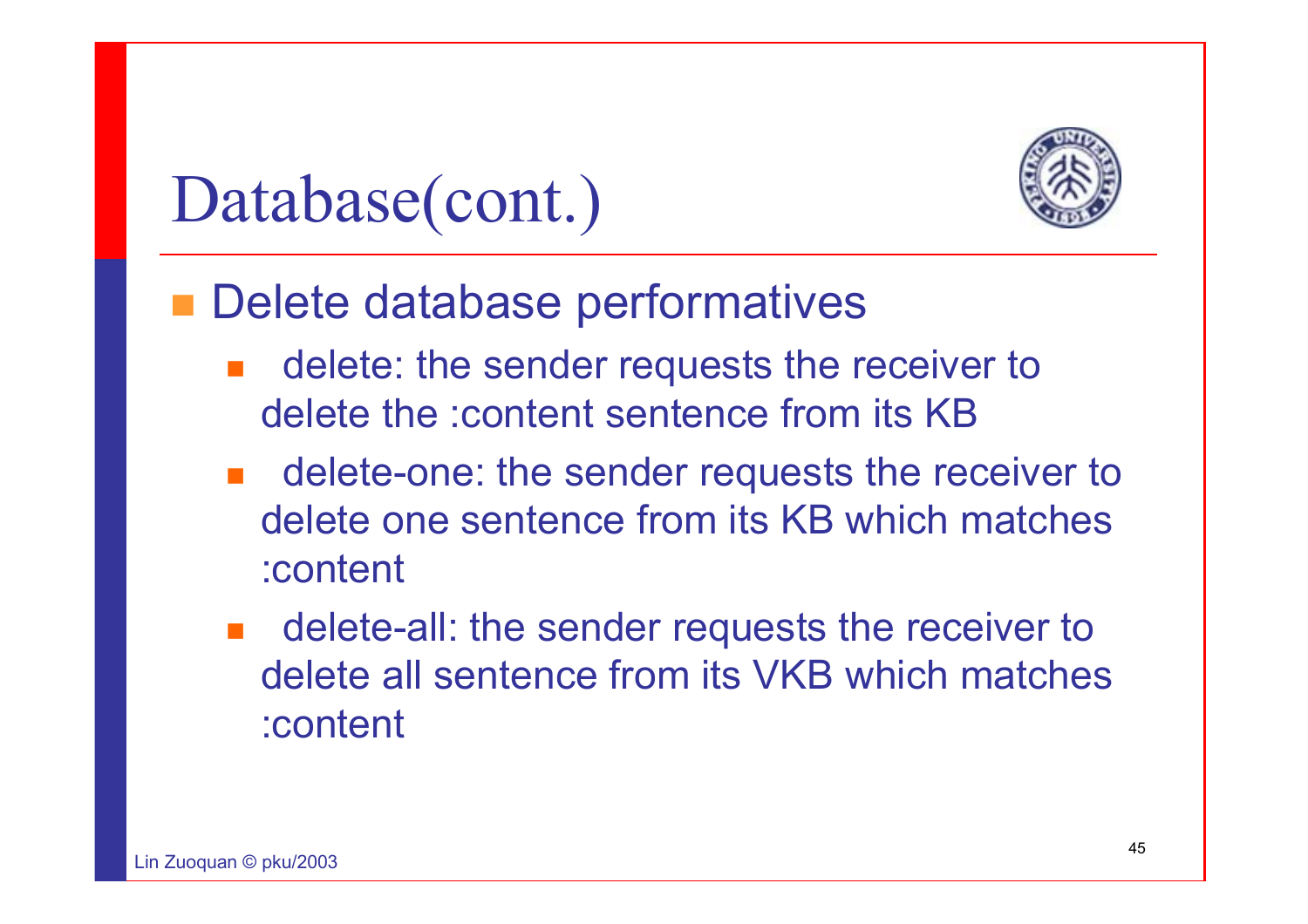

# Generator Performatives

(standby

:content (stream-all :content price(?stock, ?price)) :sender agent1 :receiver agent2 :language PROLOG :reply-with q1 :ontology *NYSE-TICKS)*

*Agent 1 wants agent 2 to send the price of all the stocks with a streams*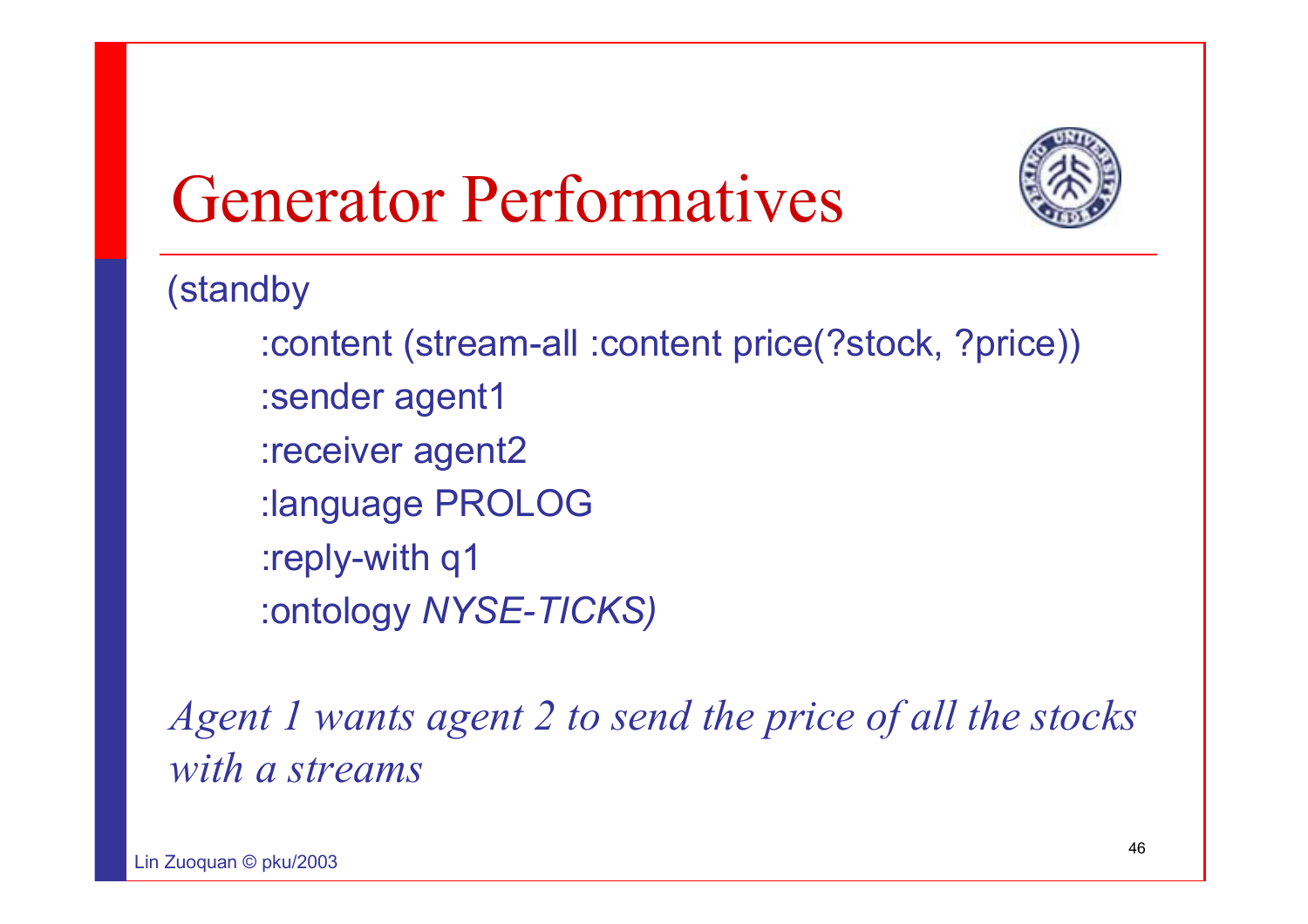

# Generator(cont.)

(ready :sender agent2 :receiver agent1 :reply-with 2F0B :in-reply-to q1)

(next

:sender agent1 :receiver agent1 :in-reply-to 2F0B)

*Agent 2 says that I am ready to reply you.*

*Agent 1 wishes to receive the next respose.*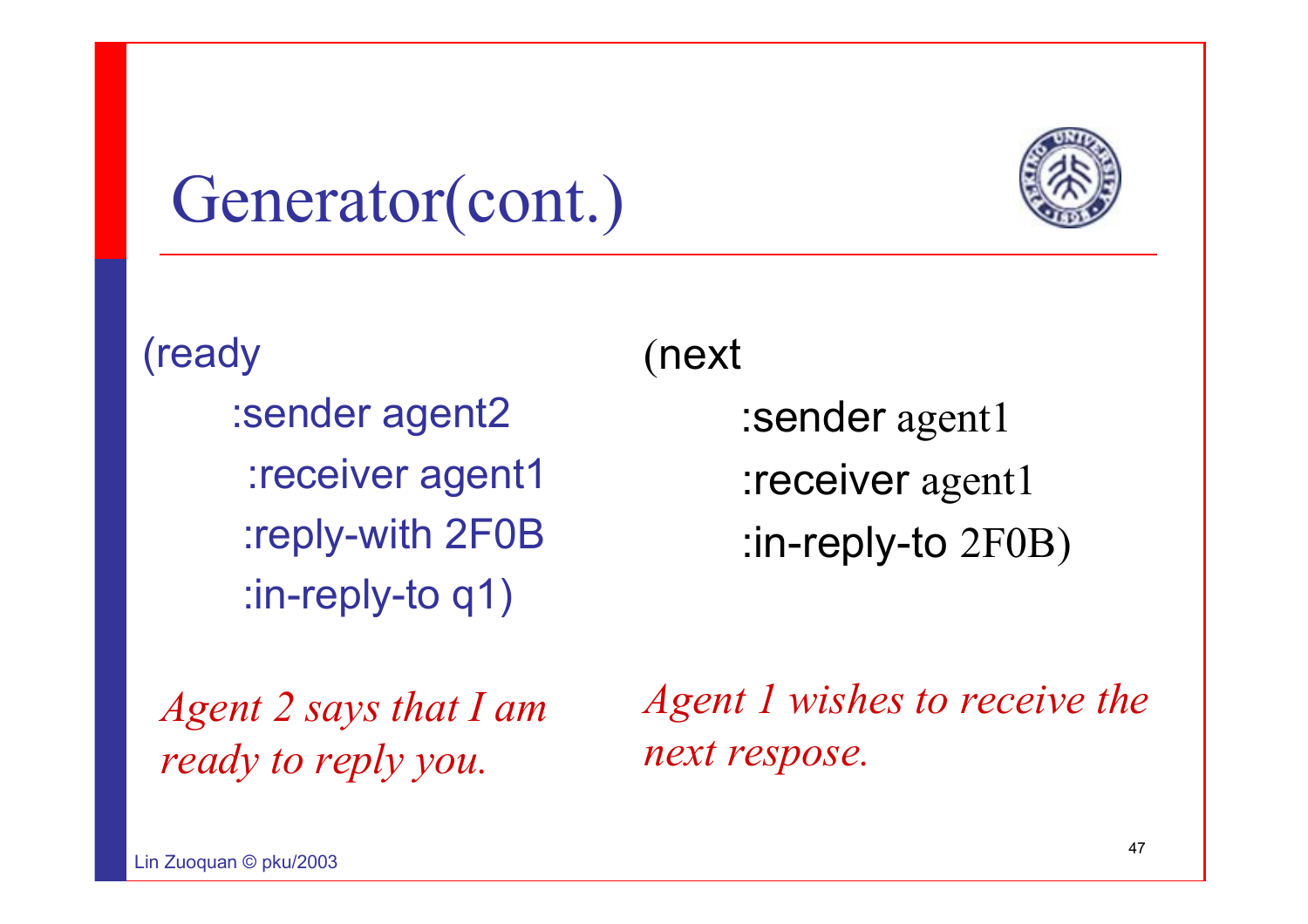

## Generator(cont.)

(tell

:content price(IBM, 15.0) :sender agent2 :receiver agent1 :language PROLOG :in-reply-to 2F0B :ontology *NYSE-TICKS)*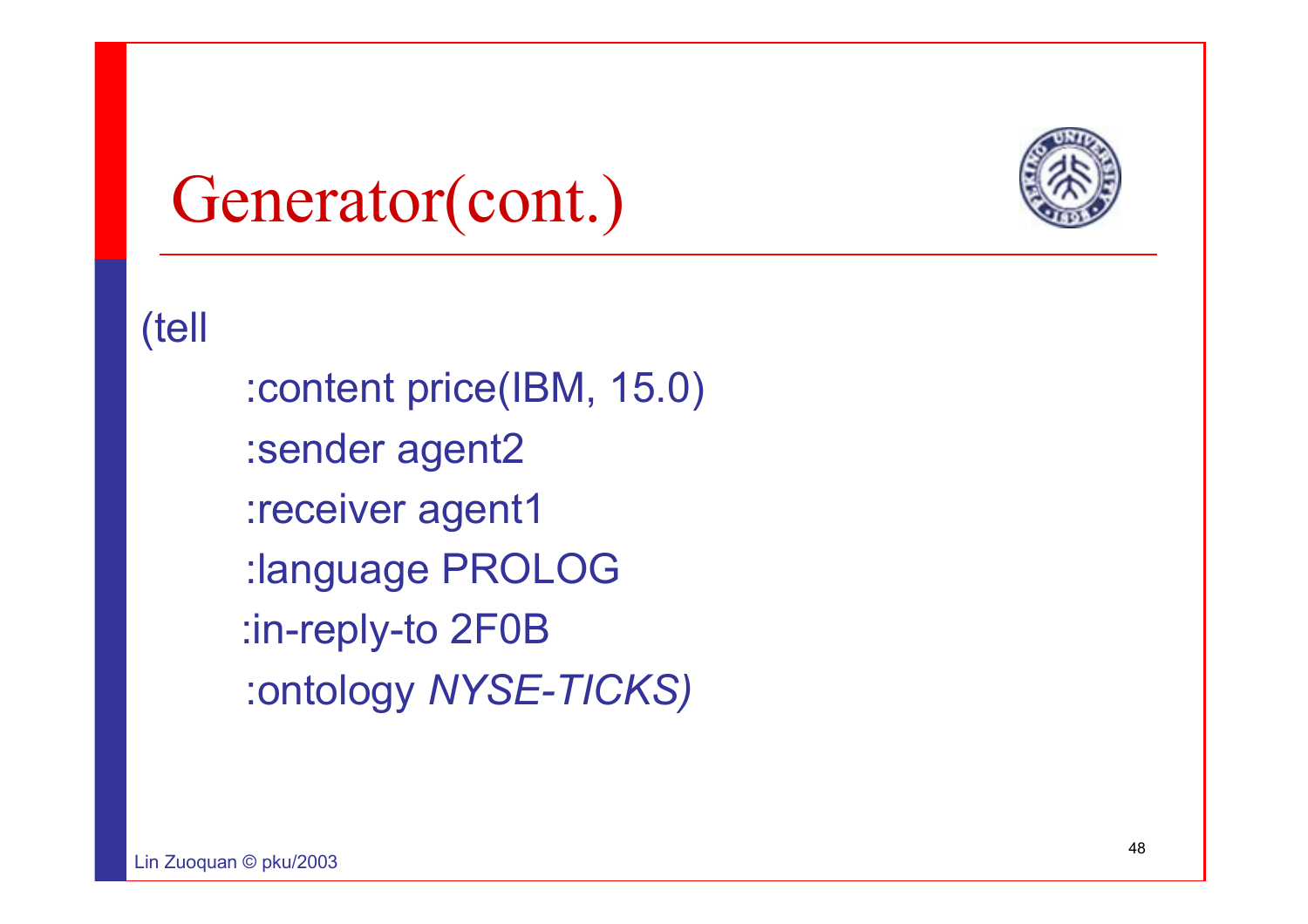

# Facilitators

- **Provide communication services** 
	- **Maintaining registry of service names**
	- Forwarding messages to named services
	- Routing messages based on content
	- **Matching between information provider and** clients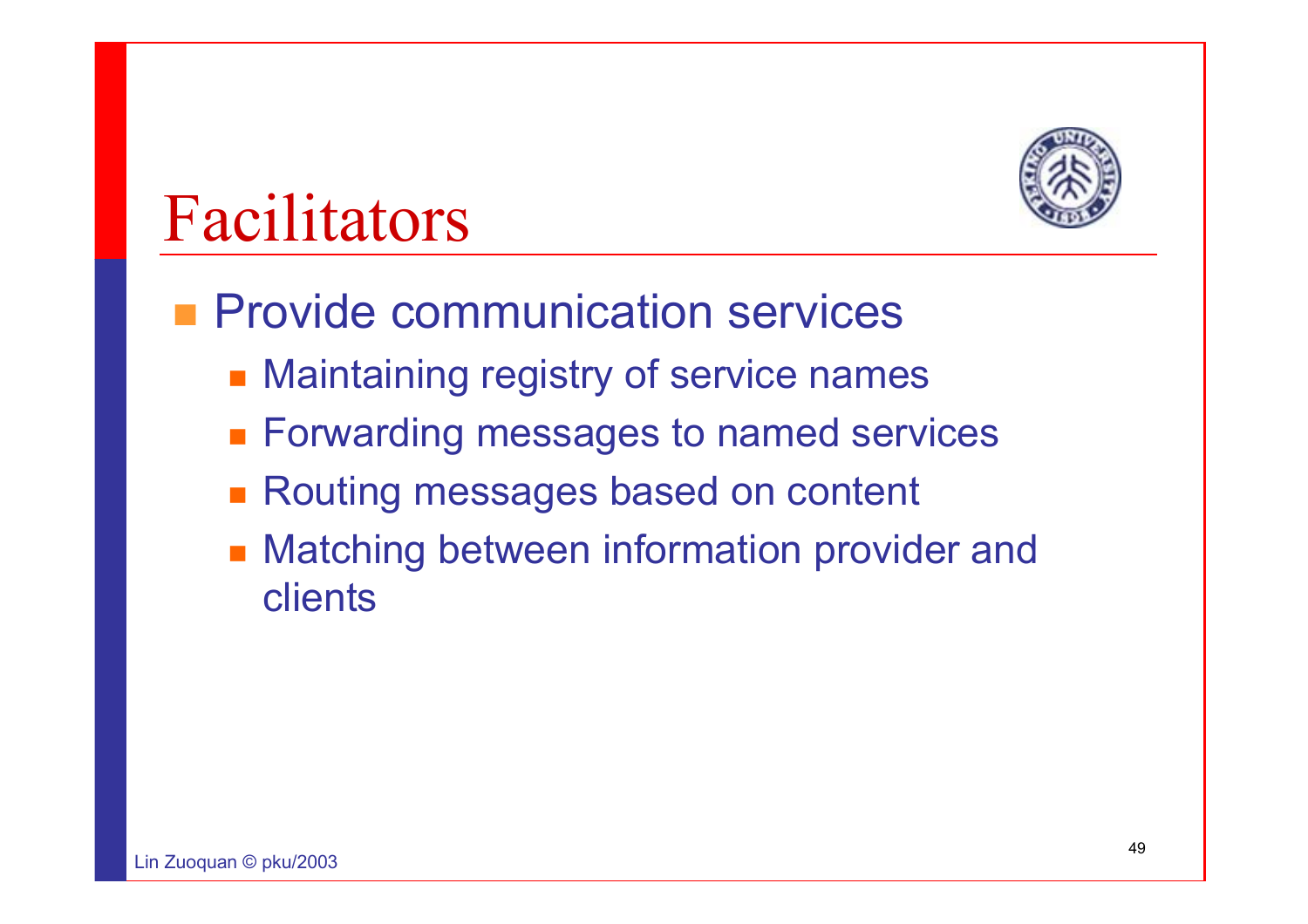

### P2P Protocol

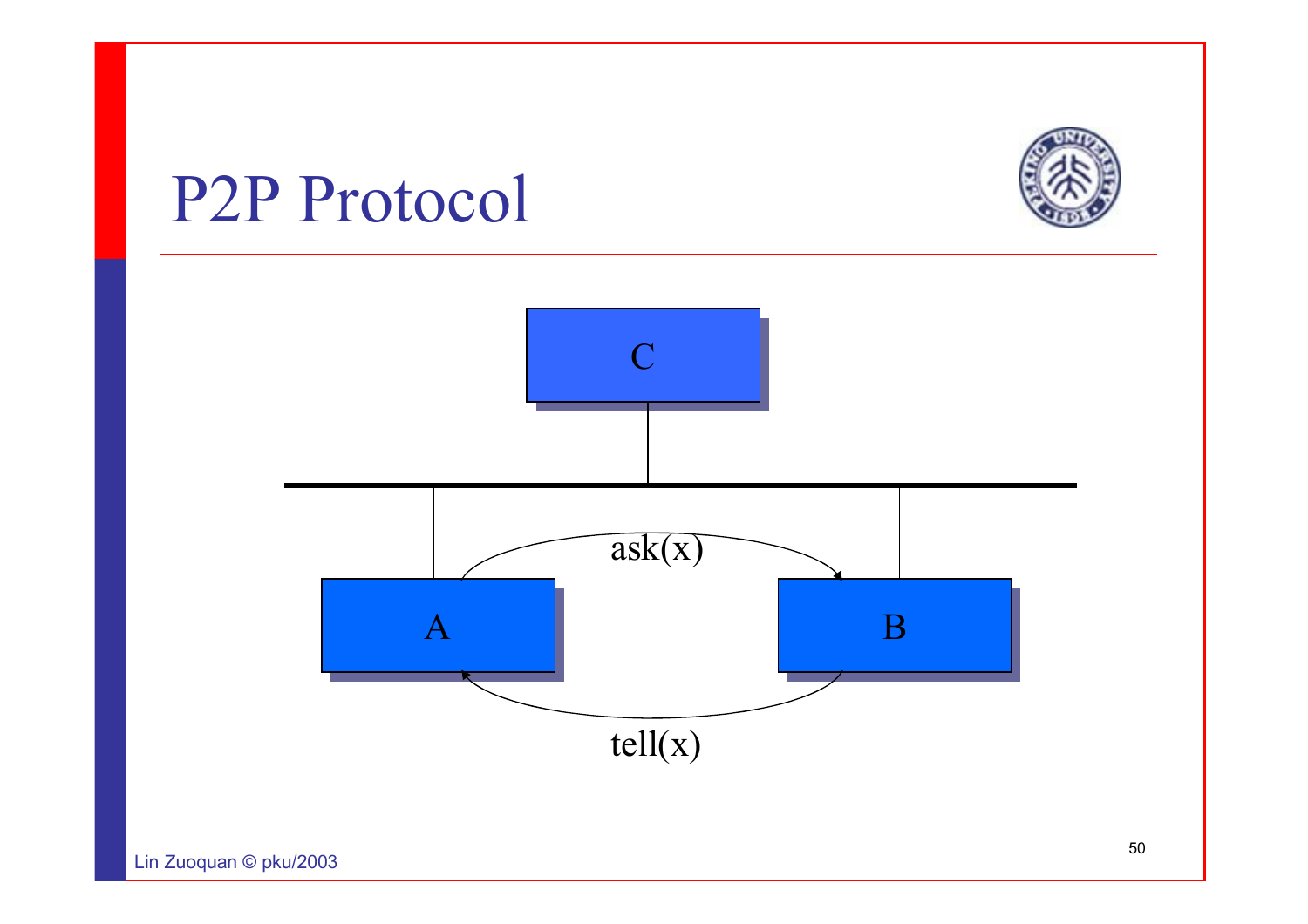

Facilitator(Monitor)

```
(subscribe
    :content (ask-all 
                   :content price(DEL-laptop ?price)) 
    :sender agent1) 
or 
(monitor
   :content price(DEL-laptop ?price)) 
   :sender agent1)
```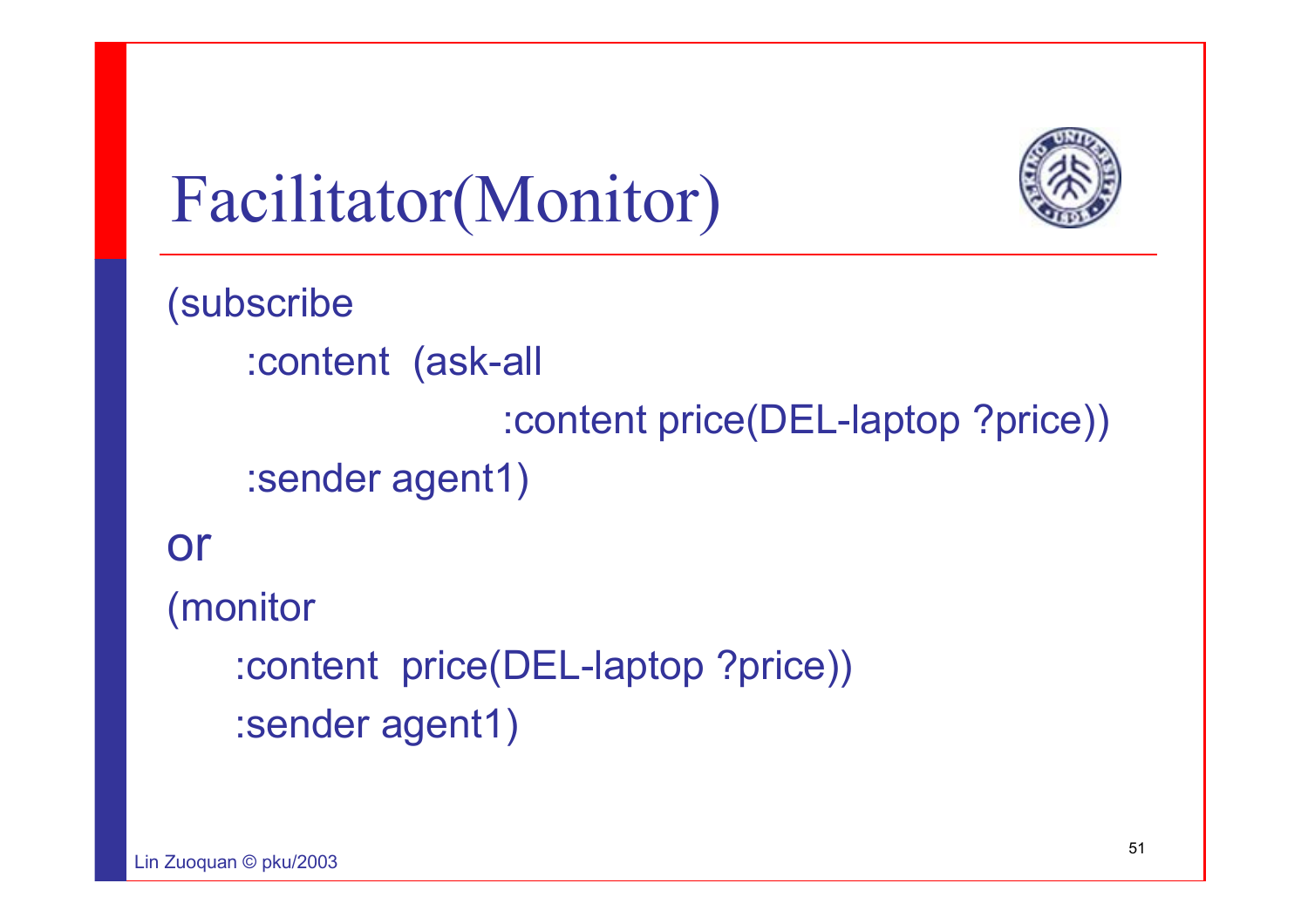

# Facilitator(Monitor)

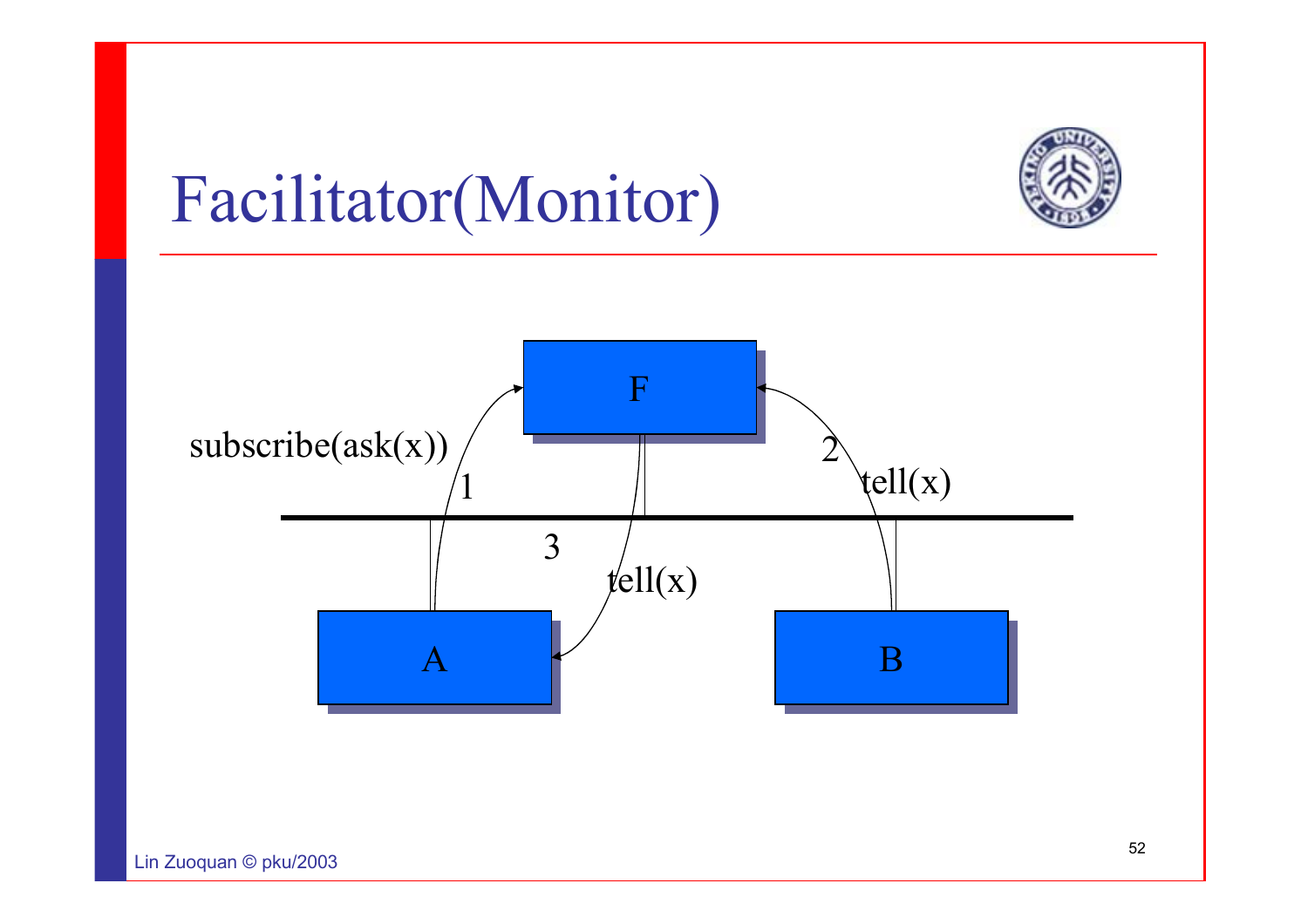

# Facilitator(Recommend)

(recommend-one

:content (ask-all

:content price(DEL-laptop ?price))

:sender agentA)

The sender wants the recipient to reply with the name *of a single agent that is particularly suited to processing the embedded performative.*

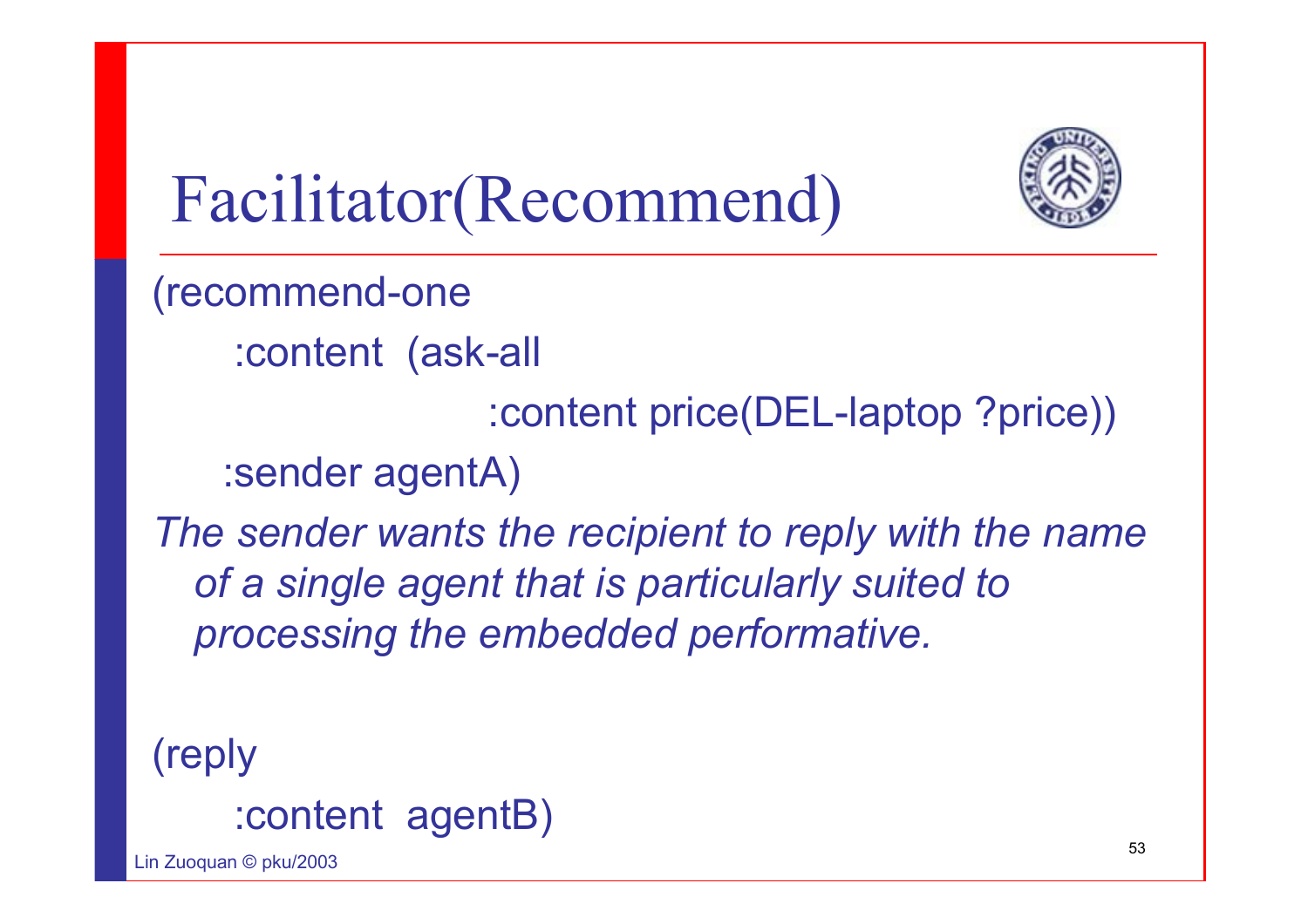

# Facilitator(Recommend)

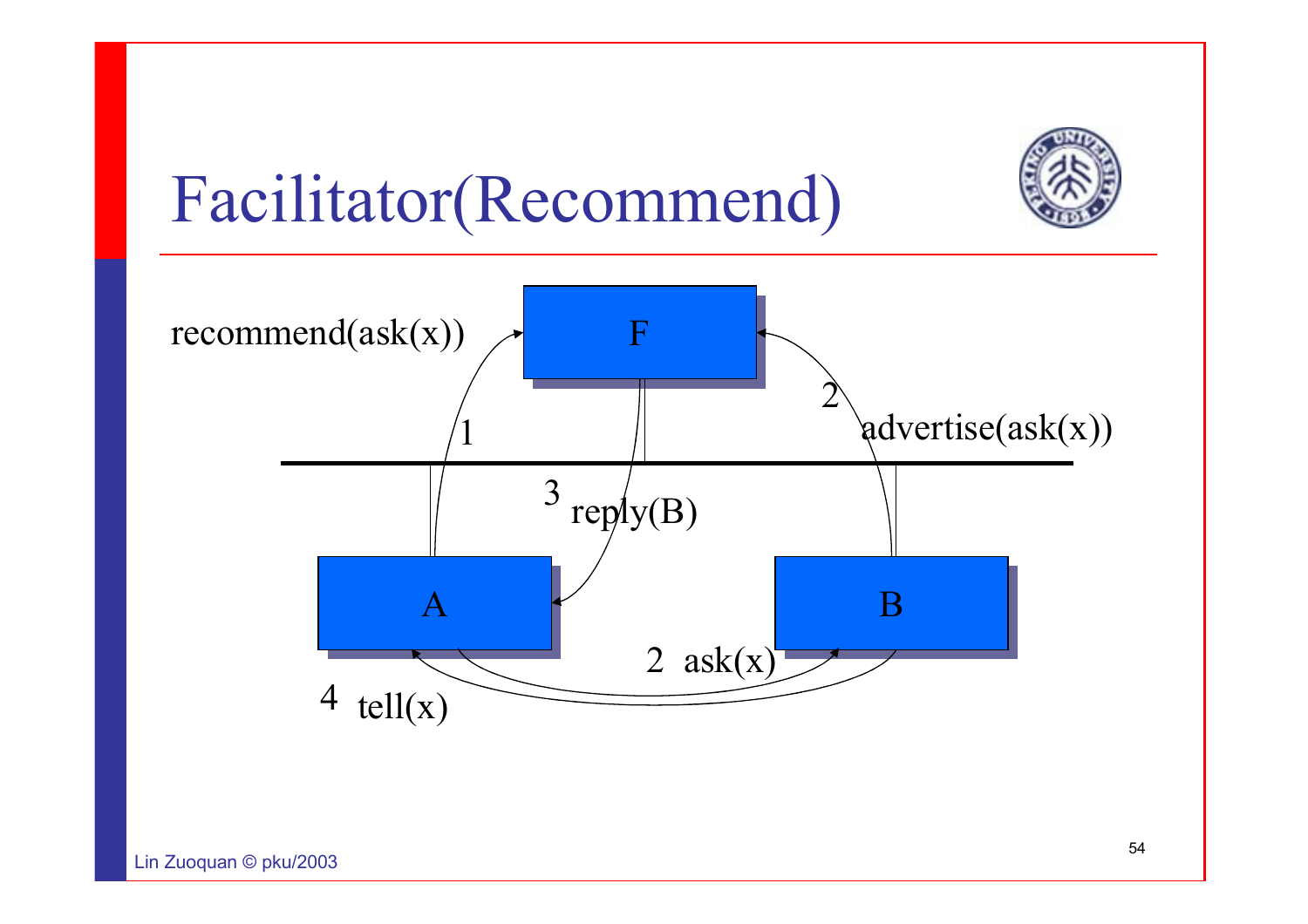

# KQML Facilitators

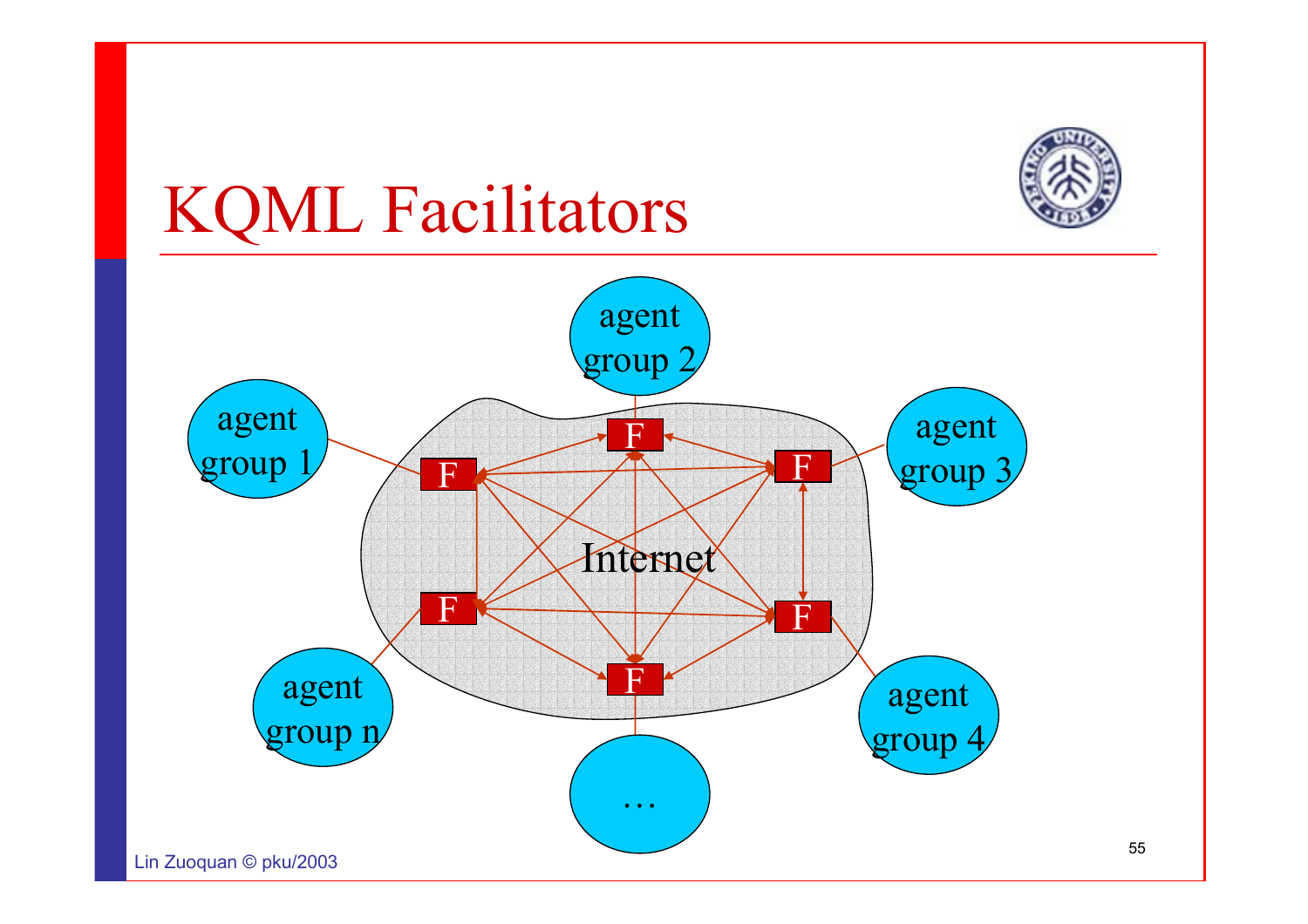

# Knowledge Sharing

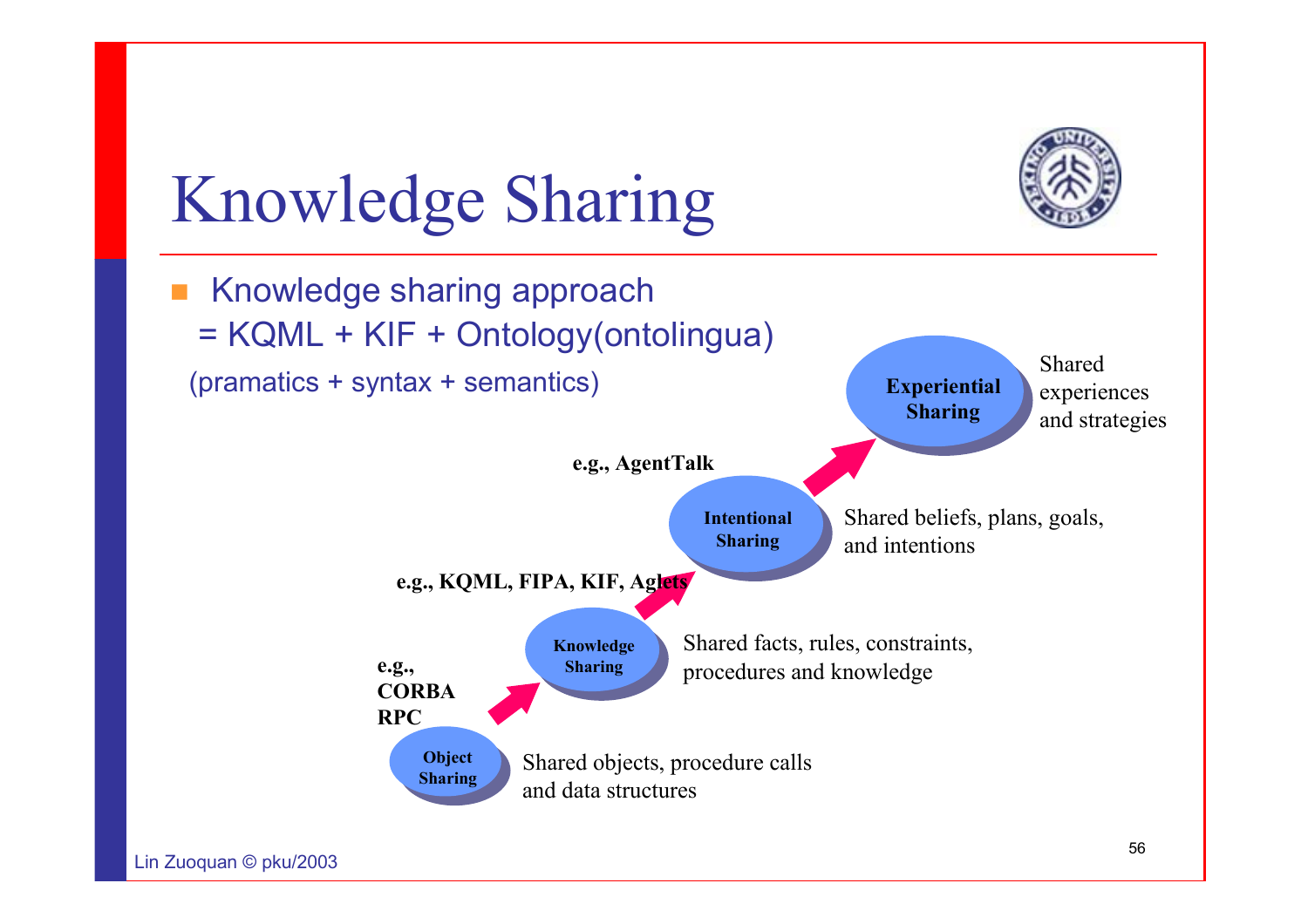# Semantic web markup with SHOE

- *Simple HTML Ontology Extensions* developed by UMCP PLUS Group
- Ontological mark-up tags allow the web page author to add semantic knowledge of the page's content
- **Pages and sub-regions are the ground objects in the** world
- **Definitions for classes, relations, attributes, axioms, etc.** are also defined on web pages
- *"URL agents"* are responsible for, and understand small groups of related web pages
	- each URL has an agent which can think, speak, and act for it
	- and communicate with other agents with similar pages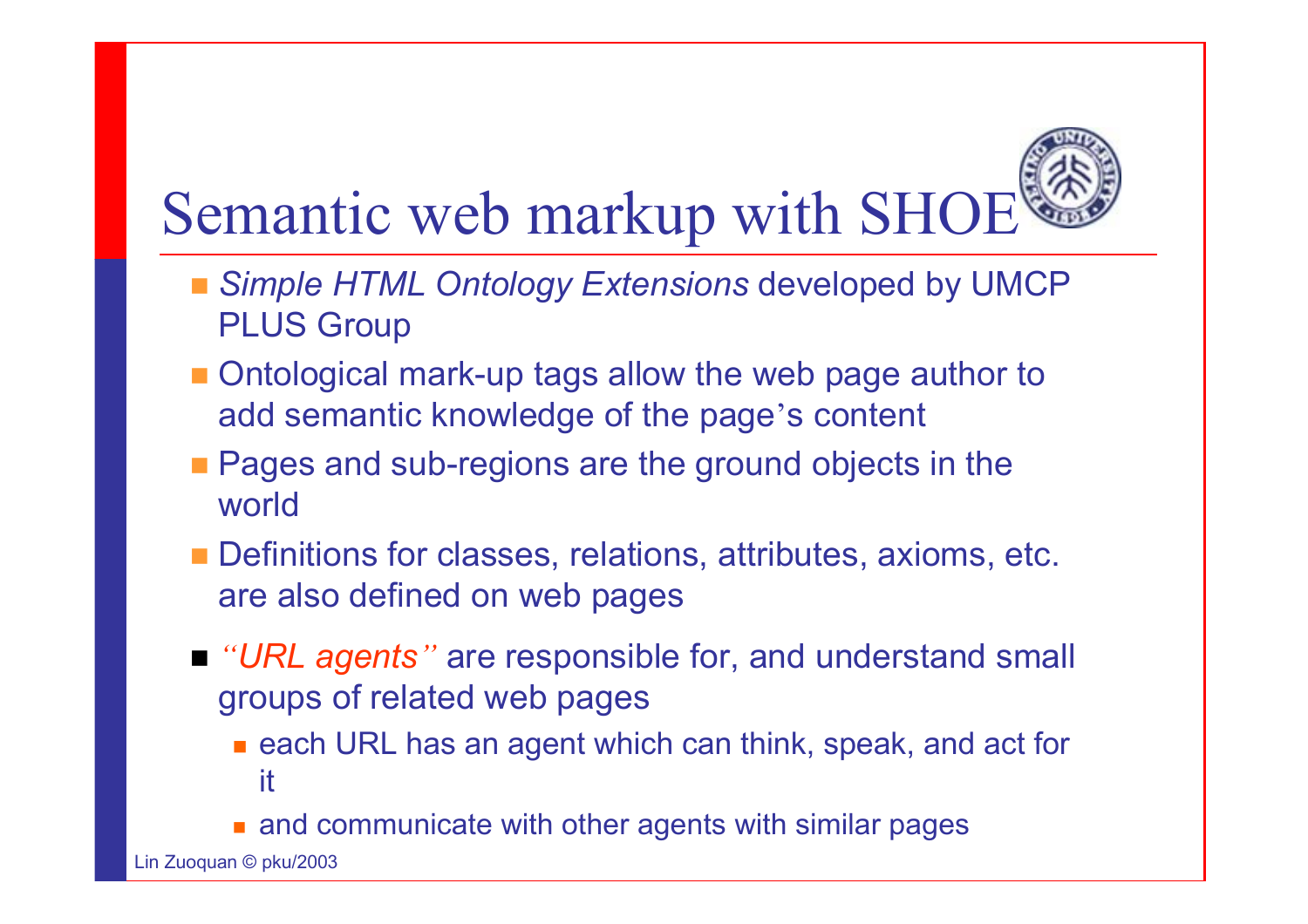### URL Agents speak for one or more related web pages

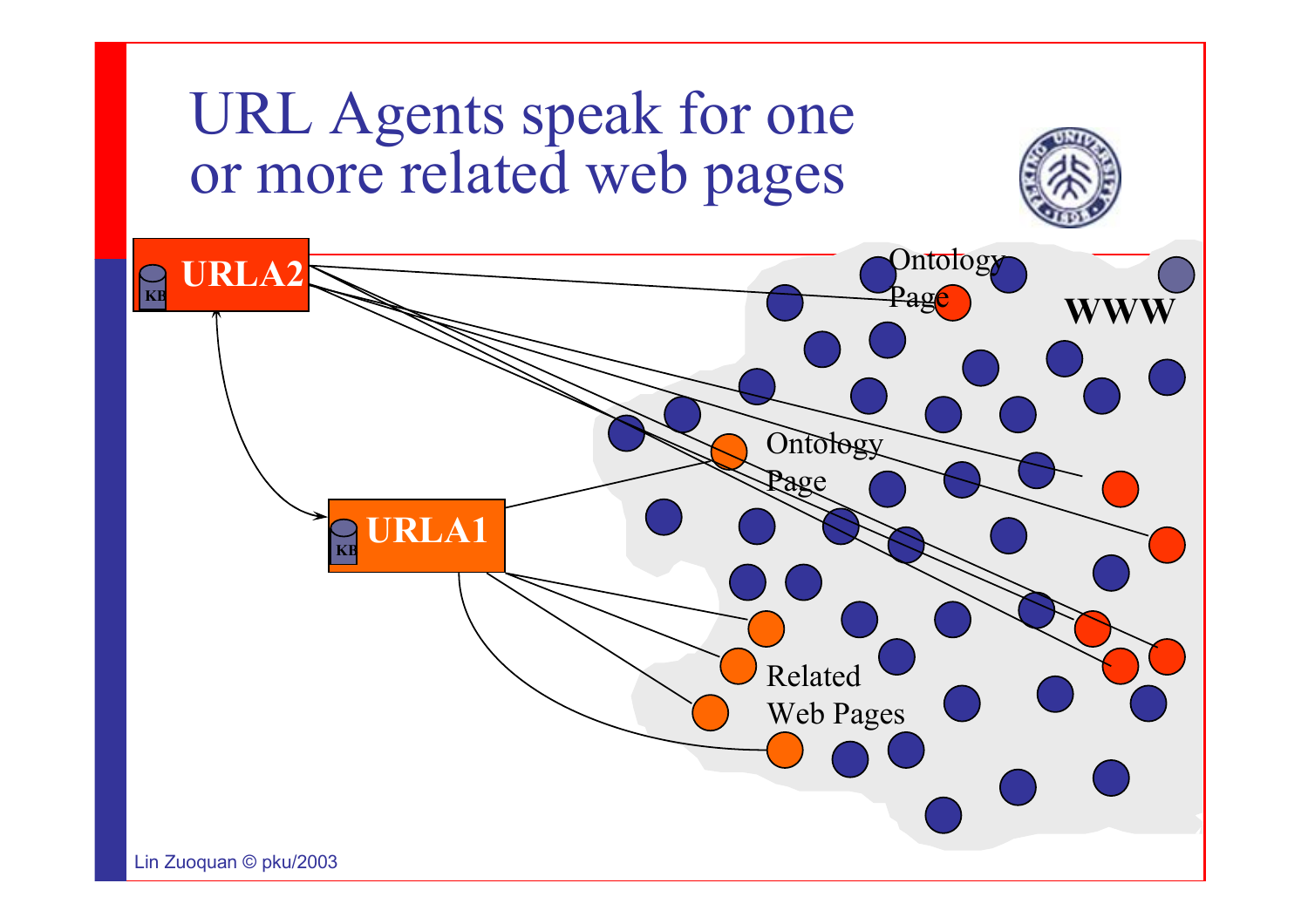

## Other ACL

### ■ Cohen & Lesveque

- a few primitives only
- heavily grounded on an agent theory
- **FIPA (Foundation for Intelligent Physical Agents)** ACL
	- Basic structure is quite similar to KQML:
		- **–***performative:* 20 performative in FIPA
		- **–***housekeeping:* e.g., sender etc.
		- **–***content:* the actual content of the message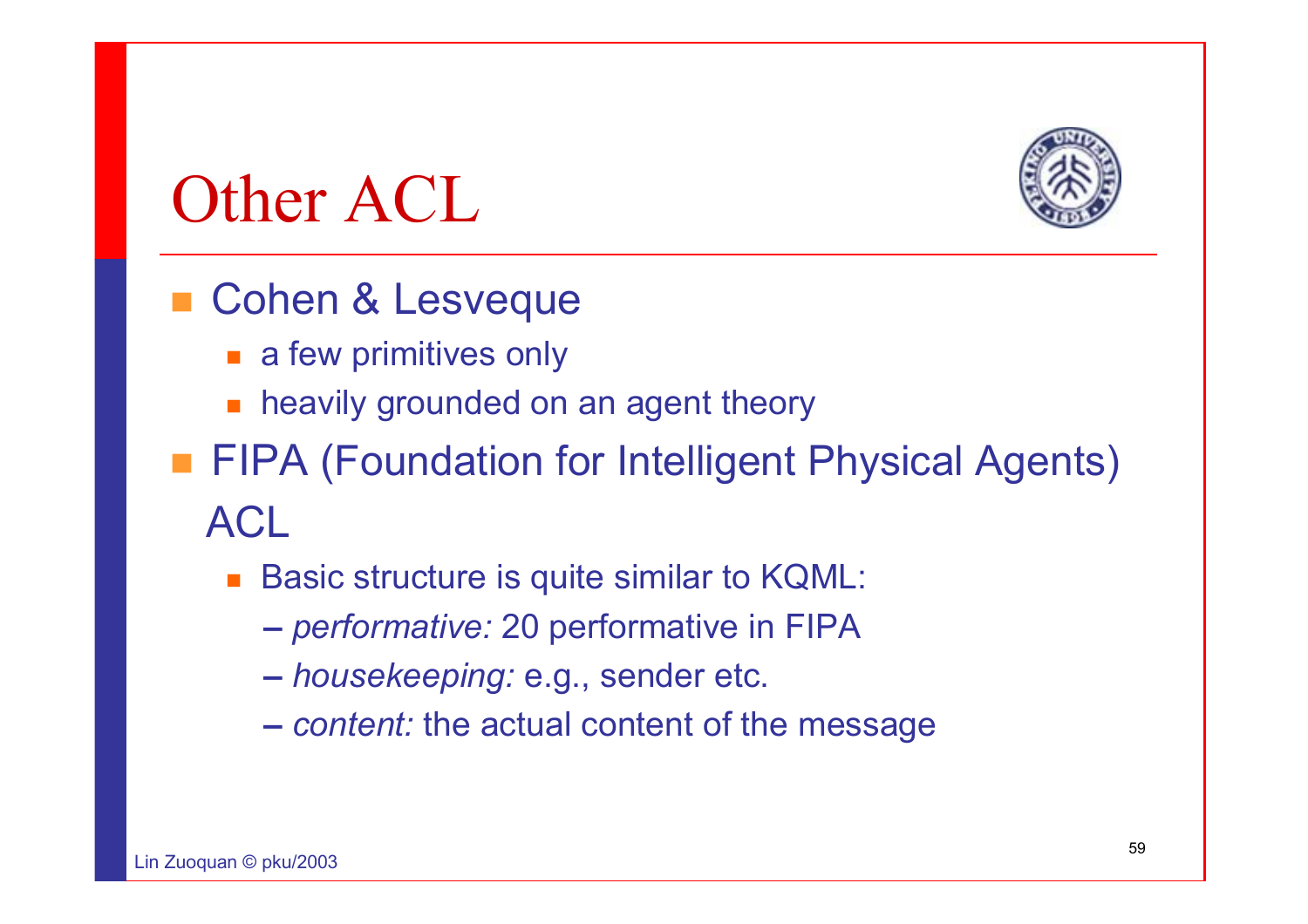



- **n** Interactions
- **under** Utilities and Preferences
- i<br>List **E** Strategies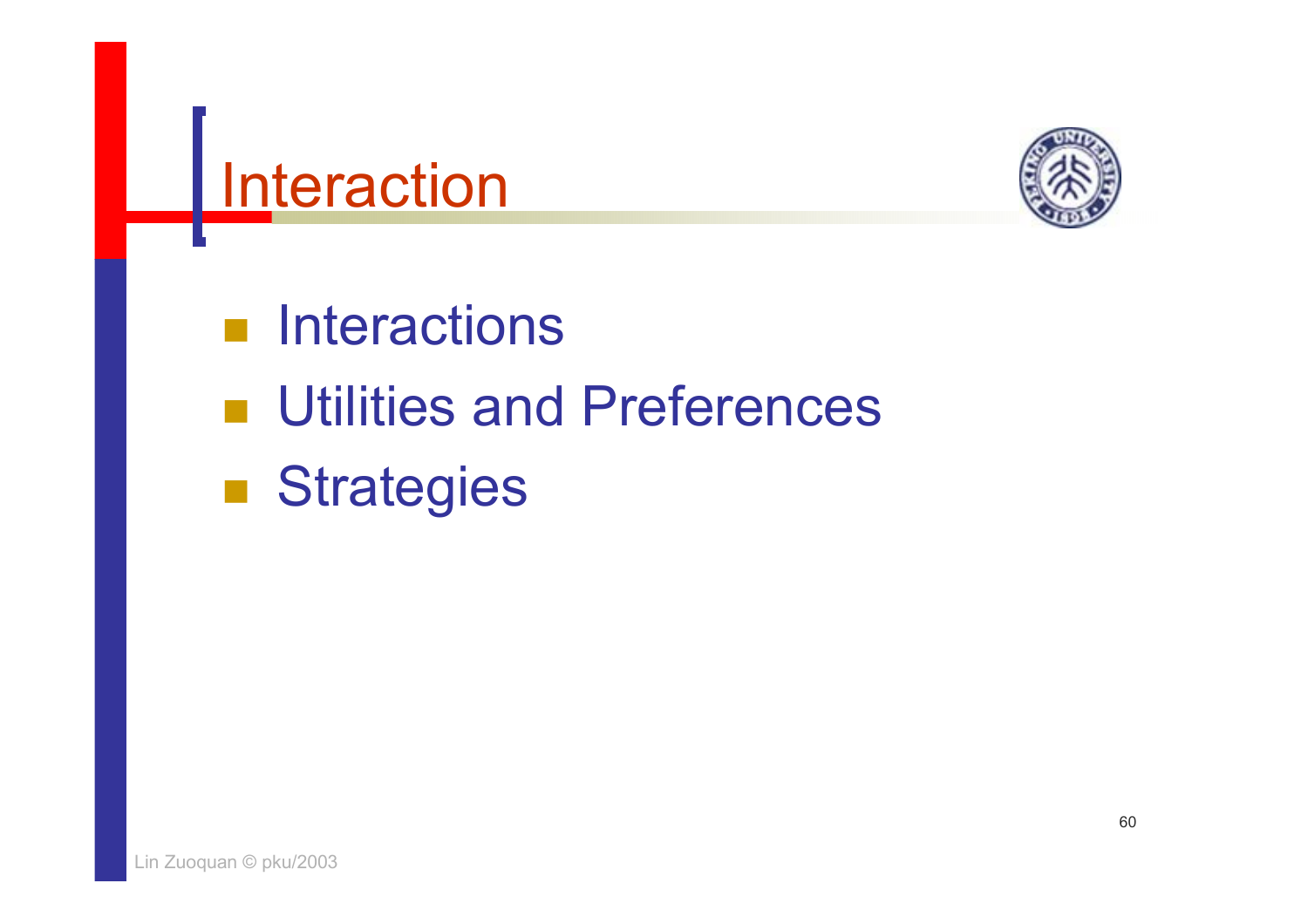### MAS



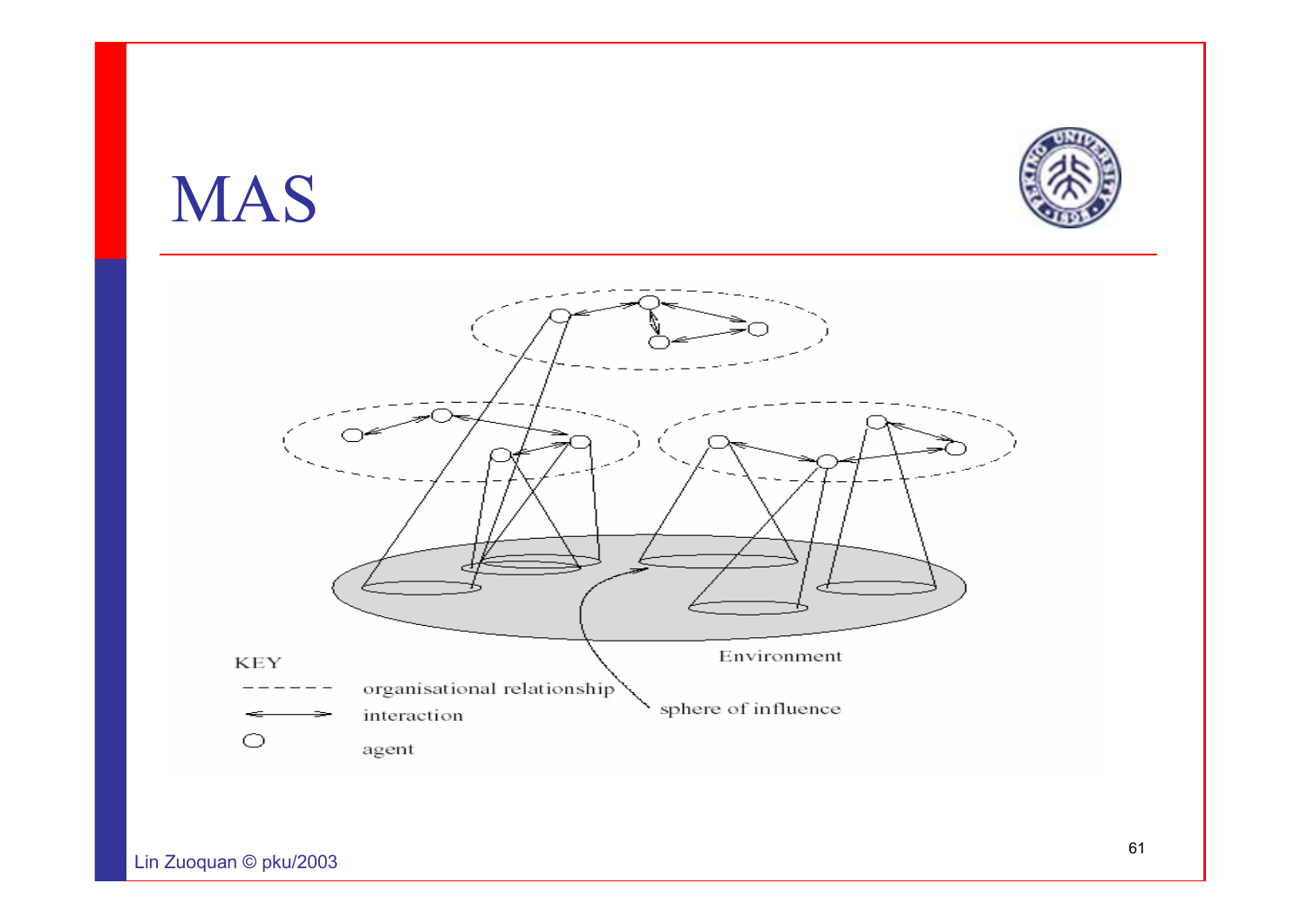## MAS



- Thus a multiagent system contains a number of agents . . .
	- **Now which interact through communication**
	- **Example 10 act in an environment**
	- have different "spheres of influence" (which may coincide)
	- will be linked by other (organizational) relationships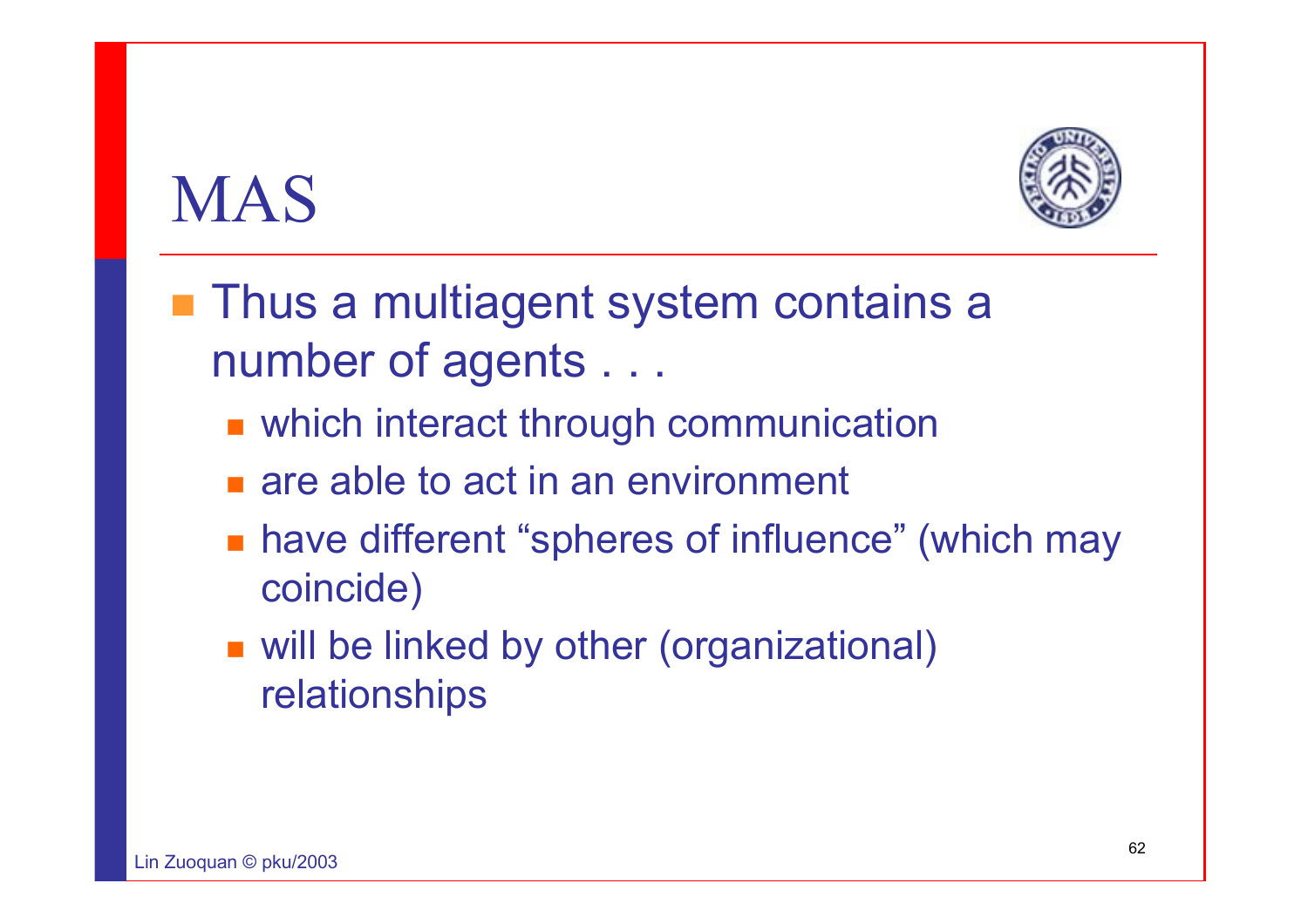

# Interactions: Social Behaviors

- Attributes of interaction
- **Filte frequency: low ...high**
- persistence: short-term ... long-term
- level: signal-passing...knowledgeintensive
- variability: fixed ...changeable protocol
- purpose: competitive …cooperative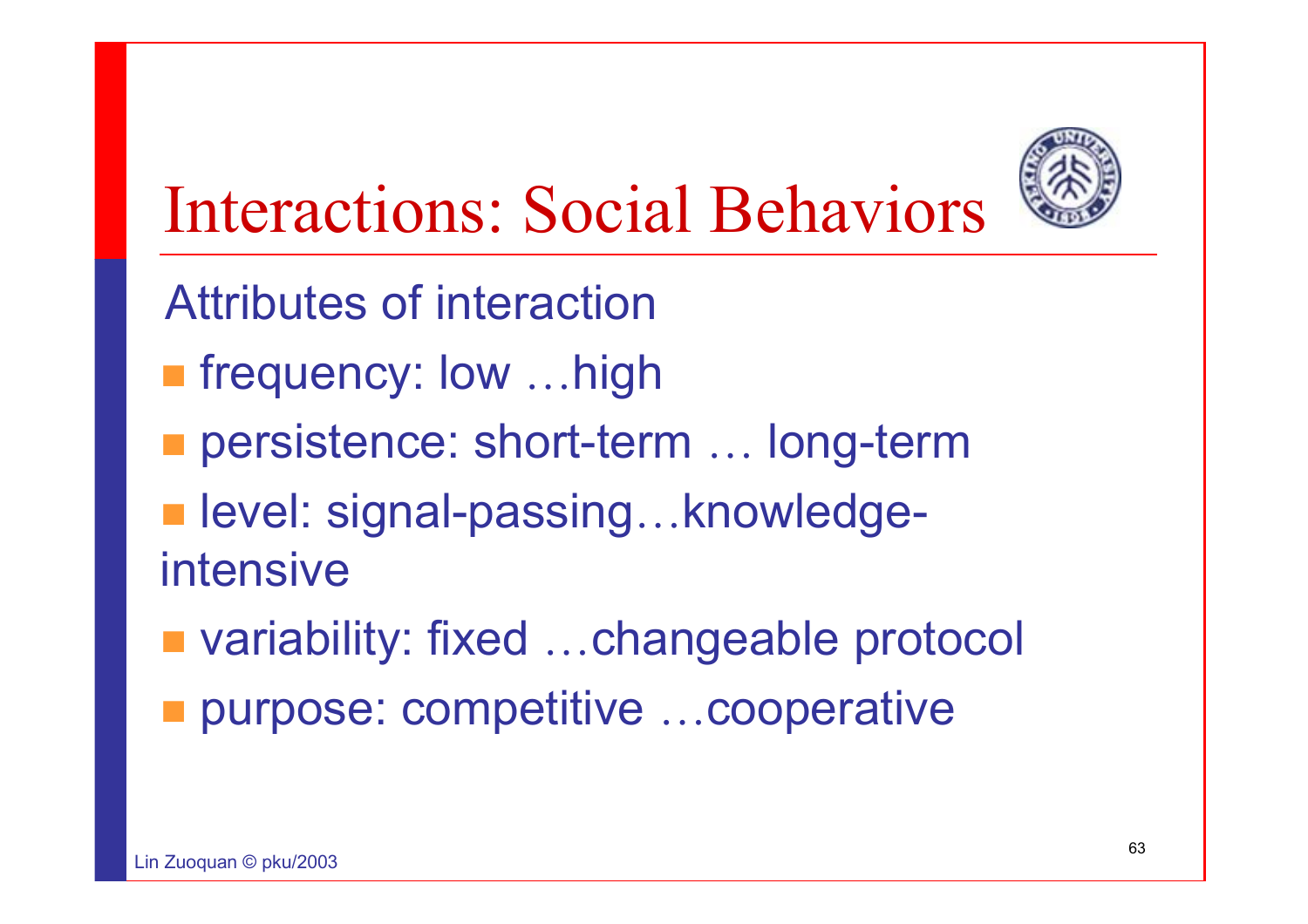# A Simple Interaction Environm

- Consider a MAS with only two agents
- The agents are denoted *Ag={i,j}*
- **All** action the agents can perform are  $Ac = \{a_1, a_2, ...\}$
- All possible outcomes (states) of the system are <sup>Ω</sup>*={*<sup>ω</sup>*1,*<sup>ω</sup>*2,…}*
- The interaction between agents is modelled as a sequence of *encounters*
- **In each encounter, both agents simultaneously choose** an action to perform, and as a result of the actions, an outcome in  $\varOmega$  will result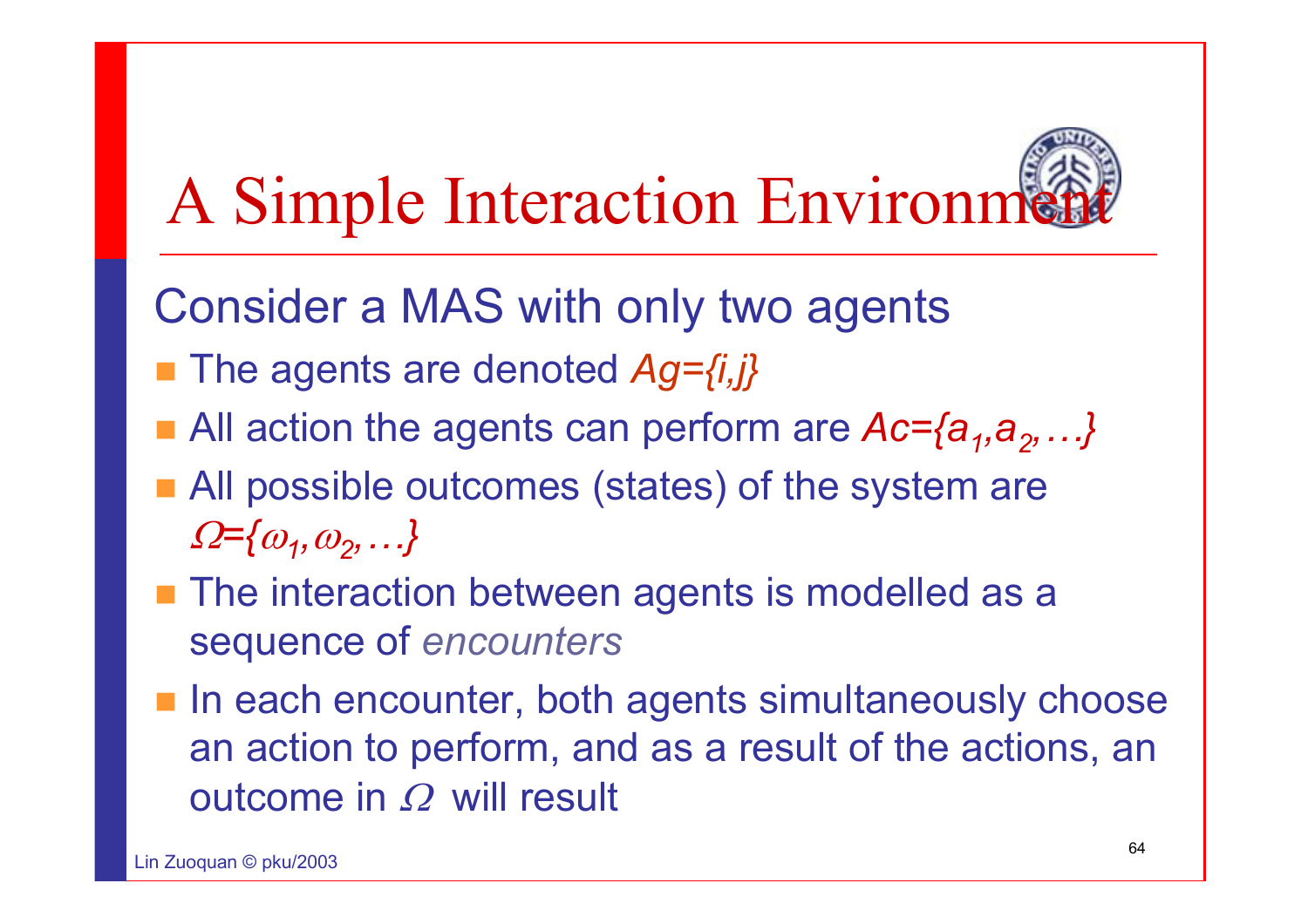

## MAS Encounters

### ■ Environment behaviour given by *state transformer function*:

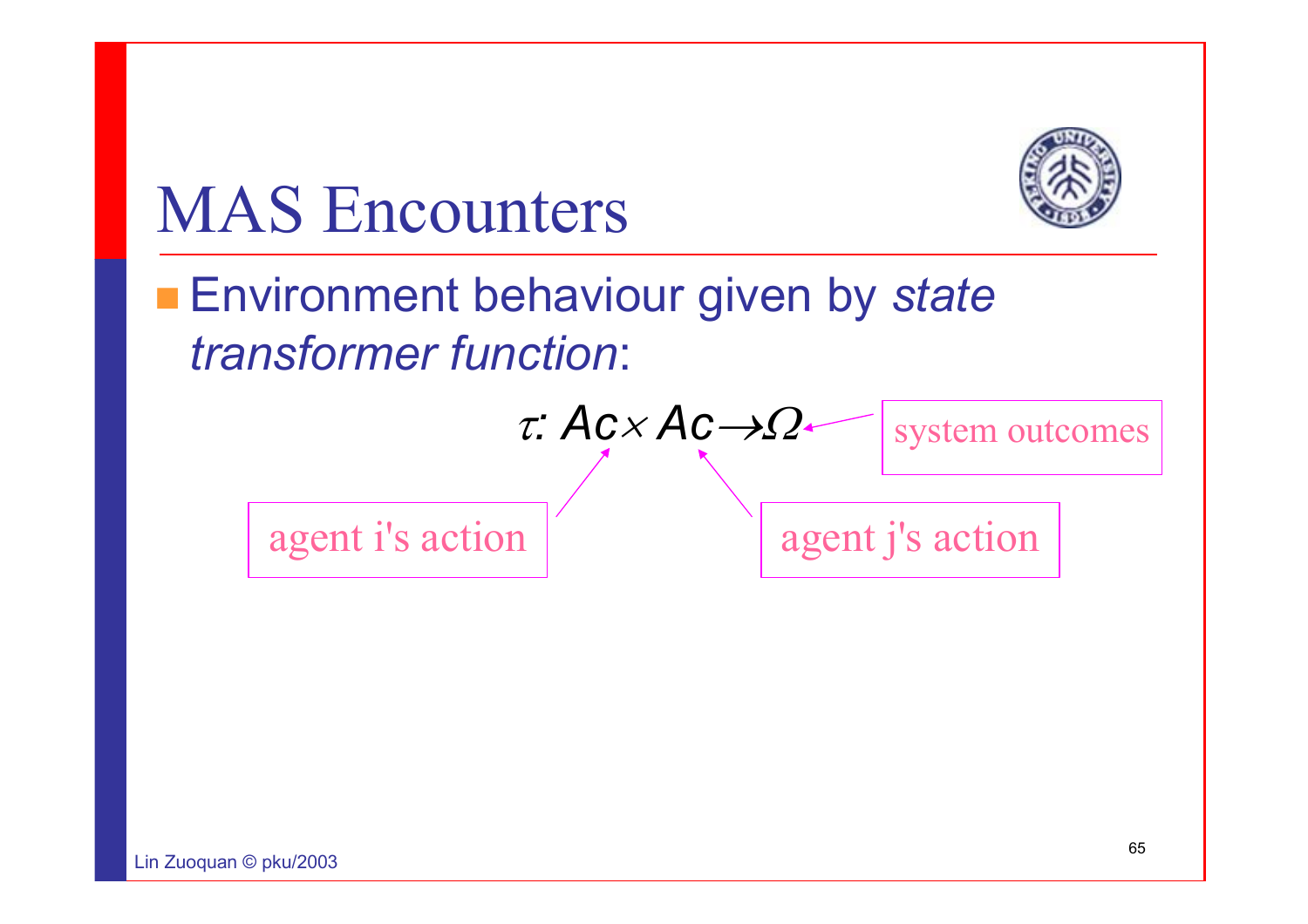

# Utilities and Preferences

 Assume agent to be *self-interested,* they *have preferences over how the environment is,* which are captured by *utility functions*:

 $u<sub>i</sub>: Ω → R$  $u_j$ : Ω → **R** 

**■ Utility functions lead to preference orderings** over outcomes:

$$
\omega <_{i} \omega' \text{ iff } u_{i}(\omega) < u_{i}(\omega')
$$
  

$$
\omega <_{i} \omega' \text{ iff } u_{i}(\omega) < u_{i}(\omega')
$$

 $L: \mathbb{Z} \longrightarrow \mathbb{Z}$  and  $R$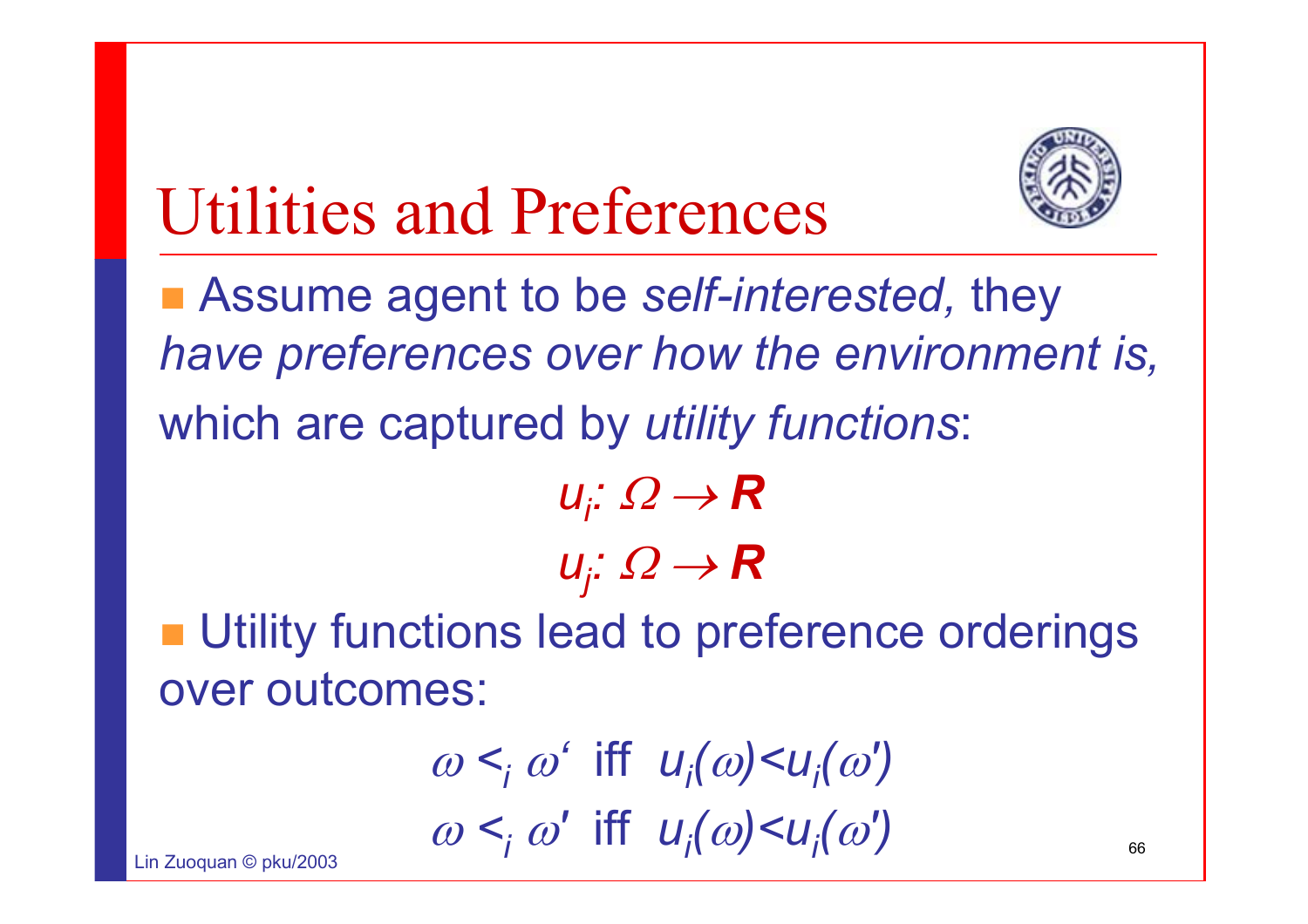# Decision Making



Decision-making in MAS is normally not as easy as in single utility-based agent systems because none of the agents can determine the outcome of the system. The actual outcome depends on the combination of each agent's action.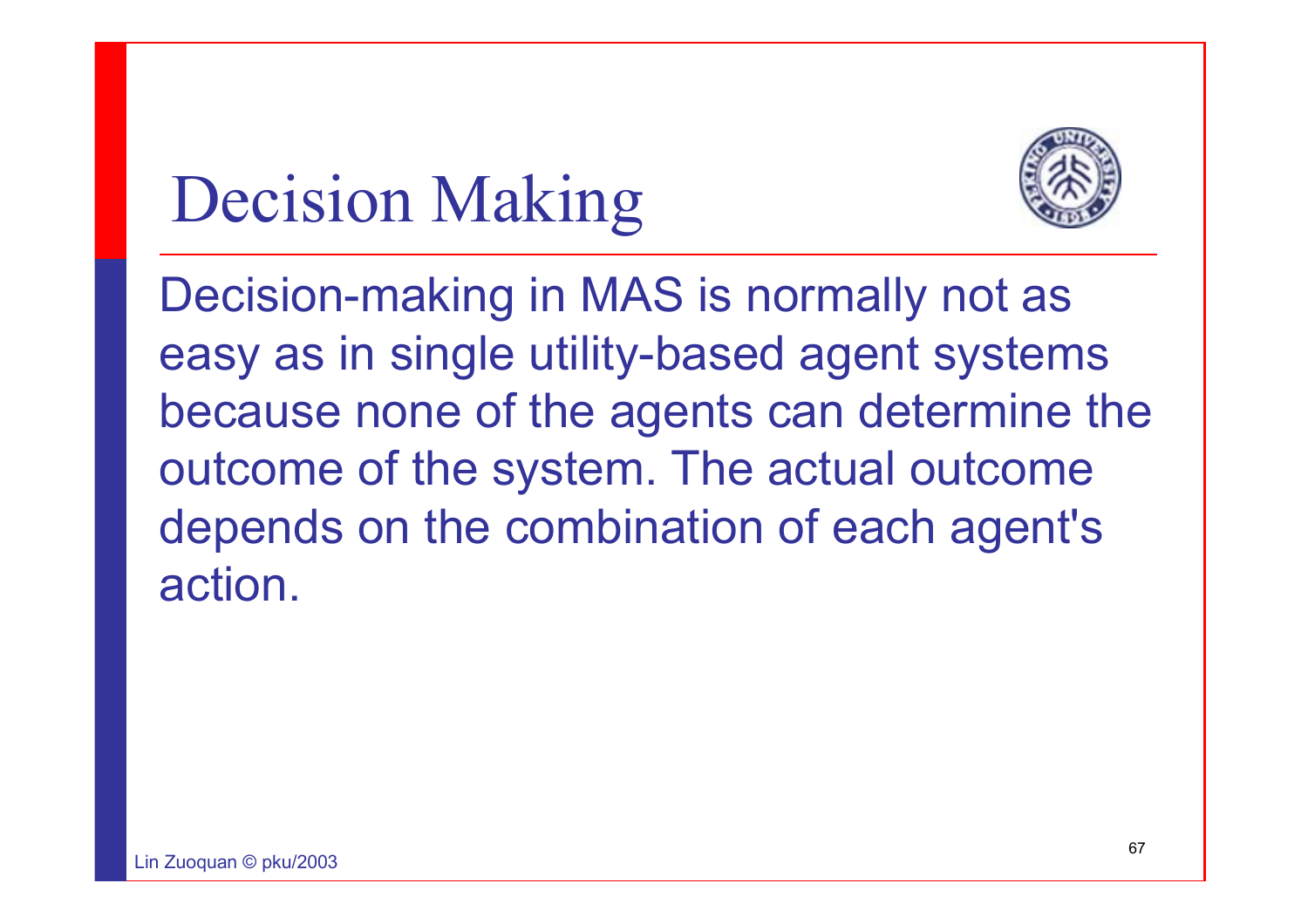

# Decision-Making(cont.)

 Suppose *Ac=* {*<sup>c</sup>*, *d*}, *e.g.,* assume each agent has just two possible actions that it can perform *<sup>c</sup>* ("cooperate") and *d* ("defect").

**If the environment is deterministic, only four possible** different outcomes can be produced by the system:

 $\tau(c,c) = \omega_1$ ,  $\tau(c,d) = \omega_2$ ,  $\tau(d,c) = \omega_3$ ,  $\tau(d,d) = \omega_4$ 

■ Suppose that the utility function for agent *i* is:

 $u_i(\omega_1)=1$ ,  $u_i(\omega_2)=1$ ,  $u_i(\omega_3)=4$ ,  $u_i(\omega_4)=4$ 

and the utility function for agent j is:

*uj(*ω*1)=1, uj(*ω*2)=4, uj(*ω*3)=1, uj(*ω*4)=4 If you were agent i, what would you choose to do: c or d?*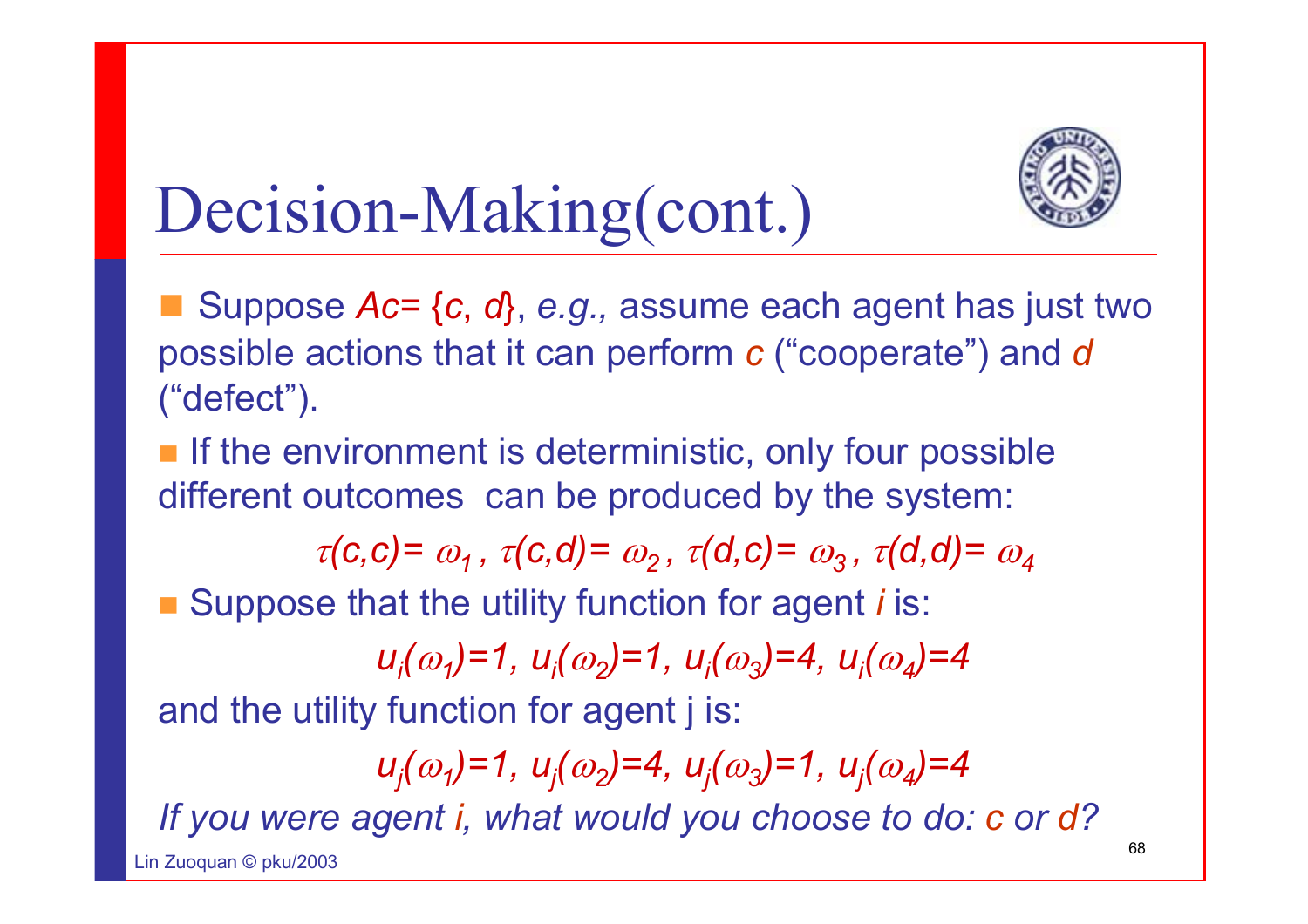

# Decision-Making(cont.)

**Here is a state transformer function:** 

 $\tau(d,d) = \omega_1$ ,  $\tau(d,c) = \omega_2$ ,  $\tau(c,d) = \omega_3$ ,  $\tau(c,c) = \omega_4$ 

(This environment is sensitive to actions of both agents.) Here is another:

 $\tau(d,d) = \omega_1$ ,  $\tau(d,c) = \omega_1$ ,  $\tau(c,d) = \omega_1$ ,  $\tau(c,c) = \omega_1$ 

(Neither agent has any influence in this environment.)

**And one more:** 

 $\tau(d,d) = \omega_1$ ,  $\tau(d,c) = \omega_2$ ,  $\tau(c,d) = \omega_1$ ,  $\tau(c,c) = \omega_2$ 

(This environment is controlled by *j.)*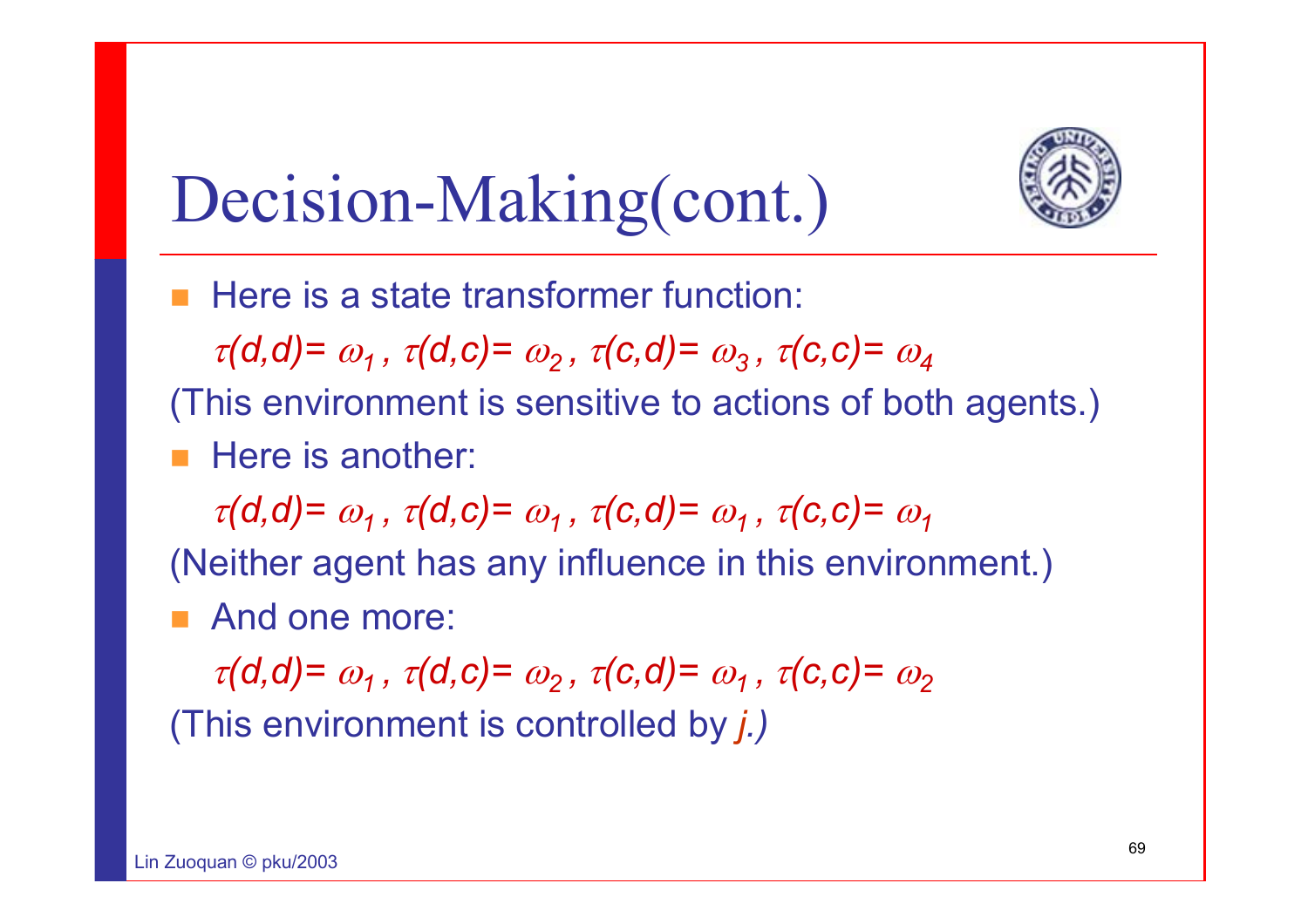# Rational Action



■ Suppose we have the case where *both* agents can influence the outcome, and they have utility functions as follows:

*u<sub>i</sub>*( $\omega_1$ )=1, *u<sub>i</sub>*( $\omega_2$ )=1, *u<sub>i</sub>*( $\omega_3$ )=4, *u<sub>i</sub>*( $\omega_4$ )=4 *uj(*ω*1)=1, uj(*ω*2)=4, uj(*ω*3)=1, ui(*ω*4)=4*

- **Notable 1 With a bit of abuse of notation:** *ui(d,d)=1, ui(d,c)=1 , ui (c,d)=4 , ui(c,c)=4 uj(d,d)=1, uj(d,c)=4 , uj (c,d)=1 , uj(c,c)=4*
- **Then agent** *i***'s preferences are:**

 $c, c \geq f, c, d \geq f, d, c \geq f, d, d$ 

- Therefore, *<sup>c</sup>* is the *rational choice* for *i*.
- (Because *i* prefers all outcomes that arise through *<sup>c</sup>* over all outcomes that arise through *d*.)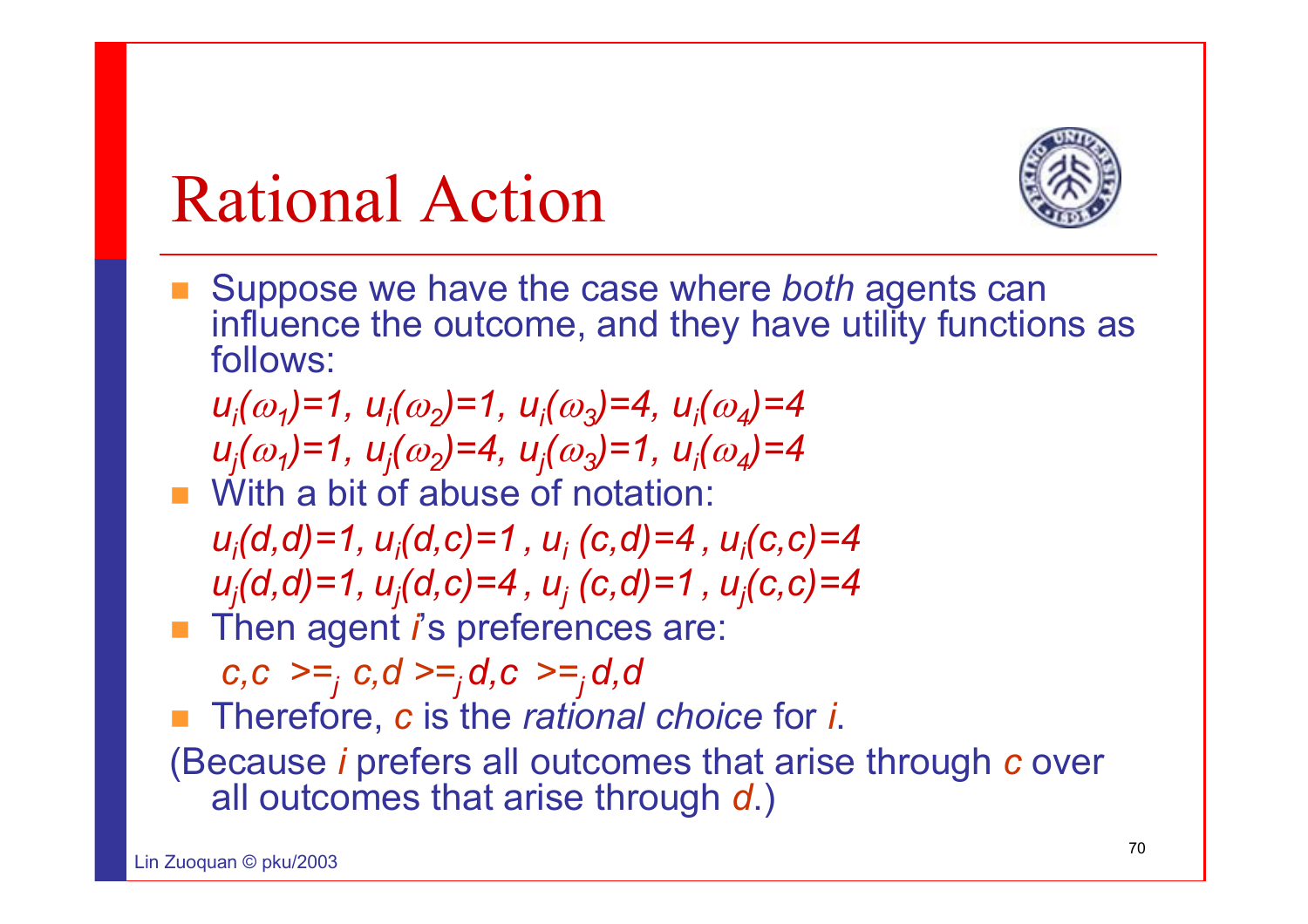# Payoff Matrix





Agent i prefers to do *b* because no matter what agent j does it can receive a payoff at 4.

Agent j also prefers to do *b* because no matter what agent i does it can receive a payoff at 4.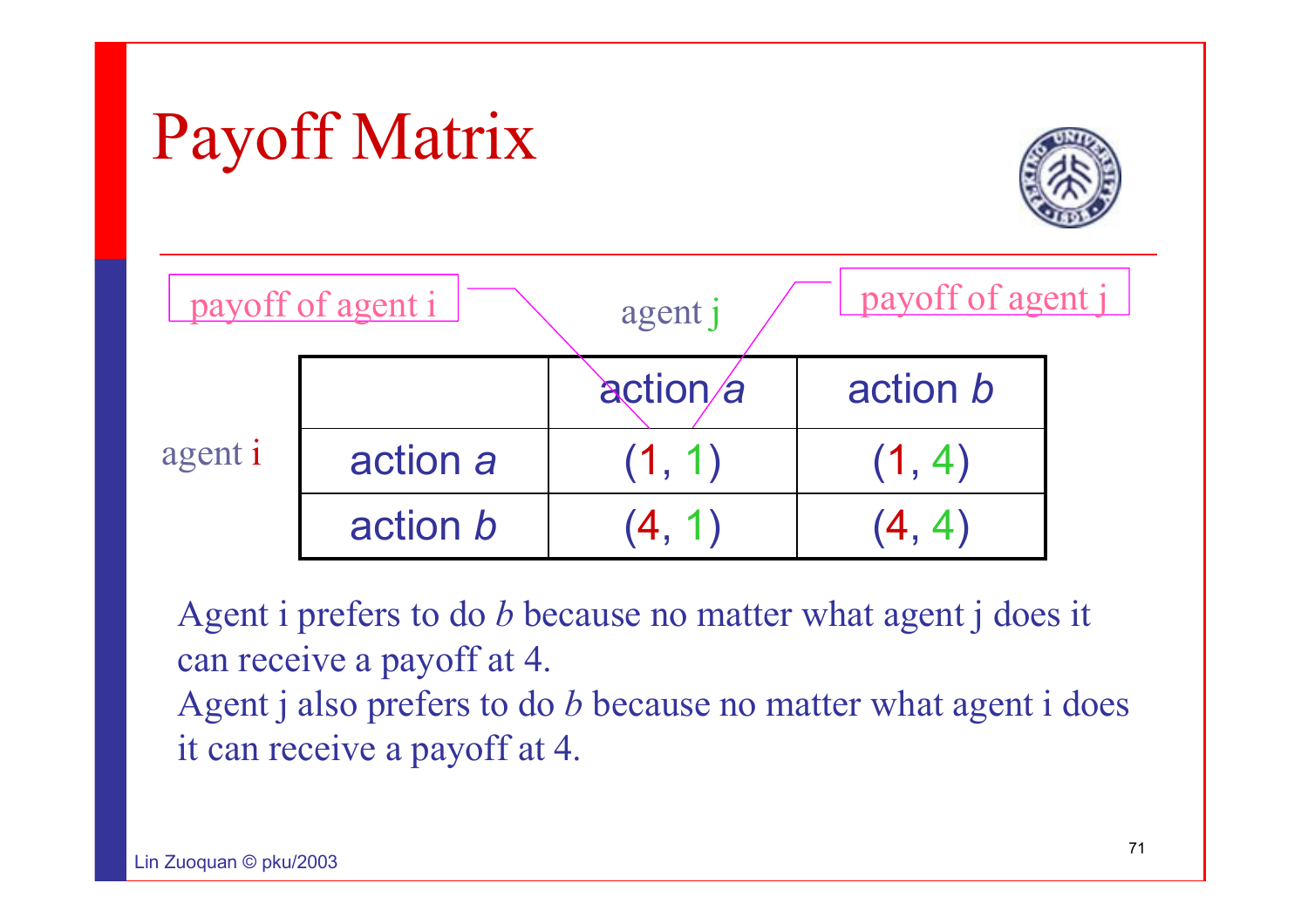

### agent j

| agent i |          | action a | action b |
|---------|----------|----------|----------|
|         | action a | (1, 1)   | (4, 1)   |
|         | action b |          | <b>4</b> |

In this case, the payoff of each agent depends on what the other agent does. However, if both agents are *rational*, they will simultaneously choose to perform *b*.

Matrix(cont.)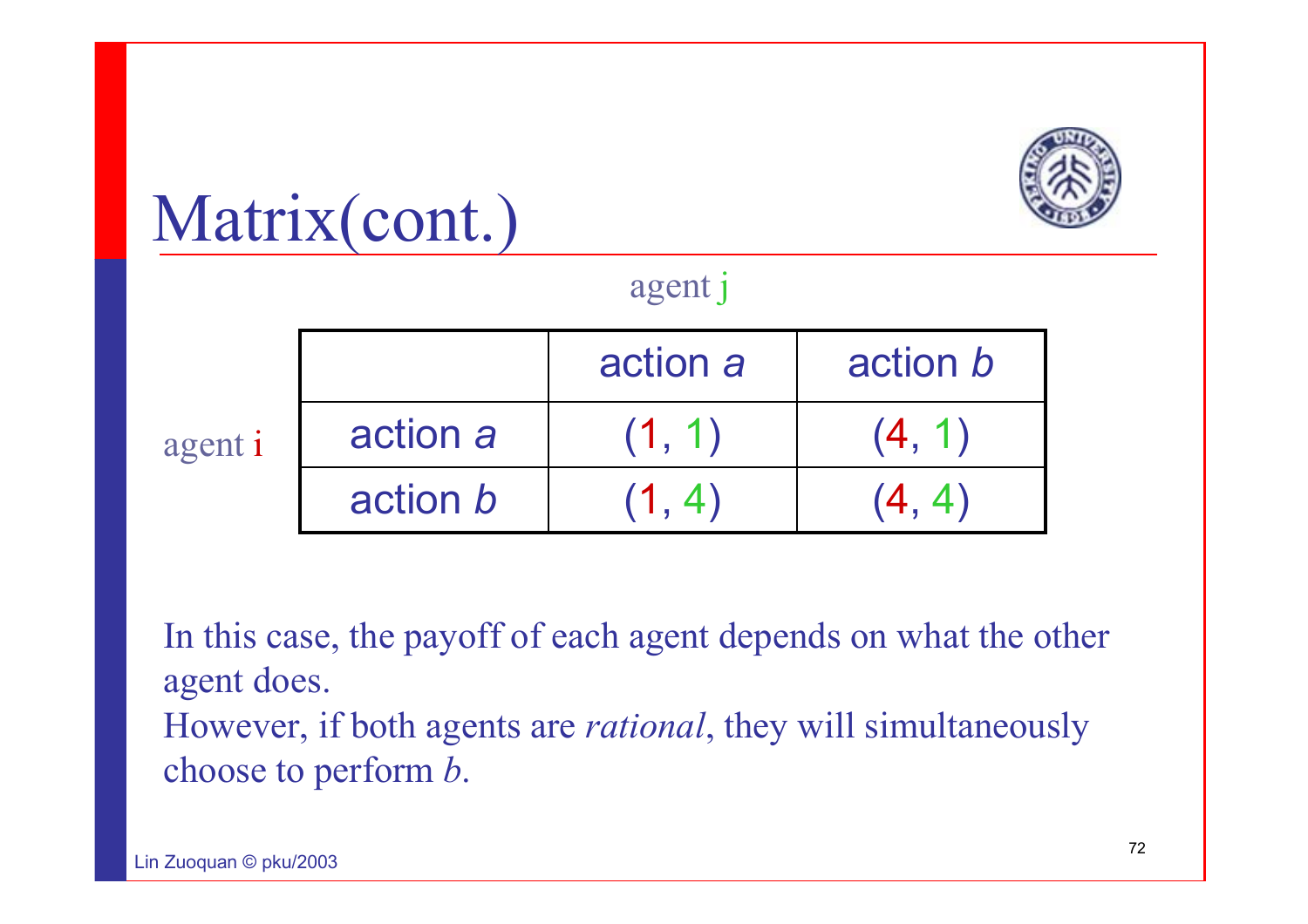

#### agent j

|         |                 | action a | action b |
|---------|-----------------|----------|----------|
| agent i | action a        | (2, 2)   | (5, 0)   |
|         | action <i>b</i> | 0.5      | (3, 3)   |

In this case, the payoff of each agent also depends on what the other agent does.

However, we have no obvious solution for both agents. The final decision is determined by the strategy each agent uses.

Matrix(cont.)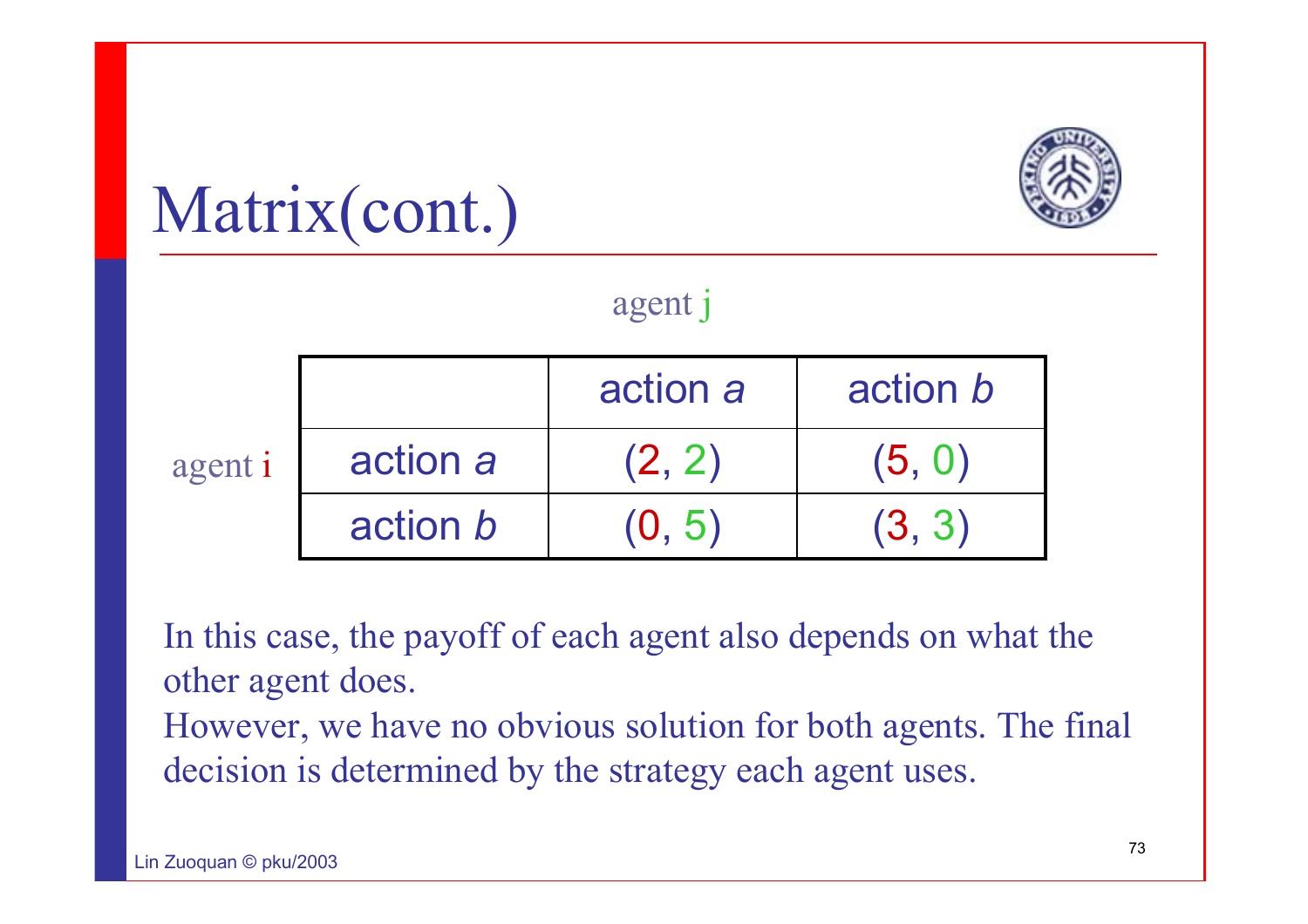

### Strategies of Game Players

- In game theory, a *strategy* for a player is a complete plan for playing a game, *i.e.*, the actions it is going to take for completing the game.
- We use S<sup>*i*</sup> and S<sup>*i*</sup> to represent all the possible strategies of agent *i* and *j*, respectively.
- A *strategy profile* is a pair (s',s'') of strategies such that  $(s', s'') \in S' \times S'$ , *i.e.*, the strategies of both agents.
- $\blacksquare$  The payoff of a strategy profile for a play is the player's utility of the outcomes that the strategy profile leads to.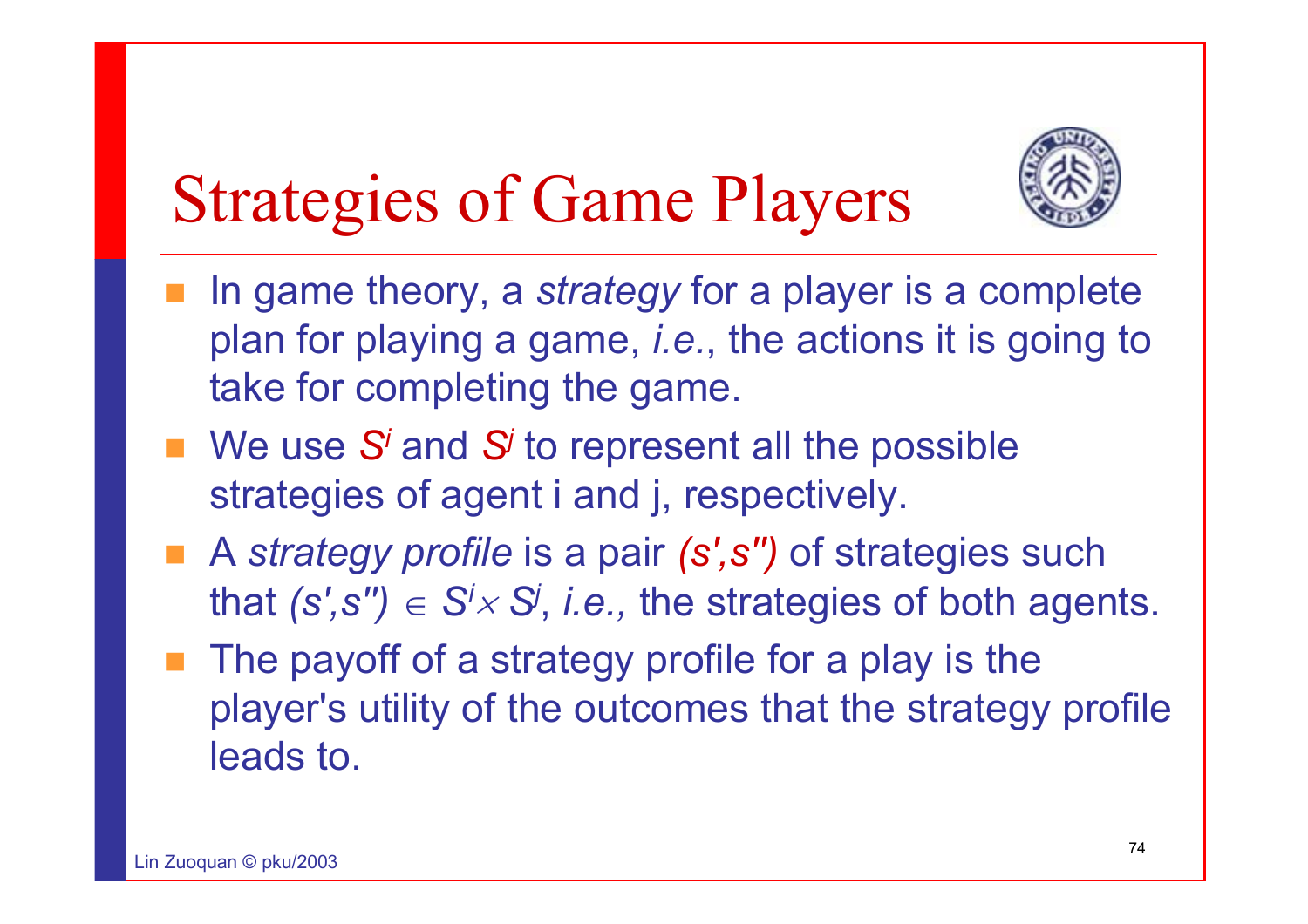## Dominant Strategies



- $\blacksquare$  The strategy  $\mathbf{s}_1$  *dominates* the strategy  $\mathbf{s}_2$  for an agent if  $\mathbf{s}_1$ can always lead to higher payoff for the agent no matter whatever strategies the other agent uses.
	- Formally, *s1 dominates s2* for agent i if for any strategy *s'* of agent j, the payoff of the profile  $(s_1, s')$  is always higher than the payoff of the profile  $(s_2, s')$ .
- A *dominant strategy* for a player is one that dominates every other strategy of that player. A rational agent will adopt a dominant strategy whenever it exists.
- The strategy profile (s',s'') is a *dominant strategy equilibrium* if *s'* and *<sup>s</sup>''* is a dominant strategy for agent *i* and *j*, respectively.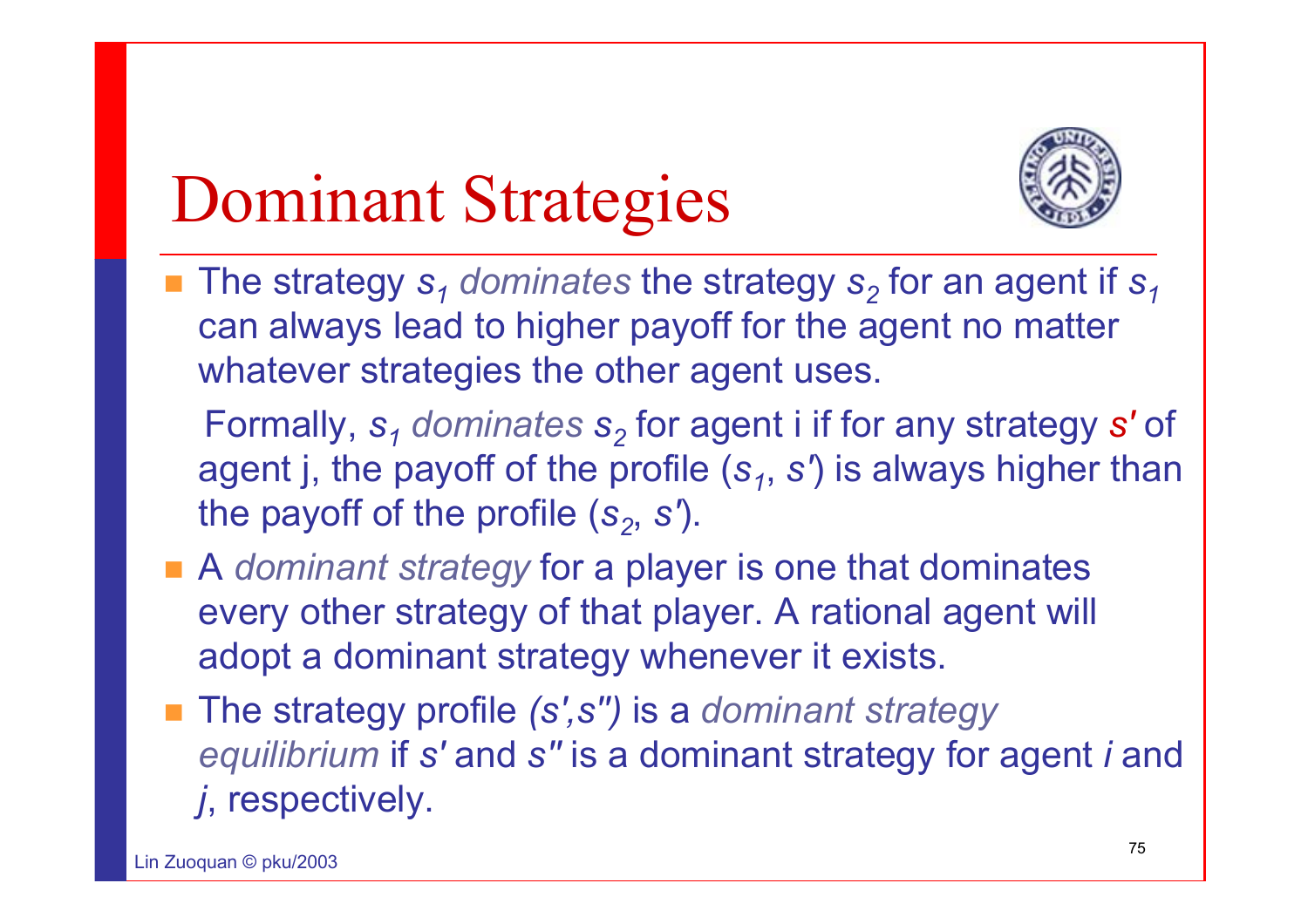# Dominant Strategy Equilibrium

### **Example**

| agent j<br>agent | action a | action b |
|------------------|----------|----------|
| action a         | (1, 1)   | (1, 4)   |
| action b         | (4, 1)   | (4, 4)   |

Strategy  $\{b\}$  is a dominant strategy for agent i. Strategy  $\{b\}$  is a dominant strategy for agent j. Therefore  $(b,b)$  is a dominant strategy equilibrium.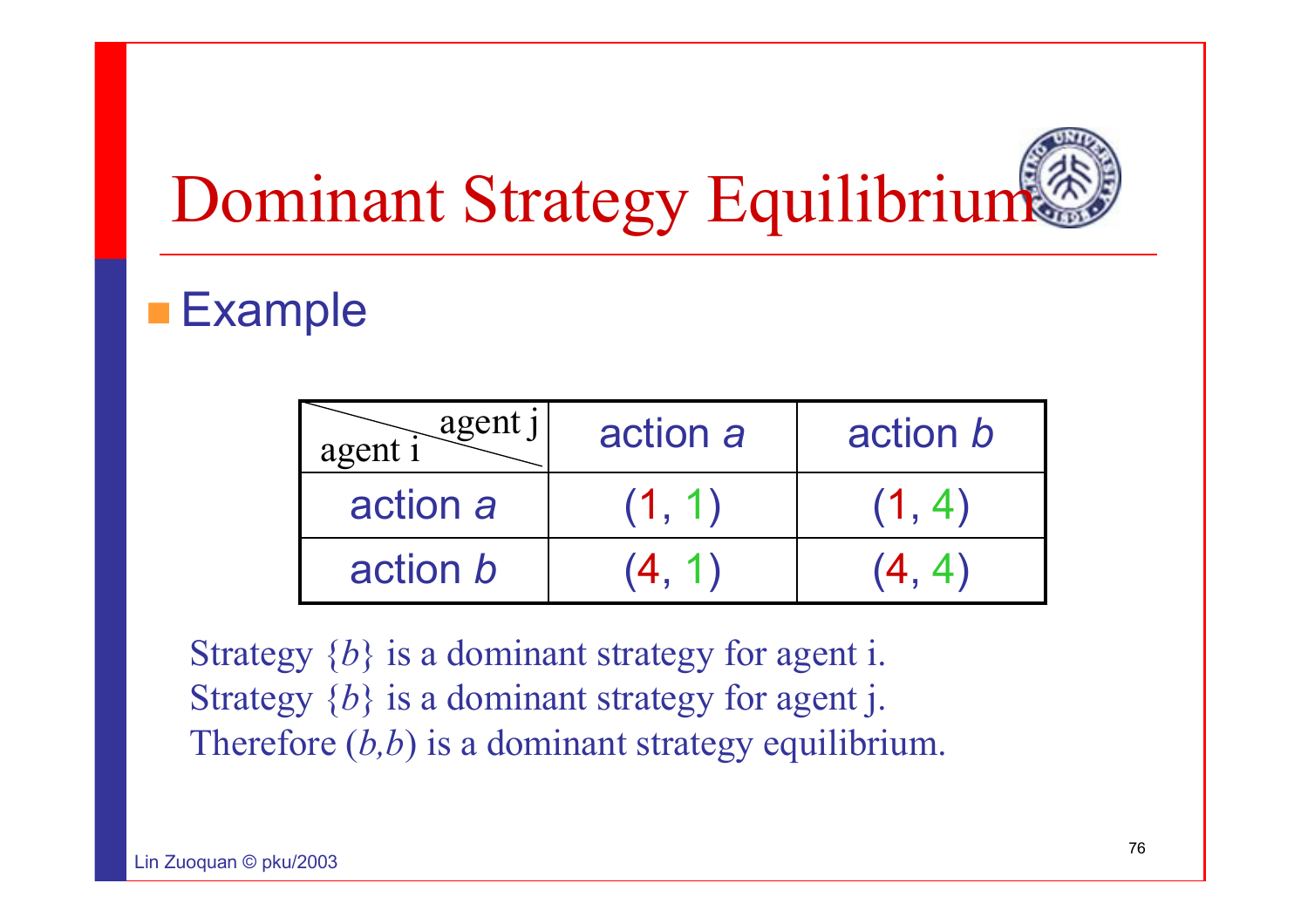

### The Prisoner's Dilemma

Two men are collectively charged with a crime and held in separate cells, with no way of meeting or communicating. They are told that:

 if one confesses and the other does not, the confessor will be freed and the other will be jailed for three years;

 if both confess, then each will be jailed for two years. Both prisoners know that if neither confesses, then they will each be jailed for one year.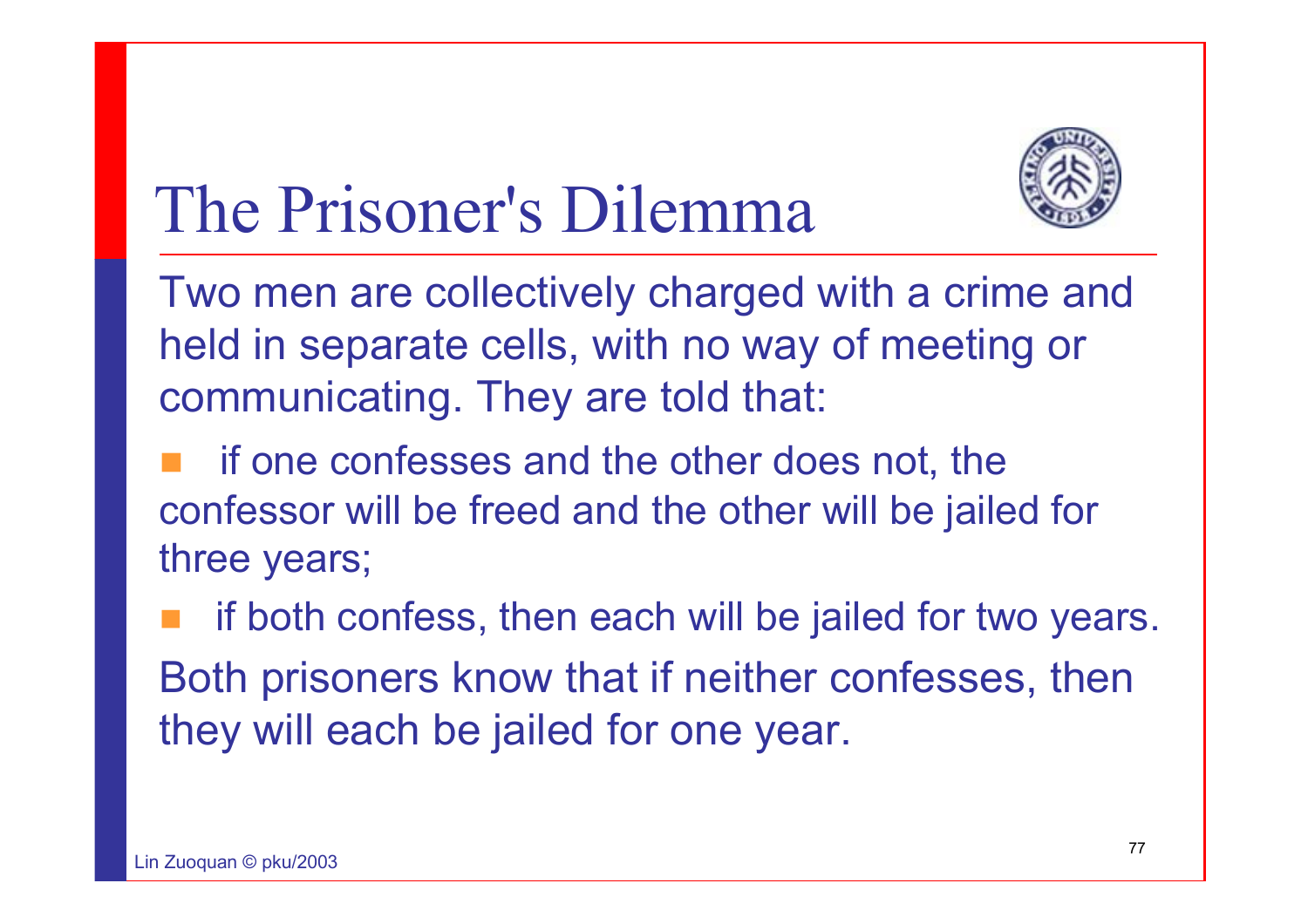

### Dilemma(cont.)

|                  | Confess | Don't<br>confess |
|------------------|---------|------------------|
| <b>Confess</b>   | (2, 2)  | (5, 0)           |
| Don't<br>confess | (0, 5)  | (3, 3)           |

Note that the numbers of the payoff matrix do not refer to years in prison. They capture how good an outcome is for the agents – the shorter jail term, the better.

- ?? Dominant strategy
- ?? Why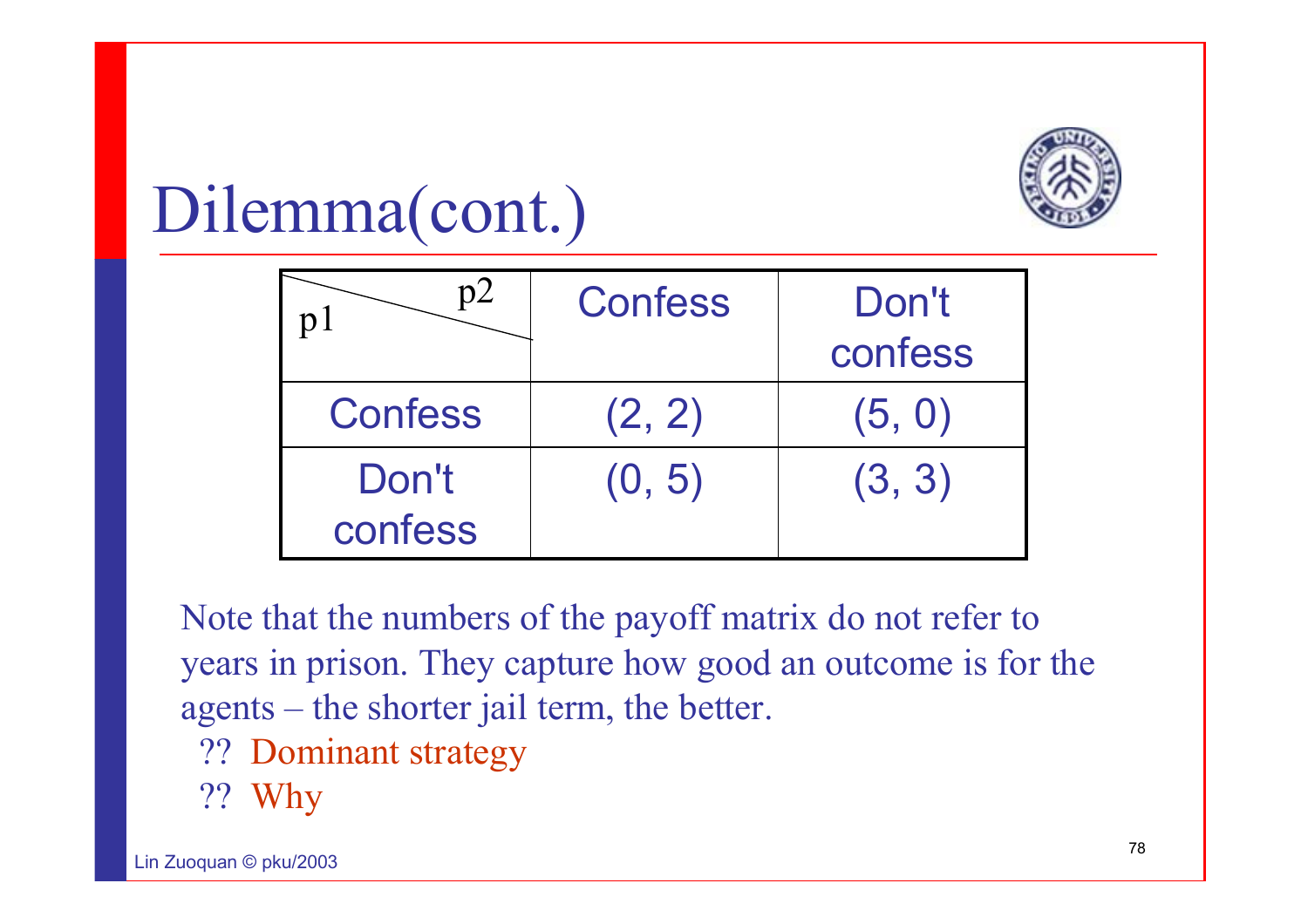

### Dilemma(cont.)

■ The *individual rational* action is *defect*.

This guarantees a payoff of no worse than 2, whereas cooperating guarantees a payoff of at most 1.

- So defection is the best response to all possible strategies: both agents defect, and get payoff = 2.
- But *intuition* says this is *not* the best outcome: Surely they should both cooperate and each get payoff of 3!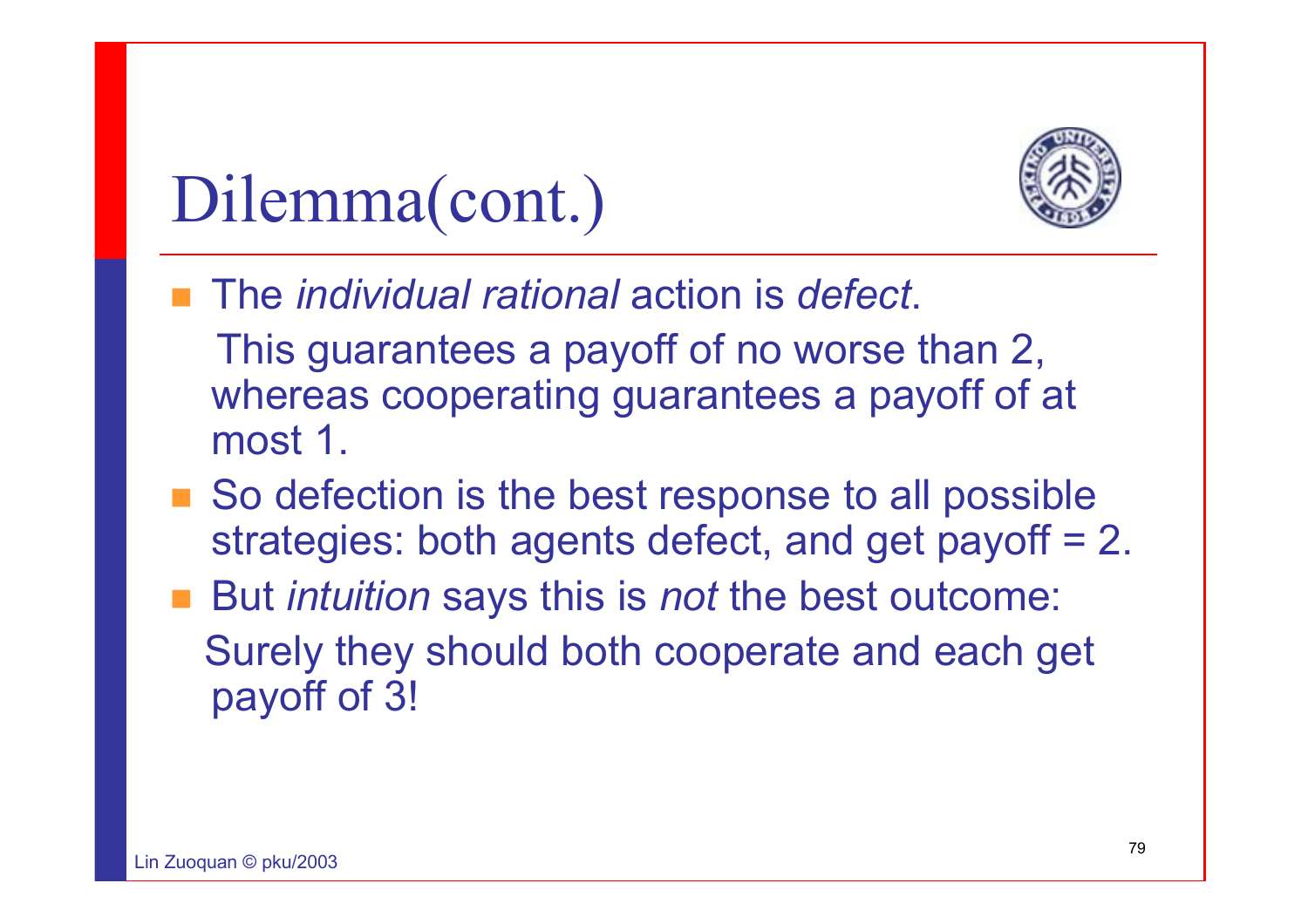

## Weakly Dominant Strategy

### **Investment Decision**

| agent j<br>agent i | small   | large   |
|--------------------|---------|---------|
| small              | (8, 8)  | (0, 16) |
| large              | (16, 0) | (O.     |

There is no dominant strategy for each agent. Strategy {large} is a *weakly* dominant strategy for agent i. Strategy {large} is a *weakly* dominant strategy for agent j. Therefore (large*,* large) is a *weakly* dominant strategy equilibrium. Why?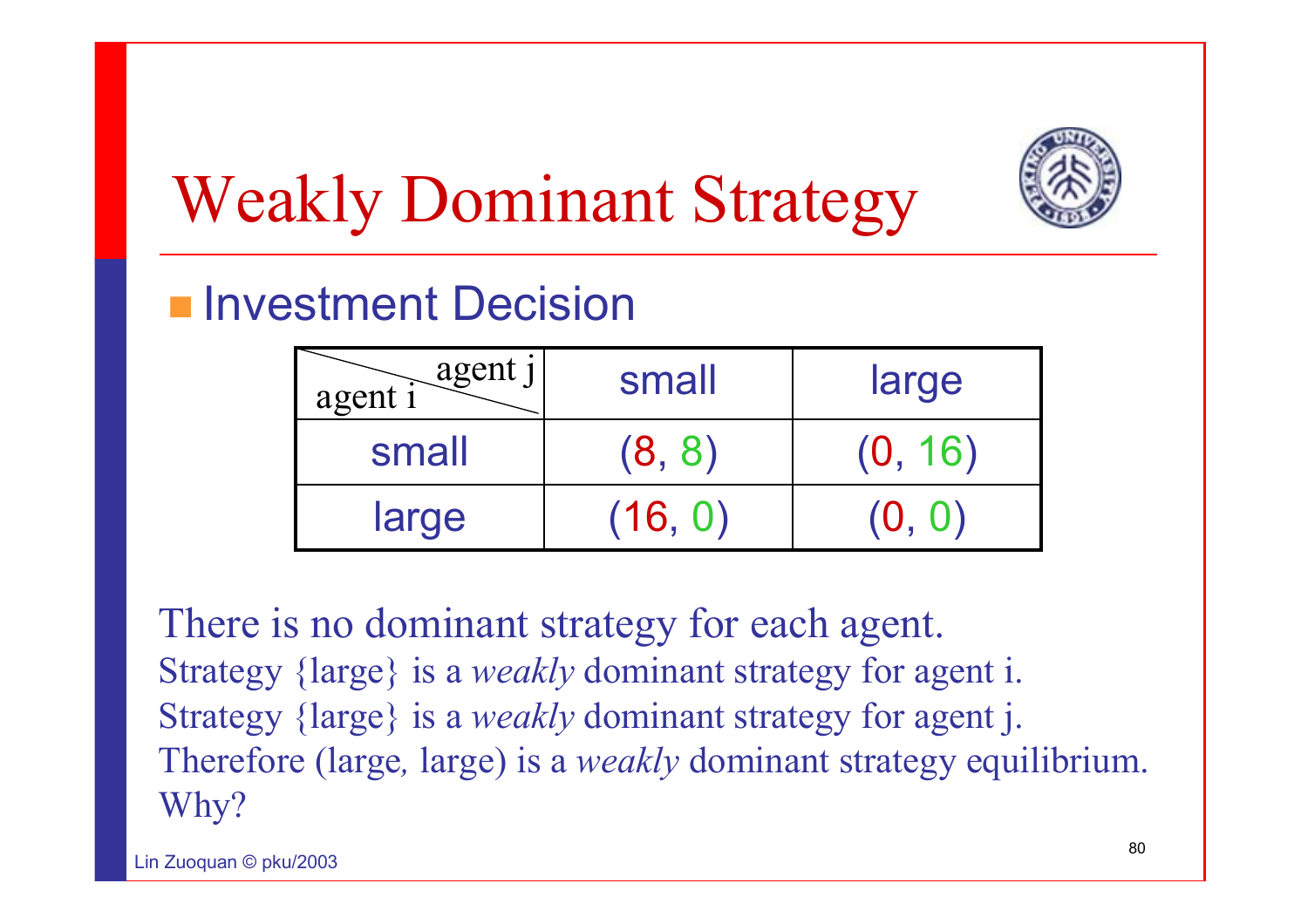



### Consider the following interaction

| agent j<br>$agent$ <sup>1</sup> | action a | action b |
|---------------------------------|----------|----------|
| action a                        | (14, 14) | (2, 16)  |
| action b                        | (16, 2)  | (1, 1)   |

There is no dominant strategy or weakly dominant strategies for both agents.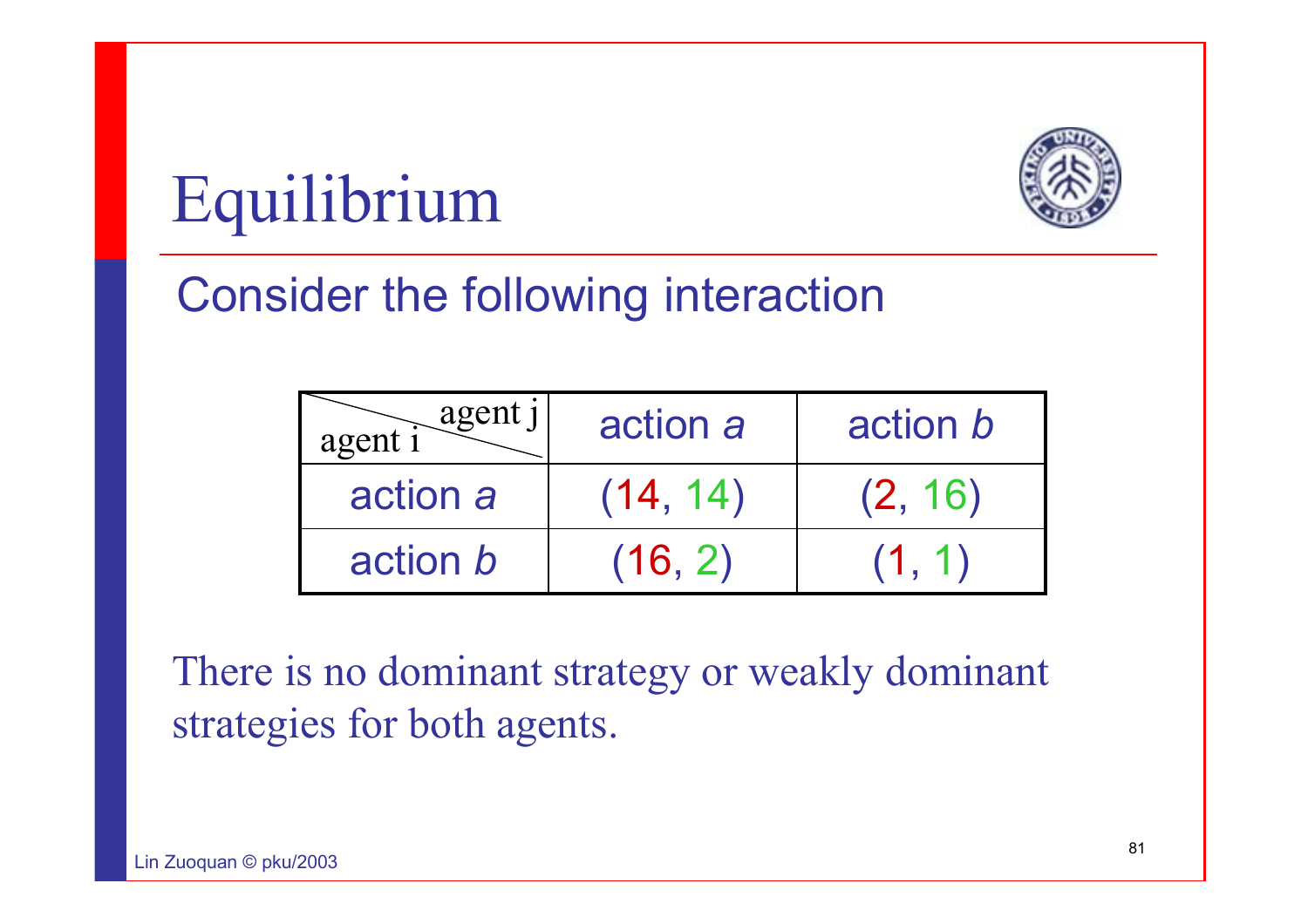

### Nash Equilibrium

A strategy profile (*s',s''*) is in *Nash equilibrium* if

- 1. under the assumption that agent *i* plays *s'*, agent *j* can do no better than play *s''*; and
- 2. under the assumption that agent *j* plays *s''*, agent *i* can do no better than play *s''*.
- Therefore neither agent has any incentive to deviate from a Nash equilibrium.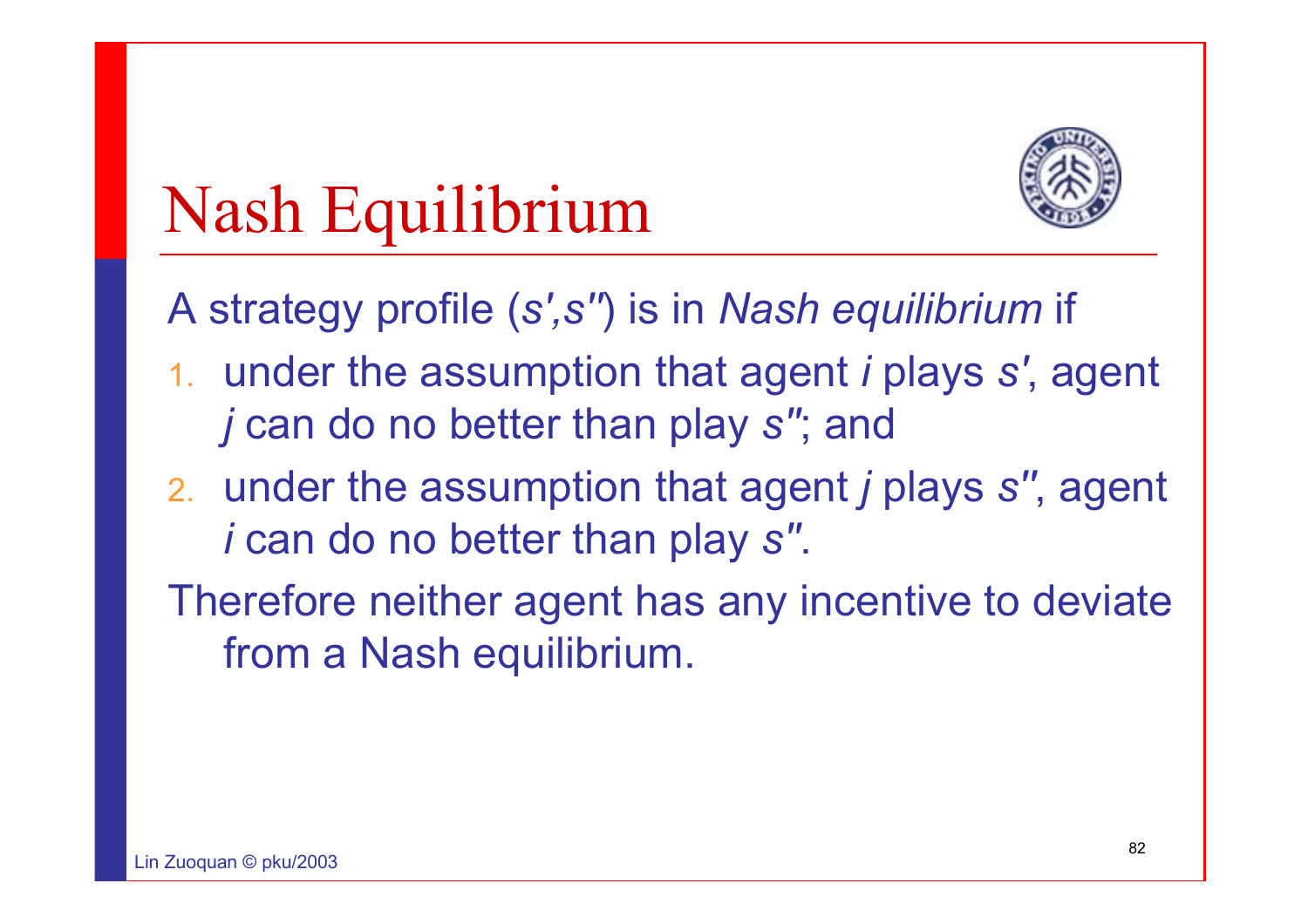

## Nash Equilibrium Strategy

### Example

|                | Confess | Don't confess |
|----------------|---------|---------------|
| <b>Confess</b> | (2, 2)  | (5, 0)        |
| Don't confess  | (0, 5)  | (3, 3)        |

The strategy profile (*Confess*, *Confess*) is a Nash Equilibrium. If a strategy profile is a dominant equilibrium, then it is the only Nash equilibrium as well.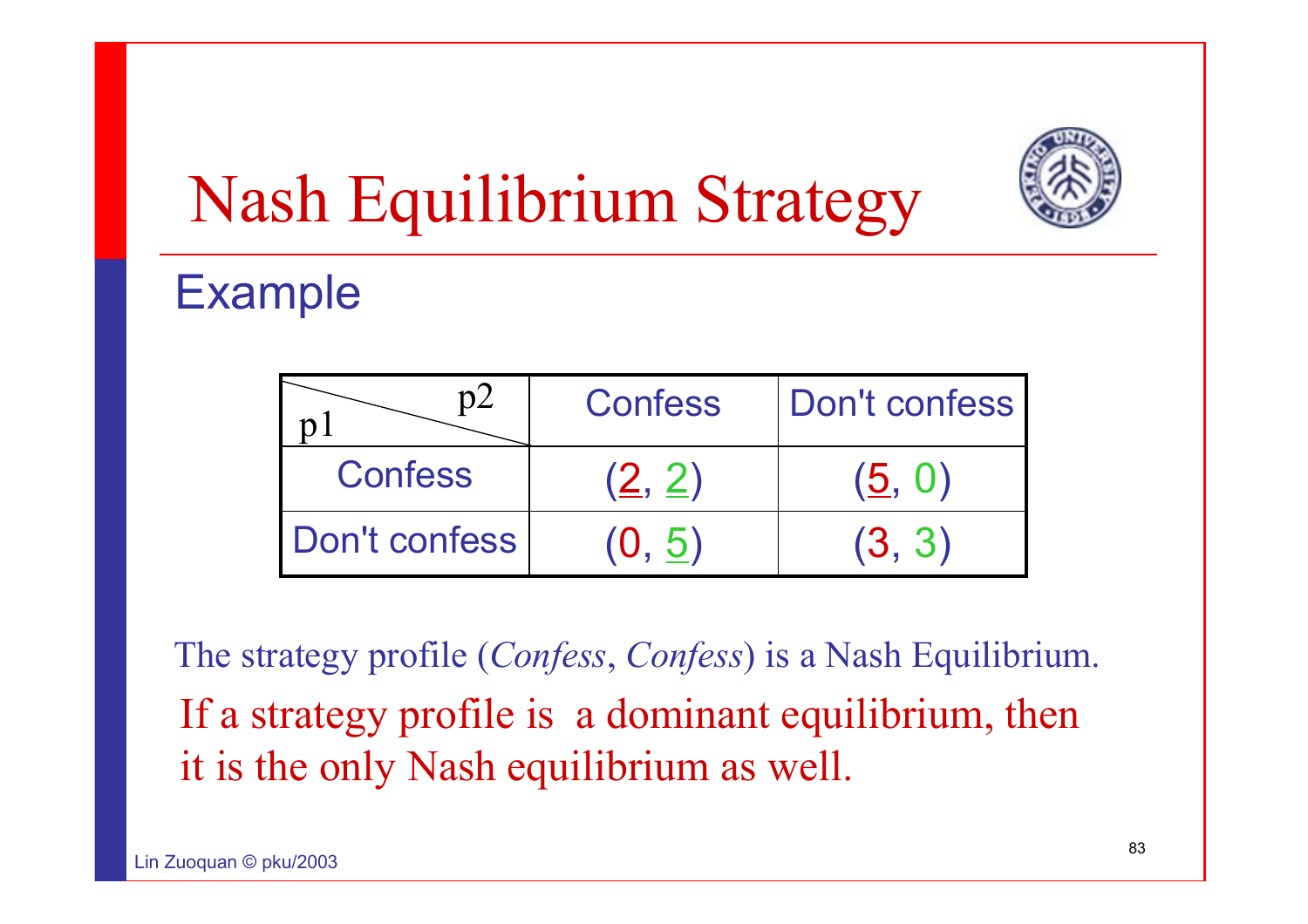

### Example

|              | <b>Small</b> | Large   |
|--------------|--------------|---------|
| <b>Small</b> | (8, 8)       | (0, 16) |
| Large        | (16, 0)      |         |

Both (Large, Small), (Small, Large), (Large, Large) are Nash equilibriums.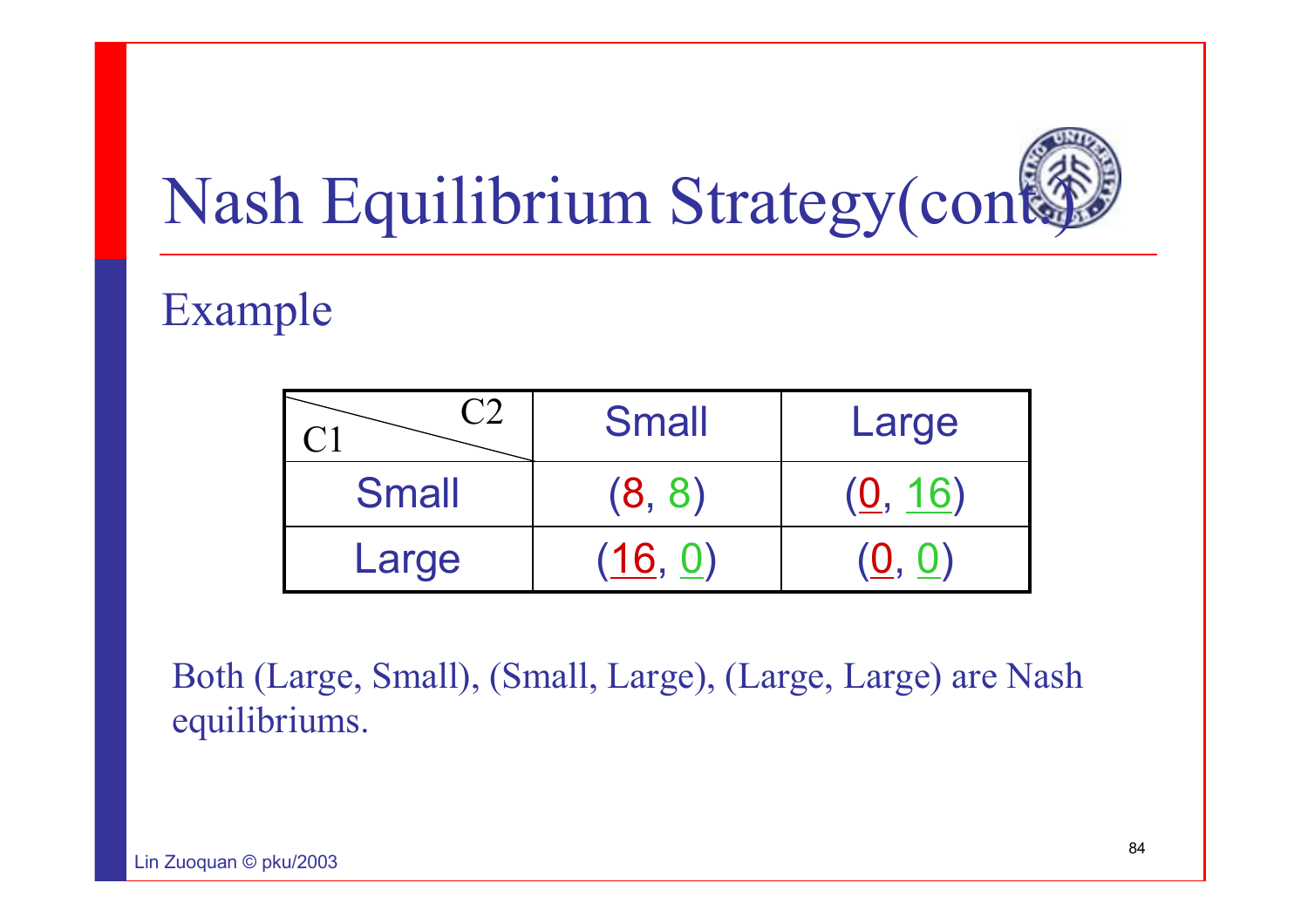# Nash Equilibrium Strategy(cont

### Example

| agent j<br>agent |         | action $a \mid \text{action } b$ | action c   |
|------------------|---------|----------------------------------|------------|
| action a         | (0, 0)  | (0, 44)                          | (0, 31)    |
| action <i>b</i>  | (44, 0) | (14, 14)                         | $(-1, 16)$ |
| action c         | (31, 0) | $(16, -1)$                       | (1, 1)     |

(c,c) is the unique Nash equilibrium.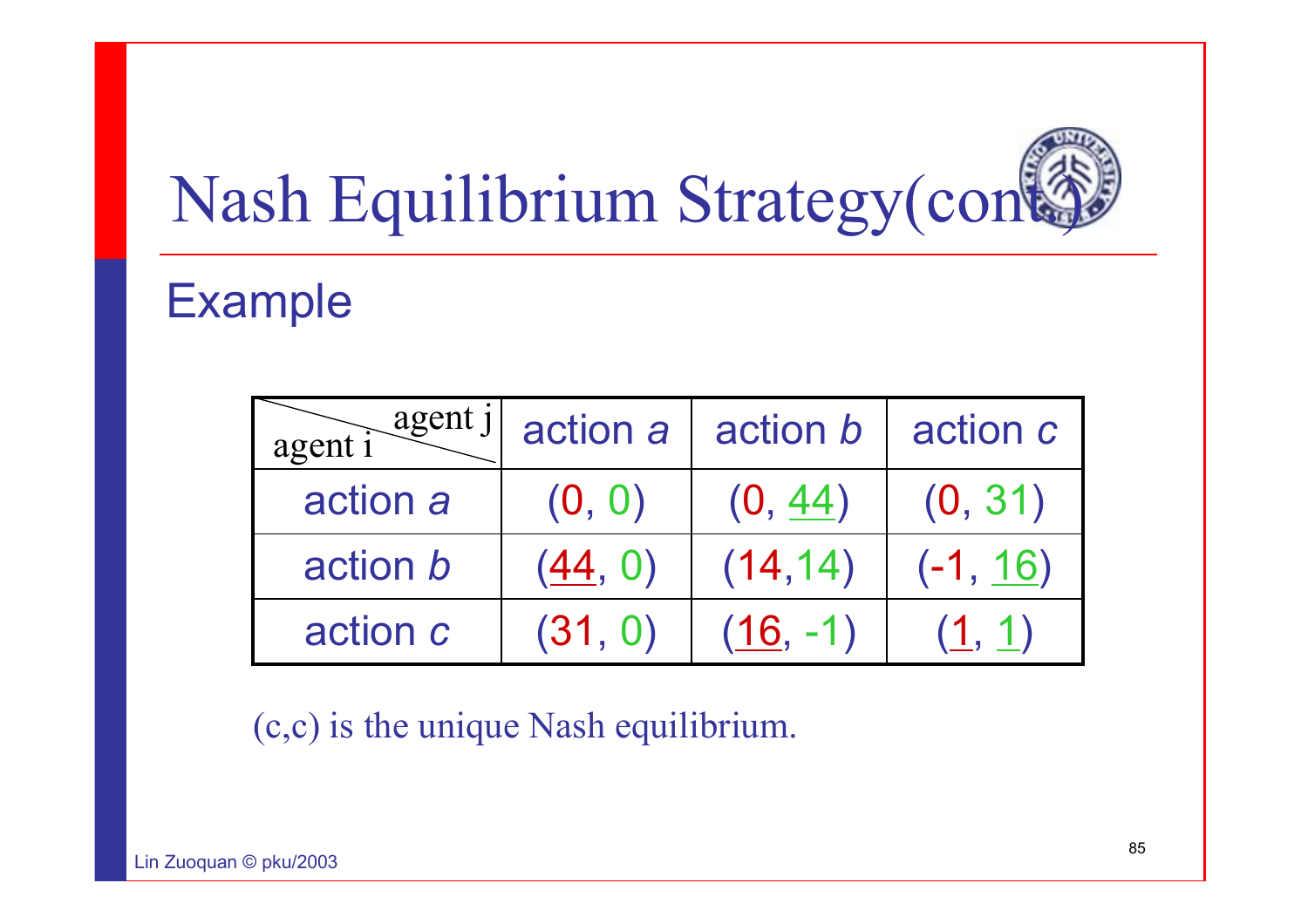### Your Turn!

| agent    |           | $\frac{a$ gent j action a action b action c |                         |
|----------|-----------|---------------------------------------------|-------------------------|
| action a | $(2, -2)$ |                                             | $(2, -2)$ $(2.5, -2.5)$ |
| action b | $(1, -1)$ | $(3,-3)$                                    | $(2.5, -2.5)$           |
| action c | $(2, -2)$ | $(2, -2)$                                   | $ (2.5, -2.5) $         |

- Dominant equilibrium:?
- Nash equilibrium:?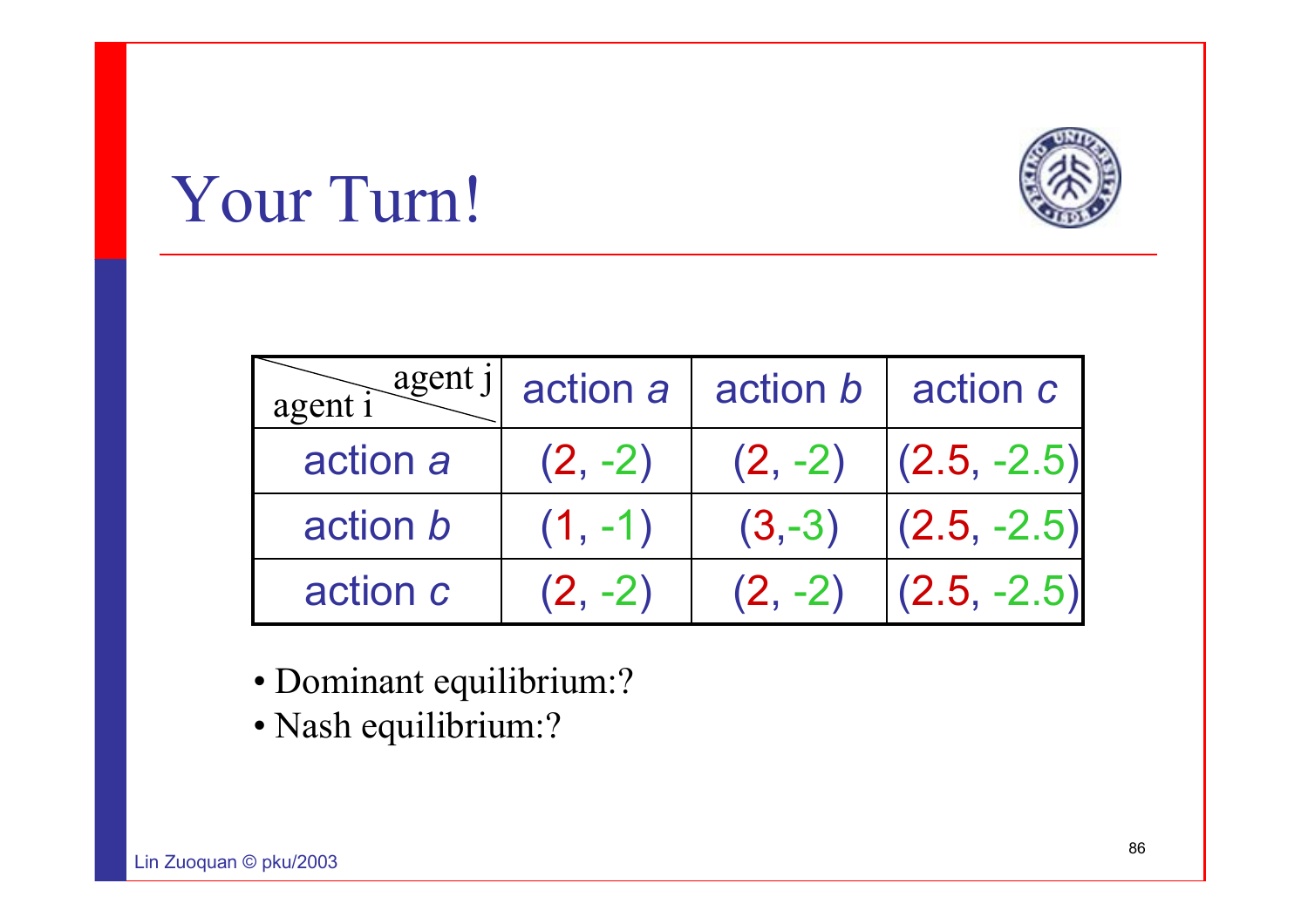

## Nash Equilibrium(cont.)

- Not every interaction scenario has a Nash equilibrium.
- Some interaction scenarios have more than one Nash equilibrium.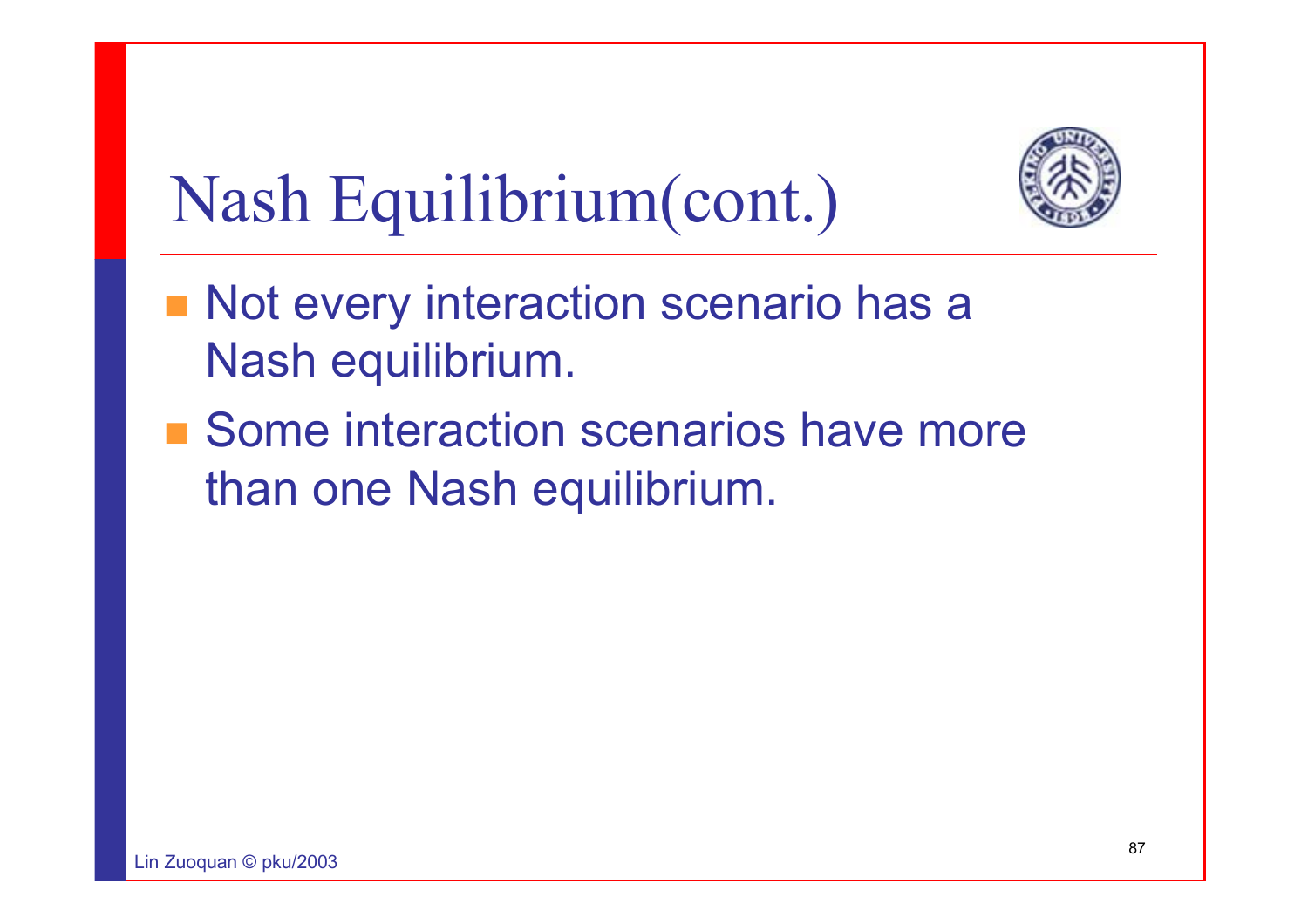### Competitive and Cooperative Interactions



- F. The solution we suggested here are based on the assumption that the agents are *strictly competitive*.
- If the agents tends to cooperate, the concepts of equilibrium will not necessarily make sense.

|                | <b>Confess</b> | Don't confess |
|----------------|----------------|---------------|
| <b>Confess</b> | (2, 2)         | (5, 0)        |
| Don't confess  | (0, 5)         | (3, 3)        |

### Best solution?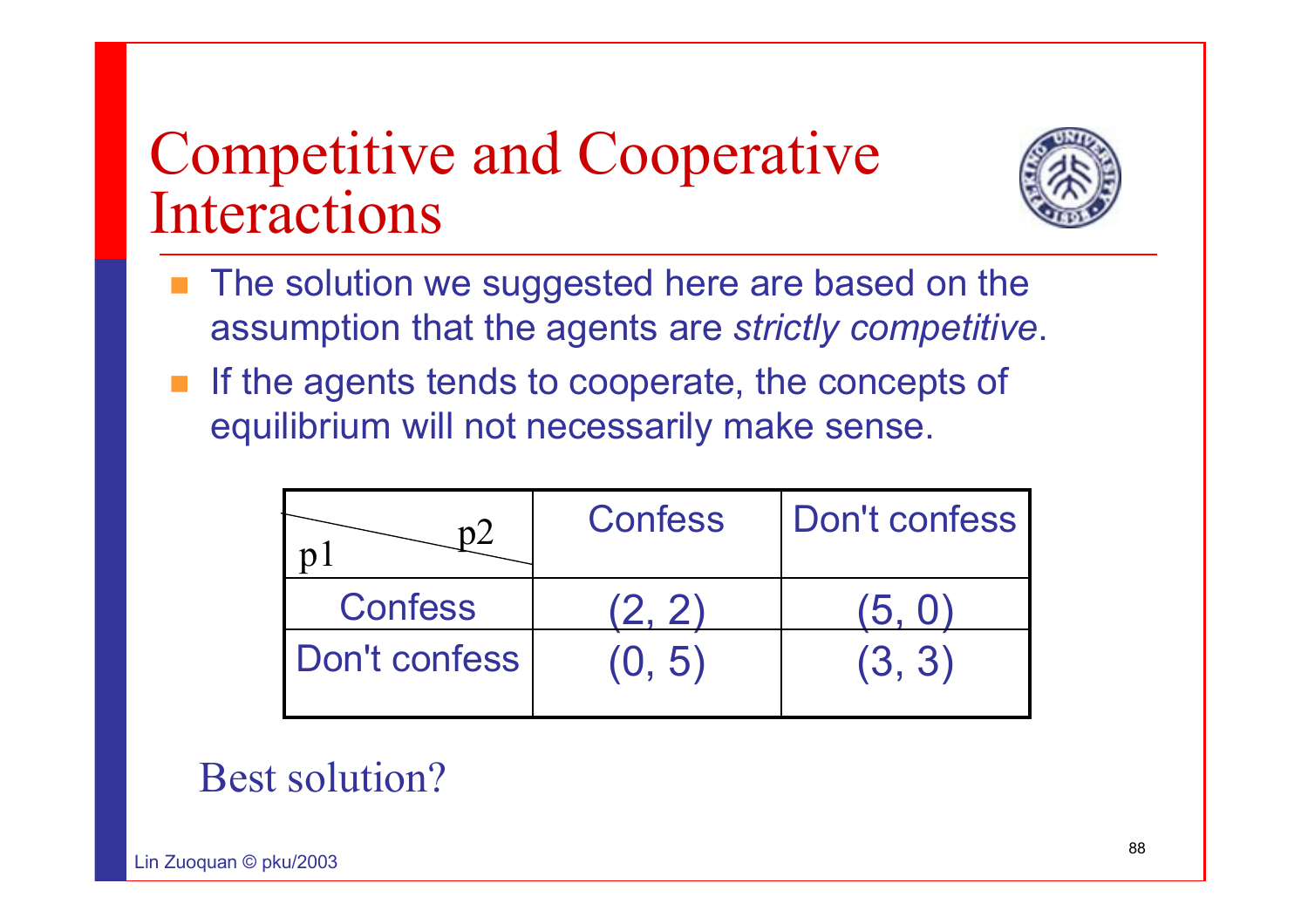## Compitive and Zero-Sum Interaction

- **Number 19 Alle 10 Ferror Preferences of agents are diametrically and Munitizally** opposed we have *strictly competitive* scenarios. Zero-sum encounters are those where utilities sum to zero:
	- $u_i(\omega) + u_i(\omega) = 0$  for all  $\omega \in \Omega$
- Zero sum implies strictly competitive.
- Zero sum encounters in real life are very rare . . . but people tend to act in many scenarios as if they were zero sum.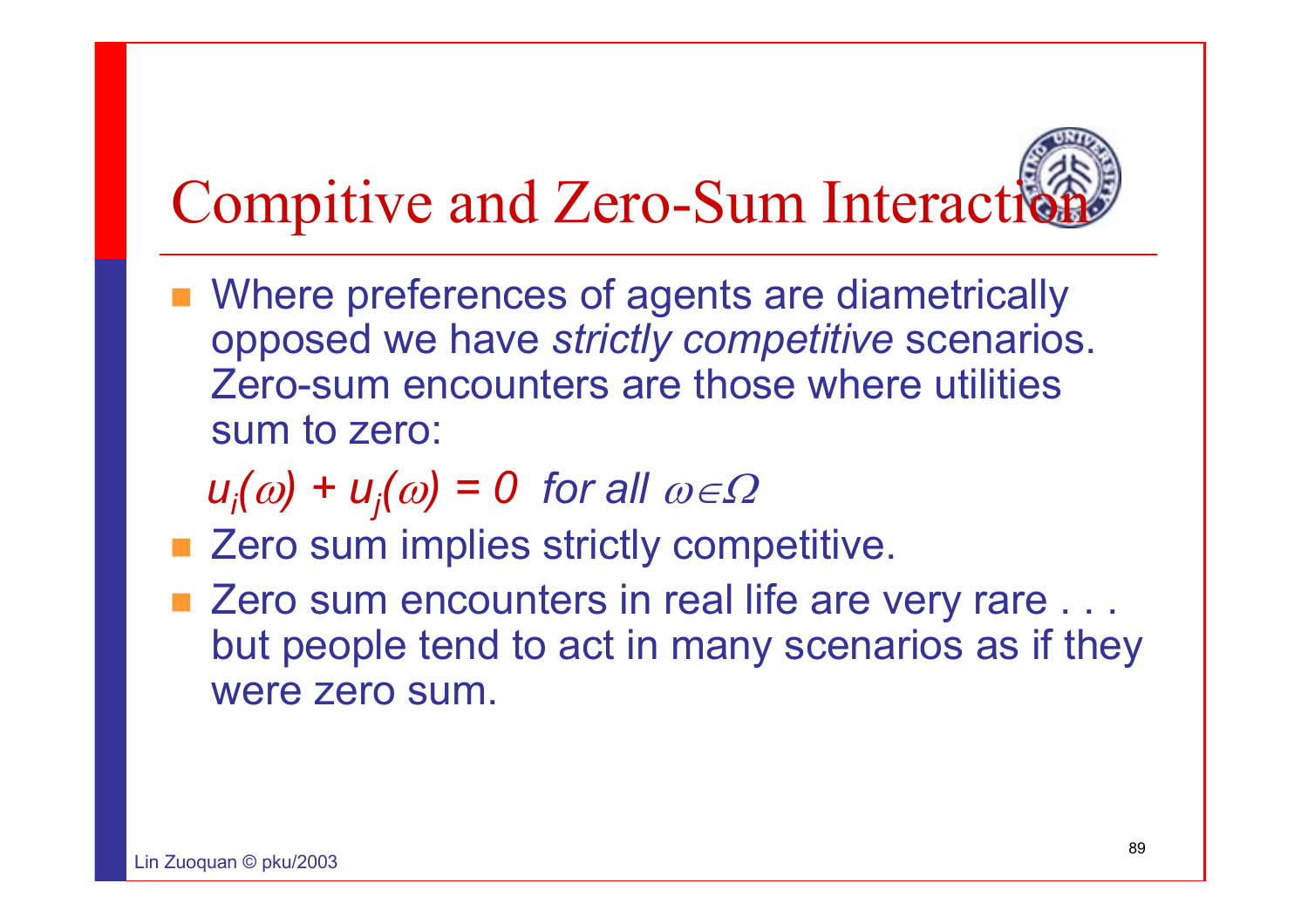

### Strategies of Iterated Games

If you are allowed to play a game more than once, you would take a higher risk to get a better-off. In this case, the outcome can reach the best payoff if the game can be played in unlimited times and each player takes appropriate strategies.

(If you know you will be meeting your opponent again, then the incentive to defect appears to evaporate.)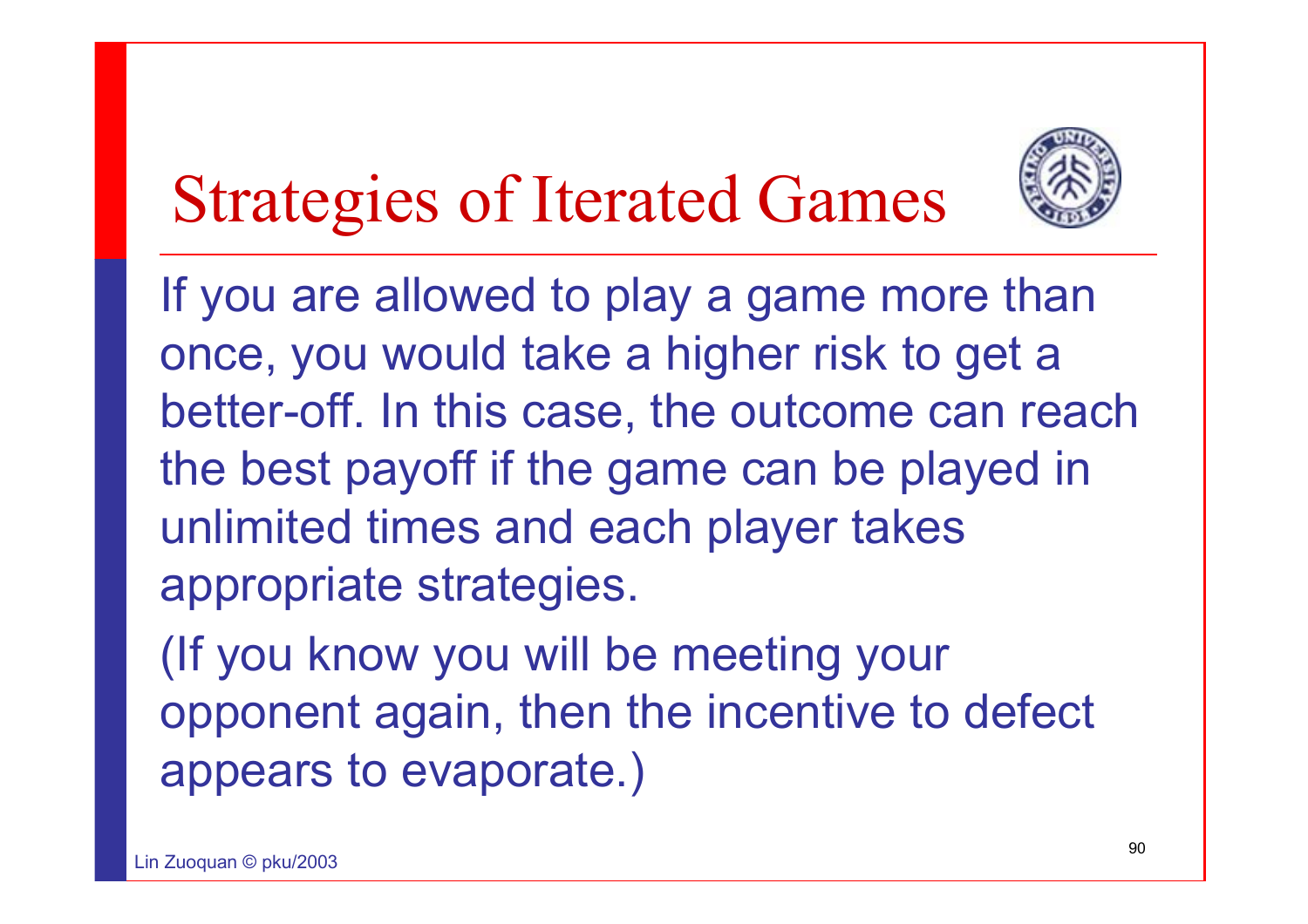

### Iterated Games(cont.)

Suppose you play iterated prisoner's dilemma against a *range*  of opponents . . .What strategy should you choose, so as to maximise your overall payoff?

Axelrod (1984) investigated this problem, with a computer tournament for programs playing the prisoner's dilemma.

- ALL-D: "Always defect" the *hawk* strategy;
- **RNDOM: randomly generate play strategies.**
- TIT-FOR-TAT: On first round cooperate, then do what the opponent did on the previous round.

91**TESTER: defecting first to test its opponent to retaliate** by defecting first. If so, then play TIT-FOR-TAT, otherwise play more cooperating than defecting.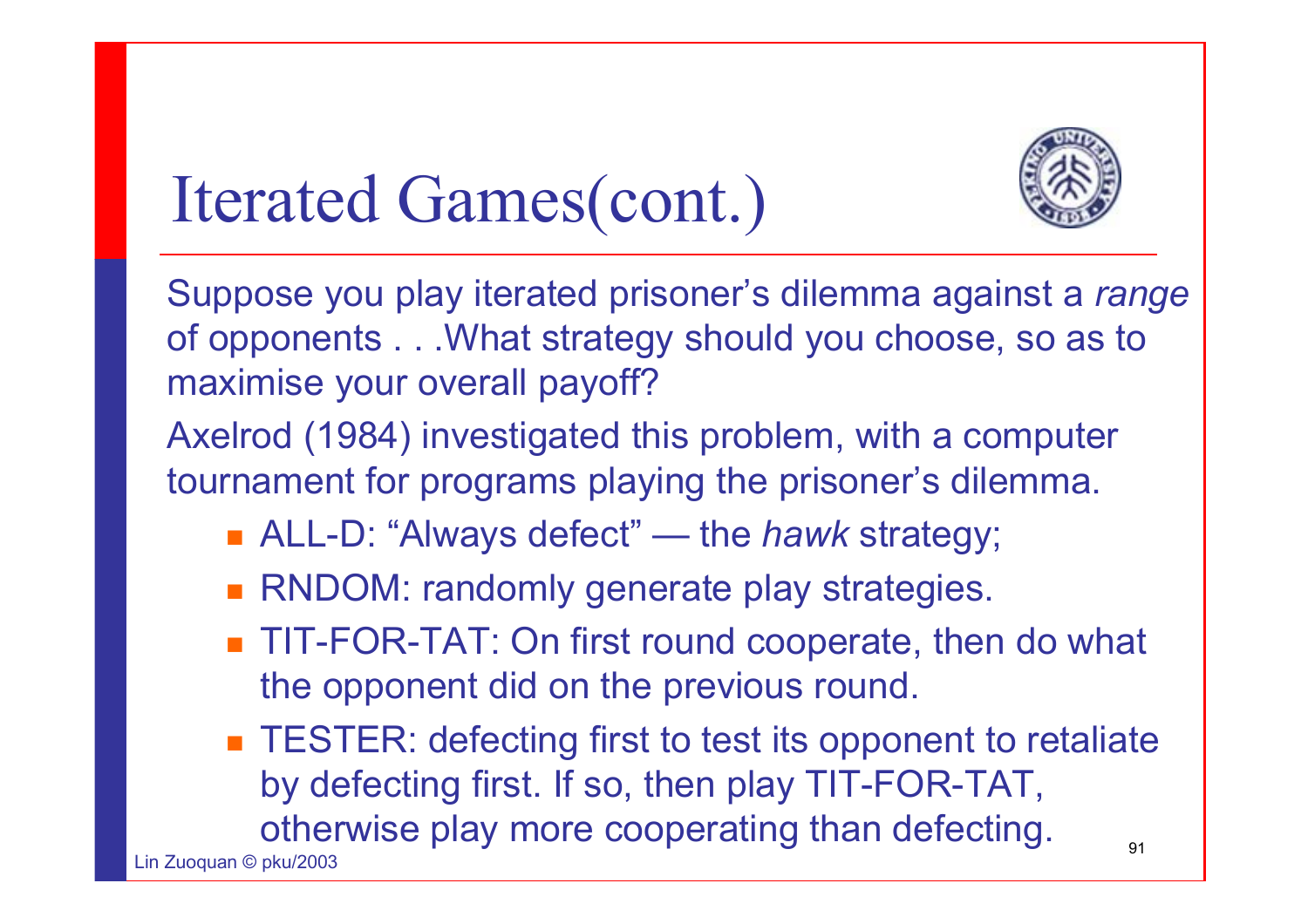

## Reaching Agreements

■ Auctions

- $\mathbb{R}^3$ **Negotiations**
- i<br>List **Rangumentations**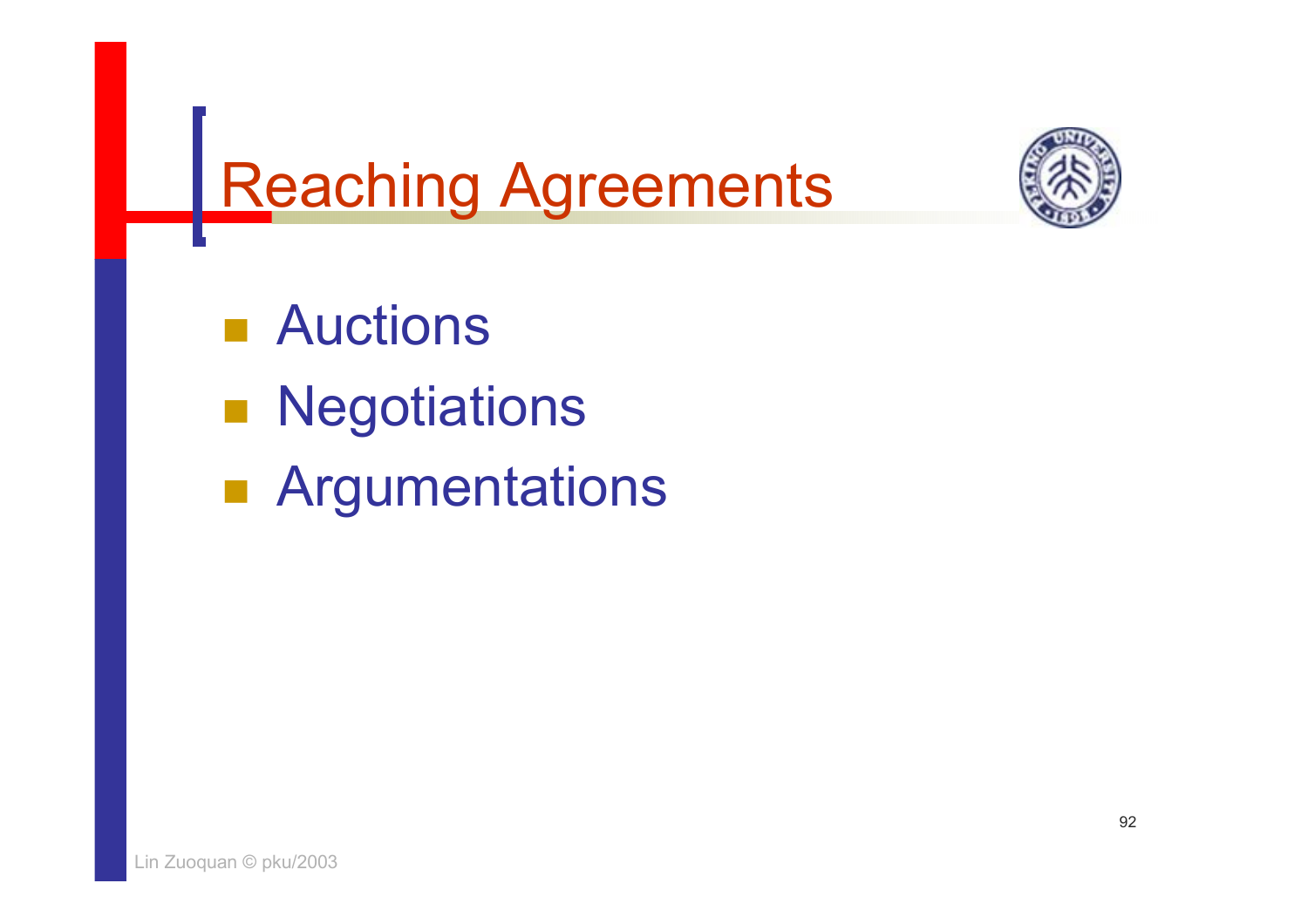

Agreement

- П How do agents *reaching agreements* when they are self interested?
- In an extreme case (zero sum encounter) no agreement is possible — but in most scenarios, there is potential for *mutually beneficial agreement* on matters of common interest.
- The capabilities of *negotiation* and *argumentation* are central to the ability of an agent to reach such agreements.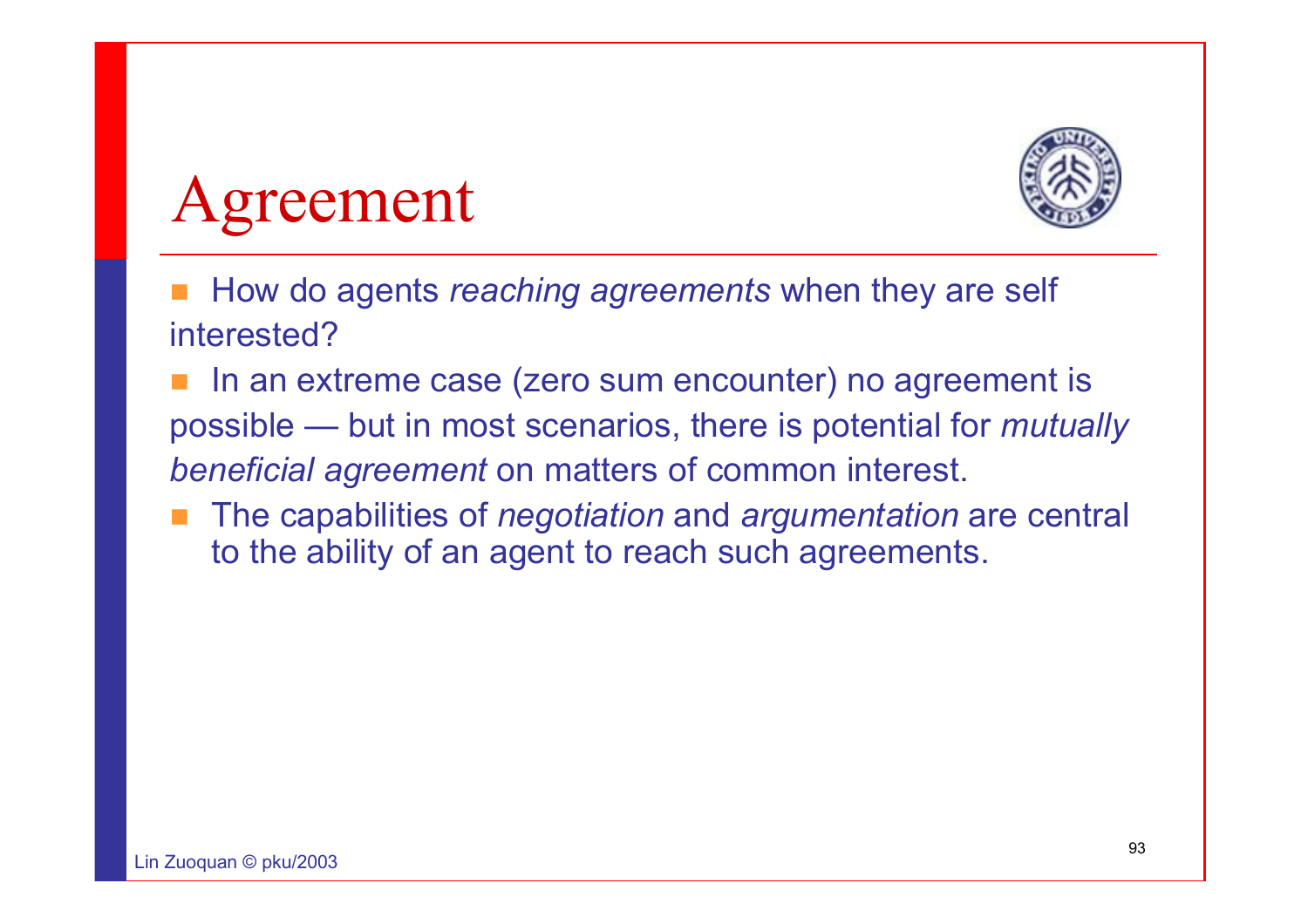## Mechanisms, Protocols, and Strate,

- Negotiation is governed by a particular *mechanism*, or *protocol*.
- **The mechanism defines the "rules of encounter"** between agents.
- Mechanism design is designing mechanisms so that they have certain desirable properties.
- Given a particular protocol, how can a particular *strategy* be designed that individual agents can use?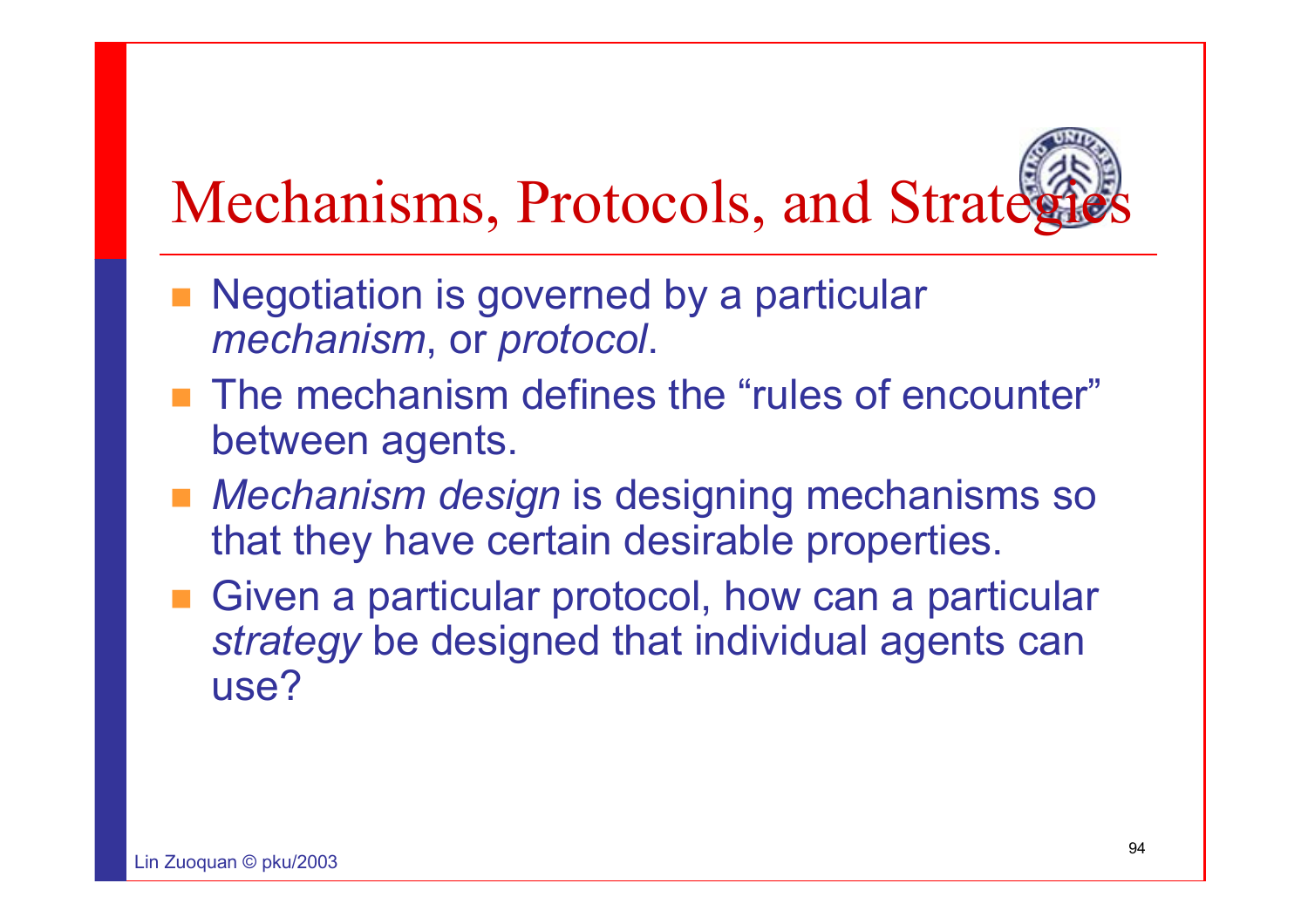

## Mechanism Design

Desirable properties of mechanisms:

- *Convergence/guaranteed success*.
- *Maximising social welfare*.
- *Pareto efficiency*.
- *Individual rationality*.
- *Stability*.
- *Simplicity*.
- *Distribution*.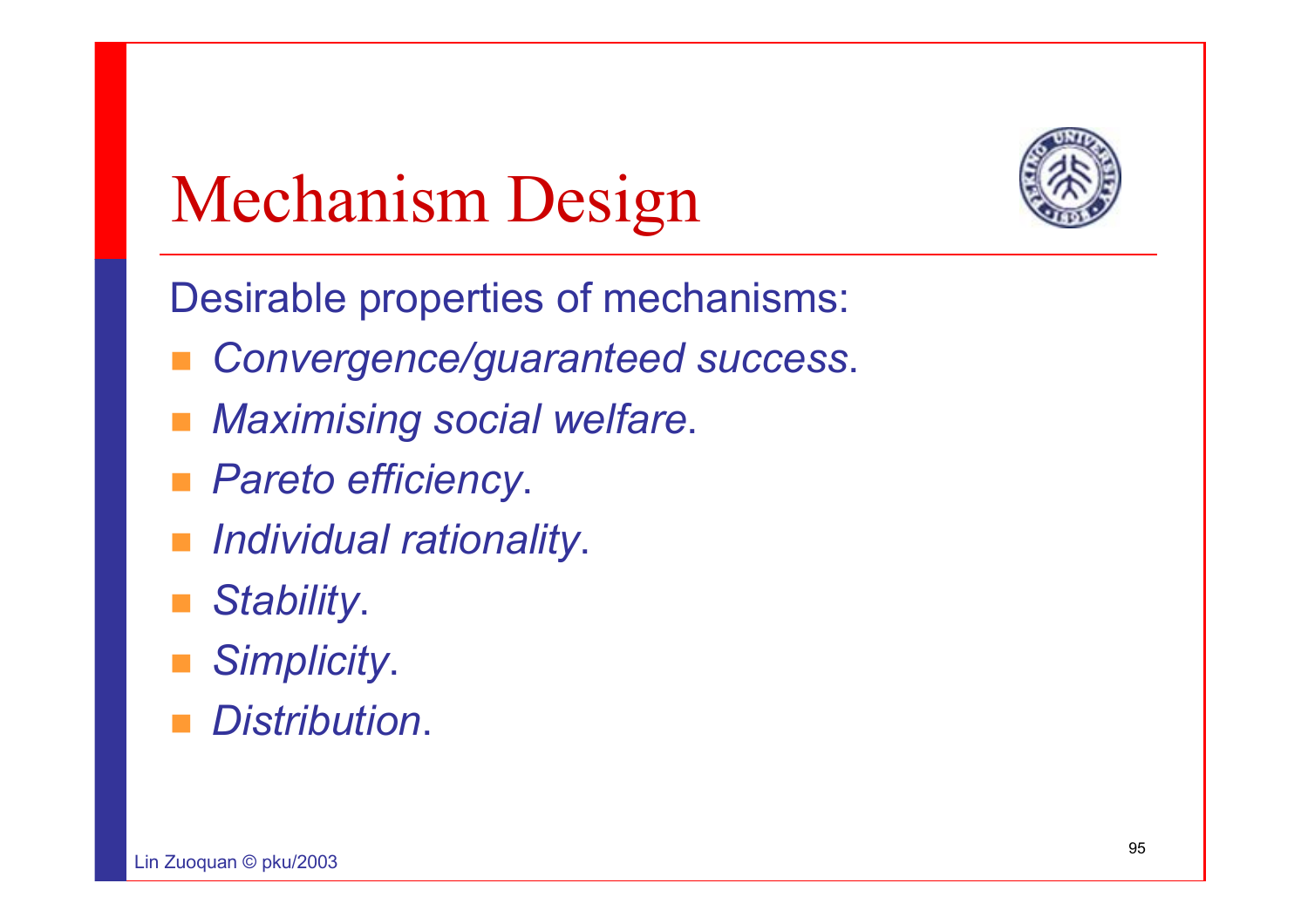## Competition Mechanism



Competition is normally unavoidable in multiagent environment since agents are self-interested. However conflicts can be avoidable with appropriate competition mechanism. A well-formed competition mechanism can help agents to reach mutually beneficial agreements. The following properties can be considered in the competition mechanism design:

 **Guaranteed success**: the mechanism guarantees an agreement can be reached eventually.

 **Maximizing social welfare**: the mechanism makes the sum of the utilities of each agent to be maximal.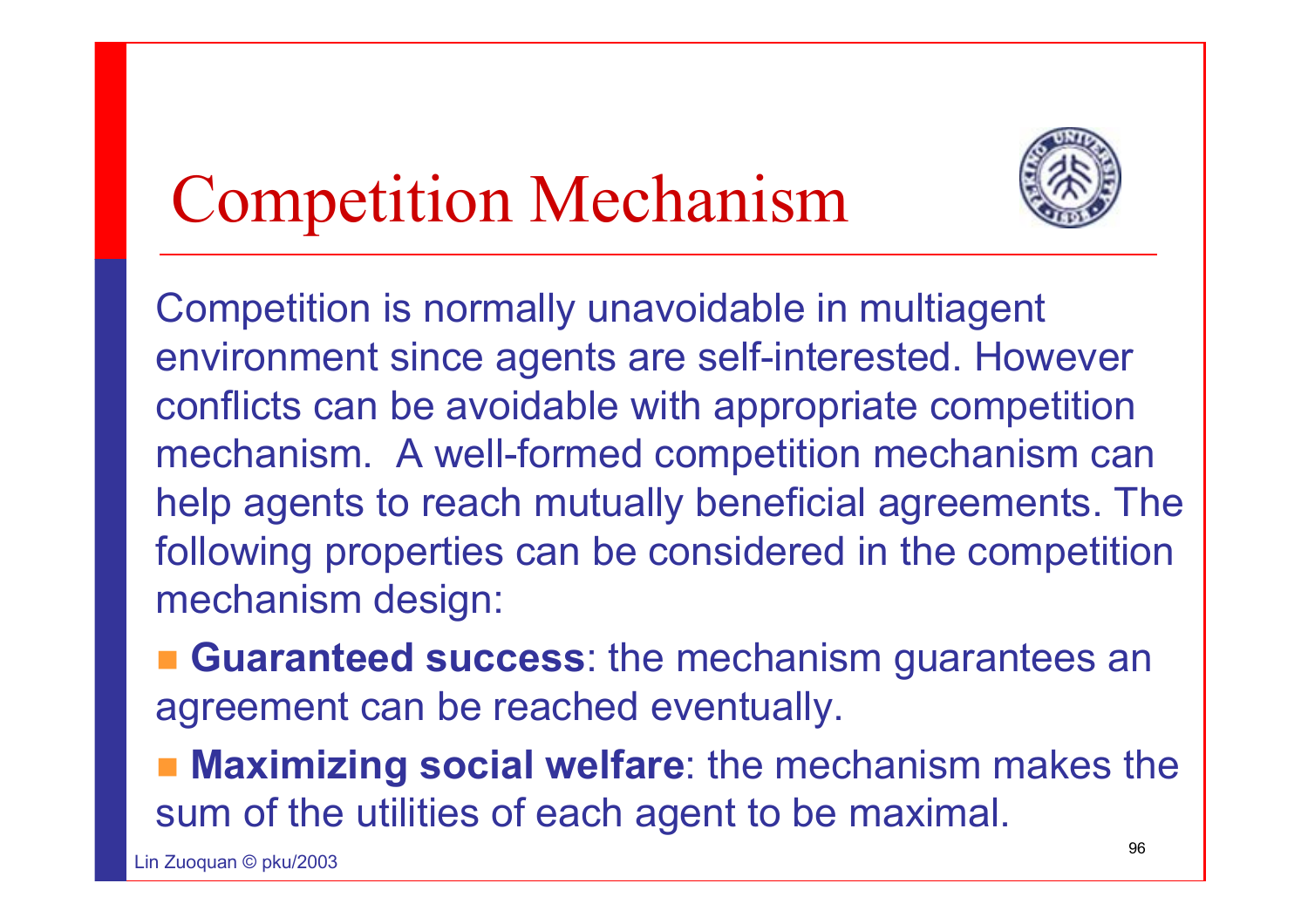## Competition Mechanism(cont.)

■ Pareto efficiency: an outcome is Pareto efficient if there is no other outcome that will make at least one agent better off without making at least one other agent worse off.

- **Stability:** a competition mechanism is *stable* if it provides all agents with an incentive to behave in a particular way.
- **Fairness:** the mechanism does not discriminate in favour of any particular agents.
- **Distribution:** there is no a particular agent acting as arbitrator which can make decision for every agent.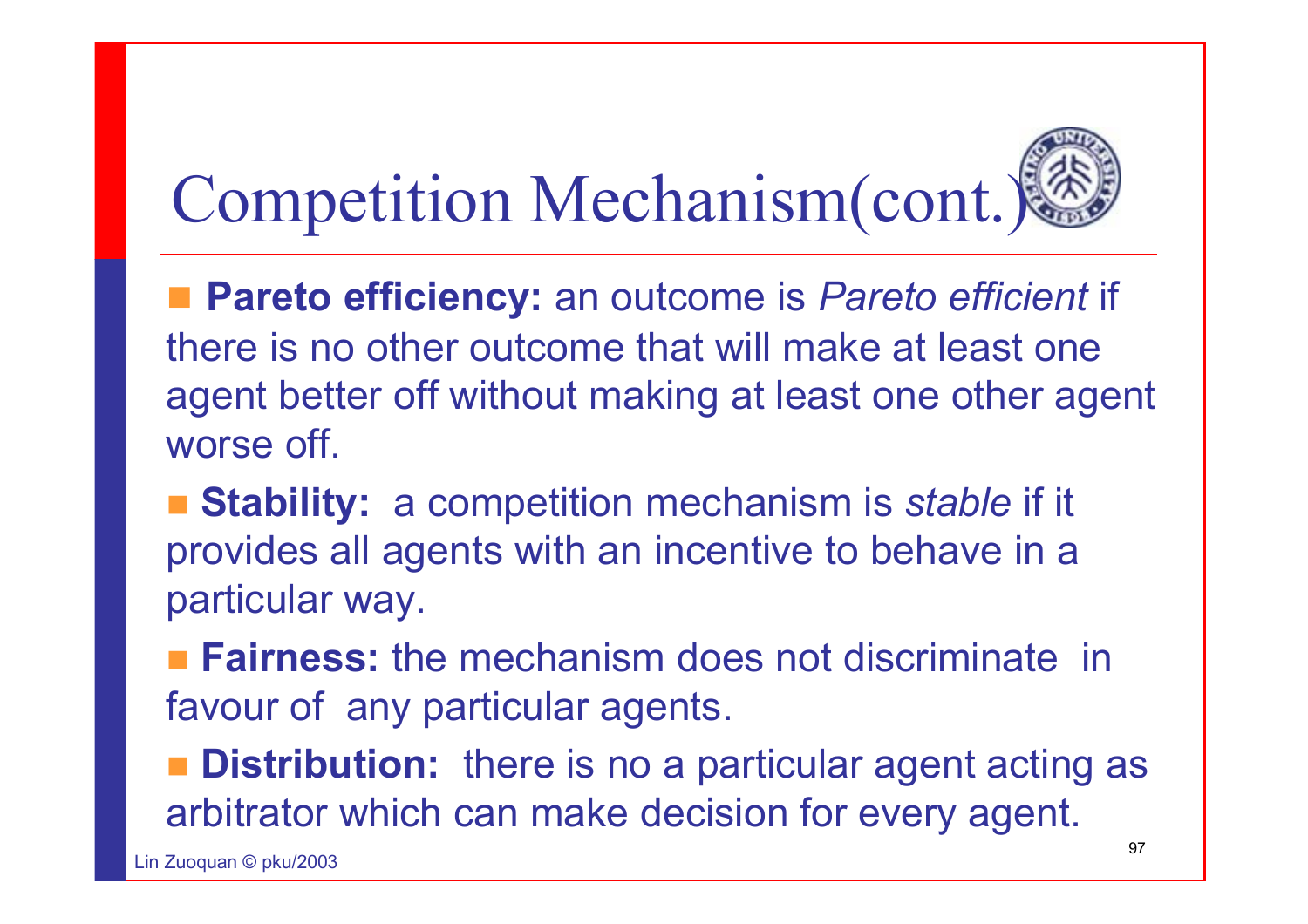## **Typical Competition Mechanism**

- Auction: *allocate goods or tasks to agents through market.*
- Negotiation: *reach agreements through interaction.*
- Argumentation: *resolve confliction through debates.*

…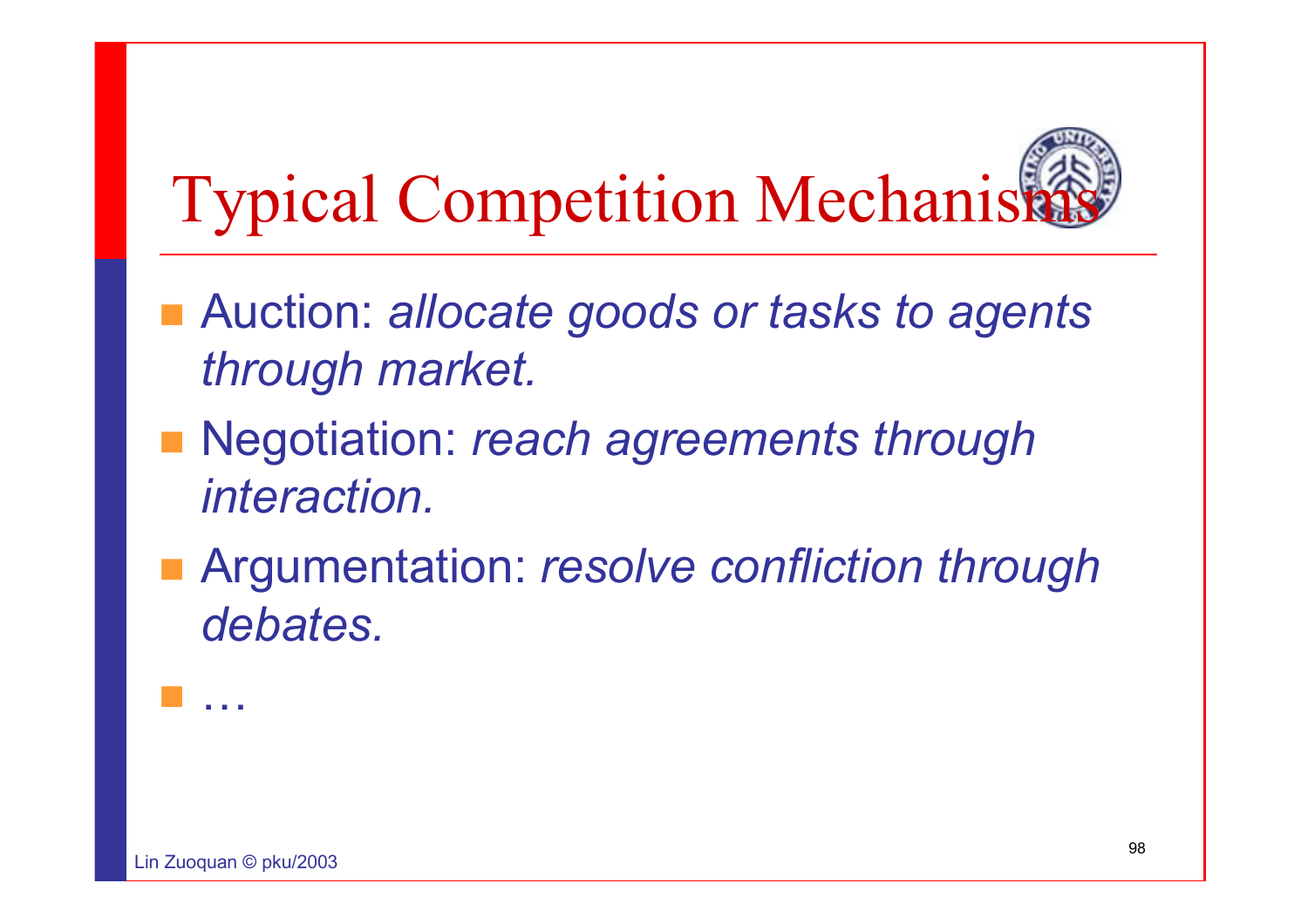### Nash's Solution doesn't always Work



Investment Decision

| agent j<br>agent i | <b>Small</b> | Large            |
|--------------------|--------------|------------------|
| <b>Small</b>       | (8, 8)       | ( <u>U</u> , 16) |
| Large              | (16.0)       | (Q. Q)           |

Nash equilibrium:

(Large, Small), (Small, Large) and (Large, Large) What is the best strategy for each agent?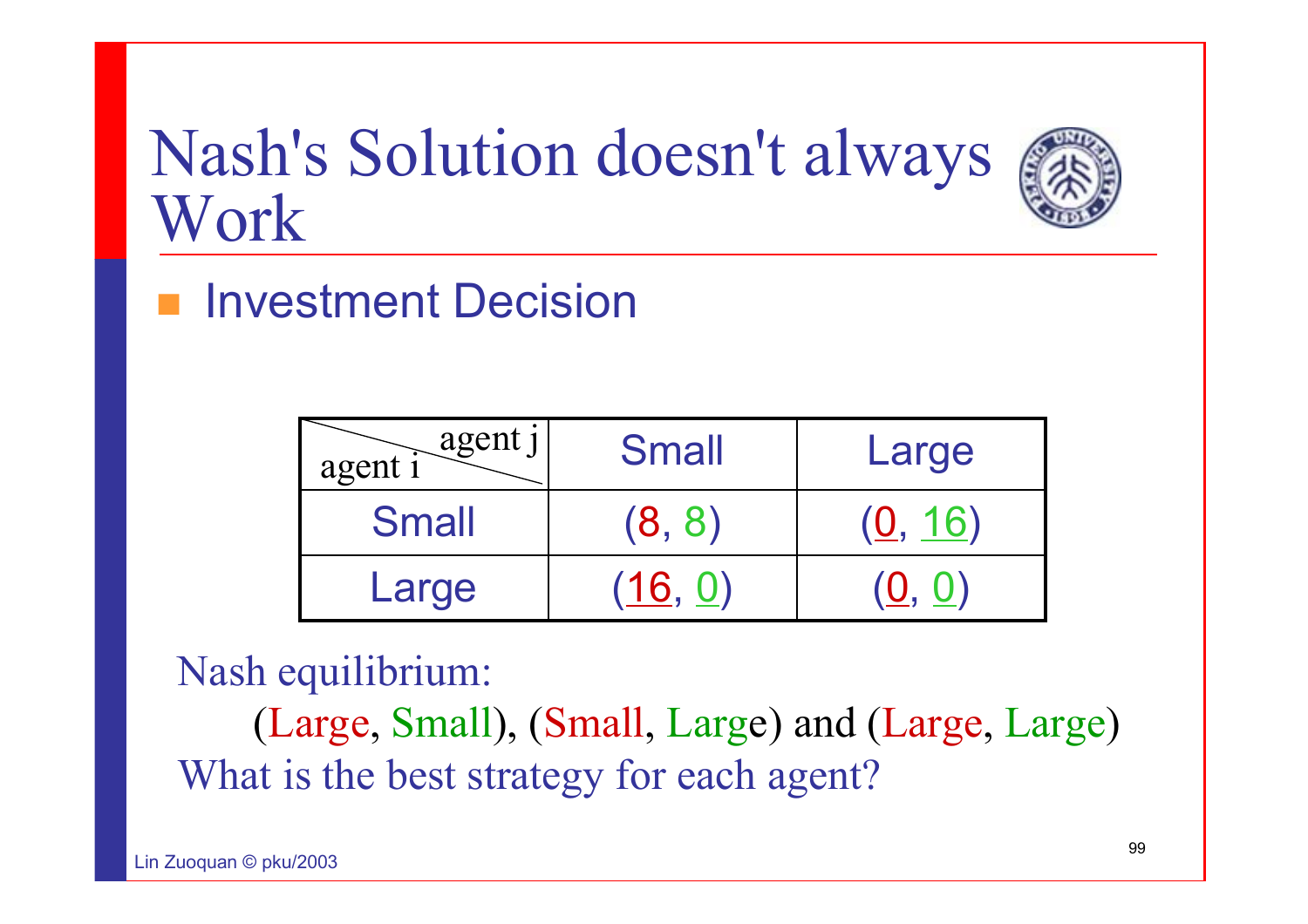### Possible Solutions



### ■ Auction

Only one company is allowed to enter the market. An auction is then to be set up. The winner will be admitted in. The outcome will be 16 – bid amount

### **Negotiation**

All companies which are going to enter the market sit down to find a way to carve up the market. The possible outcome would be that all the company uniformly gets a portion of the market.

#### **Rangumentation**

#### Argumentation is the process of attempting to convince others of something.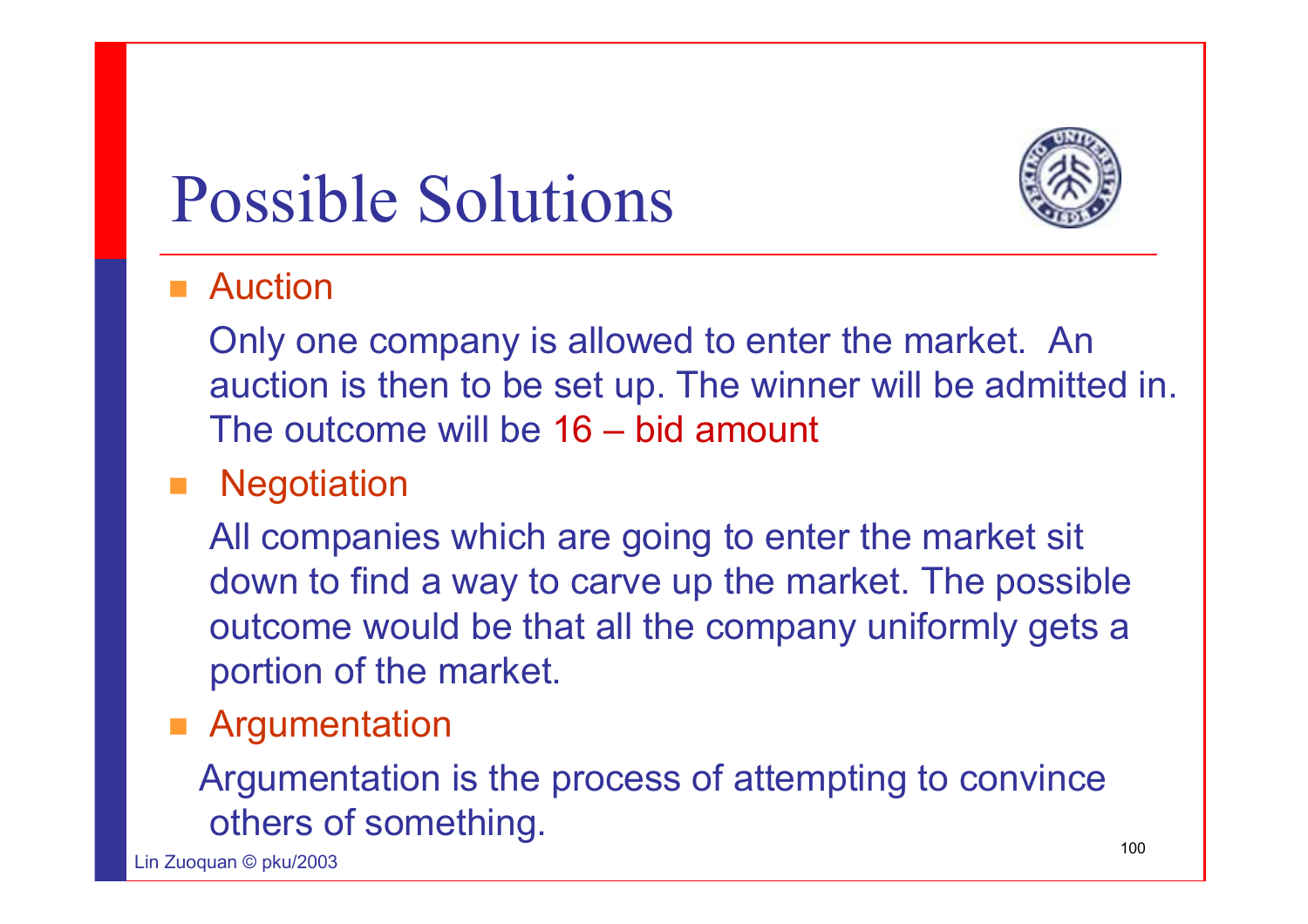### What Is Auction



- An auction takes place between an agent known as the *auctioneer* and a collection of agents known as the *bidders*.
- **The goal of the auction is for the auctioneer** to allocate the good to one of the bidders.
- $\blacksquare$  In most settings the auctioneer desires to maximize the price; bidders desire to minimize price.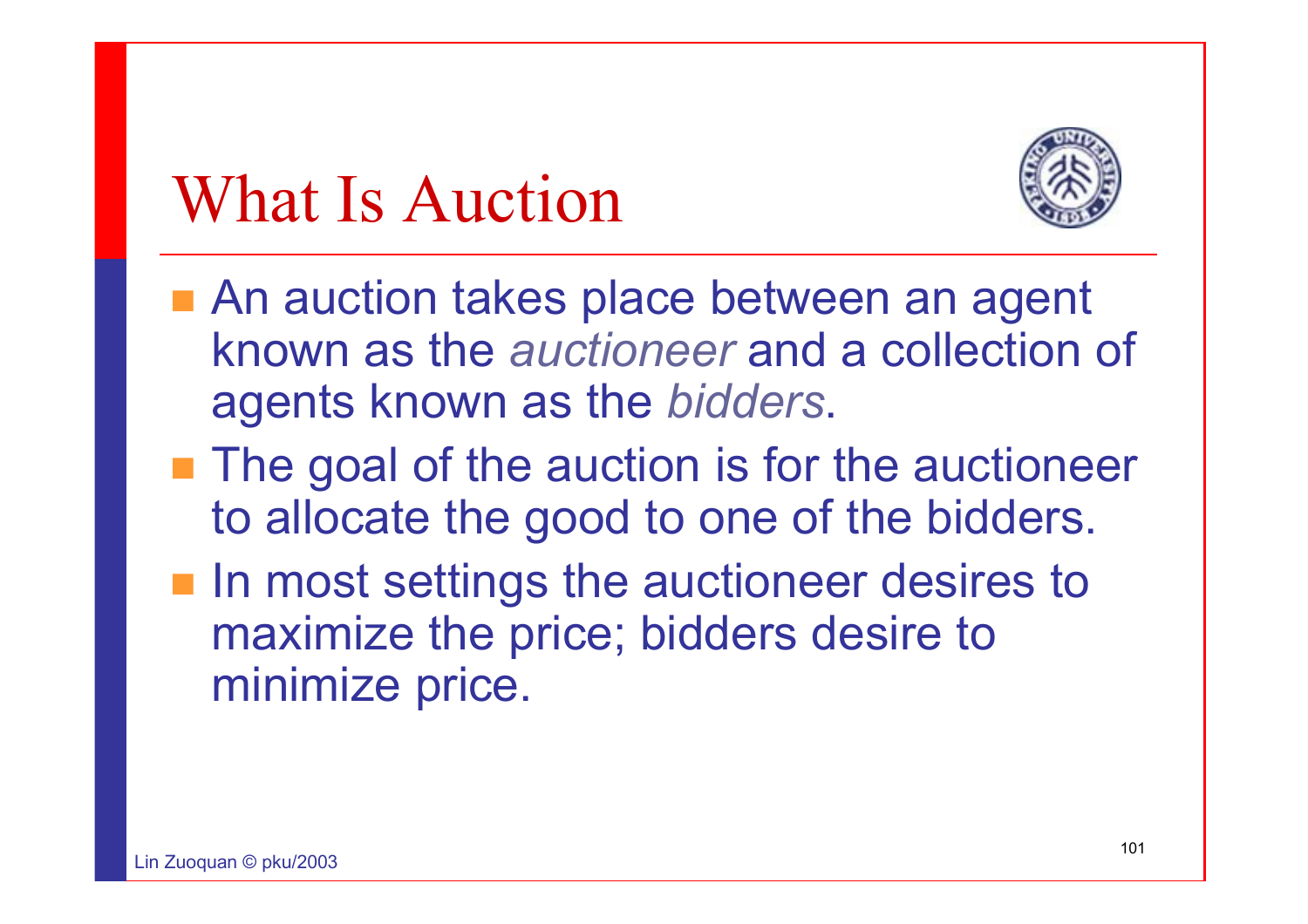

## Typical Auction Protocols

- **English Auction**
- Dutch Auction
- **First-price sealed-bid auction**
- Vickrey auction
- Continuous single-sided auction
- Continuous double auction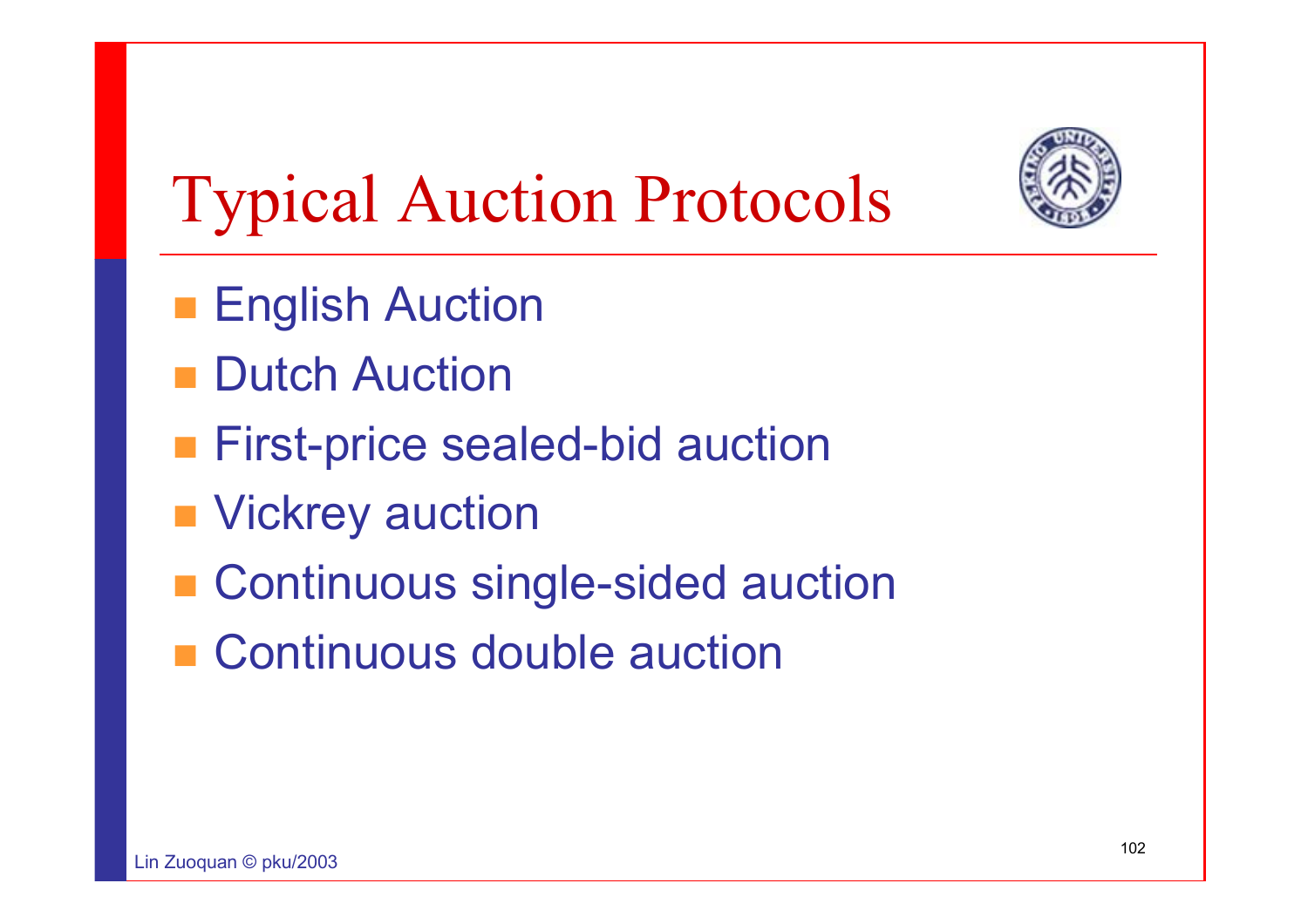## English Auctions



### **Procedure of English Auction:**

- the auctioneer starts off by suggesting a *reservation price* for the good. If no agent is willing to bid more than the reservation price, then the good is allocated to the auctioneer for the amount;
- **Dids are then invited from agents, who must bid more** than the current highest bid.
- when no agent is willing to raise the bid, then the good is allocated to the agent that has made the current highest bid, and the price they pay for the good is the amount of this bid.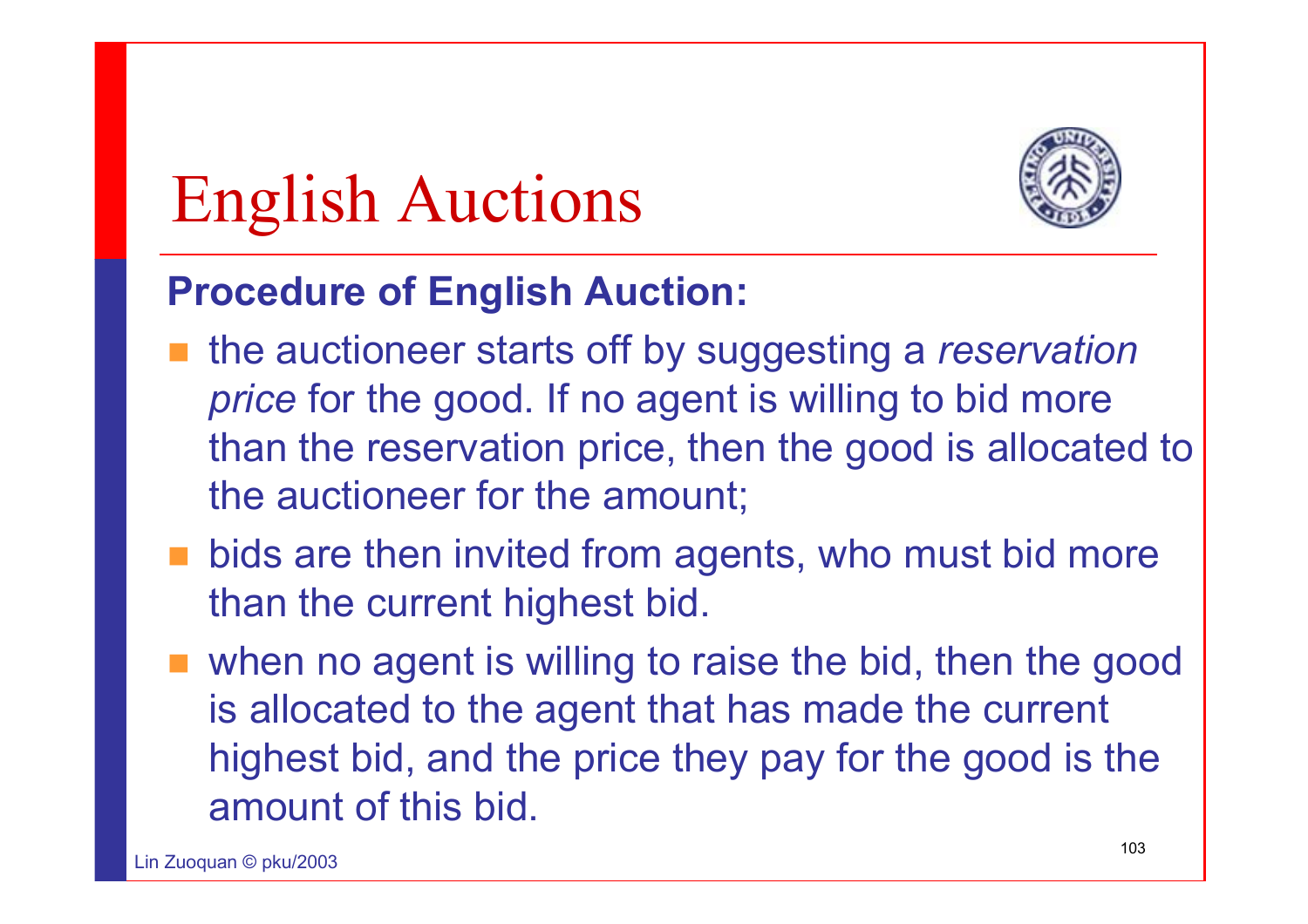

### Auction Parameters

#### ■ Goods can have:

- private value: *how much the goods is worth to you.*
- public value: *how much the goods is worth to everybody.*
- correlated value: *how much you'd like to pay for the goods.*
- **Ninner determination may be:** 
	- first price: *the agent that bids most gets the good.*
	- second price: *the agent that bids most gets the good at the second highest price.*

#### $\Box$ Bids may be:

- open cry: *every agent can see other agent's bids.*
- sealed bid: *only auctioneer can see every agent's bid.*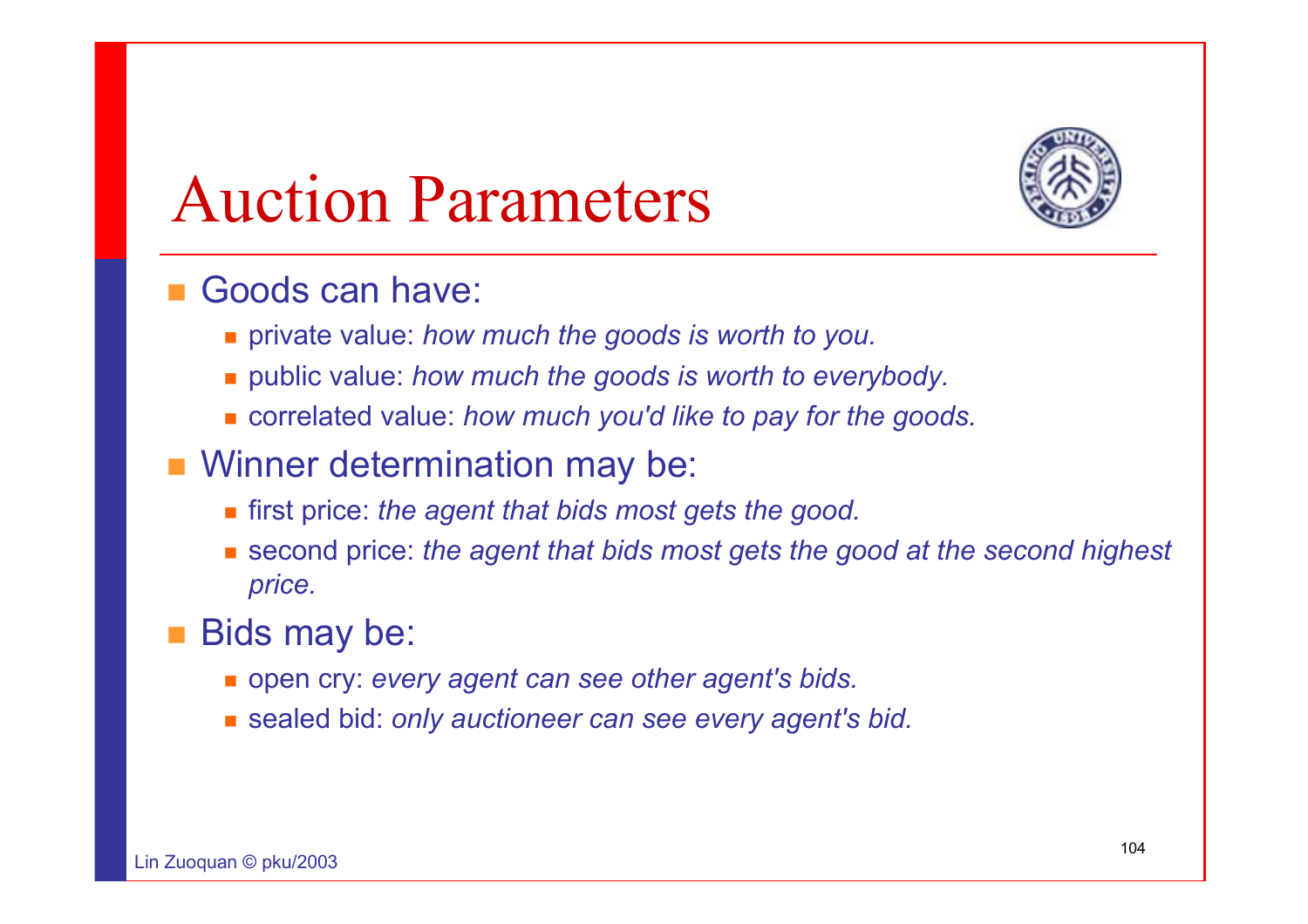

## Auction Parameters(cont.)

- **Bidding may be:** 
	- *one shot: one round determine the winner.*
	- *ascending: start from low price, end with high price*
	- *descending: start from high price, end with low price*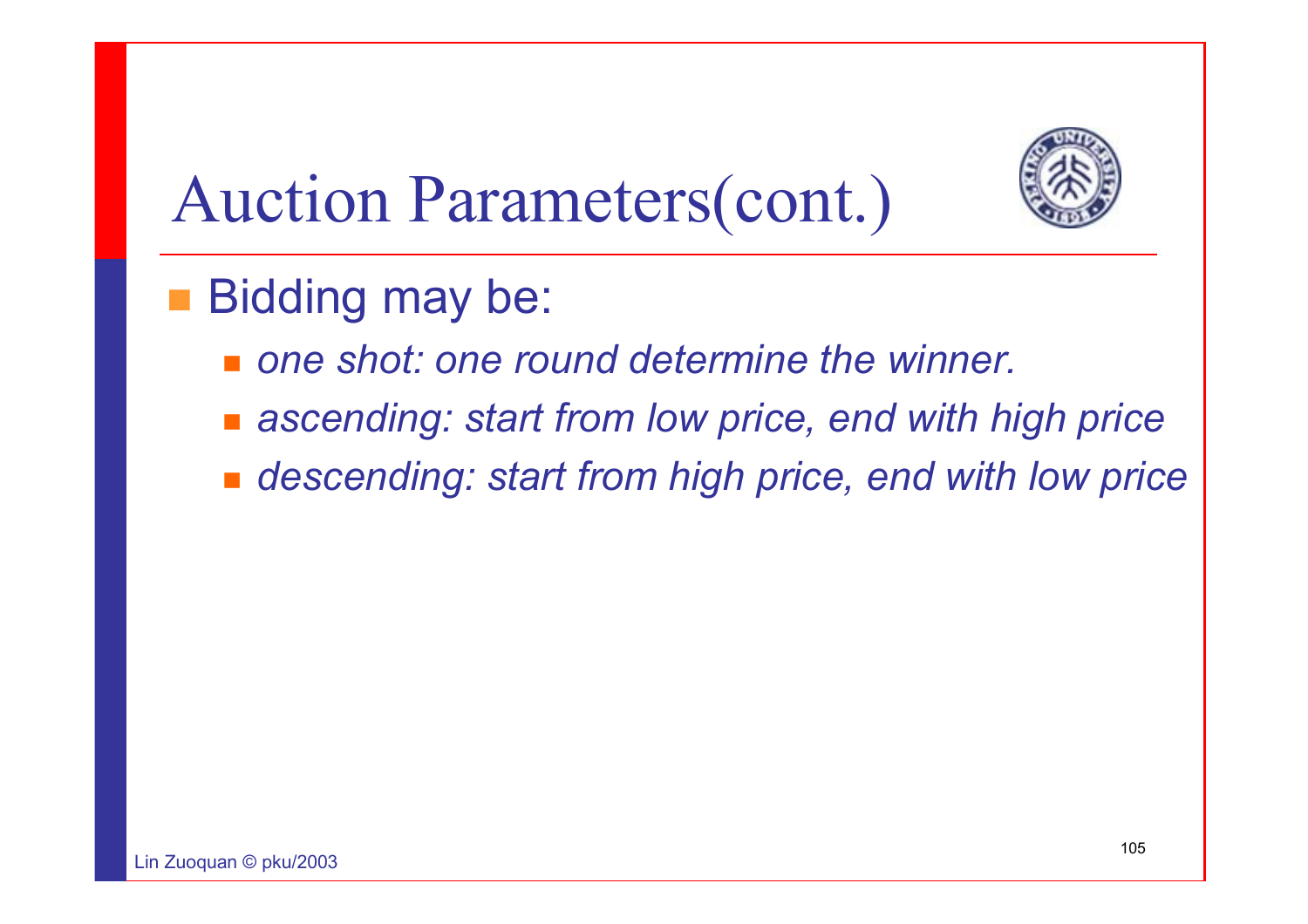

## English Auctions(cont.)

- **Properties of English auction** 
	- **n** first-price
	- open cry
	- **ascending**
- $\blacksquare$  Dominant strategy is for an agent to successively b a small amount more than the current highest bid until it reaches their valuation, then withdraw.
- Susceptible to
	- winners curse;
	- shills.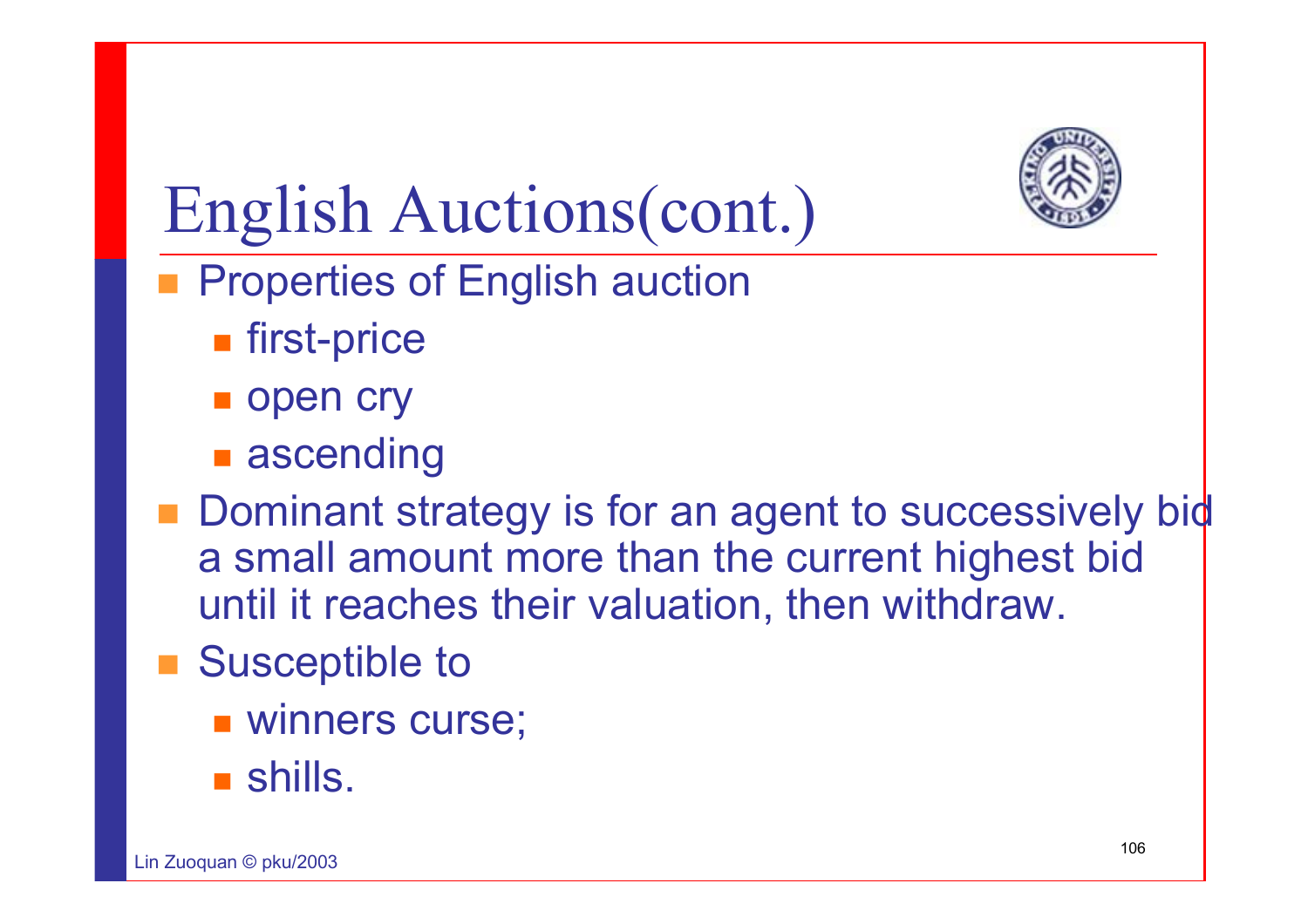## Negotiation



■ *Negotiation* is the process of reaching agreements on matters of common interest. It usually proceeds in a series of rounds, with every agent making a proposal at every round.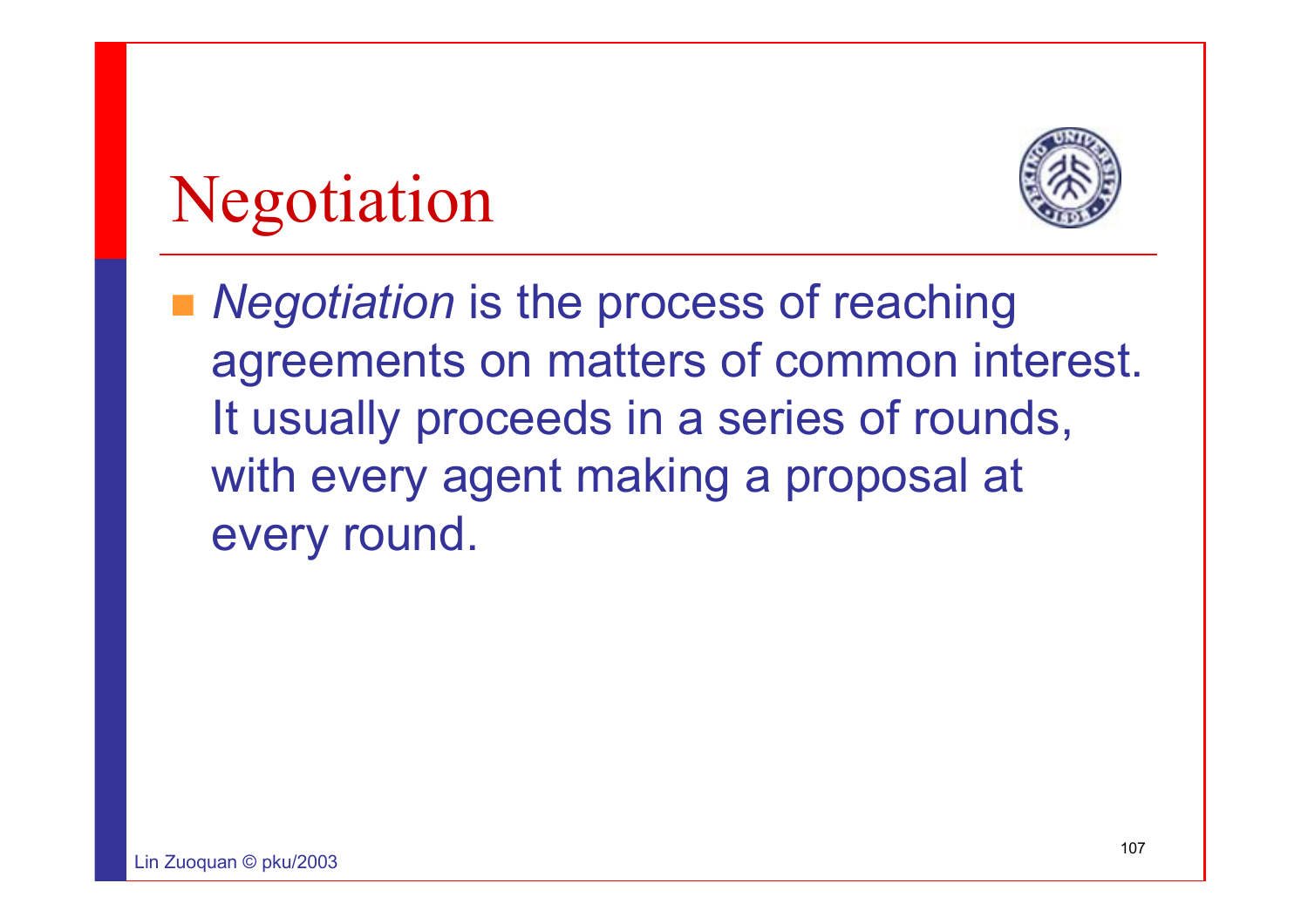

### Issues in Negotiation

- **Negotiation Space: All possible deals that agents** can make, i.e., the set of candidate deals.
- Negotiation Protocol: **–** A rule that determines the process of a negotiation: how and when a proposal can be made, when a deal has been struck, when the negotiation should be terminated, and so.
- **Negotiation Strategy: When and what proposals** should be made.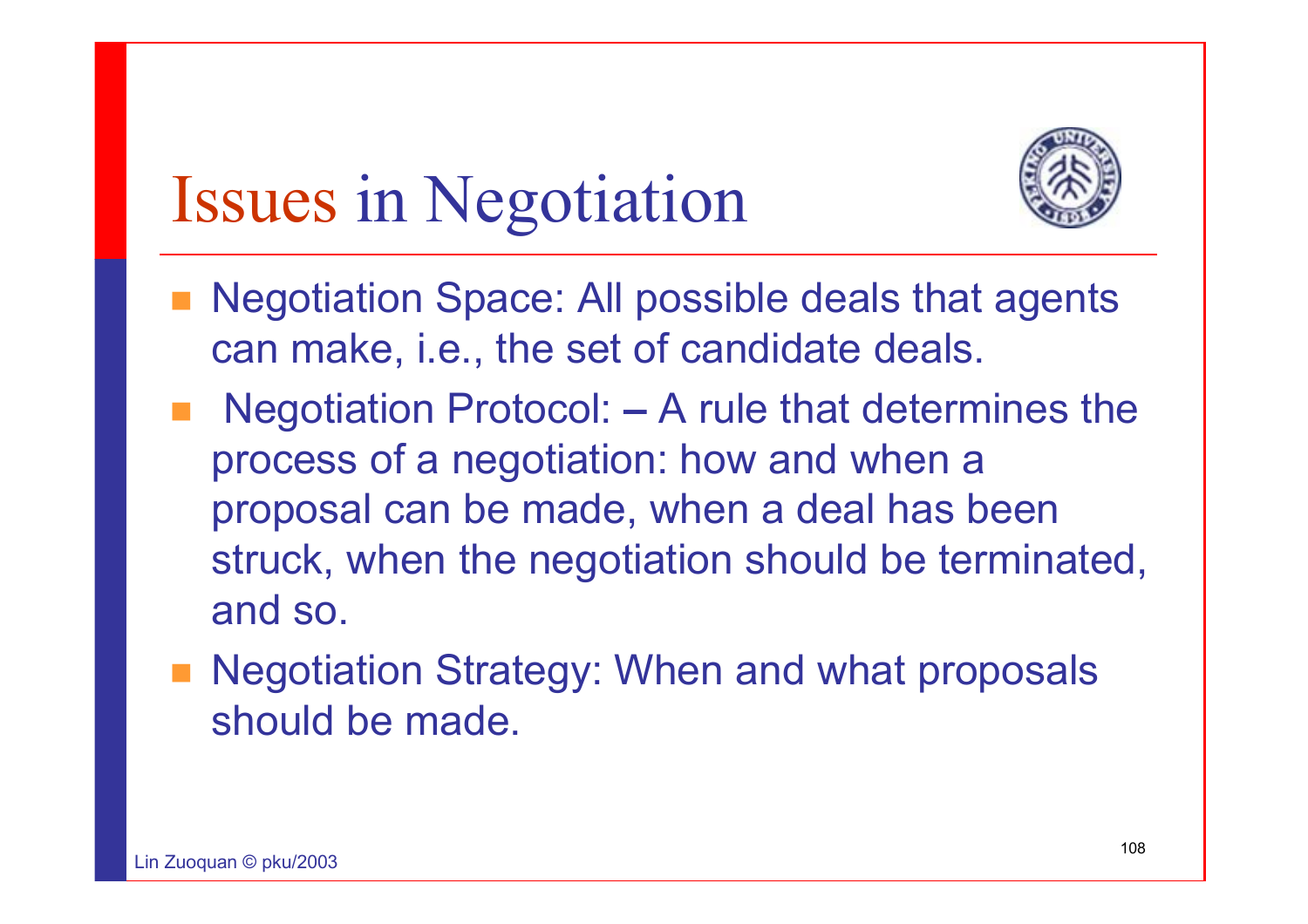

## Typical Negotiation Problems

■ Task-Oriented Domains(TOD): Domains in which an agent's activity can be defined in terms of a set of tasks that it has to achieve. The target of a negotiation is to minimize the cost of completing the tasks.

**State-Oriented Domains(SOD): Domains where each Lines** agent is concerned with moving the world from an initial state into one of a set of goal states. The target of a negotiation is to achieve a common goal.

 **Worth-Oriented Domains(WOD):** Domains where agents assign a worth to each potential state, which captures its desirability for the agent. The target of a negotiation is to maximize mutual worth.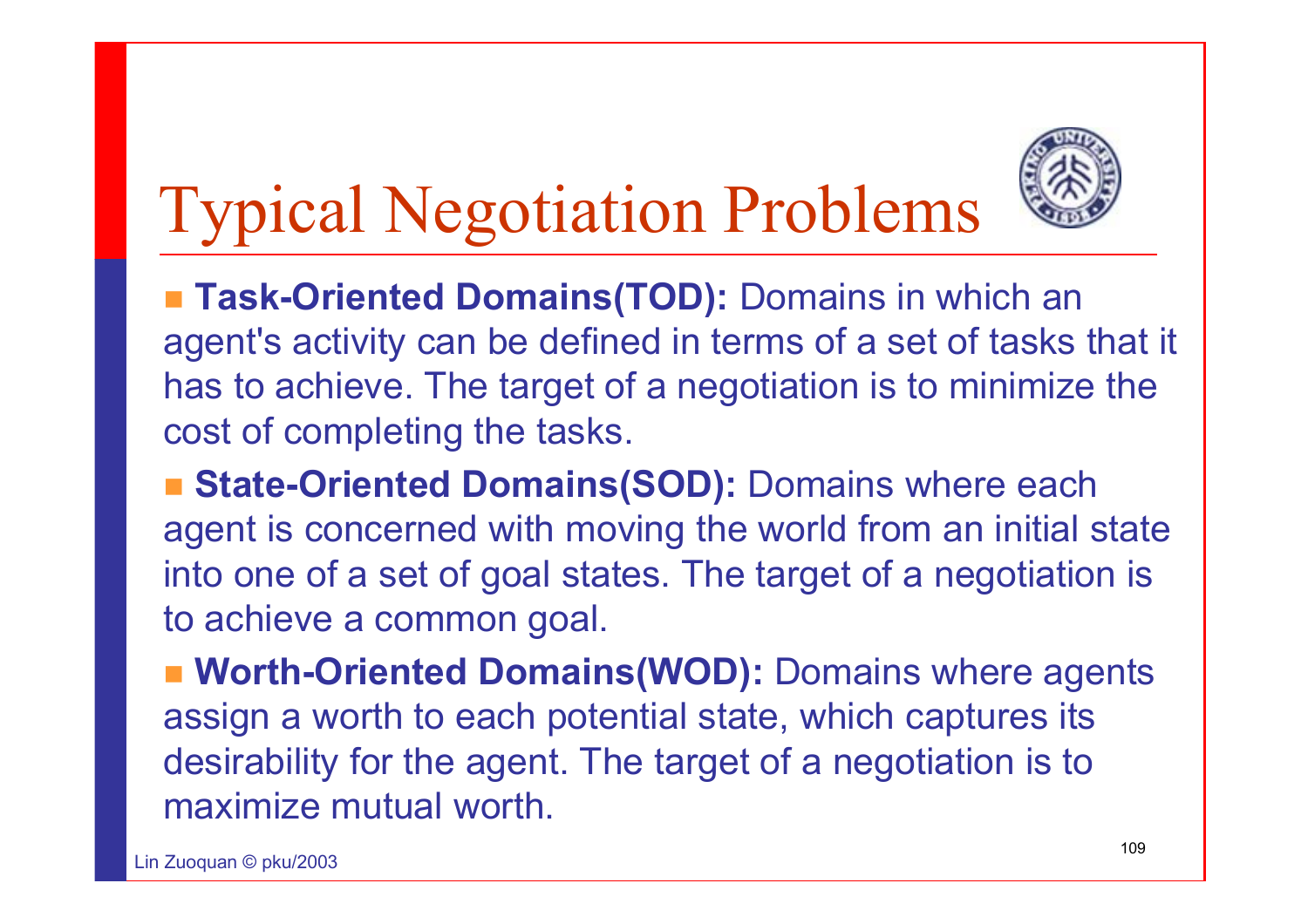## Formalization of TOD



A Task-Oriented Domain TOD is a triple <*T, Ag, c>* where:

- *T* is a finite set of all possible tasks;
- *Ag={A<sub>1</sub>, A<sub>2</sub>, ..., A<sub>n</sub>}* is a list of participant agents;
- *c:*℘*(T)*→*R+* defines *cost* of executing each subset of tasks.

Assumptions on cost function:

- 1.  $c(\phi) = 0$ .
- 2. The cost of a subset of tasks does not depend on who carry out them (Idealized situation).
- 110 $L: \mathbb{Z} \longrightarrow \mathbb{Z}$  and  $R$ 3. Cost function is monotonic, which means that more tasks, more cost.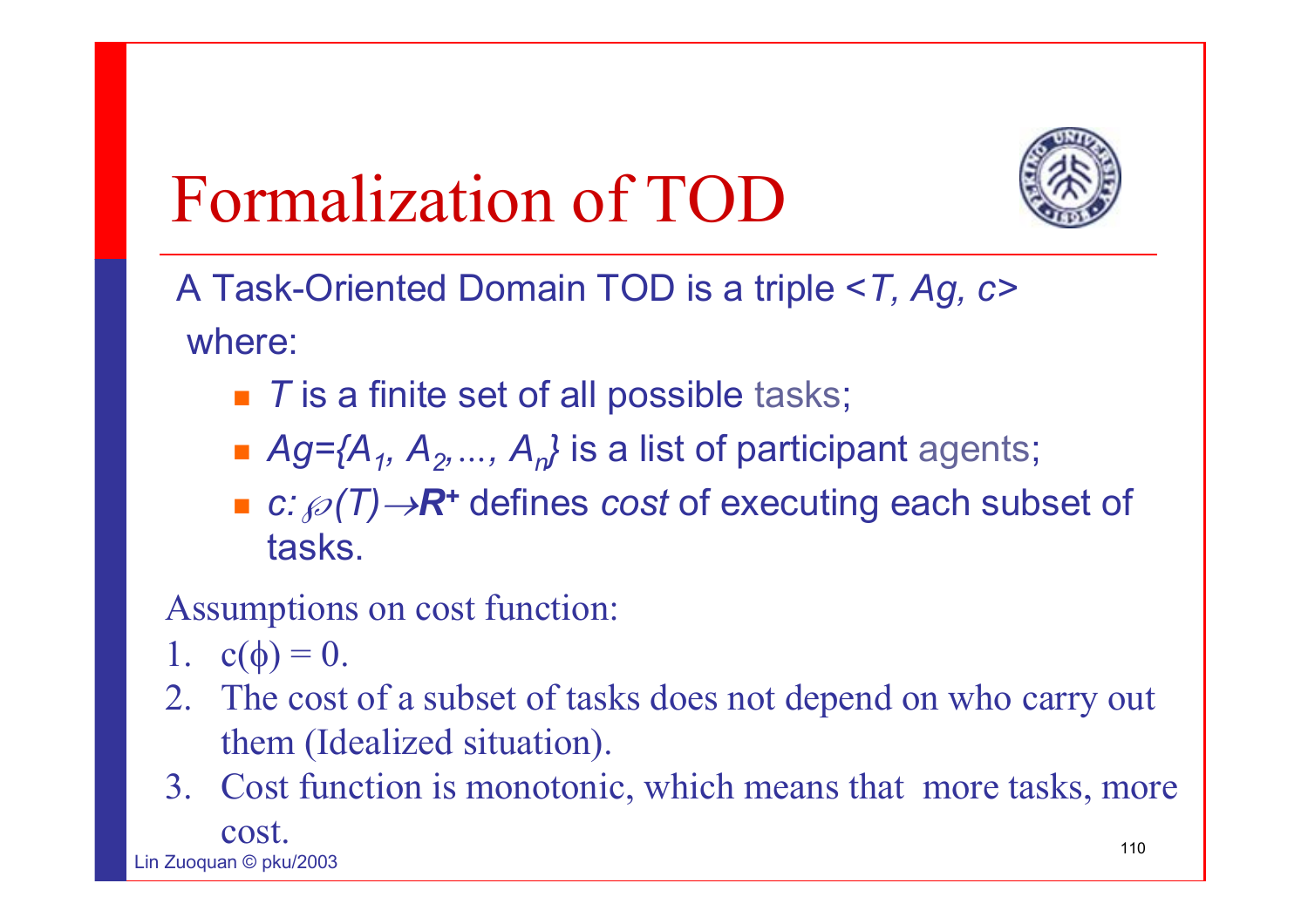

## Examples of TOD

#### **Parcel Delivery**

Several couriers have to deliver sets of parcels to different cities. The target of negotiation is to reallocate deliveries so that the cost of travel to each courier is minimal.

#### **Database Queries**

Several agents have access to a common database, and each has to carry out a set of queries. The target of negotiation is to arrange queries so as to maximize efficiency of database operations (Join, Projection, Union, Intersection, …) .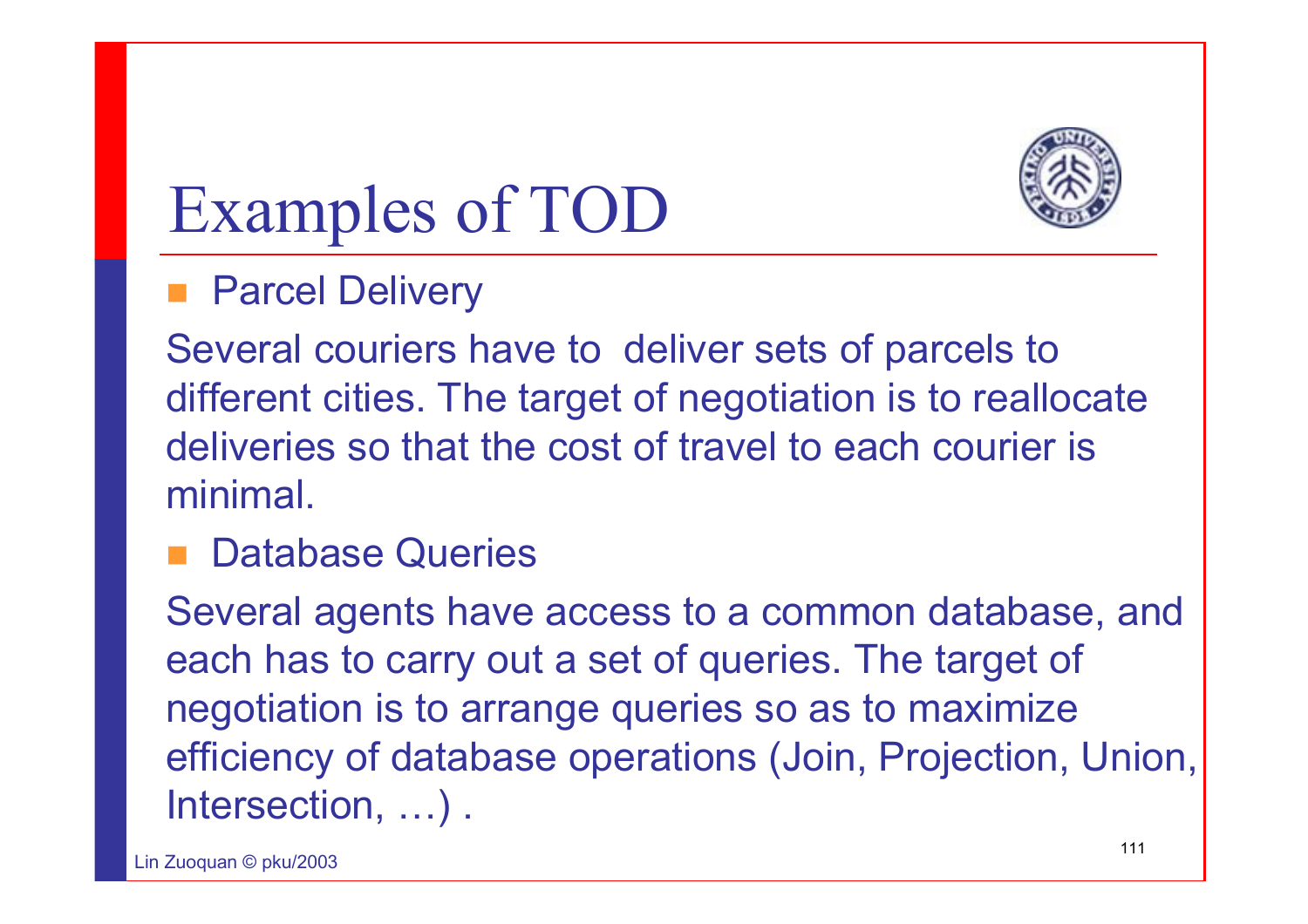

#### Argumentation

- Argumentation is the process of attempting to convince others of something.
- Gilbert (1994) identified 4 modes of argument:
	- 1. *Logical mode*.

"If you accept that *A* and that *A* implies *B*, then you must accept that *B*".

- 2. *Emotional mode*.
- "How would you feel if it happened to you?"
- 3. *Visceral mode*.
- "Cretin!"
- 4. *Kisceral mode*.
- "This is against Christian teaching!"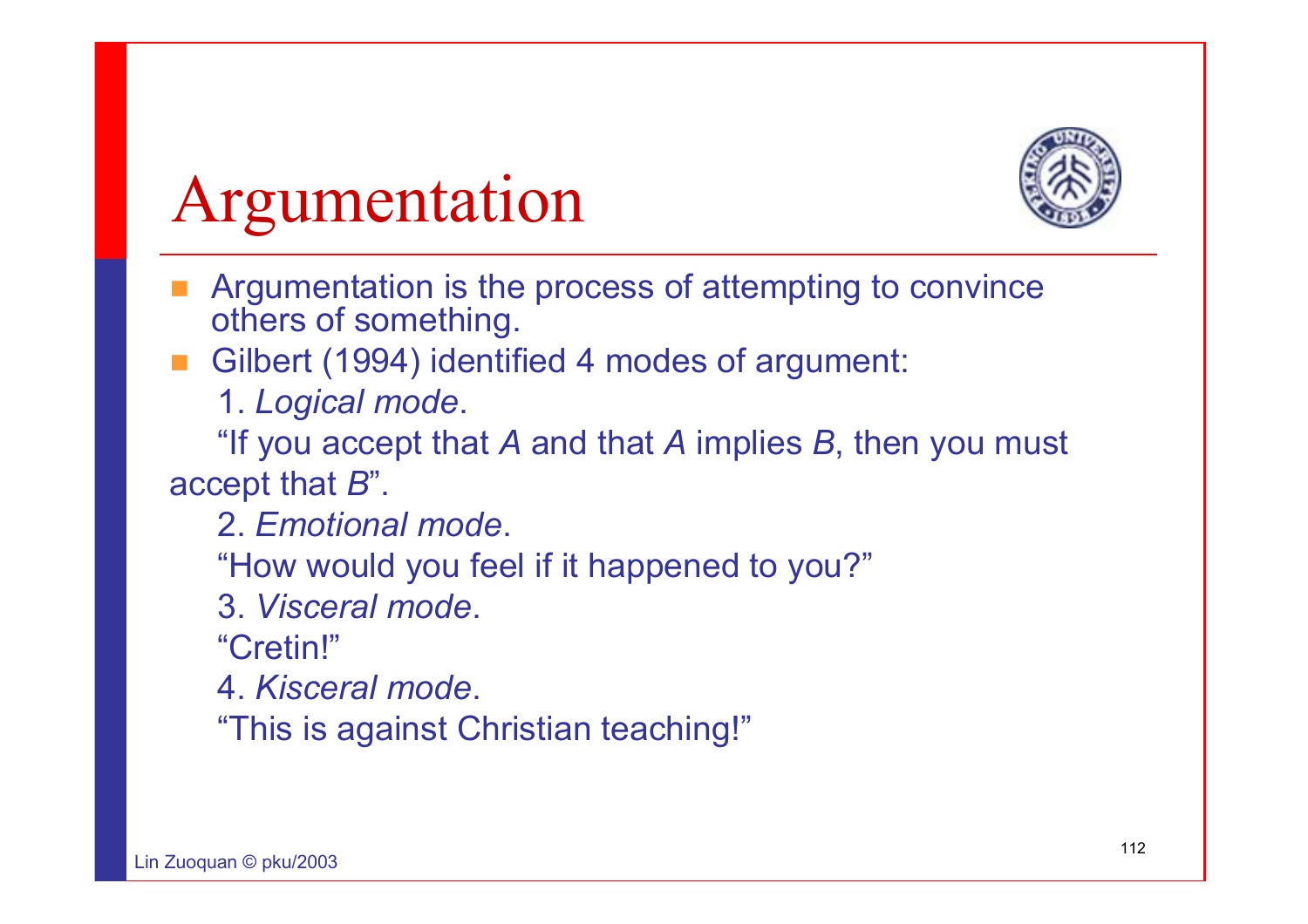## Logic-based Argumentation



Basic form of logical arguments is as follows: *Database |- (Sentence, Grounds)*

**Where** 

- П *Database* is a (possibly inconsistent) set of logical formulae;
- *Sentence* is a logical formula known as the *conclusion*; and
- *Grounds* is a set of logical formulae such that:
	- *Grounds* is contained in *Database; and*
	- $\mathcal{L}_{\text{max}}$ *Sentence* can be proved from *Grounds*.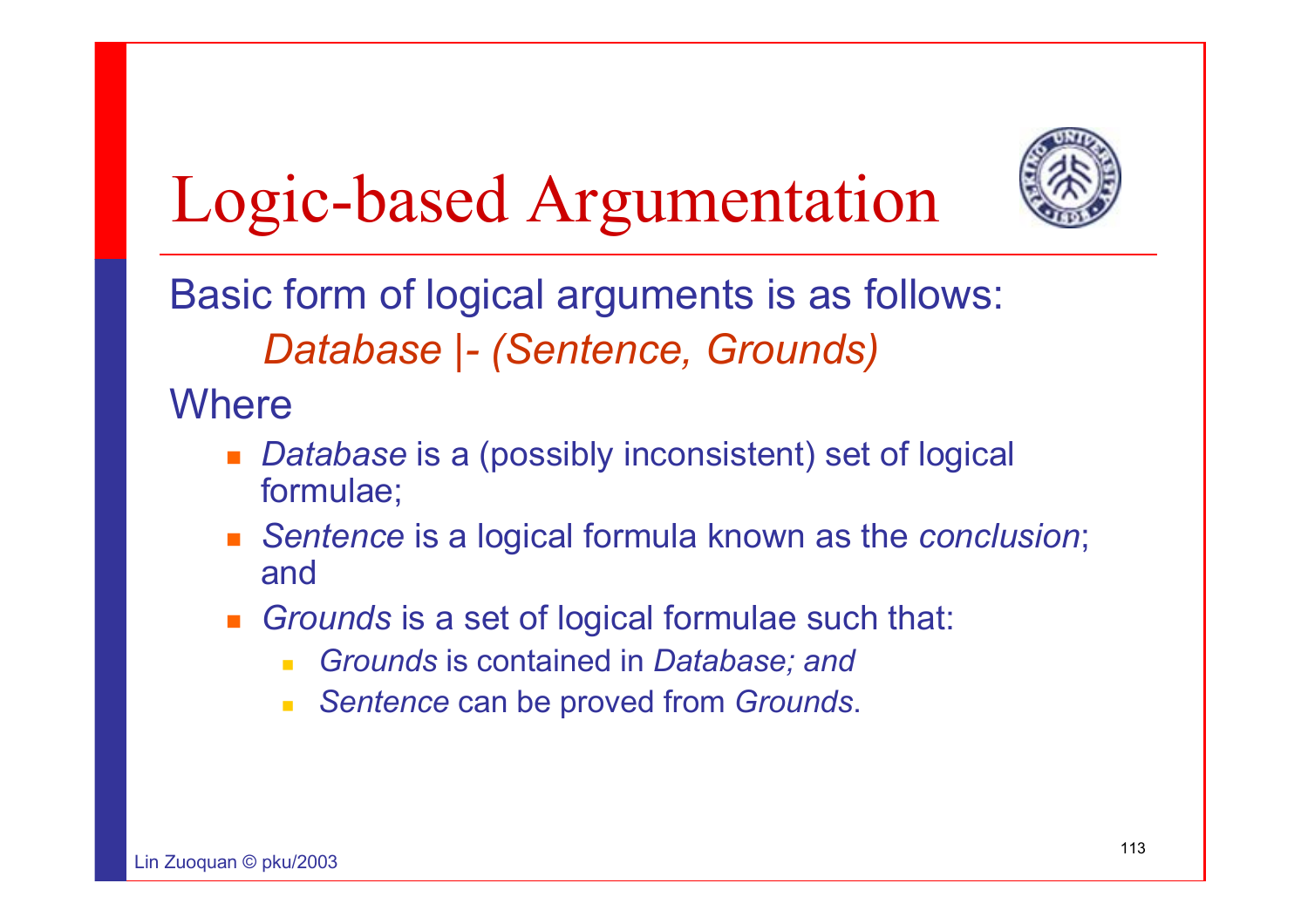

**E** Cooerations pang<br>Pang **Coordinations**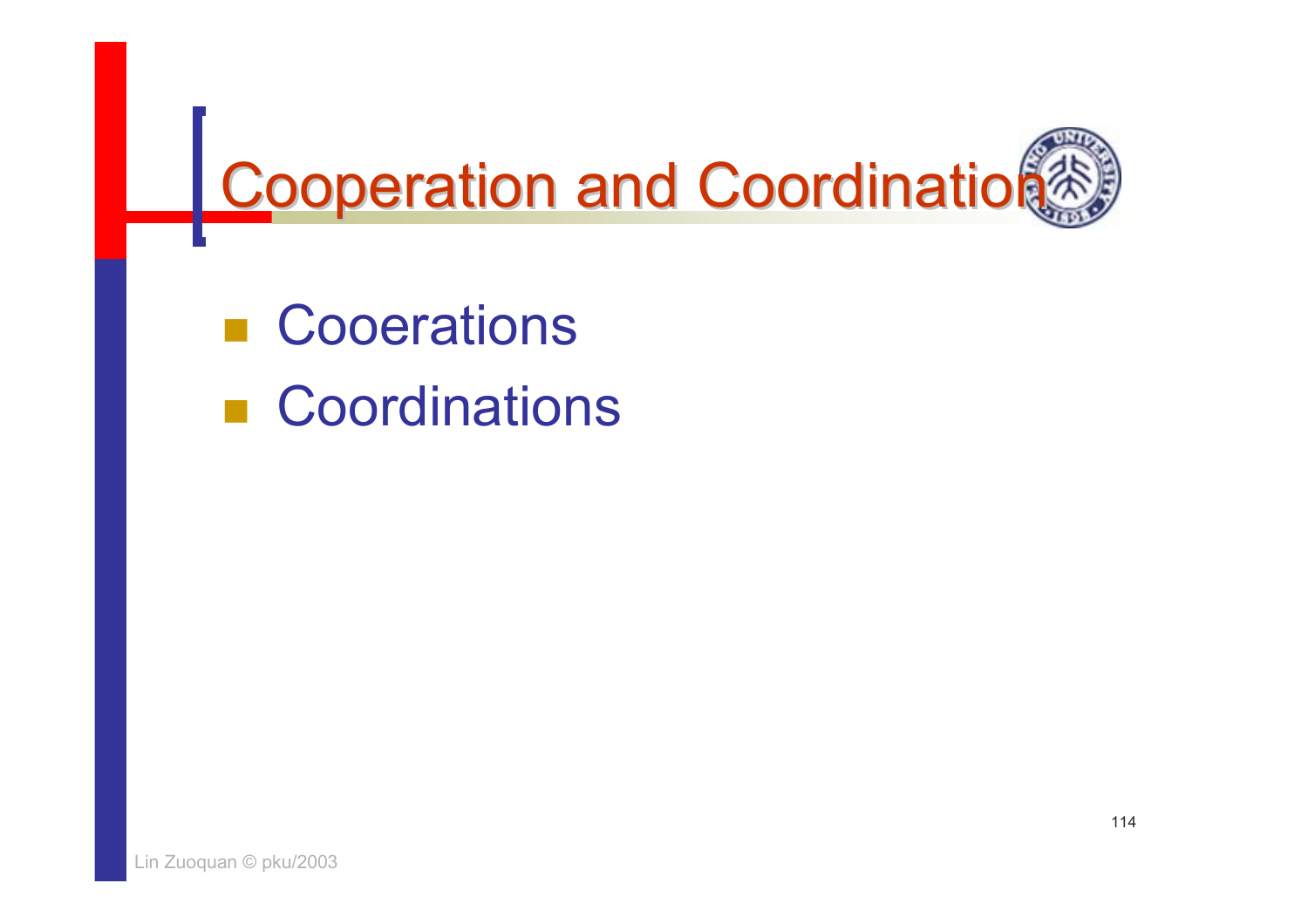#### Traditional Approaches for Cooperation



- **Replication Domains** 
	- П Distributed Problem Solving(DPS)
	- Parallel Problem Solving(PPS)

#### ■ Main issues

- **Problem decomposition**
- **Sub-problem allocation**
- **Sub-problem solving**
- **Solution synthesis**

#### **Properties**

- П tasks known at design time
- П cooperative mechanism can be hardwired in at design time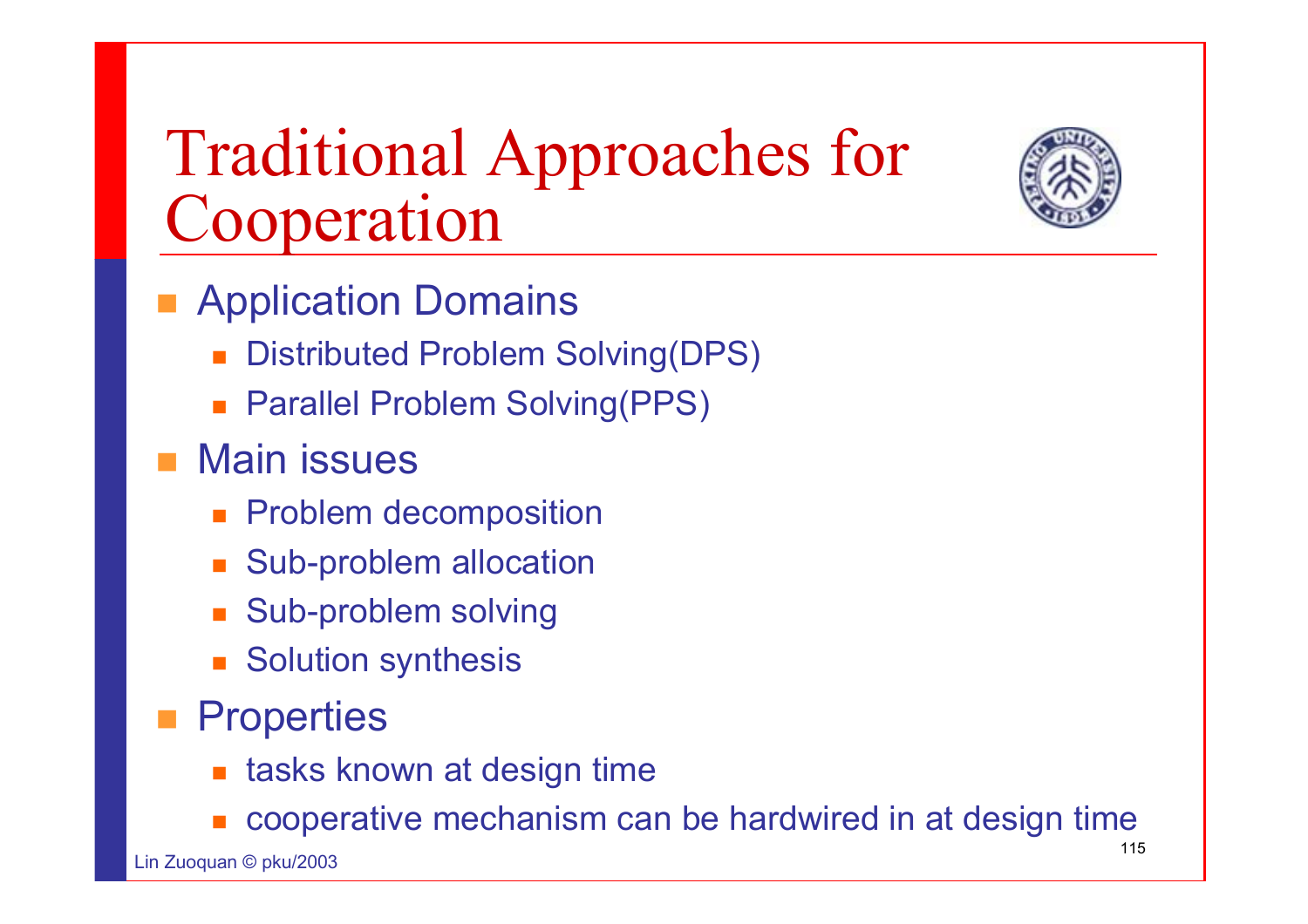

#### Benevolent vs Self-interested

- Benevolent assumption:
	- agents share a common goal explicitly or implicitly
	- $\blacksquare$  there is no potential for conflicts in benefit and resources, thus
	- П they help each other whenever asked.

#### **Agents in MAS**

- Self-interested agents: agents act to further there own interests, possibly at expense of others.
- **Goals may be different.**
- **Potential for conflicts between agents.**
- П Tasks may change dynamically.
- П cooperative mechanism cannot be hardwired in at design time.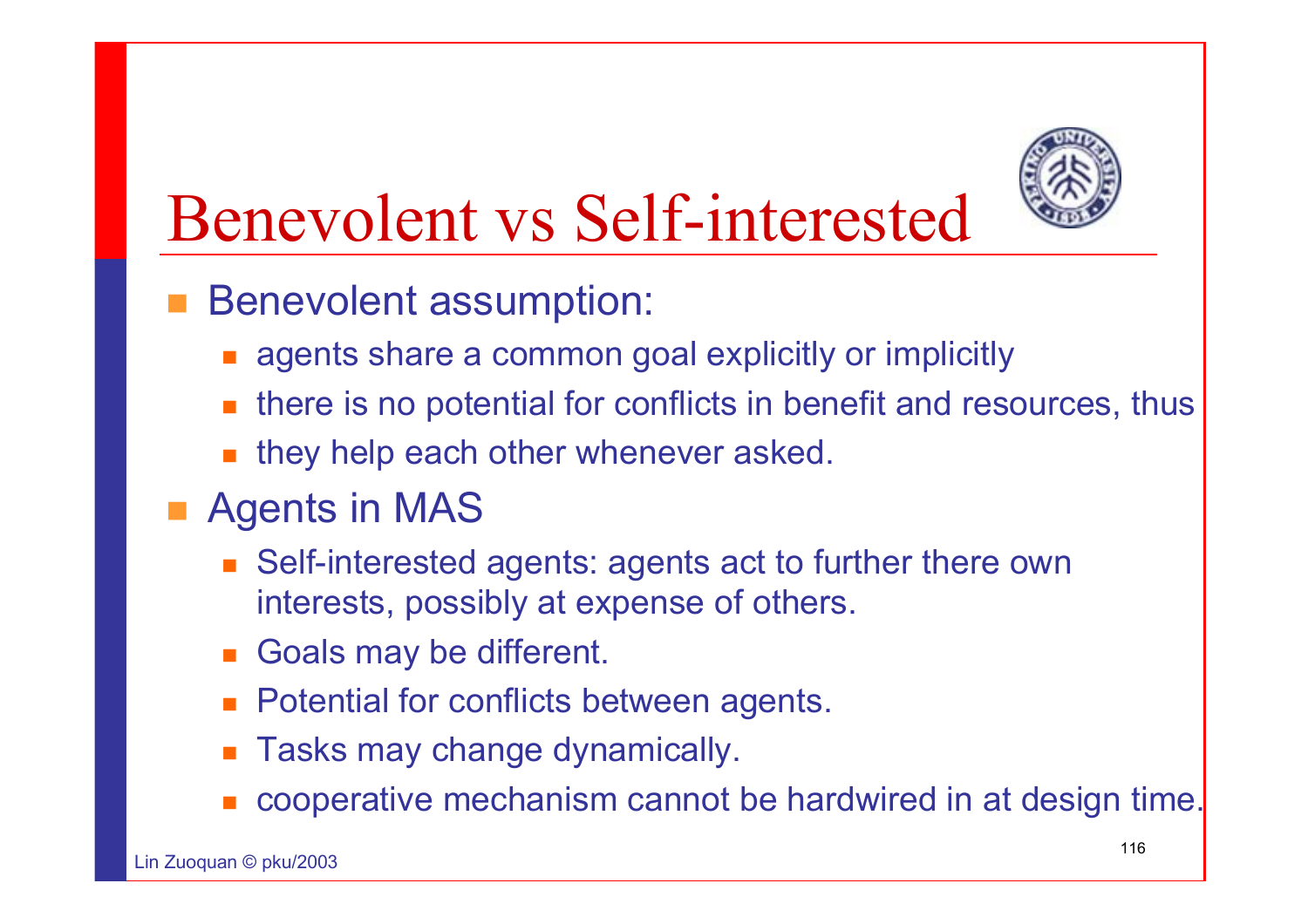

#### General Cooperation Protocols

- **No centralized control**
- **Domain independent**
- **Task changeable**
- **Not hardwired in**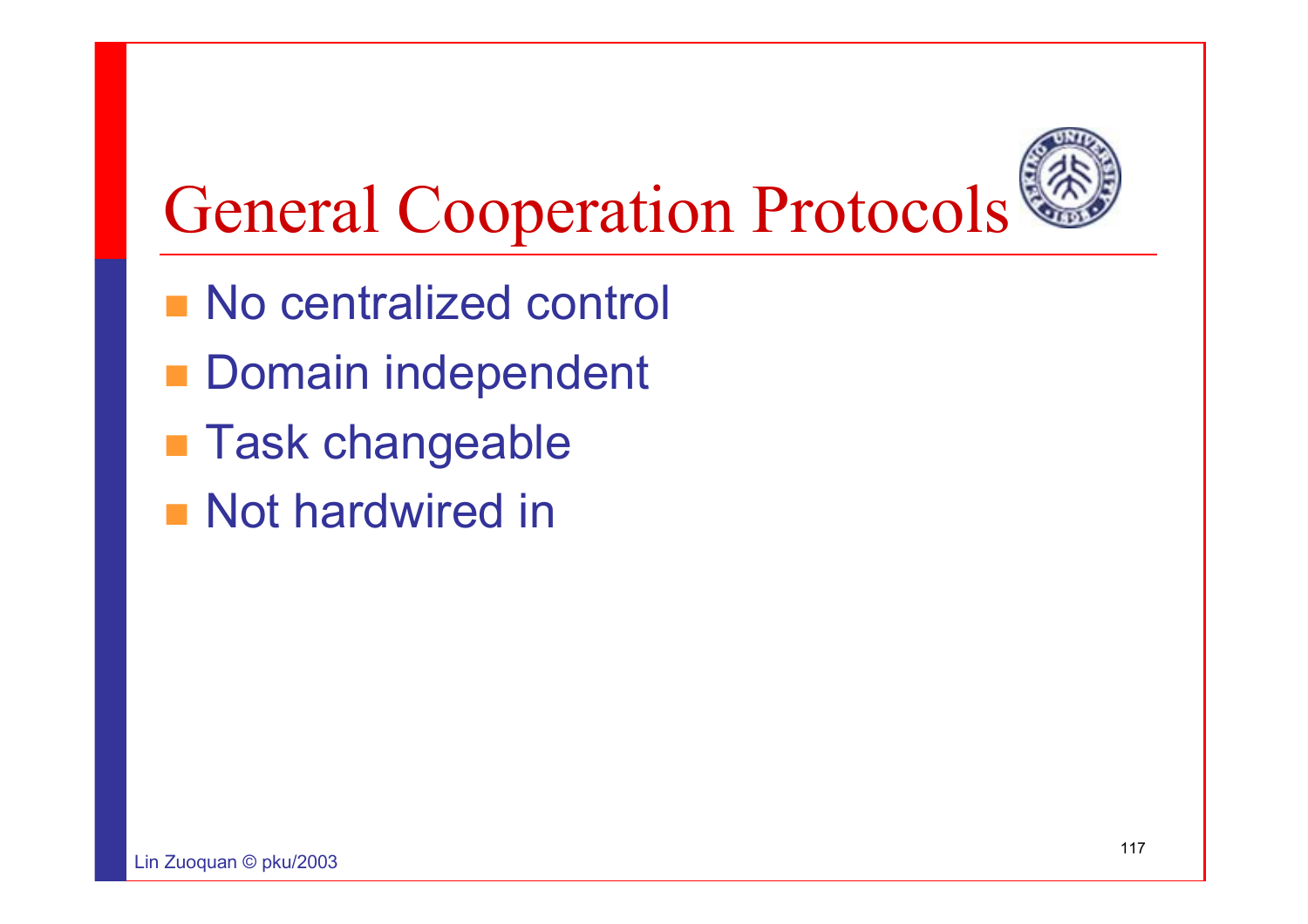

## Typical Modes of Cooperation

- Task sharing: components of a task are distributed to component agents.
	- $\blacksquare$  Homogeneous systems: all agents are homogeneous in term $\mathbf s$ of their capabilities.
	- П Heterogeneous systems: agents have different capabilities.
- Result sharing: information (partial results etc) is distributed.
	- П Proactively: one agent sends another agent some information because it believes the other will need it.
	- Reactively: one agent sends another information in response to a request that was previously set.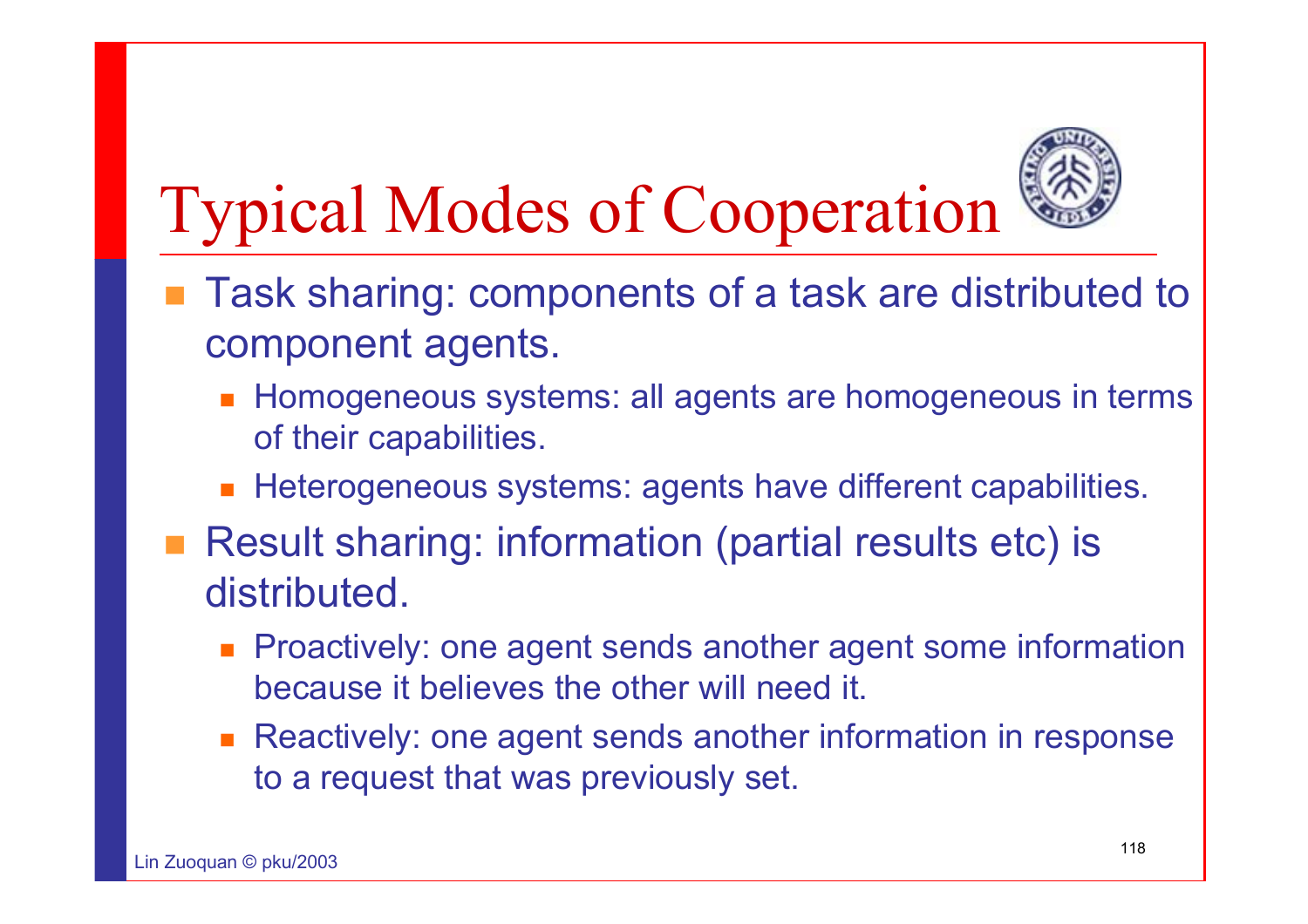#### Coordination



- When several agents are working together, it is necessary to manage a certain number of supplementary tasks that are not directly productive but serve to improve the way in which those activities are carried out.
- **The coordination is a mechanism or a set of** activities which manages inter-dependencies between the activities of agents in order to improve performance of the whole system.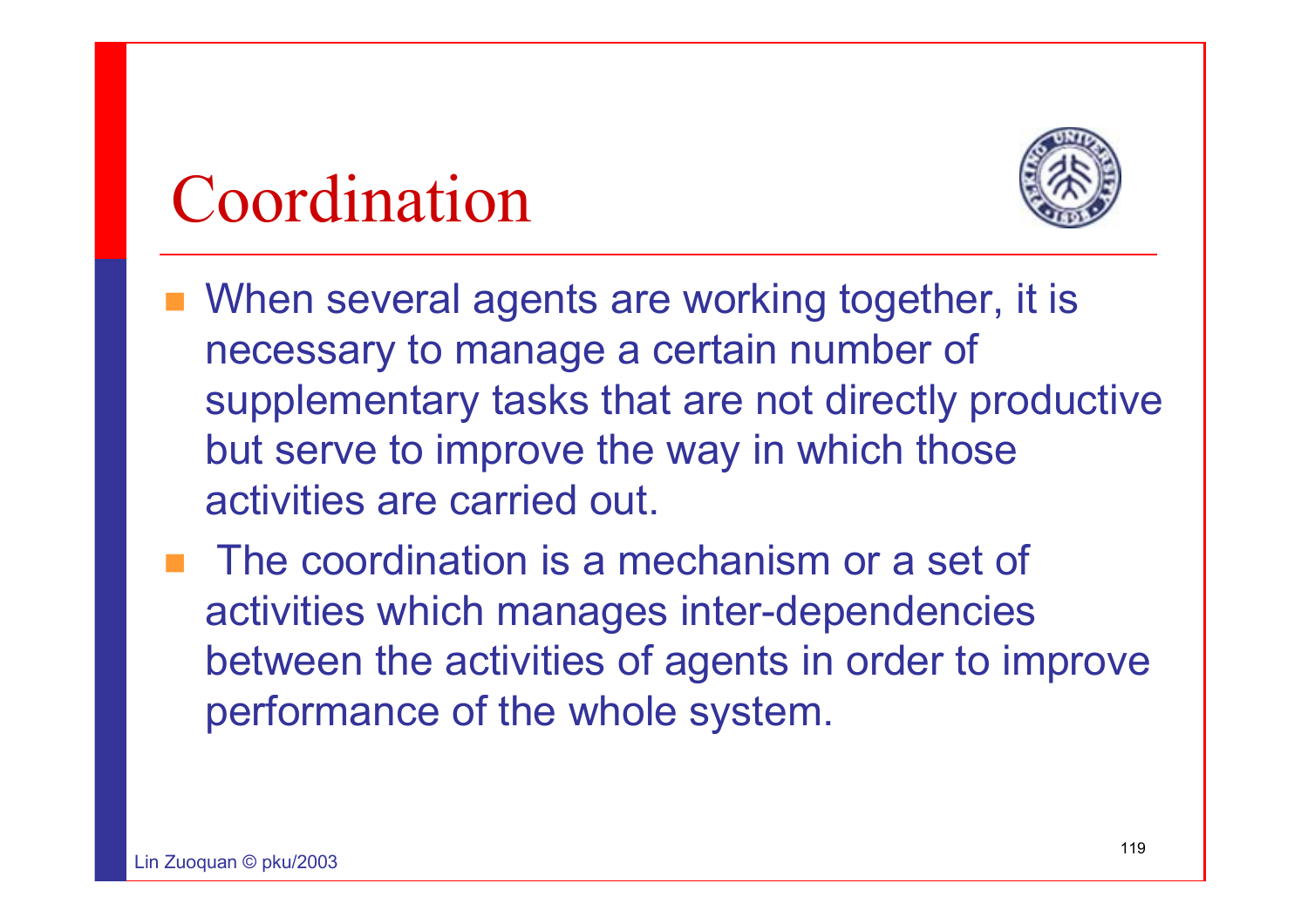# **Situations which Need Coordination**

- **Resources are limited**
- The agents need information and results which only other agents can supply.
- **Nutual dependency**
- Maximize overall performance
- Optimise overall costs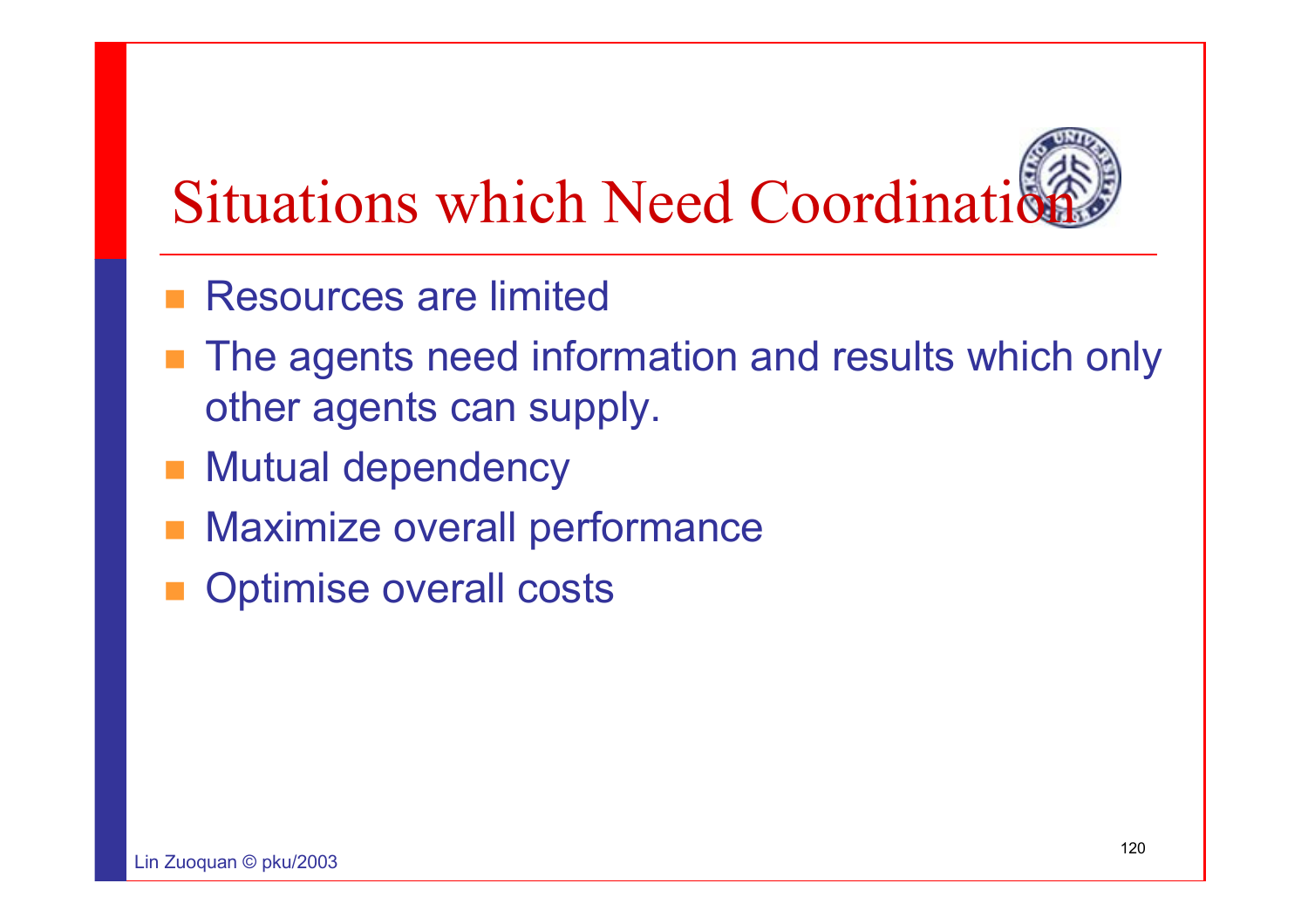#### Scenario 1



Some robots are busy moving the contents of a room which served as a stone for small equipment. But the door and the corridor which give access to this store are not very wide, and two robots cannot pass each other except sideways. So the team has to get organized. *Why not form a chain and pass objects from one robot to another?*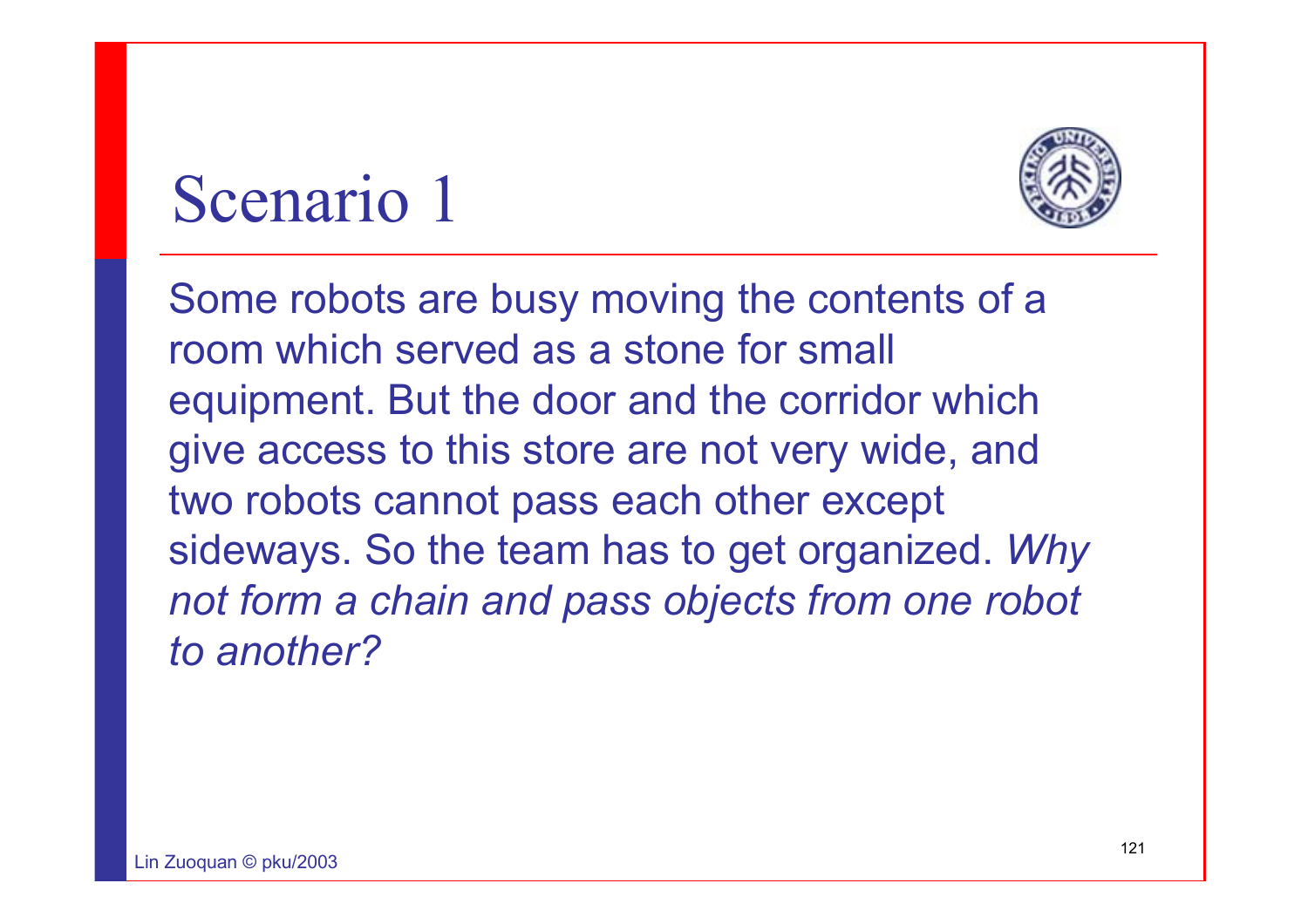

#### Scenario 2

At the airport, where aircraft are taking off or landing every minute. Each plane needs to know the position and direction of the other planes which are or will be in the area of airport.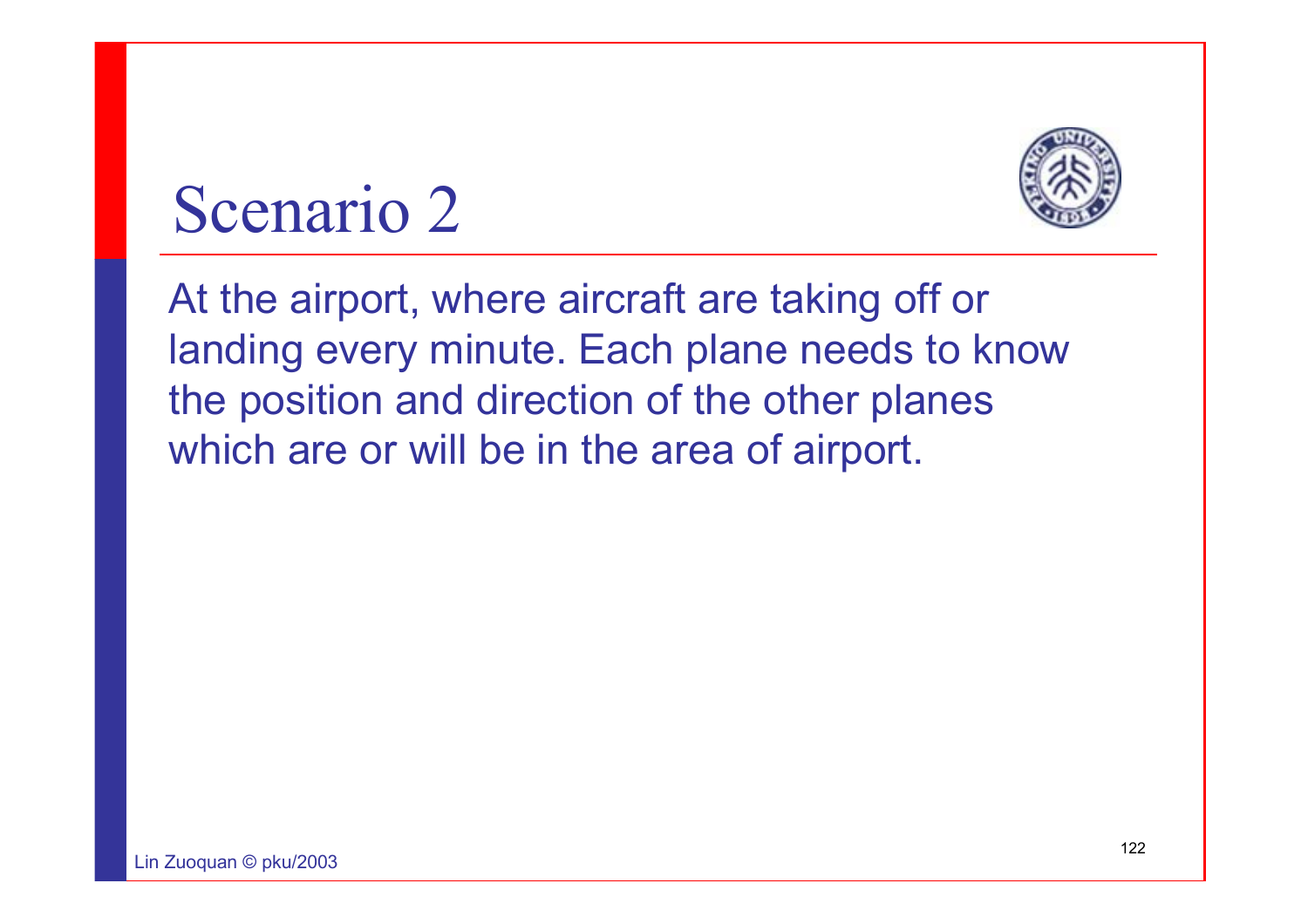

 $\overline{a}$   $\overline{b}$   $\overline{c}$   $\overline{c}$   $\overline{c}$   $\overline{c}$   $\overline{c}$   $\overline{c}$   $\overline{c}$   $\overline{c}$   $\overline{c}$   $\overline{c}$   $\overline{c}$   $\overline{c}$   $\overline{c}$   $\overline{c}$   $\overline{c}$   $\overline{c}$   $\overline{c}$   $\overline{c}$   $\overline{c}$   $\overline{c}$   $\overline{c}$   $\overline{c}$   $\overline{$ 

123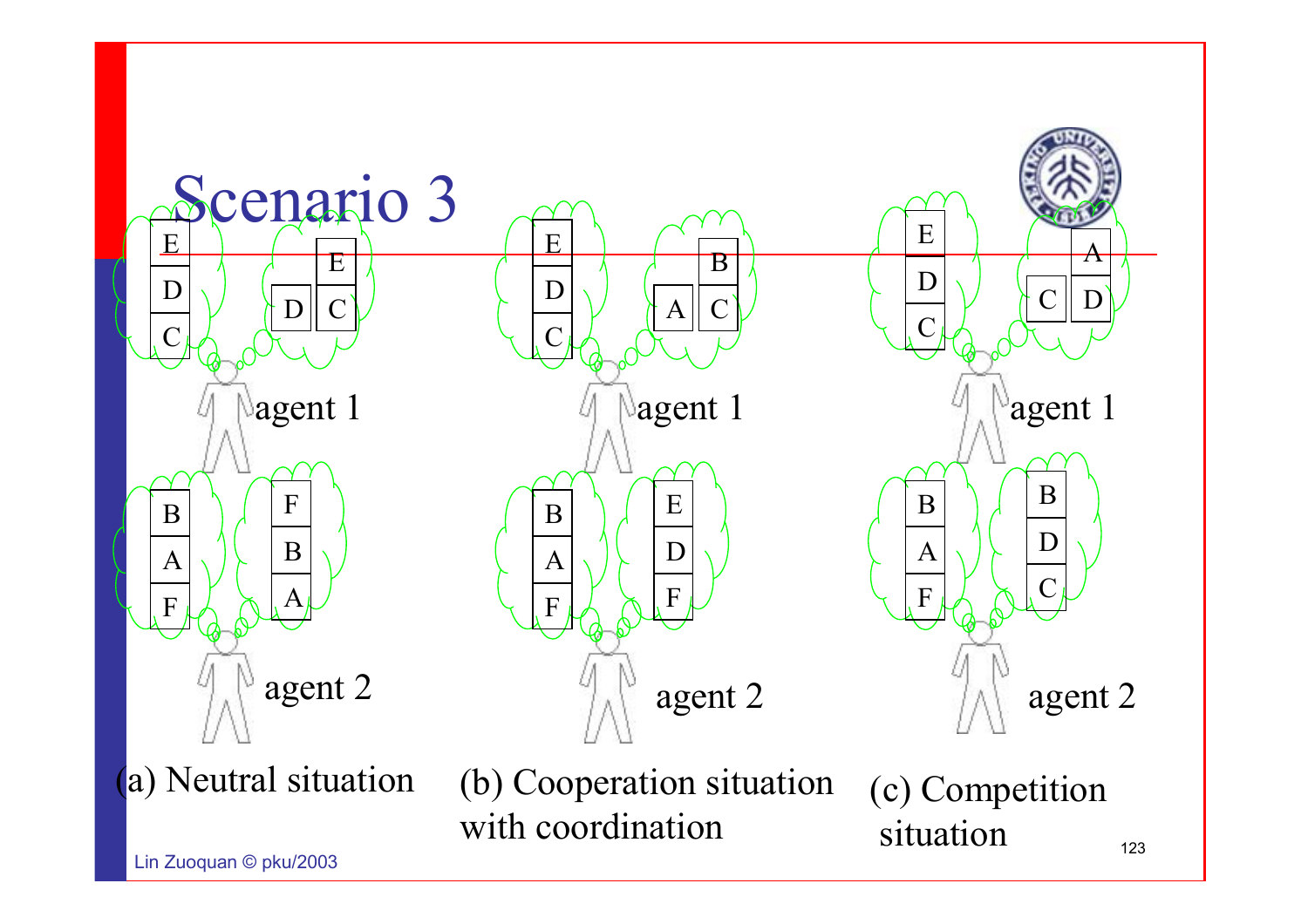## **Typical Approaches to Coordinat**

- Coordination by synchronisation
- Coordination by partial global planning
- Coordination by joint intention
- Coordination by mutual modelling
- Coordination by regulation and social laws